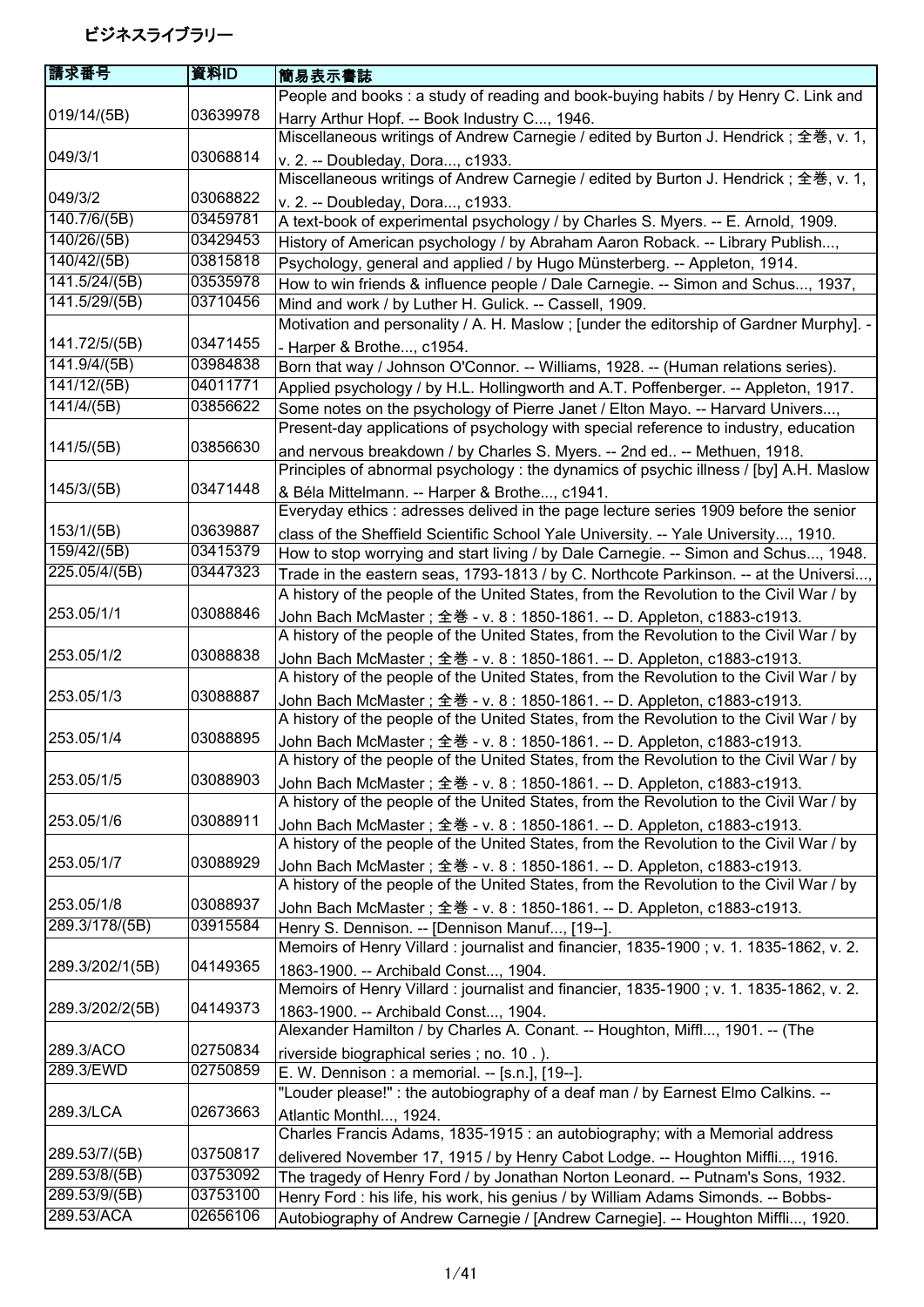| 請求番号            | 資料ID     | 簡易表示書誌                                                                                                                                                                     |
|-----------------|----------|----------------------------------------------------------------------------------------------------------------------------------------------------------------------------|
|                 |          | John H. Patterson: pioneer in industrial welfare / by Samuel Crowther. -- Doubleday,                                                                                       |
| 289/12/(5B)     | 03856549 | Page, 1923.                                                                                                                                                                |
| 289/6/(5B)      | 03706645 | Hugo Münsterberg : his life and work / by Margaret Münsterberg. -- D. Appleton, 1922.                                                                                      |
|                 |          | The United States of America : a study of the American commonwealth, its natural                                                                                           |
|                 |          | resources, people, industries, manufactures, commerce, and its work in literature,                                                                                         |
|                 |          | science, education, and self-government / edited by Nathaniel Southgate Shaler ; v. 1,                                                                                     |
| 302.53/32/1(5B) | 03843208 | v. 2, v. 3. -- D. Appleton, 1894-1898.<br>The United States of America : a study of the American commonwealth, its natural                                                 |
|                 |          | resources, people, industries, manufactures, commerce, and its work in literature,                                                                                         |
|                 |          | science, education, and self-government / edited by Nathaniel Southgate Shaler ; v. 1,                                                                                     |
| 302.53/32/2(5B) | 03843190 |                                                                                                                                                                            |
|                 |          | v. 2, v. 3, -- D. Appleton, 1894-1898.<br>The United States of America : a study of the American commonwealth, its natural                                                 |
|                 |          | resources, people, industries, manufactures, commerce, and its work in literature,                                                                                         |
|                 |          | science, education, and self-government / edited by Nathaniel Southgate Shaler ; v. 1,                                                                                     |
| 302.53/32/3(5B) | 03843216 | v. 2. v. 3. -- D. Appleton. 1894-1898.                                                                                                                                     |
| 302.53/AMU      | 02625275 | The Americans / by Hugo Münsterberg ; transl. by Edwin B. Holt. -- McClure, Philli,                                                                                        |
|                 |          | Is civilization a disease? / by Stanton Coit. -- Houghton Miffli, 1917. -- (Barbara                                                                                        |
| 302/21/(5B)     | 04150983 | Weinstock lectures on the morals of trade).                                                                                                                                |
|                 |          | Business and modern society : papers by members of the Faculty of the Graduate                                                                                             |
| 304/190/(5B)    | 03640034 | School of Business Administration, Harvard University / ed. by Malcolm P. McNair &                                                                                         |
|                 |          | Howard T. Lewis. -- Harvard Univ., 1938.<br>Observations and reflections on a brief call at Leningrad and Moscow July, 1939 / by                                           |
| 309.3/112/(5B)  | 03991767 |                                                                                                                                                                            |
|                 |          | Chester I. Barnard. -- [s.n.], [1939?].<br>The web of subversion: underground networks in the U.S. Government / James                                                      |
| 309.3/96/(5B)   | 03493913 |                                                                                                                                                                            |
|                 |          | Burnham. -- J. Day Co., [1954].<br>The conflict between private monopoly and good citizenship / by John Graham Brooks.                                                     |
| 309/14/(5B)     | 04150959 | -- Houghton Miffli, 1909. -- (Barbara Weinstock lectures on the morals of trade).                                                                                          |
|                 |          | American problems : from the point of view of a psychologist / by Hugo Münsterberg. --                                                                                     |
| 309/9/(5B)      | 03815800 | Moffat, Yard, 1910.                                                                                                                                                        |
|                 |          | The ancient Greeks and the evolution of standards in business / by George M.                                                                                               |
| 311/53/(5B)     | 04151460 | Calhoun. -- Houghton Miffli, 1926. -- (Barbara Weinstock lectures on the morals of                                                                                         |
|                 |          | Ancient society, or, Researches in the lines of human progress from savagery through                                                                                       |
| 311/AMO         | 02401263 | barbarism to civilization / by Lewis H. Morgan. -- Charles H. Kerr, [1877].                                                                                                |
|                 |          | The new state: group organization the solution of popular government / by M.P.                                                                                             |
| 311/NFO         | 02625432 | Follett. -- Longmans, Green, 1918.                                                                                                                                         |
|                 |          | The speaker of the house of representatives / by M. P. Follett; with an introduction by                                                                                    |
| 312.53/16/(5B)  | 03553914 | Albert Bushnell Hart. -- Longmans, Green, 1896.                                                                                                                            |
| 312.9/2/(5B)    | 03639762 | Japan's position in Manchuria and Mongolia. -- Printed by the , [1923?].                                                                                                   |
|                 |          | Papers on the science of administration / by Luther Gulick  [et al.]; edited by Luther                                                                                     |
| 317.1/6/(5B)    | 03753118 | Gulick and L. Urwick. -- Institute of Pu, 1937.                                                                                                                            |
|                 |          | Public management in the new democracy / edited by Fritz Morstein Marx; with the                                                                                           |
| 317.6/22/(5B)   | 04151445 | assistance of Enno Hobbing and Laurence I. Radway. -- Harper & Brothe, [1940?].                                                                                            |
| 317.95/5/(5B)   | 03984556 | The new centralization : a study of intergovernmental relationships in the United States                                                                                   |
|                 |          | / George C. S. Benson. -- Rinehart, c1941. -- (American government in action).<br>Introduction to the study of public administration / by Leonard D. White. -- Rev. ed. -- |
| 317.95/6/ (5B)  | 03999349 |                                                                                                                                                                            |
| 318.9/3/(5B)    | 03984564 | Macmillan, c1939.<br>Principles and methods of municipal administration / William Bennett Munro. --                                                                        |
|                 |          | Municipal government and administration / William Bennett Munro; v. 1, v. 2. --                                                                                            |
| 318.9/4/1(5B)   | 03984598 | Macmillan, 1923.                                                                                                                                                           |
|                 |          | Municipal government and administration / William Bennett Munro; v. 1, v. 2. --                                                                                            |
| 318.9/4/2(5B)   | 03984606 | Macmillan, 1923.                                                                                                                                                           |
| 318.93/15/(5B)  | 03984549 | Municipal government in Great Britain / by Albert Shaw. -- The Century, 1895.                                                                                              |
| 318.93/16/(5B)  | 03984614 | Municipal ownership in Great Britain / by Hugo Richard Meyer. -- Macmillan, 1906.                                                                                          |
| 319.8/106/(5B)  | 03856580 | Peace, not war / Henry Ford. -- [s.n], [1915].                                                                                                                             |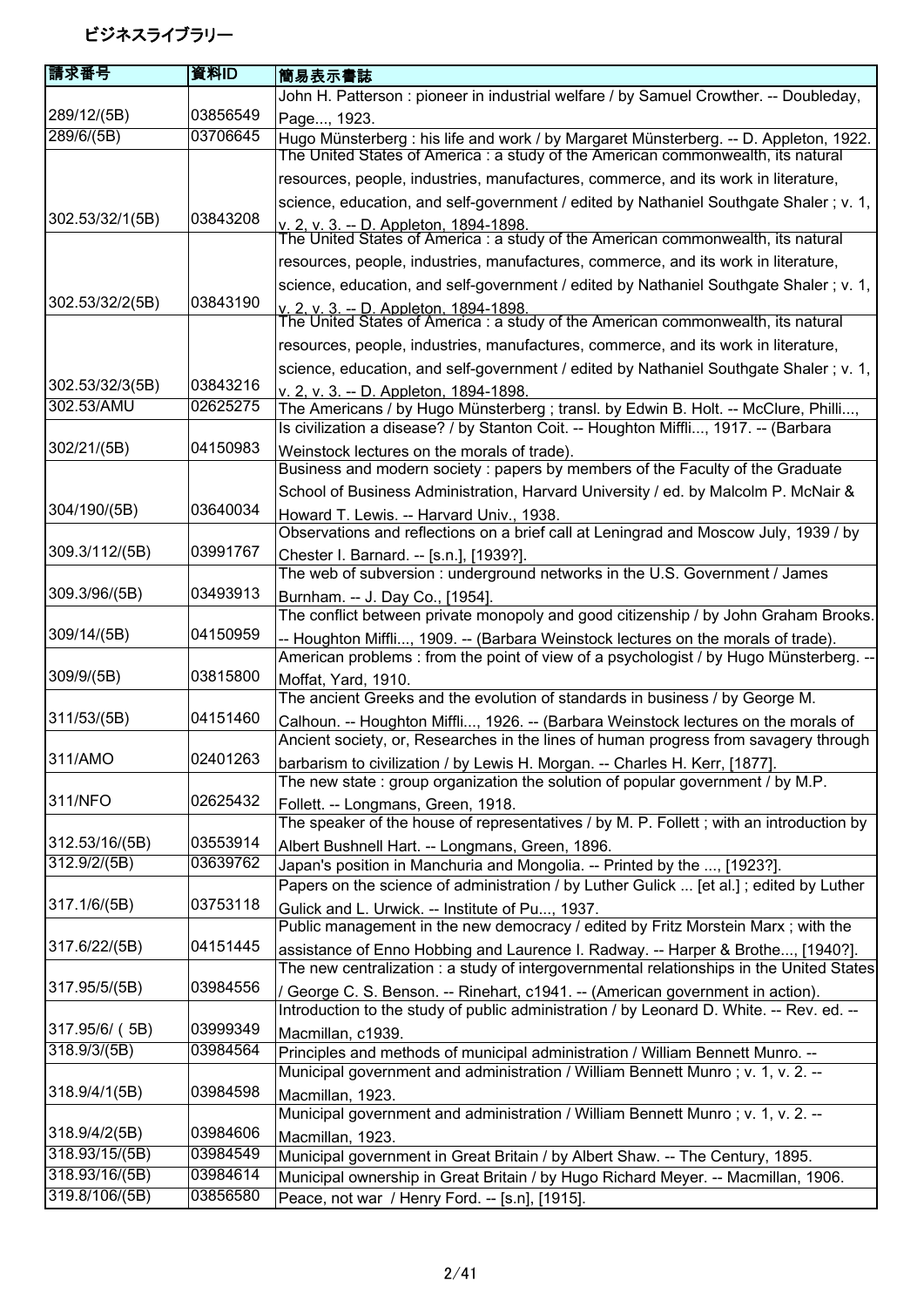| 請求番号            | 資料ID     | 簡易表示書誌                                                                                                                                                                    |
|-----------------|----------|---------------------------------------------------------------------------------------------------------------------------------------------------------------------------|
|                 |          | Die GmbH in der Rechtsprechung der deutschen Gerichte von 1911 bis 1916 / von                                                                                             |
| 325.28/GFR      | 02647857 | A.Freymuth. -- Schmidt, 19190000.                                                                                                                                         |
|                 |          | Business law / Samuel D. Hirschl; pt. 1, pt. 2. -- La Salle Extens, 1923, c1911. --                                                                                       |
| 325/36/1(5B)    | 03884673 | (Business administration : a library of business principles, practice, and experience;                                                                                    |
|                 |          | Business law / Samuel D. Hirschl ; pt. 1, pt. 2. -- La Salle Extens, 1923, c1911. --                                                                                      |
| 325/36/2(5B)    | 03884681 | (Business administration : a library of business principles, practice, and experience;                                                                                    |
| 330.4/4         | 02971687 | The gospel of wealth, and other timely essays / by Andrew Carnegie. -- Century Co.,                                                                                       |
|                 |          | Industrial and commercial correspondence of Alexander Hamilton : anticipating his                                                                                         |
|                 |          | report on manufactures / ed. by Arthur Harriosn Cole; with a preface by Edwin F. Gay.                                                                                     |
| 330.4/IHA       | 02750974 | -- A. W. Shaw, 1928. -- (Business historical studies; vol. 1.).                                                                                                           |
|                 |          | Speaking of change : a selection of speeches and articles / by Edward A. Filene. --                                                                                       |
| 330.4/SFI       | 02668820 | Pub. by former , 1939.                                                                                                                                                    |
|                 |          | Successful living in this machine age / by Edward A.Filene; in collaboration with                                                                                         |
| 330.4/SFI       | 02668812 | Charles W. Wood; introd.by Glenn Frank. -- Simon and Sch, 19320000.                                                                                                       |
|                 |          | Year book of the Economic club of New York, containing the addresses at the four                                                                                          |
| 330.6/8/(5B)    | 04150967 | meetings of the season / edited by the secretary; 1910-1911. -- Knickerbocker P<br>Betriebswirtschaftslehre und Mathematik : Untersuchung ihrer Zusammenhange             |
|                 |          |                                                                                                                                                                           |
|                 |          | vom Standpunkt der Betriebswirtschaftslehre, eine methodologisc / von Paul                                                                                                |
| 331.19/BFR      | 02480515 | Friedrich. -- Muller, 19290000. -- (Veroffentlichungen des Treuhandseminars an der                                                                                        |
|                 |          | Universitat Koln: Heft 2:.)                                                                                                                                               |
| 331.2/GSI       | 02480564 | Grundzüge der neueren Wirtschaftsgeschichte vom 17 / von Heinrich Sieveking. -- 3.,                                                                                       |
|                 |          | verb. Aufl. -- B.G. Teubner, 1921. -- (Grundriss der Geschichtswissenschaft; 2. Reihe,<br>An inquiry into the nature and causes of the wealth of nations / by Adam Smith; |
|                 |          |                                                                                                                                                                           |
| 331.42/15/1(5B) | 04591046 | edited, with an introduction, notes, marginal summary and an enlarged index by Edwin                                                                                      |
|                 |          | Cannan; v. 1, v. 2. -- 6th ed. -- Methuen, 1950.<br>An inquiry into the nature and causes of the wealth of nations / by Adam Smith;                                       |
|                 |          | edited, with an introduction, notes, marginal summary and an enlarged index by Edwin                                                                                      |
| 331.42/15/2(5B) | 04591053 | Cannan; v. 1, v. 2. -- 6th ed. -- Methuen, 1950.                                                                                                                          |
|                 |          | Profit sharing, its principles and practice / a collaboration by Arthur W. Burritt  [et al.].                                                                             |
| 331.6/69/(5B)   | 03652427 | -- Harper & Brothe, 1918.                                                                                                                                                 |
| 331.76/SHO      | 02625531 | Scientific management and labor / by Robert Franklin Hoxie. -- D.Applenton, 1916.                                                                                         |
|                 |          | Manufacturing costs and accounts / by A. Hamilton Church. -- 2nd ed. -- McGraw-Hill                                                                                       |
| 331.84/42/(5B)  | 03415312 | Boo, 1929.                                                                                                                                                                |
|                 |          | The demand and supply concepts : an introduction to the study of market price / by                                                                                        |
| 331.84/59/(5B)  | 03870375 | Robert F. Hoxie. -- University of C, 1906.                                                                                                                                |
|                 |          | The theory of wage determination : proceedings of a conference held by the                                                                                                |
| 331.85/22/(5B)  | 03493921 | International Economic Association / edited by John T. Dunlop. -- Macmillan, 1957.                                                                                        |
|                 |          | The distribution age: a study of the economy of modern distribution / Ralph Borsodi. --                                                                                   |
| 331.85/35/(5B)  | 04038329 | D. Appleton, 1927.                                                                                                                                                        |
|                 |          | Economic principles of consumption / by Paul H. Nystrom. -- Ronald Press, c1929. --                                                                                       |
| 331.87/20/(5B)  | 04155552 | (Merchandising and distribution series).                                                                                                                                  |
|                 |          | Income and consumption / by Roland S. Vaile and Helen G. Canoyer. -- H. Holt, 1938.                                                                                       |
| 331.87/IVA      | 02684702 | -- (American general education series; .).                                                                                                                                |
|                 |          | Industrial organization : an introduction to the study of economics / by Malcolm Keir. --                                                                                 |
| 331/418/(5B)    | 03815743 | Ronald Press, c1923.                                                                                                                                                      |
| 331/474/(5B)    | 04011789 | Economics of efficiency / by Norris A. Brisco. -- MacMillan, 1914.                                                                                                        |
|                 |          | Eli Whitney and the birth of American technology / Constance McL. Green; edited by                                                                                        |
| 332.06/78/(5B)  | 04038378 | Oscar Handlin. -- [1st ed.]. -- Little, Brown, c1956. -- (Library of American biography).                                                                                 |
| 332.53/103/(5B) | 03856556 | The only real security : an interview with Henry Ford / by Samuel Crowther. --                                                                                            |
|                 |          | Chemical founda, 1936. -- (The deserted village ; no.7).<br>The age of enterprise : a social history of industrial America / by Thomas C. Cochran                         |
| 332.53/110/(5B) | 03985926 |                                                                                                                                                                           |
|                 |          | and William Miller. -- Macmillan, c1942.<br>Some problems in the future development of New Jersey : at dinner to post presidents                                          |
|                 |          | of the Camden chamber of commerce at Camden Thursday, November 22. 1928 / an                                                                                              |
| 332.53/117/(5B) | 04176467 |                                                                                                                                                                           |
|                 |          | address of Chester I. Barnard. -- State Chamber o, [1928].                                                                                                                |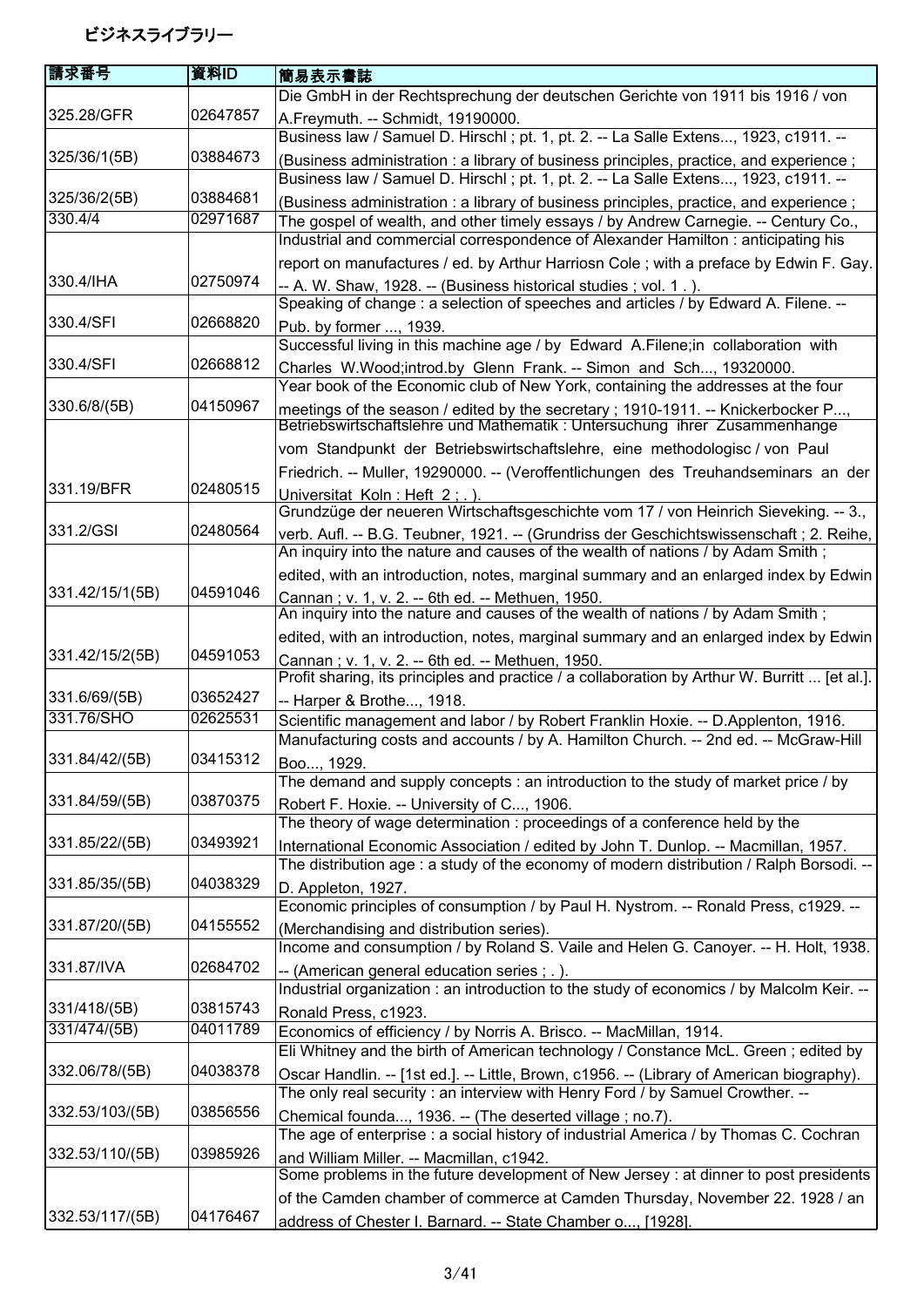| 請求番号            | 資料ID     | 簡易表示書誌                                                                                                                                                         |
|-----------------|----------|----------------------------------------------------------------------------------------------------------------------------------------------------------------|
|                 |          | Economic democracy : America's answer to socialism and communism : a collection of                                                                             |
| 332.53/93/(5B)  | 03706595 | articles, addresses and papers / by Robert S. Brookings. -- Macmillan, 1929.                                                                                   |
|                 |          | Business : a profession / by Louis D. Brandeis ; with a foreword by Ernest Poole. --                                                                           |
| 332.53/94/(5B)  | 03706660 | Small, Maynard , c1914.                                                                                                                                        |
| 332.53/PCH      | 02673200 | People's wants, and how to satisfy them / by Paul T.Cherington. -- Harper, 19350000.                                                                           |
|                 |          | Henry S. Dennison (1877-1952): New England industrialist who served America! /                                                                                 |
| 332.8/26/(5B)   | 04153284 | James T. Dennison. -- Newcomen Societ, 1955. -- (Newcomen address ; 1955).<br>Recent economic changes : and their effect on the production and distribution of |
| 332/70/(5B)     | 03498276 | wealth and the well-being of society / by David A. Wells. -- D. Appleton, 1889.                                                                                |
| 332/84/(5B)     | 03706611 | The way forward / by Robert S. Brookings. -- Macmillan, 1932.                                                                                                  |
| 334.7/41/(5B)   | 04086468 | The fight for conservation / by Gifford Pinchot. -- Doubleday, Page, 1910.                                                                                     |
|                 |          | The science and practice of management / by A. Hamilton Church. -- Engineering                                                                                 |
| 335.1/228/(5B)  | 03625738 | Mag, 1918, c1914. -- (Industrial management library; .).                                                                                                       |
|                 |          | Linking science and industry / by H.s. Person [et al.]; edited, with an introduction by                                                                        |
| 335.1/249/(5B)  | 03706546 | Henry C. Metcalf. -- Williams & Wilk, 1925. -- (Human relations series ; 2).                                                                                   |
| 335.1/277/(5B)  | 03867421 | Philosophy of business / br[y] Rupert C. Lodge. -- University of C, 1945.                                                                                      |
|                 |          | Business adrift / by Wallace Brett Donham; with an introduction by Alfred North                                                                                |
| 335.1/278/(5B)  | 03884848 | Whitehead. -- Whittlesey Hous, 1931.                                                                                                                           |
|                 |          | Analyzing our industries / by Cecil Eaton Fraser and Georges F. Doriot. -- 1st ed. --                                                                          |
| 335.1/300/(5B)  | 04059622 | McGraw-Hill Boo, 1932.                                                                                                                                         |
|                 |          | Social justice without socialism / by John Bates Clark. -- H. Mifflin, 1914. -- (Barbara                                                                       |
| 335.1/313/(5B)  | 04151478 | Weinstock lectures on the morals of trade).                                                                                                                    |
| 335.1/BMC       | 02750875 | Business administration / by James O. McKinsey. -- South-Western P, 1924.                                                                                      |
|                 |          | Revisions-und Treuhandwesen / bearbeitet von S. Gerstner  [et al.]. -- Gloeckner,                                                                              |
| 335.1/REV       | 02635340 | 1926. -- (Grundriß der betriebswirtschaftslehre; Band 10.).                                                                                                    |
|                 |          | Wirtschaftslehre der Unternehmung / von Friedrich Leitner. -- 5., neubearb. Aufl. der                                                                          |
| 335.1/WLE       | 02480580 | "Privatwirtschaftslehre". -- Walter de Gruyt, 1926.                                                                                                            |
| 335.13/102/(5B) | 03447570 | The functions of the executive / by Chester I. Barnard. -- Harvard Univers, c1938.                                                                             |
|                 |          | The new Henry Ford / by Allan L. Benson; illustrations from photographs obtained                                                                               |
| 335.13/110/(5B) | 03498250 | especially for this book. -- Funk & Wagnalls, 1923.<br>American business leaders : a study in social origins and social stratification / by F.W.               |
| 335.13/134/(5B) | 03639739 | Taussig and C.S. Joslyn. -- Macmillan, 1932.                                                                                                                   |
|                 |          | Technique of administration : administrative proficiency in business / Erwin Haskell                                                                           |
| 335.13/168/(5B) | 03830841 | Schell. -- 2nd ed. -- McGraw-Hill, 1951.                                                                                                                       |
|                 |          | Manual for executives and foremen / by Erwin Haskell Schell and Frank Forster                                                                                  |
| 335.13/169/(5B) | 03843224 | Gilmore. -- McGraw-Hill, 1939.                                                                                                                                 |
|                 |          | Directors and their functions : a preliminary study / John Calhoun Baker. -- Harvard                                                                           |
| 335.13/207/(5B) | 04149407 | Univers, c1945.                                                                                                                                                |
|                 |          | Directors and their functions: a preliminary study / John Calhoun Baker. -- Harvard                                                                            |
| 335.13/207/(5B) | 04151452 | Univers, c1945.                                                                                                                                                |
| 335.13/208/(5B) | 04150538 | Jubilee Jim: the life of Colonel James Fisk, Jr. / Robert H. Fuller. -- Macmillan, 1928                                                                        |
| 335.13/90/(5B)  | 03382207 | The art of leadership / by Ordway Tead -- Whittlesey hous, [c1935].                                                                                            |
| 335.13/92/(5B)  | 03391000 | I remember / by Dexter S. Kimball. -- McGraw-Hill, 1953.                                                                                                       |
|                 |          | Occupational mobility in American business and industry, 1928-1952 / W. Lloyd                                                                                  |
| 335.13/93/(5B)  | 03391026 | Warner, James C. Abegglen. -- University of M, c1955.                                                                                                          |
|                 |          | Business leadership in the large corporation / by Robert Aaron Gordon. -- The                                                                                  |
| 335.13/94/(5B)  | 03394236 | Brookings I, 1945                                                                                                                                              |
| 335.13/96/(5B)  | 03412863 | The making of an executive / by Hamilton Church. -- D. Appleton, 1923.                                                                                         |
| 335.13/HAL      | 02750818 | Henry Laurence Gantt / by L. P. Alford. -- 1st ed. -- Harper & brothe, 1934.                                                                                   |
|                 |          | Increasing human efficiency in business : a contribution to the psychology of business                                                                         |
| 335.14/1/(5B)   | 03132131 | / by Walter Dill Scott. -- new and enlarged ed -- Macmillan, 1923.                                                                                             |
|                 |          | An introduction to experimental psychology / by Charles S. Myers. -- Cambridge                                                                                 |
| 335.14/5/(5B)   | 03447554 | Unive, 1911. -- (The Cambridge manuals of science and literature ; . ).                                                                                        |
|                 |          | Business psychology / Hugo Münsterberg. -- La Salle Extens, 1921, c1918. --                                                                                    |
| 335.14/6/(5B)   | 03884665 | (Business administration : a library of business principles, practice, and experience;                                                                         |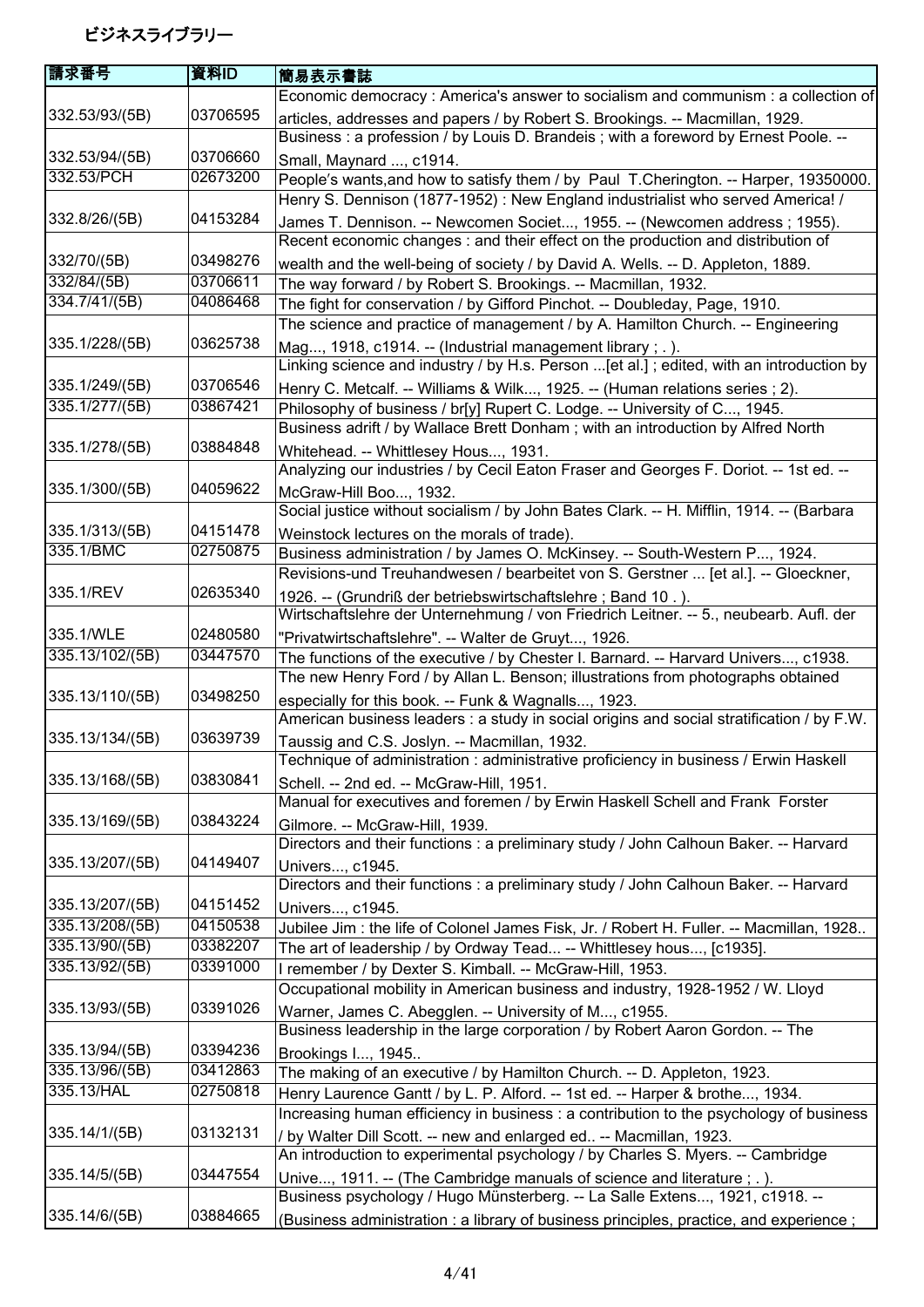| 請求番号           | 資料ID     | 簡易表示書誌                                                                                     |
|----------------|----------|--------------------------------------------------------------------------------------------|
| 335.14/BMU     | 02826196 | Business psychology / by Hugo Münsterberg. -- La Salle Extens, 1915.                       |
| 335.14/PMU     | 02655884 | Psychology and industrial efficiency / by Hugo Münsterberg. -- Houghton Miffli, 1913.      |
| 335.14/PMU     | 02625283 | Psychology and industrial efficiency / by Hugo Münsterberg. -- Houghton Miffli, 1913.      |
| 335.14/PSN     | 02616696 | Psychology in business relations / by A.J.Snow. -- A.W.Shaw, 19250000.                     |
| 335.15/39/(5B) | 03639820 | Manners and morals of business / by Max Radin. -- Bobbs-Merrill, c1939.                    |
| 335.15/40/(5B) | 03639838 | The golden rule in business / by Charles F. Dole. -- Crowell, c1896.                       |
|                |          | Morals in modern business: addresses delivered in the Page lecture series, 1908,           |
| 335.15/41/(5B) | 03639853 | before the senior class of the Sheffield Scientific School, Yale University. -- Yale       |
|                |          | Relativity in business morals / Henry M. Robinson. -- H. Mifflin, 1928. -- (Barbara        |
| 335.15/42/(5B) | 03639861 | Weinstock lectures on the morals of trade; .).                                             |
|                |          | Relativity in business morals / Henry M. Robinson. -- H. Mifflin, 1928. -- (Barbara        |
| 335.15/42/(5B) | 04151486 | Weinstock lectures on the morals of trade; .).                                             |
| 335.15/43/(5B) | 03639879 | The fundamentals of business ethics / Everett W. Lord. -- Ronald Press, [c1926].           |
|                |          | Arbitration and business ethics : a study of the history and philosophy of the various     |
|                |          | types of arbitration and their relations to business ethics / by Clarence F. Birdseye;     |
| 335.15/44/(5B) | 03639895 | with a foreword by Charles L. Bernheimer. -- D. Appleton, 1926.                            |
|                |          | Trade morals: their origin, growth and province / Edward D. Page. -- Yale University,      |
| 335.15/45/(5B) | 03639903 | 1914. -- (Page lectures ; . ).                                                             |
|                |          | Worth and wealth : a collection of maxims, morals and miscellanies for merchants and       |
| 335.15/46/(5B) | 03639911 | men of business / by Freeman Hunt. -- Stringer & Town, 1856.                               |
| 335.15/47/(5B) | 03644945 | Professional and business ethics / by Carl R. Taeusch. -- Holt, c1926.                     |
|                |          | Standards of public morality / Arthur Twining Hadley. -- Macmillan, 1907. -- (American     |
| 335.15/48/(5B) | 03644978 | social progress series ; . ).                                                              |
|                |          | The morals of trade: Two lectures: I. An inquiry into the actual morality of trade. II. An |
|                |          | inquiry into the causes of the existing demoralization and the remedies therefor. Given    |
| 335.15/51/(5B) | 03815826 | in the Anthon memorial church, New York / By R. Heber Newton. -- T. Whittaker, 1876.       |
| 335.15/52/(5B) | 03815867 | Management and morale / by F.J. Roethlisberger. -- Harvard univers, c1941.                 |
|                |          | The corporation problem : the public phases of corporations, their uses, abuses,           |
|                |          | benefits, dangers, wealth, and power, with a discussion of the social, industrial,         |
| 335.15/56/(5B) | 03870326 | economic, and political questions to which they have given rise / by William W. Cook. -    |
|                |          | The business career in its public relations / by Albert Shaw. -- P. Elder and Co,          |
| 335.15/57/(5B) | 03870367 | c1904. -- (Barbara Weinstock lectures on the morals of trade).                             |
| 335.2/15/(5B)  | 03366234 | Industrial evolution / N.S.B. Gras. -- Harvard Univers, 1930.                              |
|                |          | Guide to business history: materials for the study of American business history and        |
|                |          | suggestions for their use / by Henrietta M. Larson; index by Elsie Hight Bishop. --        |
| 335.2/21/(5B)  | 03412871 | Harvard Univers, 1948. -- (Harvard studies in business history; 12.).                      |
| 335.2/23/(5B)  | 03447513 | Business and capitalism : an introduction to business history / N. S. B. Gras. -- Crofts,  |
|                |          | Erträgnisse deutscher Aktiengesellschaften vor und nach dem Kriege : MitÜberblick          |
| 335.2/EME      | 02492965 | über die neueste Entwicklung / Otto von Mering. -- Springer, 1923.                         |
|                |          | Probleme des Aktienrechts : unter besonderer Berücksichtigung ihrer Entwicklung in         |
| 335.2/PSO      | 02493070 | den Vereinigten Staaten von Amerika / von Georg Solmssen. -- 2. Aufl. -- Walter de         |
|                |          | Die privatwirtschaftliche Erfolgsrechnung in den Vereinigten Staaten von Amerika /         |
| 335.2/PST      | 02493096 | von Emil Studt. -- Konkordia, 1935. -- (Wirtschaftswissenschaft Wirtschaftspraxis; Bd.     |
|                |          | Corporate organization and management / by Thomas Conyngton; revised by H.                 |
| 335.3/29/(5B)  | 03815925 | Potter. -- 4th ed. -- Ronald Press, c1917.                                                 |
| 335.33/11/(5B) | 03856515 | Government control of business / Harold D. Koontz. -- Houghton Miffli, c1941.              |
| 335.35/61/(5B) | 03498243 | The board of directors in small corporations / Myles L. Mace. -- Division of Res,          |
|                |          | The modern corporation and private property / by Adolf A. Berle and Gardiner C.            |
| 335.4/61/(5B)  | 03815669 | Means. -- Commerce Cleari, c1932.                                                          |
|                |          | Essays in the earlier history of American corporations / Joseph Stancliffe Davis; v. 1,    |
| 335.4/62/1(5B) | 03815685 | v. 2. -- Russell & Russe, 1917. -- (Harvard economic studies ; [v. 16]).                   |
|                |          | Essays in the earlier history of American corporations / Joseph Stancliffe Davis; v. 1,    |
| 335.4/62/2(5B) | 03815693 | v. 2. -- Russell & Russe, 1917. -- (Harvard economic studies ; [v. 16]).                   |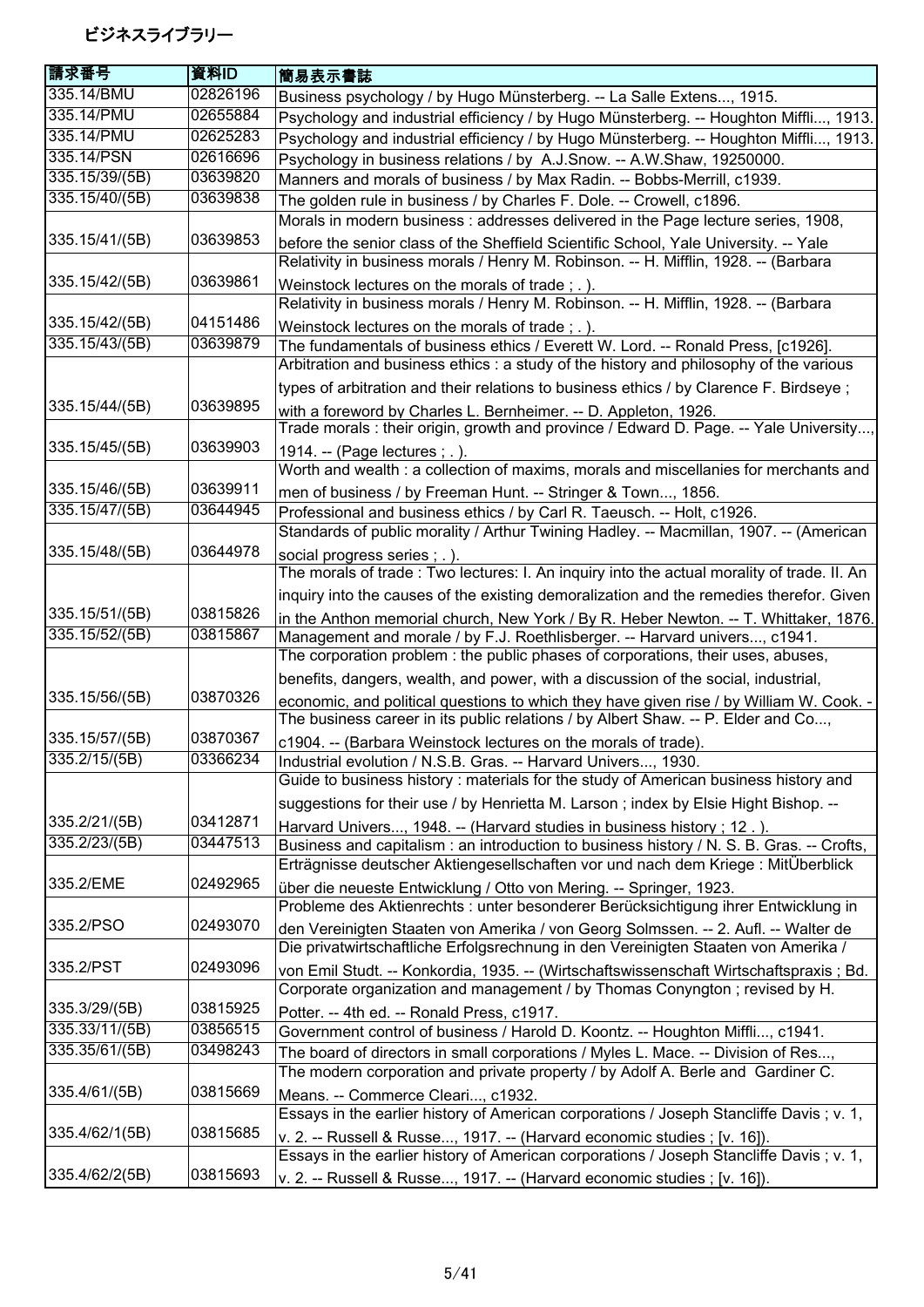| 請求番号           | 資料ID                 | 簡易表示書誌                                                                                                                                                                         |
|----------------|----------------------|--------------------------------------------------------------------------------------------------------------------------------------------------------------------------------|
|                |                      | Modern business corporations : including the organization and management of private                                                                                            |
|                |                      | corporations with financial principles and practices  / by William Allan wood. -- 2nd                                                                                          |
| 335.4/63/(5B)  | 03815917             | ed -- The Bobbs-Merri, c1917.                                                                                                                                                  |
|                |                      | The board of directors and business management / Melvin T. Copeland & Andrew R.                                                                                                |
| 335.43/10/(5B) | 03385325             | Towl. -- Division of Res, 1947.                                                                                                                                                |
|                |                      | Municipal monopolies : a collection of papers by American economists and specialists                                                                                           |
| 335.5/214/(5B) | 03987336             | edited by Edward W. Bemis. -- Rev. ed. -- T.Y. Crowell, c1899. -- (Library of<br>Business rationalisation : its dangers and advantages considered from the                     |
|                |                      | psychological and social standpoints : three lectures given at the London School of                                                                                            |
|                |                      | Economics under the Heath Clark Bequest to the National Institute of Industrial                                                                                                |
| 335.9/2/(5B)   | 03652476             | Psychology / by Charles S. Myers. -- I. Pitman, 1932.<br>The power of people: multiple management up to date / by Charles P. McCormick;                                        |
| 335/108/(5B)   | 03651049             | foreword by Eric. A. Johnston. -- Harper & Brothe, 1949.                                                                                                                       |
| 335/109/(5B)   | 03651023             | Multiple management / by Charles P. McCormick. -- Harper, 1938.                                                                                                                |
|                |                      | Creative management : the relation of aims to administration / Ordway Tead. --                                                                                                 |
| 335/125/(5B)   | 03706538             | Association Pre, 1935.                                                                                                                                                         |
| 335/147/(5B)   | 03815701             | Business organization and management / Henry P. Dutton. -- A.W. Shaw, 1926.                                                                                                    |
|                |                      | Administrative and industrial organization : instruction paper / prepared by James B.                                                                                          |
| 335/148/(5B)   | 03815735             | Griffith. -- American School, 1909.<br>Business principles and organization / by Frank R. Mason. -- Cree, c1909. --                                                            |
| 335/149/(5B)   | 03815784             | (Business, commerce and finance).                                                                                                                                              |
|                |                      | Time studies as a basis for rate setting / by Dwight V. Merrick; with a foreword by Carl                                                                                       |
| 335/150/(5B)   | 03815792             | G. Barth. -- Engineering Mag, 1920, c1919.                                                                                                                                     |
| 335/151/(5B)   | 03815933             | Works management / William Duane Ennis. -- McGraw-Hill, 1911.                                                                                                                  |
|                |                      | Scientific foundations of business administration / by H.A. Overstreet  [et al.]; edited                                                                                       |
| 335/152/(5B)   | 03815941             | by Henry C. Metcalf. -- Williams, 1926. -- (Human relations series).                                                                                                           |
|                |                      | The great to-day and greater future / Henry Ford in collaboration with Samuel                                                                                                  |
| 335/157/(5B)   | 03856572<br>03870318 | Crowther. -- Cornstalk, 1926.                                                                                                                                                  |
| 335/159/(5B)   |                      | I.C.S. reference library / International correspondence schools ; 89. -- International c,<br>Organisation et financement / G.-L. Campion ; préface de Charles Rist. -- Presses |
| 335/168/1(5B)  | 03918679             | Univers, 1945. -- (Traité des entreprises privées / G.-L. Campion ; 1).<br>L'exploitation : achat et production, étude du marché et vente / G.-L. Campion. --                  |
| 335/168/2(5B)  | 03918687             |                                                                                                                                                                                |
| 335/205/(5B)   | 04147328             | Presses Univers, 1948. -- (Traité des entreprises privées / G.-L. Campion ; 2).<br>Introduction to sales management / Harry R. Tosdal. -- McGraw-Hill, 1933.                   |
| 335/63/(5B)    | 03393295             | Management of tomorrow / by L. Urwick. -- Nisbet, c1933.                                                                                                                       |
|                |                      | Cases and materials on the law of business organization (corporations) / selected and                                                                                          |
|                |                      | edited by Adolf A. Berle and William C. Warren. -- Foundation Pres, 1948. --                                                                                                   |
| 335/92/(5B)    | 03535960             | (University casebook series ; .).<br>An approach to business problems / by Arch Wilkinson Shaw. -- Harvard Univ. P,                                                            |
| 335/ASH        | 02655926             | 1916. -- (Harvard business studies; v. 2.).<br>Business statistics / edited by Melvin T. Copeland. -- Harvard Univ. P, 1921. --                                                |
| 335/BUS        | 02656064             | (Harvard business studies; v. 4.).                                                                                                                                             |
| 335/CDR        | 02625481             | Concept of the corporation / [by] Peter F. Drucker. -- John Day Co., c1946.                                                                                                    |
|                |                      | The end of economic man: a study of the new totalitarianism / Peter F. Drucker; with                                                                                           |
| 335/EDR        | 02625556             | an introd. by H. N. Brailsford. -- John Day, c1939.<br>Efficiency as a basis for operation and wages / by Harrington Emerson. -- Engineering                                   |
| 335/EEM        | 02684694             | Mag, 1911. -- (Works management library; .).                                                                                                                                   |
|                | 02493112             | Die Erfolgsrechnung : privater und öffentlicher Betriebe : eine Grundlegung / von Ernst                                                                                        |
| 335/EWA        |                      | Walb. -- Industrieverlag, 1926.                                                                                                                                                |
| 335/HAN        | 02750883             | Handbook of business administration / editor-in -chief, W. J. Donald; managing editor,                                                                                         |
|                |                      | Leona Powell. -- Published for t, 1931.<br>The new society : the anatomy of the industrial order / by Peter F. Drucker. -- Harper &                                            |
| 335/NDR        | 02625564             | Brothe, c1950.                                                                                                                                                                 |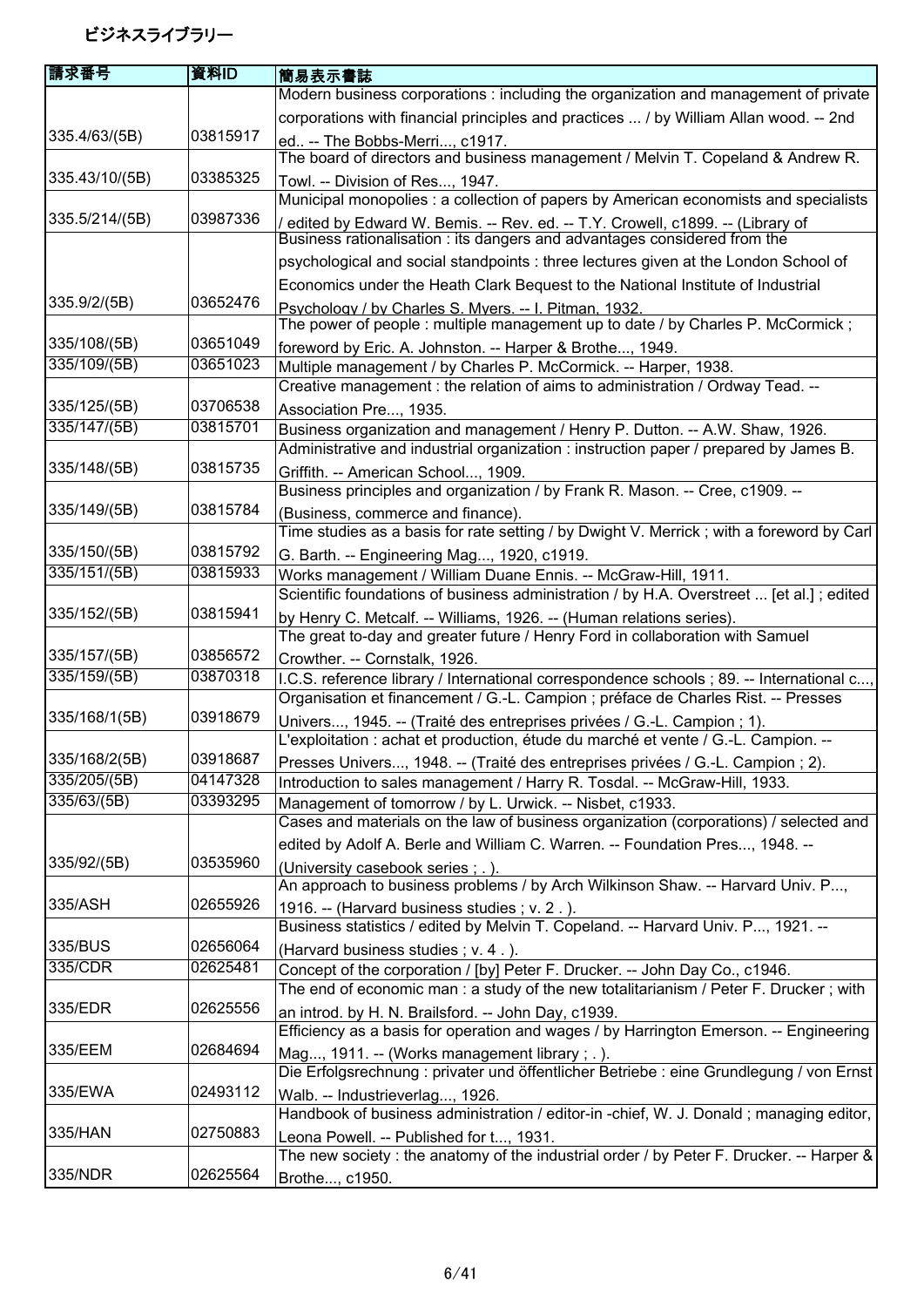| 請求番号           | 資料ID     | 簡易表示書誌                                                                                                                               |
|----------------|----------|--------------------------------------------------------------------------------------------------------------------------------------|
|                |          | Die stillen Reserven : ihre Betriebswirtschaftliche und Betriebspolitische Bedeutung für                                             |
|                |          | die Industrie-Aktiengesellschaft / von Richard Büche. -- Carl Heymann, 1934. --                                                      |
| 335/SBU        | 02493237 | (Betriebswirtschaft; 18. Heft.).                                                                                                     |
|                |          | Straight thinking : how to solve your business problems / by William J.Reilly. --                                                    |
| 335/SRE        | 02655868 | Harper, 19350000.                                                                                                                    |
|                |          | Die Statistik in kaufmännischen und industriellen Betrieben / von Lorenz Zach. -- 2.                                                 |
| 335/SZA        | 02648533 | Aufl. -- G.A. Gloeckner, 1920. -- (Gloeckners Handels-Bücherei; Bd. 7.).                                                             |
|                |          | Die Statistik in kaufmännischen und industriellen Betrieben / von Lorenz Zach. --                                                    |
| 335/SZA        | 02493146 | Gloeckner, 1916. -- (Gloeckners Handels-Bücherei; Bd. 7.).                                                                           |
|                |          | The way out : a forecast of coming changes in American business and industry /                                                       |
| 335/WFI        | 02655827 | by Edward A.Filene. -- Doubleday, Page, 19240000.                                                                                    |
|                |          | Pitman's dictionary of industrial administration / edited by John Lee; 全巻, v. 1, v. 2. --                                            |
| 336.03/3/1(5B) | 03400801 | Pitman, 1928-1929.                                                                                                                   |
|                |          | Pitman's dictionary of industrial administration / edited by John Lee; 全巻, v. 1, v. 2. --                                            |
| 336.03/3/2(5B) | 03400819 | Pitman, 1928-1929.                                                                                                                   |
| 336.04/12/(5B) | 04175519 | New professions in business. -- Peirce School o, c1933.                                                                              |
| 336.1/137/(5B) | 03427598 | Business policies and management / William H. Newman. -- South-Western P, 1940.                                                      |
|                |          | Containment or liberation: an inquiry into the aims of United States foreign policy /                                                |
| 336.1/151/(5B) | 03484532 | James Burnham. -- John Day, c1953.                                                                                                   |
|                |          | Administrative behavior : a study of decision-making processes in administrative                                                     |
| 336.1/205/(5B) | 03541000 | organization / by Herbert A. Simon; with a foreword by Chester I. Barnard. --                                                        |
| 336.1/231/(5B) | 03639812 | Policy and ethics in business / by Carl F. Taeusch. -- McGraw-Hill, 1931.                                                            |
|                |          | Office management : principles and practice / by William Henry Leffingwell. -- A.W.                                                  |
| 336.1/232/(5B) | 03639945 | Shaw, c1925.                                                                                                                         |
| 336.1/272/(5B) | 03830940 | The technique of executive control / Erwin Haskell Schell. -- 2nd ed -- McGraw-Hill,                                                 |
|                |          | Business economics / Ernest L. Bogart. -- La Salle Extens, c1915. -- (Business                                                       |
| 336.1/289/(5B) | 03884707 | administration : a library of business principles, practice, and experience ; section 6).                                            |
|                |          | Planning and time studies / by George S. Armstrong. -- Industrial exte, c1921. --                                                    |
| 336.1/326/(5B) | 04086302 | (Factory management course; v. 3).                                                                                                   |
|                |          | Executive statistical control / by Dwight T. Farnham. -- Industrial exte, c1922. --                                                  |
| 336.1/327/(5B) | 04086336 | (Factory management course; v. 6).                                                                                                   |
|                |          | Sales Management / by John G.Jones. -- Alexander Hami, 19300000. -- (Modern                                                          |
| 336.1/SJO      | 02656031 | Business; .).                                                                                                                        |
|                |          | Science in management for the one best way to do work : Compte-Rendu Illème                                                          |
| 336.2/104/(5B) | 04317863 | Conférence Internationale de Psycho-technique Appliquée à L'Orientation                                                              |
|                |          | Professeionnelle, Milan, 2-3-4 Octobre, 1922 (Publié par la Società Umanitaria) /                                                    |
| 336.2/122/(5B) | 04654711 | L'incapacité industrielle de L'état : les P.T.T. / Henri Fayol. -- Dunod, 1921. --                                                   |
|                |          | (Publications du centre d'études administratives).<br>The theory and practice of scientific management / by C. Bertrand Thompson. -- |
| 336.2/21/(5B)  | 03391018 |                                                                                                                                      |
|                |          | Houghton Miffli, [c1917].<br>Applied methods of scientific management / Frederic A. Parkhurst. -- 2nd ed. -- J.                      |
| 336.2/27/(5B)  | 03484540 | Wiley, [c1917]                                                                                                                       |
|                |          | Sixth International Congress of Scientific Management, London July 15th to July 20th                                                 |
| 336.2/29/(5B)  | 03498201 | 1935: agricultural section. -- Published for t, 1935.                                                                                |
|                |          | Sixth International Congress of Scientific Management, London July 15th to July 20th                                                 |
| 336.2/30/(5B)  | 03498219 | 1935: distribution section. -- Published for t, 1935.                                                                                |
|                |          | Sixth International Congress of Scientific Management, London July 15th to July 20th                                                 |
| 336.2/31/(5B)  | 03498227 | 1935: manufacturing section. -- Published for t, 1935.                                                                               |
| 336.2/34/(5B)  | 03528106 | Scienctific circulation management for newspapers / William R. Scott. -- Ronald, 1915.                                               |
|                |          | The scientific appraisal of management : a study of the business practices of well-                                                  |
| 336.2/35/(5B)  | 03528999 | managed companies / Jackson Martindell. -- Harper & Brothe, 1950.                                                                    |
|                |          | Investigating an industry : a scientific diagnosis of the diseases of management / by                                                |
| 336.2/41/(5B)  | 03625795 | William Kent. -- John Wiley, 1914.                                                                                                   |
|                |          | Efficiency ideals: a short study of the principles of "Scientific management" / by                                                   |
| 336.2/42/(5B)  | 03629730 | Thiselton Mark. -- T. Werner Lauri, [19--].                                                                                          |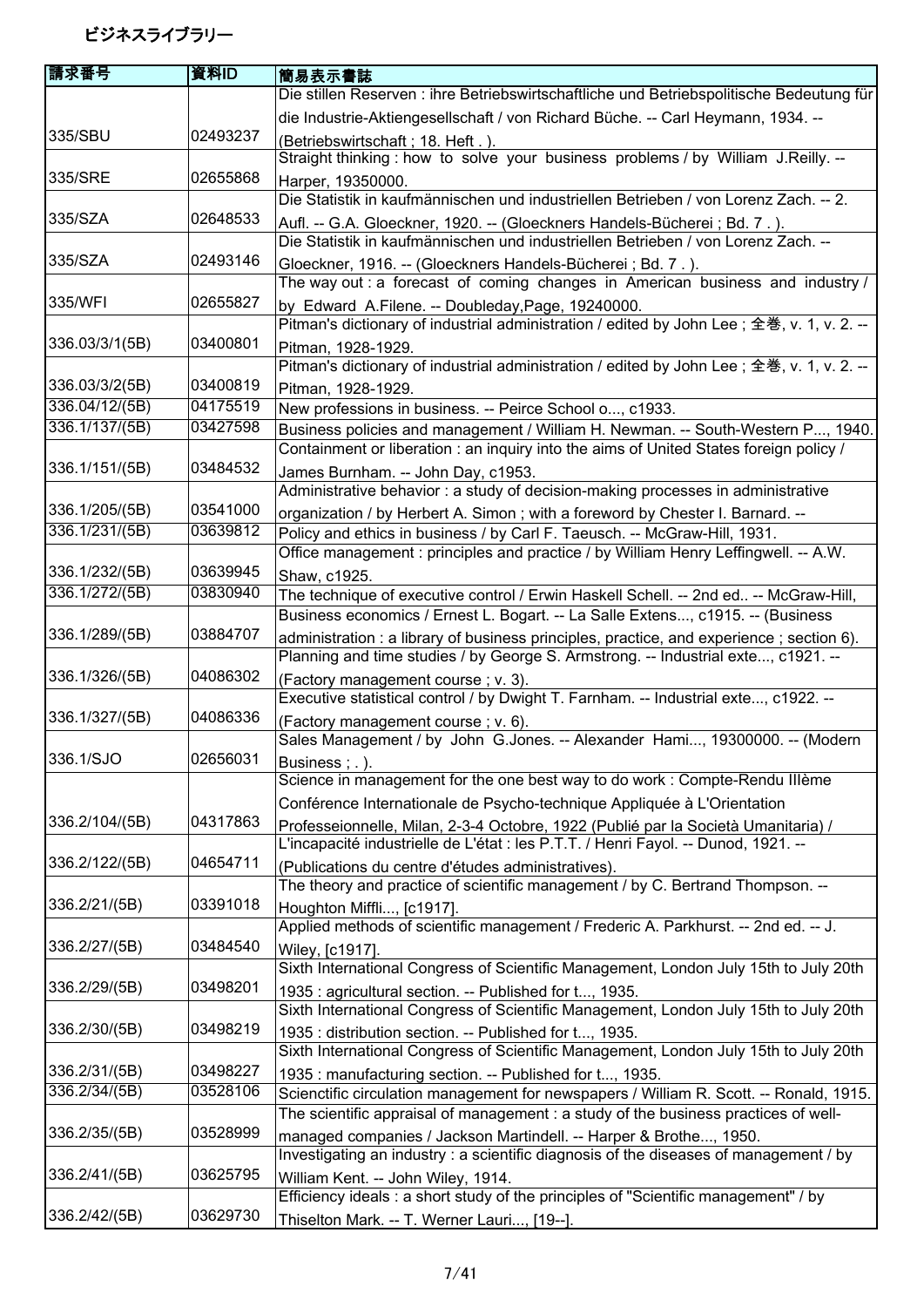| 請求番号          | 資料ID     | 簡易表示書誌                                                                                                                                                                          |
|---------------|----------|---------------------------------------------------------------------------------------------------------------------------------------------------------------------------------|
| 336.2/43/(5B) | 03629748 | A scientific approach to investment management / by Dwight C. Rose. -- Harper, 1928.                                                                                            |
| 336.2/44/(5B) | 03629763 | On the art of cutting metals / by F.W. Taylor. -- American Societ, [1906?].<br>Addresses and discussions at the conference on scientific management held October                |
|               |          | 12, 13, 14, nineteen hundred and eleven / Dartmouth College Amos Tuck School of                                                                                                 |
| 336.2/45/(5B) | 03629771 | Administration and Finance. -- Dartmouth Colle, 1912.<br>A treatise on concrete plain and reinforced : materials, construction, and design of                                   |
| 336.2/46/(5B) | 03629789 | concrete and reinforced concrete / by Frederick W. Taylor and Sanford E. Thompson. -                                                                                            |
|               |          | A treatise on concrete plain and reinforced : materials, construction, and design of<br>concrete and reinforced concrete / by Frederick W. Taylor and Sanford E. Thompson. -    |
| 336.2/47/(5B) | 03629797 | - 2nd ed. -- Wiley, 1909.                                                                                                                                                       |
| 336.2/49/(5B) | 03651031 | Applied methods of scientific management / by Frederic A. Parkhurst. -- J. Wiley,                                                                                               |
|               |          | The quest of the one best way : a sketch of the life of Frank Bunker Gilbreth / by Lillian                                                                                      |
| 336.2/50/(5B) | 03651007 | Moller Gilbreth. -- Society of Wome, [1925?].                                                                                                                                   |
| 336.2/54/(5B) | 03710480 | Field system / by Frank B. Gilbreth. -- Clark, 1908.                                                                                                                            |
|               |          | Common sense applied to motion and time study / by Allan H. Mogensen. -- published                                                                                              |
| 336.2/56/(5B) | 03752862 | by Fa, 1932.                                                                                                                                                                    |
|               |          | The writings of the Gilbreths / edited by William R. Spriegel and Clark E. Myers. --                                                                                            |
| 336.2/62/(5B) | 03815891 | Richard D.Irwin, 1953. -- (The Irwin series in industrial engineering and management).<br>Industrial preparedness / by C.E. Knoeppel. -- Engineering Mag, c1916. -- (Industrial |
| 336.2/63/(5B) | 03830916 | management library).                                                                                                                                                            |
|               |          | Problems in industrial management / by Erwin Haskell Schell and Harold Hazen                                                                                                    |
| 336.2/64/(5B) | 03830965 | Thurlby. -- Shaw, 1927.                                                                                                                                                         |
|               |          | Organisation scientifique : principes et applications : Frederick W. Taylor 1856-1915. --                                                                                       |
| 336.2/71/(5B) | 03870342 | H. Dunod et E. , 1918.                                                                                                                                                          |
|               |          | The principles of scientific management / by Frederick Winslow Taylor. -- Special ed -                                                                                          |
| 336.2/72/(5B) | 03884863 | - Harper & Brothe, 1911.                                                                                                                                                        |
| 336.2/78/(5B) | 03945185 | Rationalization / James Alexander Bowie. -- Pitman, 1931.                                                                                                                       |
|               |          | Restriction of output among unorganized workers / Stanley B. Mathewson. -- Viking                                                                                               |
| 336.2/79/(5B) | 03945201 | Press, 1931.                                                                                                                                                                    |
|               |          | Fatigue and efficiency: a study in industry / by Josephine Goldmark; introduction by                                                                                            |
| 336.2/82/(5B) | 03984820 | Frederic S. Lee. -- [3rd ed.]. -- Survey Associat, 1913.                                                                                                                        |
| 336.2/84/(5B) | 04006946 | The twelve principles of efficiency / by Harrington Emerson. -- Engineering Mag,                                                                                                |
|               |          | Experiences in efficiency / by Benj. A. Franklin. -- The Engineering, 1915. -- (Works                                                                                           |
| 336.2/85/(5B) | 04011805 | management library).                                                                                                                                                            |
| 336.2/87/(5B) | 04027835 | Le taylorisme / par Henry le Chatelier. -- Dunod, 1928.                                                                                                                         |
|               |          | Technology and industrial efficiency : a series of papers presented at the congress of                                                                                          |
|               |          | technology, opened in Boston, Mass., April 10, 1911, in celebration of the fiftieth                                                                                             |
| 336.2/89/(5B) | 04038345 | anniversary of the granting of a charter to the Massachusetts Institute of Technology. -                                                                                        |
| 336.2/91/(5B) | 04068920 | Fundamentals of a cost system for manufacturers. -- G.P.O., 1916.                                                                                                               |
|               |          | Handling material in factories / by William F. Hunt. -- Industrial exte, c1922. --                                                                                              |
| 336.2/93/(5B) | 04086385 | (Factory management course; v. 11).<br>Applied motion study : a collection of papers on the efficient method to industrial                                                      |
| 336.2/AGI     | 02673242 | preparedness / by Frank B. Gilbreth and L.M. Gilbreth. -- George Routledg, 1919.                                                                                                |
|               |          | Frederick W: father of scientific management / by Frank Barkley Copley ; 全巻, v. 1, v.                                                                                           |
| 336.2/FCO     | 02625309 | 2. -- Harper & Brothe, 1923.                                                                                                                                                    |
|               |          | Frederick W: father of scientific management / by Frank Barkley Copley; 全巻, v. 1, v.                                                                                            |
| 336.2/FCO     | 02625291 | 2. -- Harper & Brothe, 1923.                                                                                                                                                    |
| 336.2/GKN     | 02730000 | Graphic production control / by C. E. Knoeppel. -- Engineering Mag, 1920.                                                                                                       |
| 336.2/IGA     | 02673143 | Industrial leadership / by H.L. Gantt. -- Yale Univ. Pres, 1916. -- (Page lectures ; .).                                                                                        |
|               |          | Primer of scientific management / by Frank B. Gilbreth; with an introduction by Louis                                                                                           |
| 336.2/PGI     | 02718674 | D. Brandeis. -- D. Van Nostrand, 1912.                                                                                                                                          |
|               |          | Primer of scientific management / by Frank B. Gilbreth; with an introduction by Louis                                                                                           |
| 336.2/PGI     | 02668804 | D. Brandeis. -- 2nd ed -- D. Van Nostrand, 1914.                                                                                                                                |
| 336.2/PTA     | 02401396 | The principles of scientific management / by Frederick Winslow Taylor. -- Harper,                                                                                               |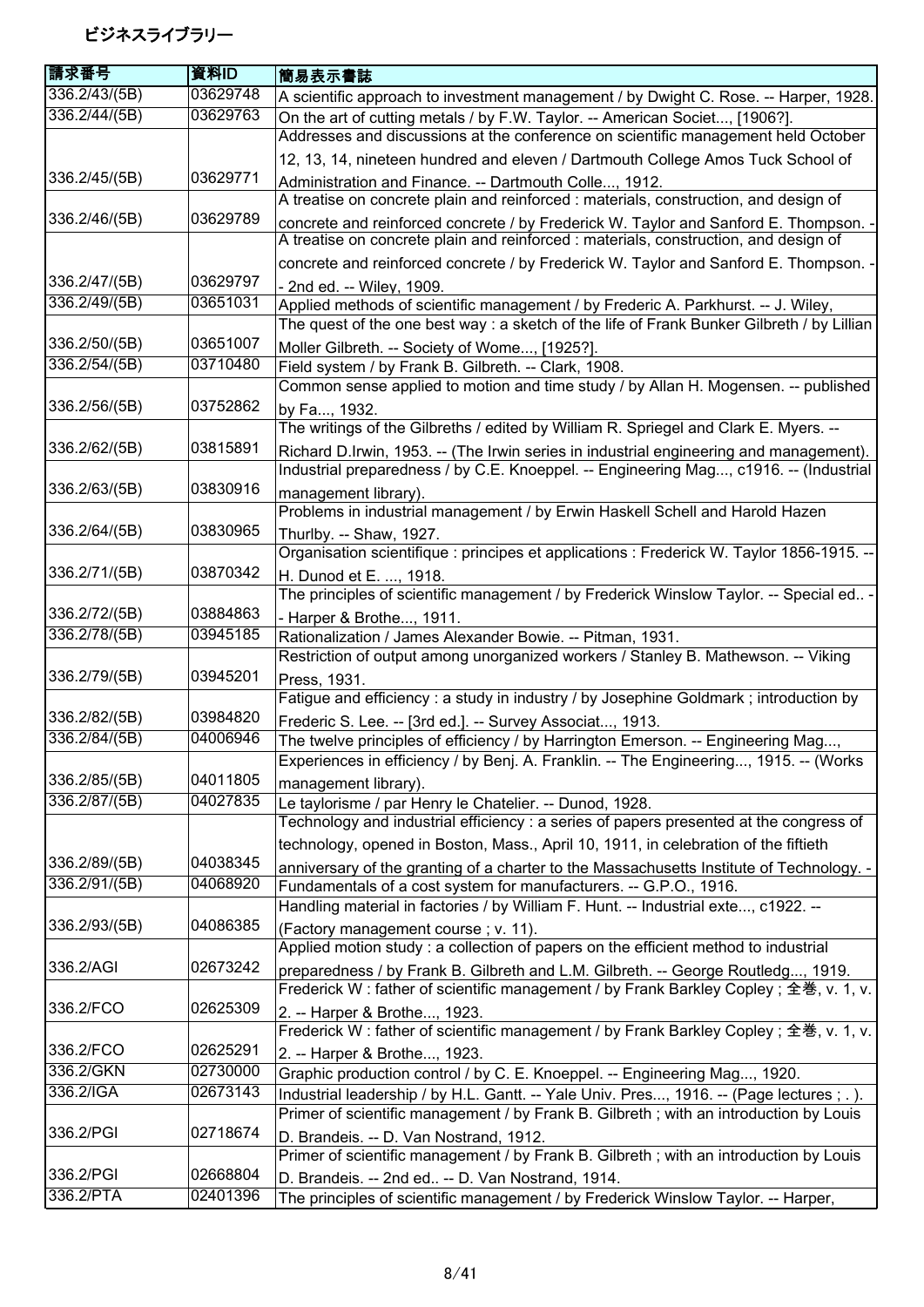| 請求番号           | 資料ID     | 簡易表示書誌                                                                                                                                                          |
|----------------|----------|-----------------------------------------------------------------------------------------------------------------------------------------------------------------|
|                |          | Scientific management and railroads : being part of a brief submitted to the Interstate                                                                         |
| 336.2/SBR      | 02826170 | Commerce Commission / by Louis D. Brandeis. -- The Engineering, 1911.                                                                                           |
|                |          | Scientific management : a collection of the more significant articles describing the                                                                            |
|                |          | Taylor system of management / edited by Clarence Bertrand Thompson. -- Harvard                                                                                  |
| 336.2/SCI      | 02750909 | Univers, 1922. -- (Harvard business studies; 1.).                                                                                                               |
|                |          | Scientific management since Taylor : a collection of authoritative papers / ed. by                                                                              |
| 336.2/SCI      | 02729945 | Edward Eyre Hunt. -- McGraw-Hill Boo, 1924.                                                                                                                     |
|                |          | Scientific management : a history and criticism / Horace Bookwalter Drury. -- 2nd ed.                                                                           |
| 336.2/SDR      | 02750826 | rev -- Columbia Univer, 1918. -- (Studies in history, economics and public law; v.                                                                              |
|                |          | The Taylor system in Franklin management : application and results / by George D.                                                                               |
|                |          | Babcock; in collaboration with Reginald Trautschold; with a foreword by Carl G.                                                                                 |
| 336.2/TBA      | 02718732 |                                                                                                                                                                 |
|                |          | Barth. -- Engineering Mag, 1917. -- (Industrial management library ; . ).<br>The Taylor system in Franklin management / by George D. Babcock ; in collaboration |
|                |          | with Reginald Trautschold; with a foreword by Carl G. Barth. -- 2nd ed. -- Engineering                                                                          |
| 336.2/TBA      | 02673218 | Mag, 1918. -- (Industrial management library).                                                                                                                  |
|                |          | Wirtschaftlichkeitslehre: Systematische Darstellung und Begründung aller Arbeiten                                                                               |
| 336.2/WKO      | 02480507 | der Rationalisierung / von Rudolf Kobatsch. -- Österreichisch, 1928.                                                                                            |
|                |          | Lectures on organization, delivered in the course on industrial organization in the                                                                             |
| 336.3/102/(5B) | 03393303 | Graduate School of Business Administration of Harvard University / by Russell Robb. -                                                                           |
| 336.3/103/(5B) | 03394244 | Organization engineering / by Henry Dennison. -- McGraw-Hill, 1931.                                                                                             |
| 336.3/149/(5B) | 03508629 | Industrial organization: developments and prospects / John Lee. -- I. Pitman, 1923.                                                                             |
| 336.3/150/(5B) | 03508710 | The evolution of industrial organization / by B. F. Shields. -- Sir Isaac Pitma, 1928.                                                                          |
| 336.3/217/(5B) | 03651015 | The evolution of industrial organization / by B. F. Shields. -- 2nd ed. -- Sir Isaac                                                                            |
| 336.3/236/(5B) | 03706579 | Business management as a profession / edited by Henry C. Metcalf. -- A. W. Shaw,                                                                                |
|                |          | Human nature and management : the applications of psychology to executive                                                                                       |
| 336.3/237/(5B) | 03706629 | leadership / Ordway Tead. -- McGraw-Hill, 1929.                                                                                                                 |
| 336.3/242/(5B) | 03710415 | Fundamentals of business organization / Webster Robinson. -- McGraw-Hill, 1925.                                                                                 |
|                |          | Introduction to business organization / by Samuel E. Sparling. -- Macmillan, 1906. --                                                                           |
| 336.3/258/(5B) | 03815883 | (The citizen's library of economics, politics, and sociology).                                                                                                  |
| 336.3/262/(5B) | 03843125 | Organization of industry / by Alvin Brown. -- Prentice-Hall, 1947.                                                                                              |
|                |          | Organization and management in industry and business / by William B. Cornell. --                                                                                |
| 336.3/263/(5B) | 03843182 | Ronald, c1936.                                                                                                                                                  |
|                |          | A manual of corporate organization : containing information, directions and                                                                                     |
| 336.3/264/(5B) | 03843232 | suggestions relating to the incroporation of enterprises. -- Enl. ed. -- The Ronald                                                                             |
|                |          | Top-management organization and control : a research study of the management                                                                                    |
|                |          | policies and practices of thirty-one leading industrial corporations, conducted under the                                                                       |
|                |          | auspices of the Graduate School of Business Stanford University / Paul E. Holden,                                                                               |
| 336.3/268/(5B) | 03856614 | Lounsbury S. Fish and Hubert L. Smith. -- Stanford Univer 1941. -- (Stanford                                                                                    |
|                |          | Organizing a business / Maurice H. Robinson. -- La Salle Extens, c1915. --                                                                                      |
| 336.3/275/(5B) | 03884749 | (Business administration: a library of business principles, practice, and experience;                                                                           |
|                |          | Dilemmas of leadership in the democratic process / by Chester I. Barnard. -- The                                                                                |
| 336.3/295/(5B) | 03918661 | University , [1939]. -- (The Stafford little lectures).                                                                                                         |
|                |          | Management behavior and foreman attitude : a case study / David N. Ulrich, Donald R.                                                                            |
| 336.3/303/(5B) | 03948791 | Booz, Paul R. Lawrence. -- Division of Res, 1950.                                                                                                               |
| 336.3/304/(5B) | 03948809 | The new leadership in industry / by Sam A. Lewisohn. -- Sir Isaac Pitma, [1926].                                                                                |
|                |          | Office management its principles and practice : covering organization, arrangement,                                                                             |
|                |          | and operation with special consideration of the employment, training, and payment of                                                                            |
| 336.3/309/(5B) | 03985942 | office workers / by Lee Galloway. -- Ronald Press, 1920, c1918.                                                                                                 |
| 336.3/310/(5B) | 03987310 | Principles of organization : as applied to business / Henry P. Dutton. -- McGraw-Hill,                                                                          |
|                |          | Municipal home rule : a study in administration / by Frank J. Goodnow. -- Columbia                                                                              |
| 336.3/311/(5B) | 03987328 | Univer, c1895.                                                                                                                                                  |
|                |          | For top-executives only : a symposium / authors Samuel W. Reyburn  [et.al.], J.                                                                                 |
| 336.3/323/(5B) | 04059614 | George Frederick editor. -- Business Bourse, 1936.                                                                                                              |
|                |          | Executive leadership : an appraisal of a manager in action / by Chris Argyris. --                                                                               |
| 336.3/325/(5B) | 04068938 | Harper, c1953. -- (Publications in the Yale labor and management series).                                                                                       |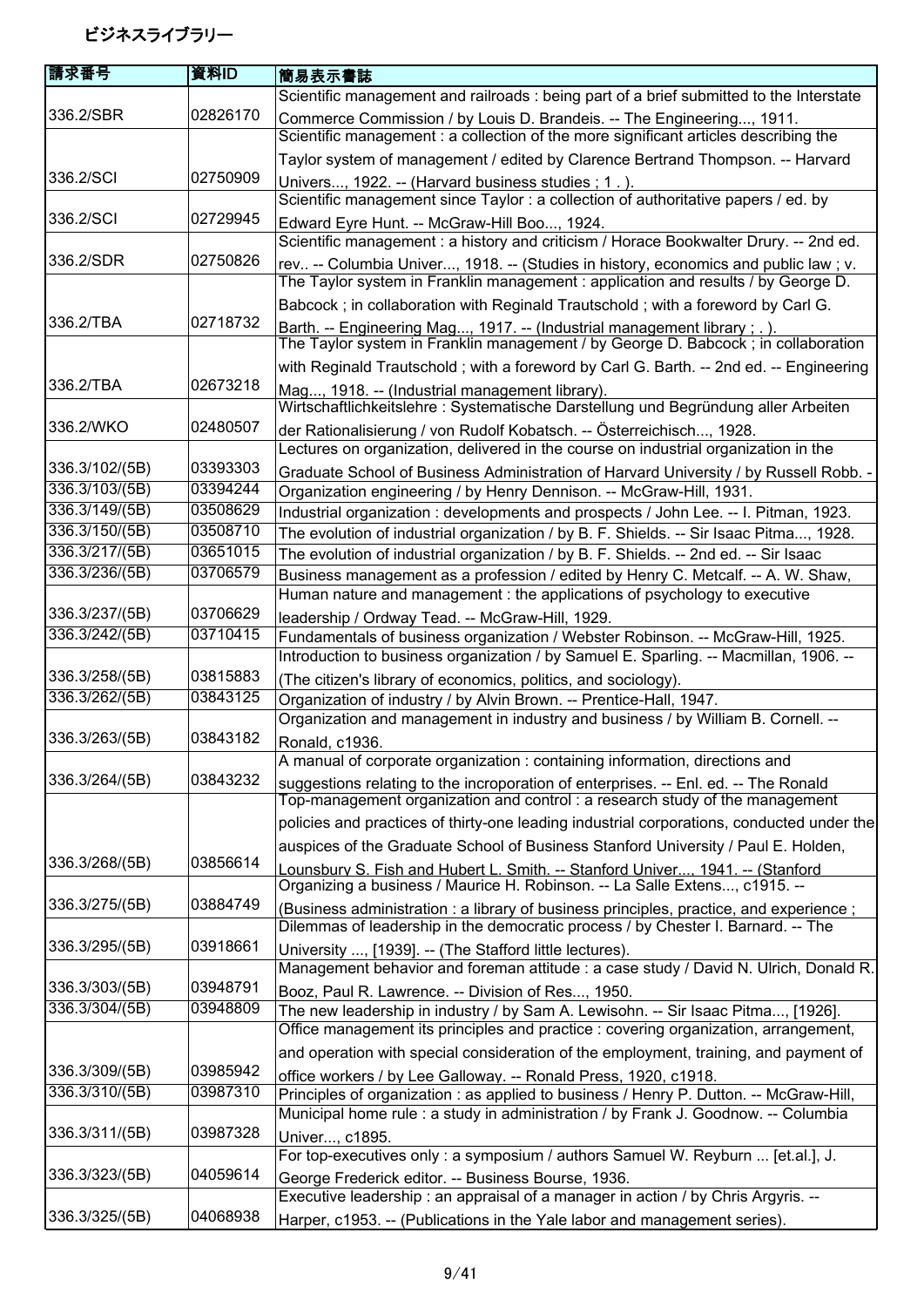| Organization and administration / by C.E. Knoeppel. -- Industrial Exte, c1921. --<br>336.3/326/(5B)<br>04068953<br>(Factory management course; vol.1).<br>Organization and administration / by C.E. Knoeppel. -- Industrial Exte, c1921. --<br>336.3/326/(5B)<br>04086286<br>(Factory management course; vol.1).<br>Organization and management : part I: business organization, part II: business<br>336.3/350/(5B)<br>04176426<br>management / by Lee Galloway. -- Alexander Hamil, c1916. -- (Modern business;<br>336.3/92/(5B)<br>03379971<br>Organisation: the framework of management / by E.F.L. Brech. -- Longmans, Green,<br>Organisation: the framework of management / E.F.L. Brech. -- 2nd ed. -- Longmans,<br>336.3/93/(5B)<br>03379989<br>1965. -- (Management studies series ; .).<br>336.3/94/(5B)<br>03382199<br>The fundamentals of top management / byRalph Currier Davis. -- Harper & Row, c<br>336.3/OGA<br>02673176<br>Organizing for work / by H. L. Gantt. -- Harcourt, Brace, c1919.<br>336.38/3/(5B)<br>03843117<br>Laws of management applied to manufacturing / L.P. Alford. -- Ronald Press, c1928.<br>Theory: Iron and steel, iron ore minig / by Fritz Redlich. -- Edward Brothers, 1940. --<br>03918794<br>336.38/5/(5B)<br>(History of American business leaders : a series of studies ; vol. 1).<br>Personnel administration : its principles and practice / by Ordway Tead and Henry C.<br>336.4/101/(5B)<br>03385309<br>Metcalf. -- 3rd ed. -- McGraw-Hill, 1933.<br>Increasing human efficiency in business : a contribution to the psychology of business<br>336.4/111/(5B)<br>03417193<br>/ by Walter Dill Scott. -- Macmillan, 1914.<br>336.4/129/(5B)<br>03508694<br>Motivation and morale in industry / Morris S. Viteles. -- W.W. Norton, c1953.<br>Lincoln's incentive system : covering the basic principles of the incentive system in<br>manufacturing / James F. Lincoln. -- McGraw-Hill, 1946. -- (McGraw-Hill industrial<br>336.4/142/(5B)<br>03527157<br>organization and management series; .).<br>Personnel management : principles, practices, and point of view / by Walter Dill<br>336.4/17<br>02981777<br>Scotto[et al.]. -- 3rd ed -- Mcgraw-Hill Boo, 1941.<br>The new industrial day : a book for men who employ men / by William C. Redfield. --<br>336.4/177/(5B)<br>03625720<br>Century, 1912.<br>Personnel management : principles, practices, and point of view / Walter Dill Scott,<br>336.4/18<br>02981793<br>Robert C. Clothier, William R. Spriegel. -- 5th ed. -- McGraw-Hill, 1954.<br>Personnel management : principles, practices, and point of view / by Walter Dill Scott,<br>336.4/19<br>02981785<br>Robert C. Clothier, William R. Spriegel. -- 4th ed -- McGraw - Hill B, 1949.<br>The foreman in manpower management / by Lillian M. Gilbreth and Alice Rice Cook. --<br>336.4/209/(5B)<br>03710464<br>1st ed. -- McGraw-Hill, 1947. -- (McGraw-Hill industrial organization and management<br>My life in industrial relations : fifty years in the growth of a profession / by Clarence J.<br>336.4/237/(5B)<br>03815750<br>Hicks. -- Harper & Brothe, c1941.<br>Management and the worker: an account of a research program conducted by the<br>Western Electric Company, Hawthorne Works, Chicago / by F.J. Roethlisberger and<br>03815859<br>336.4/238/(5B)<br>William J. Dickson; with the assistance and collaboration of Harold A. Wright. --<br>Selected articles on employment, management / compiled and edited by Daniel<br>03830866<br>336.4/241/(5B)<br>Bloomfield; with an introduction by Meyer Bloomfield. -- Wilson Co., 1919. -- (The<br>A dynamic theory of personality : selected papers / by Kurt Lewin; translated by<br>Donald K. Adams and Karl E. Zener. -- 1st ed. -- McGraw-Hill Boo, 1935. --<br>336.4/242/(5B)<br>03843141<br>(McGraw-Hill publications in psychology).<br>Personnel administration : its principles and practice / by Ordway Tead and Henry C.<br>03843166<br>336.4/243/(5B)<br>Metcalf. -- 2nd ed. -- McGraw-Hill, 1926.<br>336.4/247/(5B)<br>03867447<br>Foremanship training / by Hugo Diemer. -- McGraw-Hill, 1927.<br>Business English / Edwin Herbert Lewis. -- La Salle Extens, 1923, c1911. --<br>336.4/256/(5B)<br>03884699<br>(Business administration : a library of business principles, practice, and experience;<br>Personnel administration : its principles and practice / by Ordway Tead and Henry C. | 請求番号           | 資料ID     | 簡易表示書誌                         |
|-----------------------------------------------------------------------------------------------------------------------------------------------------------------------------------------------------------------------------------------------------------------------------------------------------------------------------------------------------------------------------------------------------------------------------------------------------------------------------------------------------------------------------------------------------------------------------------------------------------------------------------------------------------------------------------------------------------------------------------------------------------------------------------------------------------------------------------------------------------------------------------------------------------------------------------------------------------------------------------------------------------------------------------------------------------------------------------------------------------------------------------------------------------------------------------------------------------------------------------------------------------------------------------------------------------------------------------------------------------------------------------------------------------------------------------------------------------------------------------------------------------------------------------------------------------------------------------------------------------------------------------------------------------------------------------------------------------------------------------------------------------------------------------------------------------------------------------------------------------------------------------------------------------------------------------------------------------------------------------------------------------------------------------------------------------------------------------------------------------------------------------------------------------------------------------------------------------------------------------------------------------------------------------------------------------------------------------------------------------------------------------------------------------------------------------------------------------------------------------------------------------------------------------------------------------------------------------------------------------------------------------------------------------------------------------------------------------------------------------------------------------------------------------------------------------------------------------------------------------------------------------------------------------------------------------------------------------------------------------------------------------------------------------------------------------------------------------------------------------------------------------------------------------------------------------------------------------------------------------------------------------------------------------------------------------------------------------------------------------------------------------------------------------------------------------------------------------------------------------------------------------------------------------------------------------------------------------------------------------------------------------------------------------------------------------------------------------------------------------------------------------------------------------------------------------------------------------------------------------------------------------------------------------------------------------------------------------------------------------------------------------------------------------------------------------------------------------------------------------------------------------------------------------------------------------------------------------------------------------------------------------------------------------------------------------------------------------------------------------------------------------------------------------------------------------------------------|----------------|----------|--------------------------------|
|                                                                                                                                                                                                                                                                                                                                                                                                                                                                                                                                                                                                                                                                                                                                                                                                                                                                                                                                                                                                                                                                                                                                                                                                                                                                                                                                                                                                                                                                                                                                                                                                                                                                                                                                                                                                                                                                                                                                                                                                                                                                                                                                                                                                                                                                                                                                                                                                                                                                                                                                                                                                                                                                                                                                                                                                                                                                                                                                                                                                                                                                                                                                                                                                                                                                                                                                                                                                                                                                                                                                                                                                                                                                                                                                                                                                                                                                                                                                                                                                                                                                                                                                                                                                                                                                                                                                                                                                                                                     |                |          |                                |
|                                                                                                                                                                                                                                                                                                                                                                                                                                                                                                                                                                                                                                                                                                                                                                                                                                                                                                                                                                                                                                                                                                                                                                                                                                                                                                                                                                                                                                                                                                                                                                                                                                                                                                                                                                                                                                                                                                                                                                                                                                                                                                                                                                                                                                                                                                                                                                                                                                                                                                                                                                                                                                                                                                                                                                                                                                                                                                                                                                                                                                                                                                                                                                                                                                                                                                                                                                                                                                                                                                                                                                                                                                                                                                                                                                                                                                                                                                                                                                                                                                                                                                                                                                                                                                                                                                                                                                                                                                                     |                |          |                                |
|                                                                                                                                                                                                                                                                                                                                                                                                                                                                                                                                                                                                                                                                                                                                                                                                                                                                                                                                                                                                                                                                                                                                                                                                                                                                                                                                                                                                                                                                                                                                                                                                                                                                                                                                                                                                                                                                                                                                                                                                                                                                                                                                                                                                                                                                                                                                                                                                                                                                                                                                                                                                                                                                                                                                                                                                                                                                                                                                                                                                                                                                                                                                                                                                                                                                                                                                                                                                                                                                                                                                                                                                                                                                                                                                                                                                                                                                                                                                                                                                                                                                                                                                                                                                                                                                                                                                                                                                                                                     |                |          |                                |
|                                                                                                                                                                                                                                                                                                                                                                                                                                                                                                                                                                                                                                                                                                                                                                                                                                                                                                                                                                                                                                                                                                                                                                                                                                                                                                                                                                                                                                                                                                                                                                                                                                                                                                                                                                                                                                                                                                                                                                                                                                                                                                                                                                                                                                                                                                                                                                                                                                                                                                                                                                                                                                                                                                                                                                                                                                                                                                                                                                                                                                                                                                                                                                                                                                                                                                                                                                                                                                                                                                                                                                                                                                                                                                                                                                                                                                                                                                                                                                                                                                                                                                                                                                                                                                                                                                                                                                                                                                                     |                |          |                                |
|                                                                                                                                                                                                                                                                                                                                                                                                                                                                                                                                                                                                                                                                                                                                                                                                                                                                                                                                                                                                                                                                                                                                                                                                                                                                                                                                                                                                                                                                                                                                                                                                                                                                                                                                                                                                                                                                                                                                                                                                                                                                                                                                                                                                                                                                                                                                                                                                                                                                                                                                                                                                                                                                                                                                                                                                                                                                                                                                                                                                                                                                                                                                                                                                                                                                                                                                                                                                                                                                                                                                                                                                                                                                                                                                                                                                                                                                                                                                                                                                                                                                                                                                                                                                                                                                                                                                                                                                                                                     |                |          |                                |
|                                                                                                                                                                                                                                                                                                                                                                                                                                                                                                                                                                                                                                                                                                                                                                                                                                                                                                                                                                                                                                                                                                                                                                                                                                                                                                                                                                                                                                                                                                                                                                                                                                                                                                                                                                                                                                                                                                                                                                                                                                                                                                                                                                                                                                                                                                                                                                                                                                                                                                                                                                                                                                                                                                                                                                                                                                                                                                                                                                                                                                                                                                                                                                                                                                                                                                                                                                                                                                                                                                                                                                                                                                                                                                                                                                                                                                                                                                                                                                                                                                                                                                                                                                                                                                                                                                                                                                                                                                                     |                |          |                                |
|                                                                                                                                                                                                                                                                                                                                                                                                                                                                                                                                                                                                                                                                                                                                                                                                                                                                                                                                                                                                                                                                                                                                                                                                                                                                                                                                                                                                                                                                                                                                                                                                                                                                                                                                                                                                                                                                                                                                                                                                                                                                                                                                                                                                                                                                                                                                                                                                                                                                                                                                                                                                                                                                                                                                                                                                                                                                                                                                                                                                                                                                                                                                                                                                                                                                                                                                                                                                                                                                                                                                                                                                                                                                                                                                                                                                                                                                                                                                                                                                                                                                                                                                                                                                                                                                                                                                                                                                                                                     |                |          |                                |
|                                                                                                                                                                                                                                                                                                                                                                                                                                                                                                                                                                                                                                                                                                                                                                                                                                                                                                                                                                                                                                                                                                                                                                                                                                                                                                                                                                                                                                                                                                                                                                                                                                                                                                                                                                                                                                                                                                                                                                                                                                                                                                                                                                                                                                                                                                                                                                                                                                                                                                                                                                                                                                                                                                                                                                                                                                                                                                                                                                                                                                                                                                                                                                                                                                                                                                                                                                                                                                                                                                                                                                                                                                                                                                                                                                                                                                                                                                                                                                                                                                                                                                                                                                                                                                                                                                                                                                                                                                                     |                |          |                                |
|                                                                                                                                                                                                                                                                                                                                                                                                                                                                                                                                                                                                                                                                                                                                                                                                                                                                                                                                                                                                                                                                                                                                                                                                                                                                                                                                                                                                                                                                                                                                                                                                                                                                                                                                                                                                                                                                                                                                                                                                                                                                                                                                                                                                                                                                                                                                                                                                                                                                                                                                                                                                                                                                                                                                                                                                                                                                                                                                                                                                                                                                                                                                                                                                                                                                                                                                                                                                                                                                                                                                                                                                                                                                                                                                                                                                                                                                                                                                                                                                                                                                                                                                                                                                                                                                                                                                                                                                                                                     |                |          |                                |
|                                                                                                                                                                                                                                                                                                                                                                                                                                                                                                                                                                                                                                                                                                                                                                                                                                                                                                                                                                                                                                                                                                                                                                                                                                                                                                                                                                                                                                                                                                                                                                                                                                                                                                                                                                                                                                                                                                                                                                                                                                                                                                                                                                                                                                                                                                                                                                                                                                                                                                                                                                                                                                                                                                                                                                                                                                                                                                                                                                                                                                                                                                                                                                                                                                                                                                                                                                                                                                                                                                                                                                                                                                                                                                                                                                                                                                                                                                                                                                                                                                                                                                                                                                                                                                                                                                                                                                                                                                                     |                |          |                                |
|                                                                                                                                                                                                                                                                                                                                                                                                                                                                                                                                                                                                                                                                                                                                                                                                                                                                                                                                                                                                                                                                                                                                                                                                                                                                                                                                                                                                                                                                                                                                                                                                                                                                                                                                                                                                                                                                                                                                                                                                                                                                                                                                                                                                                                                                                                                                                                                                                                                                                                                                                                                                                                                                                                                                                                                                                                                                                                                                                                                                                                                                                                                                                                                                                                                                                                                                                                                                                                                                                                                                                                                                                                                                                                                                                                                                                                                                                                                                                                                                                                                                                                                                                                                                                                                                                                                                                                                                                                                     |                |          |                                |
|                                                                                                                                                                                                                                                                                                                                                                                                                                                                                                                                                                                                                                                                                                                                                                                                                                                                                                                                                                                                                                                                                                                                                                                                                                                                                                                                                                                                                                                                                                                                                                                                                                                                                                                                                                                                                                                                                                                                                                                                                                                                                                                                                                                                                                                                                                                                                                                                                                                                                                                                                                                                                                                                                                                                                                                                                                                                                                                                                                                                                                                                                                                                                                                                                                                                                                                                                                                                                                                                                                                                                                                                                                                                                                                                                                                                                                                                                                                                                                                                                                                                                                                                                                                                                                                                                                                                                                                                                                                     |                |          |                                |
|                                                                                                                                                                                                                                                                                                                                                                                                                                                                                                                                                                                                                                                                                                                                                                                                                                                                                                                                                                                                                                                                                                                                                                                                                                                                                                                                                                                                                                                                                                                                                                                                                                                                                                                                                                                                                                                                                                                                                                                                                                                                                                                                                                                                                                                                                                                                                                                                                                                                                                                                                                                                                                                                                                                                                                                                                                                                                                                                                                                                                                                                                                                                                                                                                                                                                                                                                                                                                                                                                                                                                                                                                                                                                                                                                                                                                                                                                                                                                                                                                                                                                                                                                                                                                                                                                                                                                                                                                                                     |                |          |                                |
|                                                                                                                                                                                                                                                                                                                                                                                                                                                                                                                                                                                                                                                                                                                                                                                                                                                                                                                                                                                                                                                                                                                                                                                                                                                                                                                                                                                                                                                                                                                                                                                                                                                                                                                                                                                                                                                                                                                                                                                                                                                                                                                                                                                                                                                                                                                                                                                                                                                                                                                                                                                                                                                                                                                                                                                                                                                                                                                                                                                                                                                                                                                                                                                                                                                                                                                                                                                                                                                                                                                                                                                                                                                                                                                                                                                                                                                                                                                                                                                                                                                                                                                                                                                                                                                                                                                                                                                                                                                     |                |          |                                |
|                                                                                                                                                                                                                                                                                                                                                                                                                                                                                                                                                                                                                                                                                                                                                                                                                                                                                                                                                                                                                                                                                                                                                                                                                                                                                                                                                                                                                                                                                                                                                                                                                                                                                                                                                                                                                                                                                                                                                                                                                                                                                                                                                                                                                                                                                                                                                                                                                                                                                                                                                                                                                                                                                                                                                                                                                                                                                                                                                                                                                                                                                                                                                                                                                                                                                                                                                                                                                                                                                                                                                                                                                                                                                                                                                                                                                                                                                                                                                                                                                                                                                                                                                                                                                                                                                                                                                                                                                                                     |                |          |                                |
|                                                                                                                                                                                                                                                                                                                                                                                                                                                                                                                                                                                                                                                                                                                                                                                                                                                                                                                                                                                                                                                                                                                                                                                                                                                                                                                                                                                                                                                                                                                                                                                                                                                                                                                                                                                                                                                                                                                                                                                                                                                                                                                                                                                                                                                                                                                                                                                                                                                                                                                                                                                                                                                                                                                                                                                                                                                                                                                                                                                                                                                                                                                                                                                                                                                                                                                                                                                                                                                                                                                                                                                                                                                                                                                                                                                                                                                                                                                                                                                                                                                                                                                                                                                                                                                                                                                                                                                                                                                     |                |          |                                |
|                                                                                                                                                                                                                                                                                                                                                                                                                                                                                                                                                                                                                                                                                                                                                                                                                                                                                                                                                                                                                                                                                                                                                                                                                                                                                                                                                                                                                                                                                                                                                                                                                                                                                                                                                                                                                                                                                                                                                                                                                                                                                                                                                                                                                                                                                                                                                                                                                                                                                                                                                                                                                                                                                                                                                                                                                                                                                                                                                                                                                                                                                                                                                                                                                                                                                                                                                                                                                                                                                                                                                                                                                                                                                                                                                                                                                                                                                                                                                                                                                                                                                                                                                                                                                                                                                                                                                                                                                                                     |                |          |                                |
|                                                                                                                                                                                                                                                                                                                                                                                                                                                                                                                                                                                                                                                                                                                                                                                                                                                                                                                                                                                                                                                                                                                                                                                                                                                                                                                                                                                                                                                                                                                                                                                                                                                                                                                                                                                                                                                                                                                                                                                                                                                                                                                                                                                                                                                                                                                                                                                                                                                                                                                                                                                                                                                                                                                                                                                                                                                                                                                                                                                                                                                                                                                                                                                                                                                                                                                                                                                                                                                                                                                                                                                                                                                                                                                                                                                                                                                                                                                                                                                                                                                                                                                                                                                                                                                                                                                                                                                                                                                     |                |          |                                |
|                                                                                                                                                                                                                                                                                                                                                                                                                                                                                                                                                                                                                                                                                                                                                                                                                                                                                                                                                                                                                                                                                                                                                                                                                                                                                                                                                                                                                                                                                                                                                                                                                                                                                                                                                                                                                                                                                                                                                                                                                                                                                                                                                                                                                                                                                                                                                                                                                                                                                                                                                                                                                                                                                                                                                                                                                                                                                                                                                                                                                                                                                                                                                                                                                                                                                                                                                                                                                                                                                                                                                                                                                                                                                                                                                                                                                                                                                                                                                                                                                                                                                                                                                                                                                                                                                                                                                                                                                                                     |                |          |                                |
|                                                                                                                                                                                                                                                                                                                                                                                                                                                                                                                                                                                                                                                                                                                                                                                                                                                                                                                                                                                                                                                                                                                                                                                                                                                                                                                                                                                                                                                                                                                                                                                                                                                                                                                                                                                                                                                                                                                                                                                                                                                                                                                                                                                                                                                                                                                                                                                                                                                                                                                                                                                                                                                                                                                                                                                                                                                                                                                                                                                                                                                                                                                                                                                                                                                                                                                                                                                                                                                                                                                                                                                                                                                                                                                                                                                                                                                                                                                                                                                                                                                                                                                                                                                                                                                                                                                                                                                                                                                     |                |          |                                |
|                                                                                                                                                                                                                                                                                                                                                                                                                                                                                                                                                                                                                                                                                                                                                                                                                                                                                                                                                                                                                                                                                                                                                                                                                                                                                                                                                                                                                                                                                                                                                                                                                                                                                                                                                                                                                                                                                                                                                                                                                                                                                                                                                                                                                                                                                                                                                                                                                                                                                                                                                                                                                                                                                                                                                                                                                                                                                                                                                                                                                                                                                                                                                                                                                                                                                                                                                                                                                                                                                                                                                                                                                                                                                                                                                                                                                                                                                                                                                                                                                                                                                                                                                                                                                                                                                                                                                                                                                                                     |                |          |                                |
|                                                                                                                                                                                                                                                                                                                                                                                                                                                                                                                                                                                                                                                                                                                                                                                                                                                                                                                                                                                                                                                                                                                                                                                                                                                                                                                                                                                                                                                                                                                                                                                                                                                                                                                                                                                                                                                                                                                                                                                                                                                                                                                                                                                                                                                                                                                                                                                                                                                                                                                                                                                                                                                                                                                                                                                                                                                                                                                                                                                                                                                                                                                                                                                                                                                                                                                                                                                                                                                                                                                                                                                                                                                                                                                                                                                                                                                                                                                                                                                                                                                                                                                                                                                                                                                                                                                                                                                                                                                     |                |          |                                |
|                                                                                                                                                                                                                                                                                                                                                                                                                                                                                                                                                                                                                                                                                                                                                                                                                                                                                                                                                                                                                                                                                                                                                                                                                                                                                                                                                                                                                                                                                                                                                                                                                                                                                                                                                                                                                                                                                                                                                                                                                                                                                                                                                                                                                                                                                                                                                                                                                                                                                                                                                                                                                                                                                                                                                                                                                                                                                                                                                                                                                                                                                                                                                                                                                                                                                                                                                                                                                                                                                                                                                                                                                                                                                                                                                                                                                                                                                                                                                                                                                                                                                                                                                                                                                                                                                                                                                                                                                                                     |                |          |                                |
|                                                                                                                                                                                                                                                                                                                                                                                                                                                                                                                                                                                                                                                                                                                                                                                                                                                                                                                                                                                                                                                                                                                                                                                                                                                                                                                                                                                                                                                                                                                                                                                                                                                                                                                                                                                                                                                                                                                                                                                                                                                                                                                                                                                                                                                                                                                                                                                                                                                                                                                                                                                                                                                                                                                                                                                                                                                                                                                                                                                                                                                                                                                                                                                                                                                                                                                                                                                                                                                                                                                                                                                                                                                                                                                                                                                                                                                                                                                                                                                                                                                                                                                                                                                                                                                                                                                                                                                                                                                     |                |          |                                |
|                                                                                                                                                                                                                                                                                                                                                                                                                                                                                                                                                                                                                                                                                                                                                                                                                                                                                                                                                                                                                                                                                                                                                                                                                                                                                                                                                                                                                                                                                                                                                                                                                                                                                                                                                                                                                                                                                                                                                                                                                                                                                                                                                                                                                                                                                                                                                                                                                                                                                                                                                                                                                                                                                                                                                                                                                                                                                                                                                                                                                                                                                                                                                                                                                                                                                                                                                                                                                                                                                                                                                                                                                                                                                                                                                                                                                                                                                                                                                                                                                                                                                                                                                                                                                                                                                                                                                                                                                                                     |                |          |                                |
|                                                                                                                                                                                                                                                                                                                                                                                                                                                                                                                                                                                                                                                                                                                                                                                                                                                                                                                                                                                                                                                                                                                                                                                                                                                                                                                                                                                                                                                                                                                                                                                                                                                                                                                                                                                                                                                                                                                                                                                                                                                                                                                                                                                                                                                                                                                                                                                                                                                                                                                                                                                                                                                                                                                                                                                                                                                                                                                                                                                                                                                                                                                                                                                                                                                                                                                                                                                                                                                                                                                                                                                                                                                                                                                                                                                                                                                                                                                                                                                                                                                                                                                                                                                                                                                                                                                                                                                                                                                     |                |          |                                |
|                                                                                                                                                                                                                                                                                                                                                                                                                                                                                                                                                                                                                                                                                                                                                                                                                                                                                                                                                                                                                                                                                                                                                                                                                                                                                                                                                                                                                                                                                                                                                                                                                                                                                                                                                                                                                                                                                                                                                                                                                                                                                                                                                                                                                                                                                                                                                                                                                                                                                                                                                                                                                                                                                                                                                                                                                                                                                                                                                                                                                                                                                                                                                                                                                                                                                                                                                                                                                                                                                                                                                                                                                                                                                                                                                                                                                                                                                                                                                                                                                                                                                                                                                                                                                                                                                                                                                                                                                                                     |                |          |                                |
|                                                                                                                                                                                                                                                                                                                                                                                                                                                                                                                                                                                                                                                                                                                                                                                                                                                                                                                                                                                                                                                                                                                                                                                                                                                                                                                                                                                                                                                                                                                                                                                                                                                                                                                                                                                                                                                                                                                                                                                                                                                                                                                                                                                                                                                                                                                                                                                                                                                                                                                                                                                                                                                                                                                                                                                                                                                                                                                                                                                                                                                                                                                                                                                                                                                                                                                                                                                                                                                                                                                                                                                                                                                                                                                                                                                                                                                                                                                                                                                                                                                                                                                                                                                                                                                                                                                                                                                                                                                     |                |          |                                |
|                                                                                                                                                                                                                                                                                                                                                                                                                                                                                                                                                                                                                                                                                                                                                                                                                                                                                                                                                                                                                                                                                                                                                                                                                                                                                                                                                                                                                                                                                                                                                                                                                                                                                                                                                                                                                                                                                                                                                                                                                                                                                                                                                                                                                                                                                                                                                                                                                                                                                                                                                                                                                                                                                                                                                                                                                                                                                                                                                                                                                                                                                                                                                                                                                                                                                                                                                                                                                                                                                                                                                                                                                                                                                                                                                                                                                                                                                                                                                                                                                                                                                                                                                                                                                                                                                                                                                                                                                                                     |                |          |                                |
|                                                                                                                                                                                                                                                                                                                                                                                                                                                                                                                                                                                                                                                                                                                                                                                                                                                                                                                                                                                                                                                                                                                                                                                                                                                                                                                                                                                                                                                                                                                                                                                                                                                                                                                                                                                                                                                                                                                                                                                                                                                                                                                                                                                                                                                                                                                                                                                                                                                                                                                                                                                                                                                                                                                                                                                                                                                                                                                                                                                                                                                                                                                                                                                                                                                                                                                                                                                                                                                                                                                                                                                                                                                                                                                                                                                                                                                                                                                                                                                                                                                                                                                                                                                                                                                                                                                                                                                                                                                     |                |          |                                |
|                                                                                                                                                                                                                                                                                                                                                                                                                                                                                                                                                                                                                                                                                                                                                                                                                                                                                                                                                                                                                                                                                                                                                                                                                                                                                                                                                                                                                                                                                                                                                                                                                                                                                                                                                                                                                                                                                                                                                                                                                                                                                                                                                                                                                                                                                                                                                                                                                                                                                                                                                                                                                                                                                                                                                                                                                                                                                                                                                                                                                                                                                                                                                                                                                                                                                                                                                                                                                                                                                                                                                                                                                                                                                                                                                                                                                                                                                                                                                                                                                                                                                                                                                                                                                                                                                                                                                                                                                                                     |                |          |                                |
|                                                                                                                                                                                                                                                                                                                                                                                                                                                                                                                                                                                                                                                                                                                                                                                                                                                                                                                                                                                                                                                                                                                                                                                                                                                                                                                                                                                                                                                                                                                                                                                                                                                                                                                                                                                                                                                                                                                                                                                                                                                                                                                                                                                                                                                                                                                                                                                                                                                                                                                                                                                                                                                                                                                                                                                                                                                                                                                                                                                                                                                                                                                                                                                                                                                                                                                                                                                                                                                                                                                                                                                                                                                                                                                                                                                                                                                                                                                                                                                                                                                                                                                                                                                                                                                                                                                                                                                                                                                     |                |          |                                |
|                                                                                                                                                                                                                                                                                                                                                                                                                                                                                                                                                                                                                                                                                                                                                                                                                                                                                                                                                                                                                                                                                                                                                                                                                                                                                                                                                                                                                                                                                                                                                                                                                                                                                                                                                                                                                                                                                                                                                                                                                                                                                                                                                                                                                                                                                                                                                                                                                                                                                                                                                                                                                                                                                                                                                                                                                                                                                                                                                                                                                                                                                                                                                                                                                                                                                                                                                                                                                                                                                                                                                                                                                                                                                                                                                                                                                                                                                                                                                                                                                                                                                                                                                                                                                                                                                                                                                                                                                                                     |                |          |                                |
|                                                                                                                                                                                                                                                                                                                                                                                                                                                                                                                                                                                                                                                                                                                                                                                                                                                                                                                                                                                                                                                                                                                                                                                                                                                                                                                                                                                                                                                                                                                                                                                                                                                                                                                                                                                                                                                                                                                                                                                                                                                                                                                                                                                                                                                                                                                                                                                                                                                                                                                                                                                                                                                                                                                                                                                                                                                                                                                                                                                                                                                                                                                                                                                                                                                                                                                                                                                                                                                                                                                                                                                                                                                                                                                                                                                                                                                                                                                                                                                                                                                                                                                                                                                                                                                                                                                                                                                                                                                     |                |          |                                |
|                                                                                                                                                                                                                                                                                                                                                                                                                                                                                                                                                                                                                                                                                                                                                                                                                                                                                                                                                                                                                                                                                                                                                                                                                                                                                                                                                                                                                                                                                                                                                                                                                                                                                                                                                                                                                                                                                                                                                                                                                                                                                                                                                                                                                                                                                                                                                                                                                                                                                                                                                                                                                                                                                                                                                                                                                                                                                                                                                                                                                                                                                                                                                                                                                                                                                                                                                                                                                                                                                                                                                                                                                                                                                                                                                                                                                                                                                                                                                                                                                                                                                                                                                                                                                                                                                                                                                                                                                                                     |                |          |                                |
|                                                                                                                                                                                                                                                                                                                                                                                                                                                                                                                                                                                                                                                                                                                                                                                                                                                                                                                                                                                                                                                                                                                                                                                                                                                                                                                                                                                                                                                                                                                                                                                                                                                                                                                                                                                                                                                                                                                                                                                                                                                                                                                                                                                                                                                                                                                                                                                                                                                                                                                                                                                                                                                                                                                                                                                                                                                                                                                                                                                                                                                                                                                                                                                                                                                                                                                                                                                                                                                                                                                                                                                                                                                                                                                                                                                                                                                                                                                                                                                                                                                                                                                                                                                                                                                                                                                                                                                                                                                     |                |          |                                |
|                                                                                                                                                                                                                                                                                                                                                                                                                                                                                                                                                                                                                                                                                                                                                                                                                                                                                                                                                                                                                                                                                                                                                                                                                                                                                                                                                                                                                                                                                                                                                                                                                                                                                                                                                                                                                                                                                                                                                                                                                                                                                                                                                                                                                                                                                                                                                                                                                                                                                                                                                                                                                                                                                                                                                                                                                                                                                                                                                                                                                                                                                                                                                                                                                                                                                                                                                                                                                                                                                                                                                                                                                                                                                                                                                                                                                                                                                                                                                                                                                                                                                                                                                                                                                                                                                                                                                                                                                                                     |                |          |                                |
|                                                                                                                                                                                                                                                                                                                                                                                                                                                                                                                                                                                                                                                                                                                                                                                                                                                                                                                                                                                                                                                                                                                                                                                                                                                                                                                                                                                                                                                                                                                                                                                                                                                                                                                                                                                                                                                                                                                                                                                                                                                                                                                                                                                                                                                                                                                                                                                                                                                                                                                                                                                                                                                                                                                                                                                                                                                                                                                                                                                                                                                                                                                                                                                                                                                                                                                                                                                                                                                                                                                                                                                                                                                                                                                                                                                                                                                                                                                                                                                                                                                                                                                                                                                                                                                                                                                                                                                                                                                     |                |          |                                |
|                                                                                                                                                                                                                                                                                                                                                                                                                                                                                                                                                                                                                                                                                                                                                                                                                                                                                                                                                                                                                                                                                                                                                                                                                                                                                                                                                                                                                                                                                                                                                                                                                                                                                                                                                                                                                                                                                                                                                                                                                                                                                                                                                                                                                                                                                                                                                                                                                                                                                                                                                                                                                                                                                                                                                                                                                                                                                                                                                                                                                                                                                                                                                                                                                                                                                                                                                                                                                                                                                                                                                                                                                                                                                                                                                                                                                                                                                                                                                                                                                                                                                                                                                                                                                                                                                                                                                                                                                                                     |                |          |                                |
|                                                                                                                                                                                                                                                                                                                                                                                                                                                                                                                                                                                                                                                                                                                                                                                                                                                                                                                                                                                                                                                                                                                                                                                                                                                                                                                                                                                                                                                                                                                                                                                                                                                                                                                                                                                                                                                                                                                                                                                                                                                                                                                                                                                                                                                                                                                                                                                                                                                                                                                                                                                                                                                                                                                                                                                                                                                                                                                                                                                                                                                                                                                                                                                                                                                                                                                                                                                                                                                                                                                                                                                                                                                                                                                                                                                                                                                                                                                                                                                                                                                                                                                                                                                                                                                                                                                                                                                                                                                     |                |          |                                |
|                                                                                                                                                                                                                                                                                                                                                                                                                                                                                                                                                                                                                                                                                                                                                                                                                                                                                                                                                                                                                                                                                                                                                                                                                                                                                                                                                                                                                                                                                                                                                                                                                                                                                                                                                                                                                                                                                                                                                                                                                                                                                                                                                                                                                                                                                                                                                                                                                                                                                                                                                                                                                                                                                                                                                                                                                                                                                                                                                                                                                                                                                                                                                                                                                                                                                                                                                                                                                                                                                                                                                                                                                                                                                                                                                                                                                                                                                                                                                                                                                                                                                                                                                                                                                                                                                                                                                                                                                                                     |                |          |                                |
|                                                                                                                                                                                                                                                                                                                                                                                                                                                                                                                                                                                                                                                                                                                                                                                                                                                                                                                                                                                                                                                                                                                                                                                                                                                                                                                                                                                                                                                                                                                                                                                                                                                                                                                                                                                                                                                                                                                                                                                                                                                                                                                                                                                                                                                                                                                                                                                                                                                                                                                                                                                                                                                                                                                                                                                                                                                                                                                                                                                                                                                                                                                                                                                                                                                                                                                                                                                                                                                                                                                                                                                                                                                                                                                                                                                                                                                                                                                                                                                                                                                                                                                                                                                                                                                                                                                                                                                                                                                     |                |          |                                |
|                                                                                                                                                                                                                                                                                                                                                                                                                                                                                                                                                                                                                                                                                                                                                                                                                                                                                                                                                                                                                                                                                                                                                                                                                                                                                                                                                                                                                                                                                                                                                                                                                                                                                                                                                                                                                                                                                                                                                                                                                                                                                                                                                                                                                                                                                                                                                                                                                                                                                                                                                                                                                                                                                                                                                                                                                                                                                                                                                                                                                                                                                                                                                                                                                                                                                                                                                                                                                                                                                                                                                                                                                                                                                                                                                                                                                                                                                                                                                                                                                                                                                                                                                                                                                                                                                                                                                                                                                                                     |                |          |                                |
|                                                                                                                                                                                                                                                                                                                                                                                                                                                                                                                                                                                                                                                                                                                                                                                                                                                                                                                                                                                                                                                                                                                                                                                                                                                                                                                                                                                                                                                                                                                                                                                                                                                                                                                                                                                                                                                                                                                                                                                                                                                                                                                                                                                                                                                                                                                                                                                                                                                                                                                                                                                                                                                                                                                                                                                                                                                                                                                                                                                                                                                                                                                                                                                                                                                                                                                                                                                                                                                                                                                                                                                                                                                                                                                                                                                                                                                                                                                                                                                                                                                                                                                                                                                                                                                                                                                                                                                                                                                     |                |          |                                |
|                                                                                                                                                                                                                                                                                                                                                                                                                                                                                                                                                                                                                                                                                                                                                                                                                                                                                                                                                                                                                                                                                                                                                                                                                                                                                                                                                                                                                                                                                                                                                                                                                                                                                                                                                                                                                                                                                                                                                                                                                                                                                                                                                                                                                                                                                                                                                                                                                                                                                                                                                                                                                                                                                                                                                                                                                                                                                                                                                                                                                                                                                                                                                                                                                                                                                                                                                                                                                                                                                                                                                                                                                                                                                                                                                                                                                                                                                                                                                                                                                                                                                                                                                                                                                                                                                                                                                                                                                                                     |                |          |                                |
|                                                                                                                                                                                                                                                                                                                                                                                                                                                                                                                                                                                                                                                                                                                                                                                                                                                                                                                                                                                                                                                                                                                                                                                                                                                                                                                                                                                                                                                                                                                                                                                                                                                                                                                                                                                                                                                                                                                                                                                                                                                                                                                                                                                                                                                                                                                                                                                                                                                                                                                                                                                                                                                                                                                                                                                                                                                                                                                                                                                                                                                                                                                                                                                                                                                                                                                                                                                                                                                                                                                                                                                                                                                                                                                                                                                                                                                                                                                                                                                                                                                                                                                                                                                                                                                                                                                                                                                                                                                     |                |          |                                |
|                                                                                                                                                                                                                                                                                                                                                                                                                                                                                                                                                                                                                                                                                                                                                                                                                                                                                                                                                                                                                                                                                                                                                                                                                                                                                                                                                                                                                                                                                                                                                                                                                                                                                                                                                                                                                                                                                                                                                                                                                                                                                                                                                                                                                                                                                                                                                                                                                                                                                                                                                                                                                                                                                                                                                                                                                                                                                                                                                                                                                                                                                                                                                                                                                                                                                                                                                                                                                                                                                                                                                                                                                                                                                                                                                                                                                                                                                                                                                                                                                                                                                                                                                                                                                                                                                                                                                                                                                                                     |                |          |                                |
|                                                                                                                                                                                                                                                                                                                                                                                                                                                                                                                                                                                                                                                                                                                                                                                                                                                                                                                                                                                                                                                                                                                                                                                                                                                                                                                                                                                                                                                                                                                                                                                                                                                                                                                                                                                                                                                                                                                                                                                                                                                                                                                                                                                                                                                                                                                                                                                                                                                                                                                                                                                                                                                                                                                                                                                                                                                                                                                                                                                                                                                                                                                                                                                                                                                                                                                                                                                                                                                                                                                                                                                                                                                                                                                                                                                                                                                                                                                                                                                                                                                                                                                                                                                                                                                                                                                                                                                                                                                     |                |          |                                |
|                                                                                                                                                                                                                                                                                                                                                                                                                                                                                                                                                                                                                                                                                                                                                                                                                                                                                                                                                                                                                                                                                                                                                                                                                                                                                                                                                                                                                                                                                                                                                                                                                                                                                                                                                                                                                                                                                                                                                                                                                                                                                                                                                                                                                                                                                                                                                                                                                                                                                                                                                                                                                                                                                                                                                                                                                                                                                                                                                                                                                                                                                                                                                                                                                                                                                                                                                                                                                                                                                                                                                                                                                                                                                                                                                                                                                                                                                                                                                                                                                                                                                                                                                                                                                                                                                                                                                                                                                                                     | 336.4/261/(5B) | 03889276 | Metcalf. -- McGraw-Hill, 1920. |
| 336.4/269/(5B)<br>03915451<br>The psychology of selecting men / by Donald A. Laird. -- 1st ed. -- McGraw-Hill Boo,                                                                                                                                                                                                                                                                                                                                                                                                                                                                                                                                                                                                                                                                                                                                                                                                                                                                                                                                                                                                                                                                                                                                                                                                                                                                                                                                                                                                                                                                                                                                                                                                                                                                                                                                                                                                                                                                                                                                                                                                                                                                                                                                                                                                                                                                                                                                                                                                                                                                                                                                                                                                                                                                                                                                                                                                                                                                                                                                                                                                                                                                                                                                                                                                                                                                                                                                                                                                                                                                                                                                                                                                                                                                                                                                                                                                                                                                                                                                                                                                                                                                                                                                                                                                                                                                                                                                  |                |          |                                |
| 336.4/280/(5B)<br>03985918<br>Human relations in industry / by Burleigh B. Gardner. -- R.D. Irwin, 1945.                                                                                                                                                                                                                                                                                                                                                                                                                                                                                                                                                                                                                                                                                                                                                                                                                                                                                                                                                                                                                                                                                                                                                                                                                                                                                                                                                                                                                                                                                                                                                                                                                                                                                                                                                                                                                                                                                                                                                                                                                                                                                                                                                                                                                                                                                                                                                                                                                                                                                                                                                                                                                                                                                                                                                                                                                                                                                                                                                                                                                                                                                                                                                                                                                                                                                                                                                                                                                                                                                                                                                                                                                                                                                                                                                                                                                                                                                                                                                                                                                                                                                                                                                                                                                                                                                                                                            |                |          |                                |
| 03991676<br>336.4/281/(5B)<br>The human factor in works management / by James Hartness. -- 1st ed. -- McGraw-                                                                                                                                                                                                                                                                                                                                                                                                                                                                                                                                                                                                                                                                                                                                                                                                                                                                                                                                                                                                                                                                                                                                                                                                                                                                                                                                                                                                                                                                                                                                                                                                                                                                                                                                                                                                                                                                                                                                                                                                                                                                                                                                                                                                                                                                                                                                                                                                                                                                                                                                                                                                                                                                                                                                                                                                                                                                                                                                                                                                                                                                                                                                                                                                                                                                                                                                                                                                                                                                                                                                                                                                                                                                                                                                                                                                                                                                                                                                                                                                                                                                                                                                                                                                                                                                                                                                       |                |          |                                |
| Pour former les hommes qu'il faut à la France de l'après-guerre / Antonin Franchet &                                                                                                                                                                                                                                                                                                                                                                                                                                                                                                                                                                                                                                                                                                                                                                                                                                                                                                                                                                                                                                                                                                                                                                                                                                                                                                                                                                                                                                                                                                                                                                                                                                                                                                                                                                                                                                                                                                                                                                                                                                                                                                                                                                                                                                                                                                                                                                                                                                                                                                                                                                                                                                                                                                                                                                                                                                                                                                                                                                                                                                                                                                                                                                                                                                                                                                                                                                                                                                                                                                                                                                                                                                                                                                                                                                                                                                                                                                                                                                                                                                                                                                                                                                                                                                                                                                                                                                |                |          |                                |
| 04006912<br>336.4/284/(5B)<br>Léon Franchet ; Une letre-prèface de M. Henri Fayol. -- Bibliothèque d, [1923?].                                                                                                                                                                                                                                                                                                                                                                                                                                                                                                                                                                                                                                                                                                                                                                                                                                                                                                                                                                                                                                                                                                                                                                                                                                                                                                                                                                                                                                                                                                                                                                                                                                                                                                                                                                                                                                                                                                                                                                                                                                                                                                                                                                                                                                                                                                                                                                                                                                                                                                                                                                                                                                                                                                                                                                                                                                                                                                                                                                                                                                                                                                                                                                                                                                                                                                                                                                                                                                                                                                                                                                                                                                                                                                                                                                                                                                                                                                                                                                                                                                                                                                                                                                                                                                                                                                                                      |                |          |                                |
| 336.4/287/(5B)<br>04038386<br>Labor management / by Gordon S. Watkins. -- A.W. Shaw, 1928.                                                                                                                                                                                                                                                                                                                                                                                                                                                                                                                                                                                                                                                                                                                                                                                                                                                                                                                                                                                                                                                                                                                                                                                                                                                                                                                                                                                                                                                                                                                                                                                                                                                                                                                                                                                                                                                                                                                                                                                                                                                                                                                                                                                                                                                                                                                                                                                                                                                                                                                                                                                                                                                                                                                                                                                                                                                                                                                                                                                                                                                                                                                                                                                                                                                                                                                                                                                                                                                                                                                                                                                                                                                                                                                                                                                                                                                                                                                                                                                                                                                                                                                                                                                                                                                                                                                                                          |                |          |                                |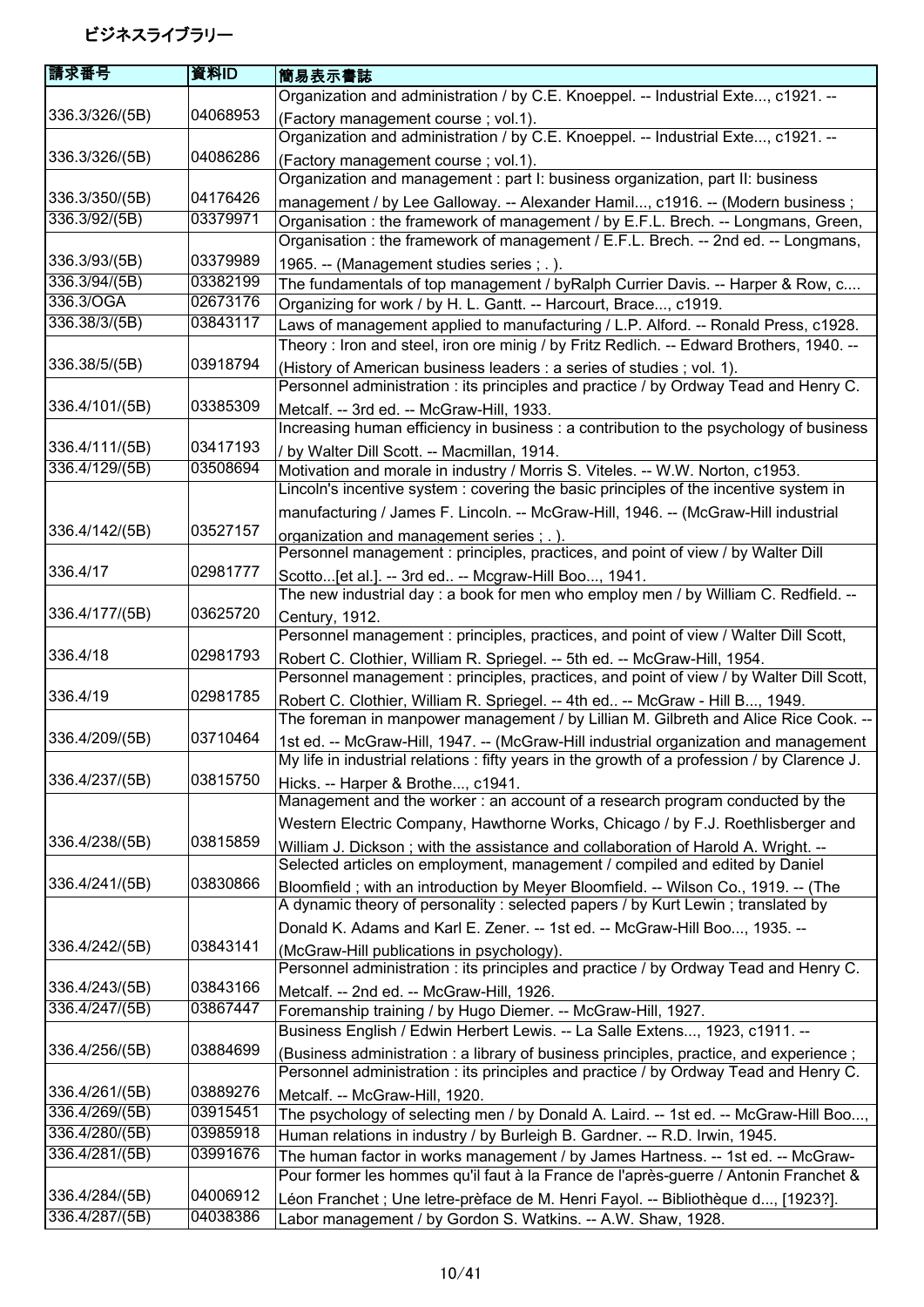| 請求番号            | 資料ID     | 簡易表示書誌                                                                                                                                                                     |
|-----------------|----------|----------------------------------------------------------------------------------------------------------------------------------------------------------------------------|
|                 |          | Employment in Manufacturing, 1899-1939 : an analysis of its relation to the volume of                                                                                      |
|                 |          | production / by Solomon Fabricant. -- National Bureau, 1942. -- (Publications of the                                                                                       |
| 336.4/294/(5B)  | 04059580 | National Bureau of Economic Research, Incorporated; no. 41).                                                                                                               |
|                 |          | The foreman and his job / pt. I by Wallace Clark, pt. II by Harry Tipper. -- Association                                                                                   |
|                 |          | Pre, 1921. -- (Foremanship: the standard course of the United Y. M. C. A. Schools /                                                                                        |
| 336.4/314/1(5B) | 04149431 | directing editor Leon Pratt Alford, general editor William Jessup Sholar; 1).                                                                                              |
|                 |          | Materials and their handling / pt. I by Joseph W. Roe, pt. II by Harry Tipper. --                                                                                          |
|                 |          | Association Pre, 1921. -- (Foremanship: the standard course of the United Y. M. C.                                                                                         |
| 336.4/314/2(5B) | 04149449 | A. Schools / directing editor Leon Pratt Alford, general editor William Jessup Sholar;<br>Equipment and machinery / pt. I by Walter N. Polakov, pt. II by Harry Tipper. -- |
|                 |          | Association Pre, 1921. -- (Foremanship: the standard course of the United Y. M. C.                                                                                         |
| 336.4/314/3(5B) | 04149456 | A. Schools / directing editor Leon Pratt Alford, general editor William Jessup Sholar;<br>Organization and management. -- Association Pre, 1921. -- (Foremanship: the      |
|                 |          | standard course of the United Y. M. C. A. Schools / directing editor Leon Pratt Alford,                                                                                    |
| 336.4/314/4(5B) | 04149464 | general editor William Jessup Sholar ; 4).                                                                                                                                 |
|                 |          | Mind in everyday affairs : an examination into logical and non-logical thought                                                                                             |
| 336.4/316/(5B)  | 04158366 | processes / by Chester I. Barnard. -- The Guild of Br, 1936.                                                                                                               |
|                 |          | Personnel management : principles, practices, and point of view / by Walter Dill Scott,                                                                                    |
| 336.4/88/(5B)   | 03309150 | Robert C. Clothier. -- 2nd ed. -- McGraw-Hill, 1931.                                                                                                                       |
|                 | 03344173 | Personnel administration : a point of view and a method / by Paul Pigors and Charles                                                                                       |
| 336.4/99/(5B)   |          | A. Myers. -- McGraw-Hill, 1947.<br>The future of industrial man : a conservative approach / by Peter F. Drucker. -- John                                                   |
| 336.4/FDR       | 02668788 |                                                                                                                                                                            |
|                 |          | Day, c1942.<br>Human leadership in industry : the challenge of tomorrow / by Sam A. Lewisohn. --                                                                           |
| 336.4/HLE       | 02729937 |                                                                                                                                                                            |
|                 |          | Harper, 1945.<br>The law of intelligent action : applied in business relations / by William J.Reilly. --                                                                   |
| 336.4/LRE       | 02673192 | Harper, 19450000.                                                                                                                                                          |
|                 |          | Personnel management : principles, practices, and point of view / by Walter Dill Scott                                                                                     |
| 336.4/PSC       | 02750776 | and Robert C. Clothier. -- A.W. Shaw, 1923.                                                                                                                                |
|                 |          | Procedures in employment psychology : a manual for developing scientific methods of                                                                                        |
|                 |          | vocational selection / by Walter Van Dyke Bingham and Max Freyd. -- A.W. Shaw,                                                                                             |
| 336.42/10/(5B)  | 04011763 | 1926. -- (A Shaw business book).<br>Wage incentive methods, their selection, installation and operation / by Charles Walter                                                |
| 336.45/14/(5B)  | 03380003 | Lytle. -- Rev. ed. -- Ronald Press, c1942.                                                                                                                                 |
|                 |          | Wage-payment plans that reduced production costs / edited [by] Colonel Hugo                                                                                                |
| 336.45/15/(5B)  | 03391034 | Diemer. -- McGraw-Hill, 1929.                                                                                                                                              |
|                 |          | Work, wages, and profits / by H.L. Gantt. -- 2nd ed., rev. and enl. -- Engineering                                                                                         |
| 336.45/WGA      | 02668838 | Mag, 1913. -- (Industrial management library; .).<br>Work, wages, and profits: their influence on the cost of living / by H.L. Gantt. --                                   |
| 336.45/WGA      | 02655967 |                                                                                                                                                                            |
|                 |          | Engineering Mag, 1910. -- (Works management library; .).<br>Life in a large manufacturing plant / by Charles M. Riplay with introduction by E. W.                          |
| 336.48/13/(5B)  | 04038436 | Rice, Jr., President of General Electric Company. -- General Electri, 1919.                                                                                                |
| 336.5/12/(5B)   | 03379997 | A textbook of office management / by William Henry Leffingwell. -- McGraw-Hill, 1932.                                                                                      |
|                 |          | Making the office pay: tested office plans, methods, and systems that make for better                                                                                      |
|                 |          | results from everyday routine, secured from the offices of the hundreds of successful                                                                                      |
|                 |          | business men who are using them to increase profits by cutting costs / edited by W. H.                                                                                     |
| 336.5/13/(5B)   | 03394228 | Leffingwell. -- A. W. Shaw, c1918.                                                                                                                                         |
|                 |          | Office organisation and management : including secretarial work / by Lawrence R.                                                                                           |
| 336.5/15/(5B)   | 03520178 | Dicksee and Herbert E. Blain. -- 3rd ed. -- Sir Isaac Pitma, 1914.                                                                                                         |
| 336.5/19/(5B)   | 03830932 | Office administration / by J. William Schulze. -- McGraw-Hill, 1919.                                                                                                       |
|                 |          | Office organization and management / Carl C. Parsons. -- LaSalle Extensi, 1918,                                                                                            |
| 336.5/20/(5B)   | 03884822 | c1917. -- (Business administration : a library of business principles, practice, and                                                                                       |
|                 |          | Textbook of office management / by William Henry Leffingwell and Edwin Marshall                                                                                            |
| 336.5/9/(5B)    | 03110467 | Robinson. -- 2nd ed. -- McGraw-Hill, 1943.                                                                                                                                 |
| 336.5/SLE       | 02668796 | Scientific office management / by W.H.Leffingwell. -- A.W.Shaw, 19170000.                                                                                                  |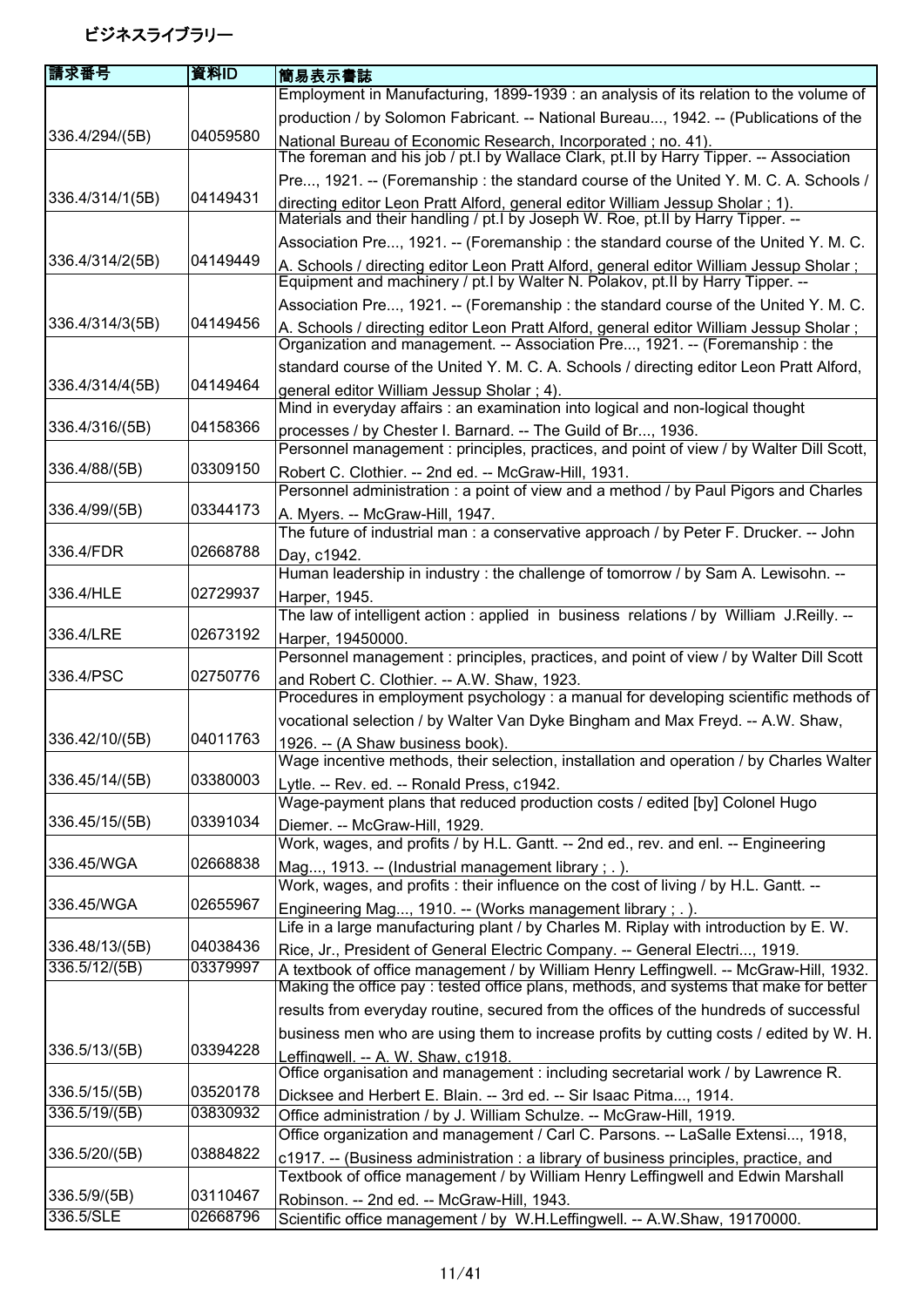| 請求番号                           | 資料ID                 | 簡易表示書誌                                                                                                                                                                    |
|--------------------------------|----------------------|---------------------------------------------------------------------------------------------------------------------------------------------------------------------------|
| 336.56/1                       | 02981751             | The office appliance manual / edited by William Henry Leffingwell. -- National Associ                                                                                     |
|                                |                      | The cost of manufactures and the administration of workshops, public and private / by                                                                                     |
| 336.6/3/(5B)                   | 03459773             | Captain Henry Metcalfe. -- 2nd ed. -- J. Wiley, 1890.<br>Concrete costs : tables and recommendations for estimating the time and cost of labor                            |
|                                |                      | operations in concrete construction and for introducing economical methods of                                                                                             |
| 336.61/1/(5B)                  | 03394210             | management / by Frederick W. Taylor and Sanford E. Thompson. -- J. Wiley, 1912.<br>Labor in Europe and America : a special report on the rates of wages, the cost of      |
|                                |                      | subsistence, and the condition of the working classes in Great Britain, Germany,                                                                                          |
|                                |                      | France, Belgium, and other countries of Europe, also in the United States and British                                                                                     |
| 336.62/6/(5B)                  | 03870359             | America / Edward Young. -- Government Prin, 1875.                                                                                                                         |
|                                |                      | The factory buildings / by Willard L. Case. -- Industrial exte, c1922. -- (Factory                                                                                        |
| 336.62/7/(5B)                  | 04086344             | management course; v. 7).<br>The power plant / by David Moffat Myers. -- Industrial exte, c1922. -- (Factory                                                              |
| 336.62/8/(5B)                  | 04086351             | management course; v. 8).                                                                                                                                                 |
|                                |                      | Purchasing and storing / by H. B. Twyford. -- Industrial exte, c1921. -- (Factory                                                                                         |
| 336.7/1/(5B)                   | 04086310             | management course; v. 4).                                                                                                                                                 |
|                                |                      | Financial management : a practical treatise covering the sources and methods of                                                                                           |
|                                |                      | securing capital, cash control, credit control, the relation of bookkeeping and auditing                                                                                  |
|                                |                      | to financial control and reorganization / by James O. McKinsey; revised by Willard J.                                                                                     |
| 336.8/115/(5B)                 | 04086427             | Graham. -- American Techni, 1935.                                                                                                                                         |
|                                |                      | Corporate securities / by Arthur Stone Dewing. -- Ronald Press, 1920. -- (The financial                                                                                   |
| 336.8/45/(5B)                  | 03336740             | policy of corporations / by Arthur Stone Dewing; v.1.).<br>Promotion / by Arthur Stone Dewing. -- Ronald Press, c1920. -- (The financial policy of                        |
| 336.8/46/(5B)                  | 03336757             |                                                                                                                                                                           |
|                                |                      | corporations / by Arthur Stone Dewing; v.2.).<br>The administration of income / by Arthur Stone Dewing. -- Ronald Press, c1920. --                                        |
| 336.8/47/(5B)                  | 03336765             | (The financial policy of corporations / by Arthur Stone Dewing ; v.3.).                                                                                                   |
|                                |                      | Expansion / by Arthur Stone Dewing. -- Ronald Press, c1920. -- (The financial policy of                                                                                   |
| 336.8/48/(5B)                  | 03336773             | corporations / by Arthur Stone Dewing ; v.4.).                                                                                                                            |
|                                |                      | Failure and reorganization / by Arthur Stone Dewing. -- Ronald Press, c1920. -- (The                                                                                      |
| 336.8/49/(5B)                  | 03336781             | financial policy of corporations / by Arthur Stone Dewing ; v.5.).                                                                                                        |
|                                |                      | The financial policy of corporations / by Arthur Stone Dewing. -- 3rd rev. ed -- Ronald                                                                                   |
| 336.8/52/(5B)<br>336.8/53/(5B) | 03379963<br>03400827 | Press, c1934.                                                                                                                                                             |
|                                |                      | Studies in the law of corporation finance / Adolf A. Berle. -- Callaghan, 1928.<br>Cases and materials in the law of corporation finance / by Adolf A. Berle, Jr. -- West |
| 336.8/56/(5B)                  | 03459765             | Publishing, 1930.                                                                                                                                                         |
|                                |                      | Business finance : a practical study of financial management in private business                                                                                          |
| 336.8/64/(5B)                  | 03535952             | concerns / by William H. Lough. -- Ronald, 1917.                                                                                                                          |
| 336.8/68/(5B)                  | 03576626             | Corporation finance / by Arthur S. Dewing. -- Rev. ed. -- Ronald Press, c1931.                                                                                            |
|                                |                      | The lawful pursuit of gain / by Max Radin. -- Houghton Miffli, 1931. -- (Barbara                                                                                          |
| 336.8/74/(5B)                  | 03639804             | Weinstock lectures on the morals of trade; .).                                                                                                                            |
|                                |                      | The flexible budget : how to use it organize, to coordinate, and to stimulate the                                                                                         |
| 336.8/75/(5B)                  | 03640000             | activities of executives, as well as to control expense / by John H. Williams. --                                                                                         |
| 336.8/77/(5B)                  | 03644929             | Controlling the finances of a business / by James O. McKinsey and Stuart P. Meech. --                                                                                     |
|                                |                      | Ronald Press, 1923.<br>The financial policy of corporations / by Arthur Stone Dewing. -- Rev. ed -- Ronald                                                                |
| 336.8/78/(5B)                  | 03651056             | Press, c1926.                                                                                                                                                             |
|                                |                      | Beteiligungs- und Finanzierungsgesellschaften : eine Studie über den                                                                                                      |
| 336.8/BLI                      | 02480531             | Effektenkapitalismus / von Robert Liefmann. -- 5. Aufl -- G. Fischer, 1931.                                                                                               |
|                                |                      | Beteiligungs- und Finanzierungsgesellschaften : eine Studie über den modernen                                                                                             |
|                                |                      | Effektenkapitalismus in Deutschland, den Vereinigten Staaten, der Schweiz, England,                                                                                       |
| 336.8/BLI                      | 02480523             | Frankreich und Belgien / von Robert Liefmann. -- 4., neubearbeitete Aufl. -- G. Fischer,                                                                                  |
| 336.8/FSC                      | 02480572             | Finanzierungen / von E. Schmalenbach. -- 3. Aufl. -- G.A. Gloeckner, 1922.                                                                                                |
|                                |                      | Financing a business / Joseph M. Regan. -- La Salle Extens, c1920. -- (Business                                                                                           |
| 336.82/42/(5B)                 | 03884756             | administration : a library of business principles, practice, and experience; section 11).                                                                                 |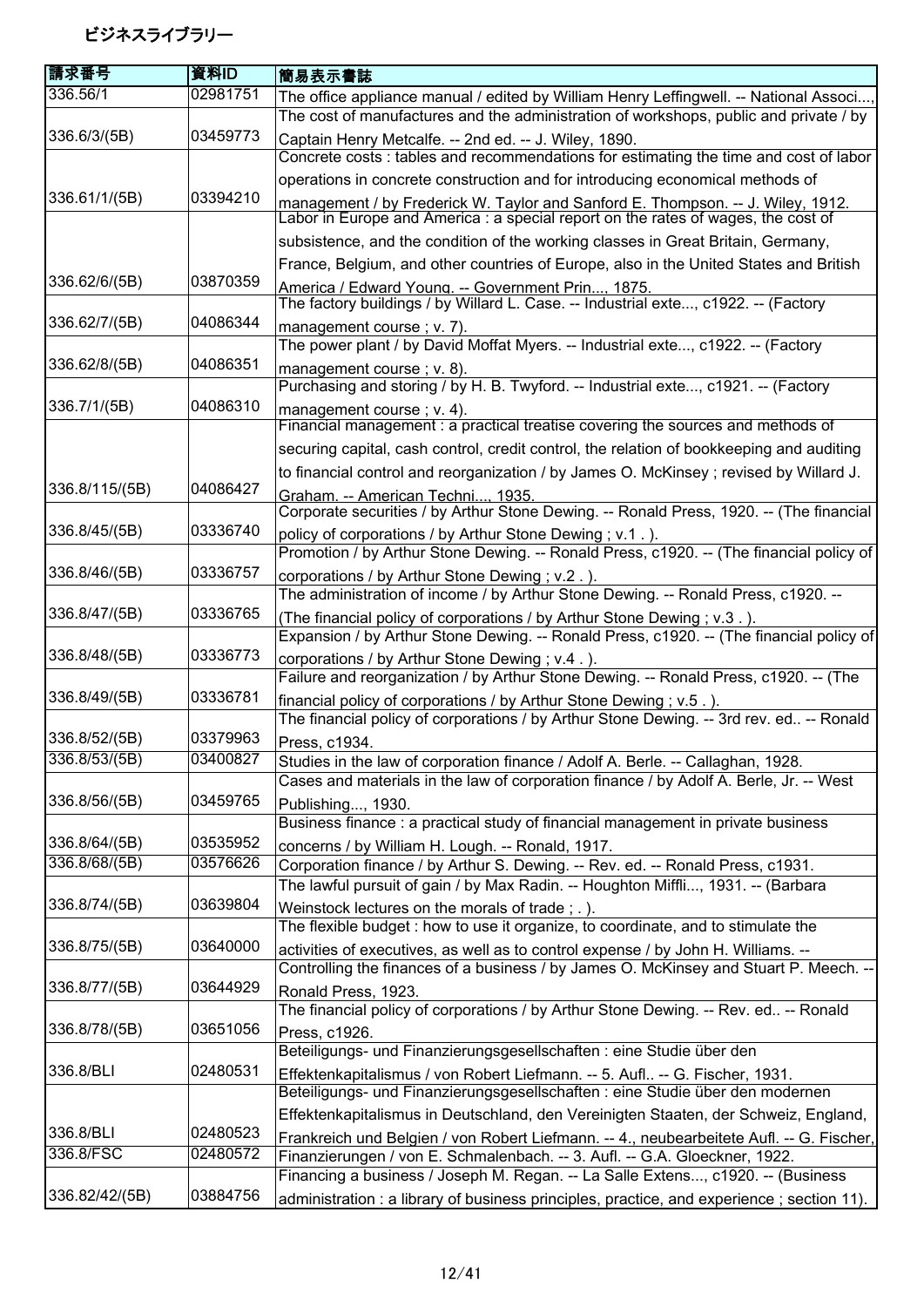| 請求番号                        | 資料ID     | 簡易表示書誌                                                                                                                                                                |
|-----------------------------|----------|-----------------------------------------------------------------------------------------------------------------------------------------------------------------------|
|                             |          | Valuing industrial properties / by Charles W. McKay. -- Industrial Exte, c1921. --                                                                                    |
| 336.83/112/(5B)             | 04086393 | (Factory management course; v. 12).                                                                                                                                   |
|                             |          | Managerial accounting / by James O. McKinsey; vol. 1. -- University of C, 1924. --                                                                                    |
| 336.84/82/(5B)              | 03782364 | (Materials for the study of business).                                                                                                                                |
|                             |          | Production factors : in cost accounting and works management / by A. Hamilton                                                                                         |
| 336.85/122/(5B)             | 03509734 | Church. -- The Engineeging, 1910 -- (Works management library ; . ).                                                                                                  |
|                             |          | Studies in costing / edited on behalf of the Association of University Teachers of                                                                                    |
| 336.85/148/(5B)             | 03984796 | Accounting by David Solomons. -- Sweet & Maxwell, 1952.                                                                                                               |
|                             |          | Standard costs : installation, operation and use / by G. Charter Harrison. -- Ronald                                                                                  |
| 336.85/151/(5B)             | 04038352 | Press, c1930.                                                                                                                                                         |
|                             |          | Cost and efficiency records / by Harrington Emerson. -- Alexander Hamil, c1917. --                                                                                    |
| 336.85/155/(5B)             | 04155578 | (Modern business lecture; No. 10).                                                                                                                                    |
|                             |          | Organization and budgetary control in manufacturing / by Thomas B. Fordham and                                                                                        |
| 336.86/7/(5B)<br>336.86/BLU | 03984812 | Edward H. Tingley. -- Ronald Press, 1924.                                                                                                                             |
|                             | 02635332 | Budgetkontrolle in industriellen Unternehmungen / von Heinz Ludwig. -- Weiss, 1930.                                                                                   |
| 336.87/4/(5B)               | 03415304 | Managing for profit: working methods for profit planning and control / by C.E.                                                                                        |
| 336.9/344/(5B)              | 03407269 | Knoeppel; with the collaboration of Edgar G. Seybold. -- McGraw-Hill, 1937.                                                                                           |
|                             |          | Accounting: its principles and problems / by Henry Rand Hatfield. -- Appleton-<br>The economics of accountancy: a critical analysis of accounting theory / by John B. |
| 336.9/347/(5B)              | 03415346 |                                                                                                                                                                       |
| 336.9/348/(5B)              | 03415353 | Canning. -- Ronald Press, [c1929].<br>Analyzing financial statements / Stephen Gilman. -- Ronald Press, c1925.                                                        |
|                             |          | An introduction to corporate accounting standards / by W.A. Paton, A.C. Littleton. --                                                                                 |
| 336.9/349/(5B)              | 03415361 | American Accoun, c1940. -- (American Accounting Association monograph; no. 3.                                                                                         |
|                             |          | Principles of accounting / by William Andrew Paton and Russell Alger Stevenson. --                                                                                    |
| 336.9/350/(5B)              | 03415387 | Macmillan, c1918.                                                                                                                                                     |
| 336.9/352/(5B)              | 03447588 | A short history of accountants and accountancy / Arthur H. Woolf. -- Gee, 1912.                                                                                       |
| 336.9/424/(5B)              | 03558699 | Principles of accounting / Stephen Gilman. -- LaSalle Extensi, 1916.                                                                                                  |
|                             |          | The proper distribution of expense burden / A. Hamilton Church. -- Engineering Mag                                                                                    |
| 336.9/454/(5B)              | 03625761 | 1908. -- (Works management library; .).                                                                                                                               |
|                             |          | Psychology for executives : a study of human nature in industry / Elliott Dunlap Smith.                                                                               |
| 336.9/464/(5B)              | 03640059 | -- Harper, 1928.                                                                                                                                                      |
|                             |          | Principles of accounting / [Stephen Gilman]. -- La Salle Extens, c1916. -- (Business                                                                                  |
| 336.9/604/(5B)              | 03884814 | administration : a library of business principles, practice, and experience ; Section 17).                                                                            |
|                             |          | Cost accounting to aid production : a practical study of scientific cost accounting / by                                                                              |
| 336.9/658/(5B)              | 03923679 | G. Charter Harrison. -- 2nd. ed. -- Engineering Mag, 1924.                                                                                                            |
| 336.9/659/(5B)              | 03923687 | Financial accounting: a distillation of experience / by George O. May. -- Macmillan,                                                                                  |
|                             |          | Dynamische Bilanz / Eugen Schmalenbach. -- 10. durchgesehene Aufl. -- Industrie-                                                                                      |
| 336.9/698/(5B)              | 04059259 | und , 1948.                                                                                                                                                           |
|                             |          | Dynamische Bilanz / Eugen Schmalenbach. -- 10. durchgesehene Aufl. -- Industrie-                                                                                      |
| 336.9/698/(5B)              | 04071445 | und , 1948.                                                                                                                                                           |
|                             |          | Modern accounting : its principles and some of its problems / by Henry Rand Hatfield. -                                                                               |
| 336.9/722/(5B)              | 04152872 | - D. Appleton, 1917, c1909. -- (A selection of Appletons' business books).                                                                                            |
|                             |          | The factory manager and accountant : some examples of the latest Amerian factory                                                                                      |
| 336.9/723/(5B)              | 04155032 | practice / collected and arranged by Horace Lucian Arnold. -- The Engineering,                                                                                        |
| 336.9/742/(5B)              | 04176418 | Dynamische Bilanz / Eugen Schmalenbach; 0. -- 8. Aufl                                                                                                                 |
|                             |          | Grundlagen dynamischer Bilanzlehre / von E. Schmalenbach. -- 3. Aufl. -- G.A.                                                                                         |
| 336.9/788/(5B)              | 04298840 | Gloeckner, 1925.                                                                                                                                                      |
|                             |          | Auctioneers' accounts / by Lawrence R. Dicksee. -- Gee, 19010000. -- (The                                                                                             |
| 336.9/ADI                   | 02475473 | accountants' library : Vol. $2$ ; .).                                                                                                                                 |
|                             |          | Australian mining companies' accounts / by Danvers Godden and William                                                                                                 |
| 336.9/AGO<br>336.9/ALI      | 02475598 | N. Robertson. -- Gee, 19020000. -- (The accountants' library: Vol. 16; .).                                                                                            |
|                             | 02493864 | Accounting evolution to 1900 / by A.C. Littleton. -- American Instit, c1933.                                                                                          |
| 336.9/AME                   | 02475036 | Agricultural accounts : including income tax, as relating to agriculture / by T. Wheeler                                                                              |
|                             |          | Meats. -- Gee, 1901. -- (The Accountants' library; vol. 4.).                                                                                                          |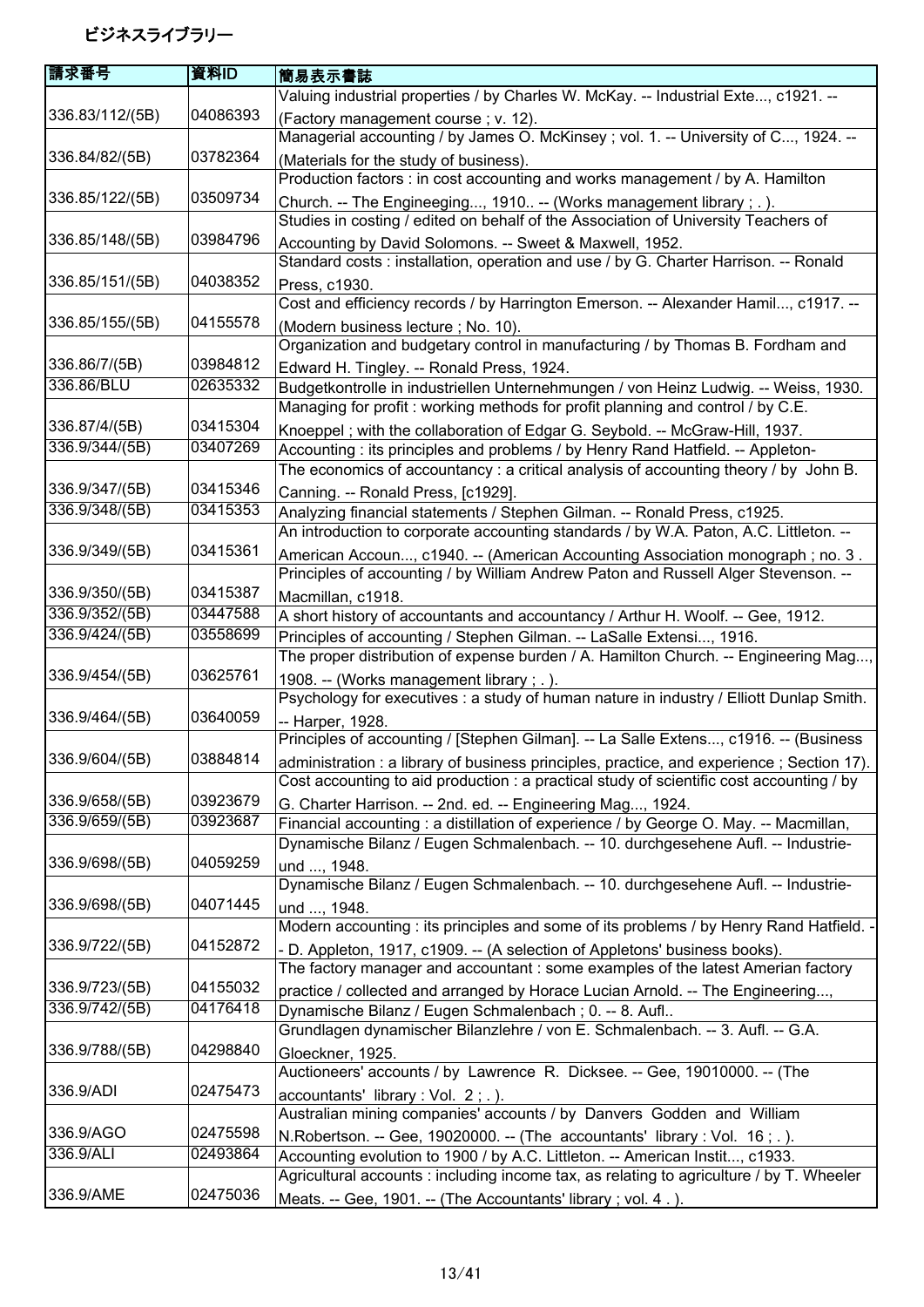| 請求番号      | 資料ID     | 簡易表示書誌                                                                                                                                                                       |
|-----------|----------|------------------------------------------------------------------------------------------------------------------------------------------------------------------------------|
|           |          | The art of teaching, or communicating instruction : examined, methodized, and                                                                                                |
|           |          | facilitated as well as applied to all the branches of scholastic educa / by David                                                                                            |
| 336.9/AMO | 02475085 | Morrice; tion. -- Lackington, 18010000.                                                                                                                                      |
| 336.9/APA | 02480606 | Advanced accounting / by W.A. Paton. -- Macmillan, 1941.                                                                                                                     |
|           |          | Boekhouden voor technici / door Aug. H. M. Albregts en J. Roodenburg; Deel 2B.                                                                                               |
| 336.9/BAL | 02475648 | -- 2e herziene druk. -- Stam, 19410000.                                                                                                                                      |
|           |          | Boekhouden voor technici / door Aug. H. M. Albregts en J. Roodenburg; Deel. 1.                                                                                               |
| 336.9/BAL | 02475317 | -- Stam, 19410000.                                                                                                                                                           |
|           |          | Bibliography of works on accounting by American authors / by Harry C. Bentley and                                                                                            |
| 336.9/BBE | 02485969 | Ruth S. Leonard; 全巻, v. 1, v. 2. -- H.C. Bentley, 1934-1935.                                                                                                                 |
|           |          | Bibliography of works on accounting by American authors / by Harry C. Bentley and                                                                                            |
| 336.9/BBE | 02485951 | Ruth S. Leonard; 全巻, v. 1, v. 2. -- H.C. Bentley, 1934-1935.                                                                                                                 |
|           |          | Bilanz und Steuer : nach dem Einkommensteuergesetz von 1934 / von Ottmar B=                                                                                                  |
| 336.9/BBI | 02493252 | hler. -- 2.Aufl. -- Vahlen, 19360000. -- (Steuerechtliche Schriftenreihe : Heft 1; .).<br>Bryant & Stratton's counting house book-keeping : containing a complete exposition |
|           |          |                                                                                                                                                                              |
| 336.9/BBR | 02475382 | of the science of accounts, in its application to the various. / by H. B. Bryant,                                                                                            |
|           |          | H. D. Stratton and S. S. Packard. -- Ivison, Phinne, 18660000.<br>Bryant and Stratton's common school Book-keeping : embracing single and double                             |
| 336.9/BBR | 02475366 |                                                                                                                                                                              |
|           |          | entry / by H. B. Bryant, H. D. Stratton and S. S. Packard. -- Ivison, Phinne,<br>Bilanz und Steuer : nach der jungsten Rechtsprechung des Reichsfinanzhofs und               |
|           |          | der Aktiennovelle von 1931 / von Ottmar B <sup>I</sup> hler. -- Vahlen, 19330000. --                                                                                         |
| 336.9/BBU | 02493245 | (Steuerrechtliche Schriftenreihe: Heft 1; .).                                                                                                                                |
|           |          | De boekhouding van vennootschappen / Frans Cornelissen en Rene Perve. -- 3e                                                                                                  |
| 336.9/BCO | 02475630 | druk. -- Bossaerts, 19320000. -- (Enkel en dubbel boekhouden : 3e deel ; . ).                                                                                                |
|           |          | Der Beruf des Wirtschaftspr⊒fers : Ausbildungs- und Organisationsgrunds⊒tze / von                                                                                            |
| 336.9/BFR | 02493294 | Otto Frielinghaus. -- 2.Aufl. -- Springer, 19320000. -- (Der Wirtschaftspr∎fer : 1.Heft                                                                                      |
|           |          | Bilanz-Analyse : ein Flnrer durch verliffentlichte Bilanzen / von Paul Gerstner. --                                                                                          |
| 336.9/BGE | 02493328 | 7.Aufl. -- Haude & Spene, 19220000.                                                                                                                                          |
|           |          | Bilanz-Analyse : ein Führer durch veröffentlichte Bilanzen / von Paul Gerstner. -- 4.                                                                                        |
| 336.9/BGE | 02493310 | Aufl. -- Haude & Speners, 1919.                                                                                                                                              |
|           |          | Le bilan dans la societe anonyme : etude juridique economique, financiere et                                                                                                 |
| 336.9/BGI | 02475705 | comptable / H. Gilis. -- Revues des Sc, 19280000.                                                                                                                            |
|           |          | Book-keeping by single entry : for common schools, adapted to Payson, Dunton &                                                                                               |
|           |          | Scribner's combined system of penmanship / L. B. Hanaford and J. W. Payson.                                                                                                  |
| 336.9/BHA | 02475168 | -- Crosby & Ains, 18580000.                                                                                                                                                  |
|           |          | Book-keeping, by single and double entry : for schools and academies, adapted to                                                                                             |
| 336.9/BHA | 02475150 | Payson, Dunton & Scribner's combined system of penmanship / by L. B.                                                                                                         |
|           |          | Hanaford and J. W. Payson. -- Potter, 18590000.<br>Book-keeping by single and double entry : with an appendix containg explanations of                                       |
|           |          |                                                                                                                                                                              |
| 336.9/BIN | 02475218 | mercantile terms and transactions, questions in book-keeping, etc. / by W. Inglis. --                                                                                        |
| 336.9/BIR | 02475747 | Chambers, 1881. -- (Chambers's educational course; .).<br>Book-keeping. -- Alex. Thom, 18850000.                                                                             |
| 336.9/BIS | 02493377 | Bilanzen / von Alfred Isaac. -- Spaeth, 1930.                                                                                                                                |
|           |          | Brewers' and bottlers' accounts / by Herbert Lanham; with a chapter on the licensing                                                                                         |
| 336.9/BLA | 02475531 | act, 1904 by W. C. Northcott. -- Gee, 1906. -- (The Accountants' library; vol. 44.).                                                                                         |
|           |          | Die Bilanzen der Versicherungsunternehmungen : eine Bilanzlehre und eine                                                                                                     |
| 336.9/BLE | 02493476 | Bilanzanalyse / von S. Lengyel. -- 2., aufl. -- Weiss, 1921.                                                                                                                 |
| 336.9/BLE | 02493393 | Bilanztechnik und Bilanzkritik / von Friedrich Leitner. -- 8.und 9.Aufl. -- de Gruyter,                                                                                      |
|           |          | Bakers' accounts / by F. Meggison. -- Gee, 19080000. -- (The accountants' library:                                                                                           |
| 336.9/BME | 02475051 | Vol. $50:$ .).                                                                                                                                                               |
|           |          | Bank bookkeeping and accounts : a concise treatise / by John A. Meelboom. -- Gee,                                                                                            |
| 336.9/BME | 02475044 | 1901. -- (The Accountants' library; Vol. 1.).                                                                                                                                |
|           |          | Le bilan des Societes par Actions : le compte des resultats / par Leon Moreau. -- 2e                                                                                         |
| 336.9/BMO | 02475077 | ed -- Dewit, 19190000.                                                                                                                                                       |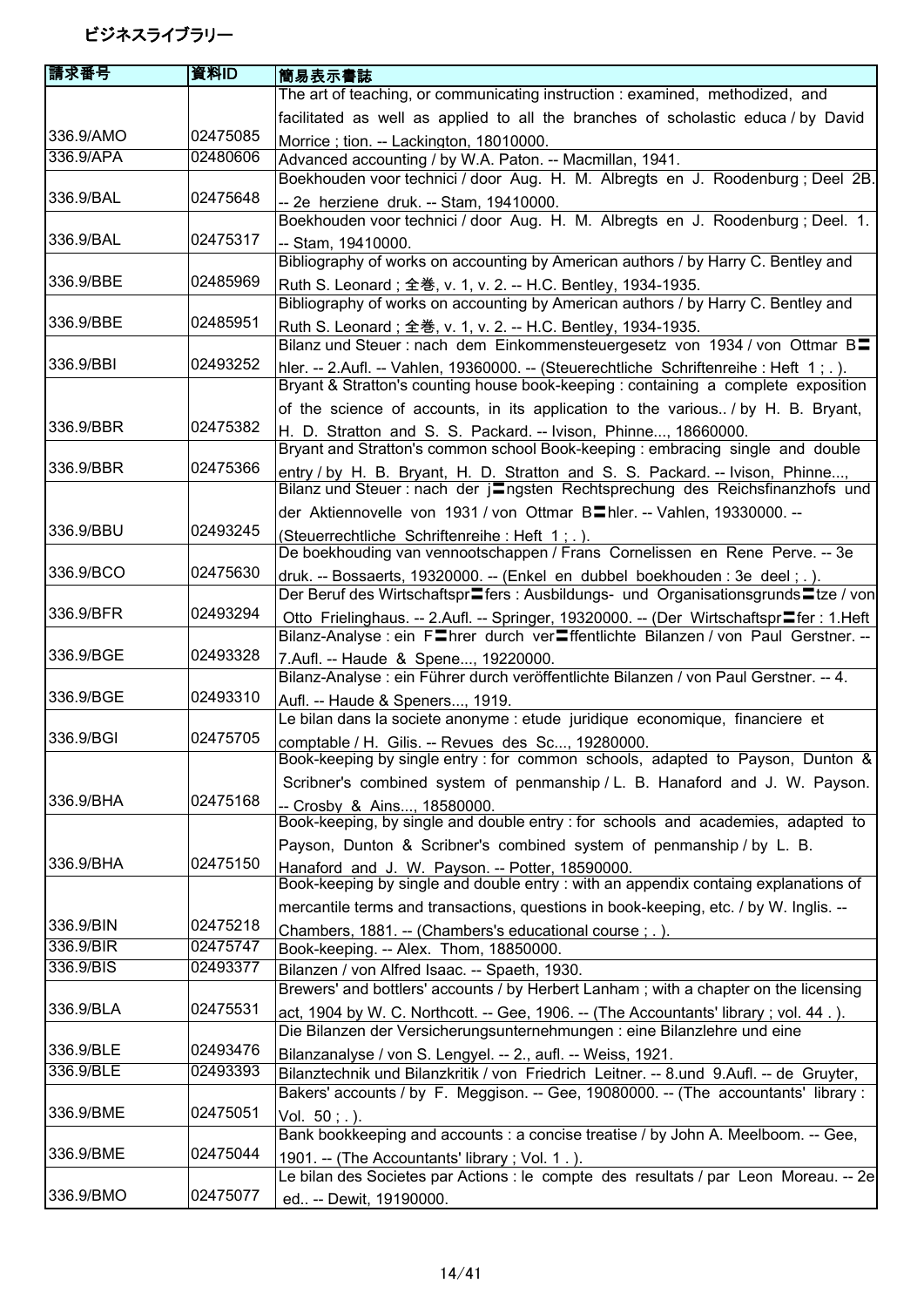| 請求番号                   | 資料ID     | 簡易表示書誌                                                                                                                                                                 |
|------------------------|----------|------------------------------------------------------------------------------------------------------------------------------------------------------------------------|
|                        |          | Buchhaltung und Bilanzen der öffentlich Rechnung legenden Unternehmungen. -- 4.                                                                                        |
|                        |          | Aufl. vollständig umgearb. und erw. / von Leopold Mayer und Paul Petrucha. -- Manz,                                                                                    |
|                        |          | 1930. -- (Bilanz und Steuer: Grundiß der Buchhaltungs- und Bilanzlehre unter                                                                                           |
|                        |          | besonderer Würdigung ihrer wirtschaftlichen und rechtlichen Bedeutung / von Richard                                                                                    |
| 336.9/BRE              | 02493021 | Reisch und Josef Klemens Kreibia: 2. Bd)                                                                                                                               |
|                        |          | Die Bilanzen der Aktiengesellschaften / von Hermann Rehm. -- 2.Aufl. -- Schweitzer,                                                                                    |
| 336.9/BRE<br>336.9/BSC | 02493013 | 19140000.                                                                                                                                                              |
|                        | 02635308 | Der Betriebswirtschaftliche Zins / von Albert Schnettler. -- Poeschel, 1931.<br>Buchhaltung und Bilanz: auf wirtschaftlicher, rechtlicher und mathematischer           |
|                        |          | Grundlage für Juristen, Ingenieure, Kaufleute und Studierende der                                                                                                      |
|                        |          | Betriebswirtschaftslehre, mit einem Anhang: Buchhaltung und Bilanz bei                                                                                                 |
| 336.9/BSC              | 02493187 | Geldwertschwankungen / von Johann Friedrich Schär. -- 6., durchgesehene und<br>Buchhaltung und Bilanz: auf wirtschaft-licher, rechtlicher und mathematischer           |
| 336.9/BSC              | 02493179 | Grundlage fraid Juristen / von Johann Friedrich Schar. -- 4.Aufl. -- Springer,<br>Bilanz- und Betriebsanalyse in Amerika : in Hinsicht auf ihre Verwertbarkeit f=r die |
|                        |          | deutsche Wirtschaft / von Kurt Schmaltz. -- poeschel, 19270000. -- (Die B                                                                                              |
| 336.9/BSC              | 02493054 |                                                                                                                                                                        |
|                        |          | cher:Organisation: Bd.7 ; .).<br>Buchhaltungs-Lexikon : umfassend sämtliche Methoden der Buchführung, die                                                              |
|                        |          | Kontierung der verschiedenen Branchen, die Buchfürungsgesetze aller Staaten, die                                                                                       |
|                        |          | wichtigsten Entscheidungen und Erfahrungssätze, sowie Ratschläge für Revisionen :                                                                                      |
|                        |          | ein Nachschlagebuch des gesamten Buchhaltungswesens / bearbeitet unter                                                                                                 |
| 336.9/BST              | 02475259 | Mitwirkung zahlreicher Fachmänner von Robert Stern : 全巻 Bd. 1, Bd.<br>Buchhaltungs-Lexikon : umfassend sämtliche Methoden der Buchführung, die                         |
|                        |          |                                                                                                                                                                        |
|                        |          | Kontierung der verschiedenen Branchen, die Buchfürungsgesetze aller Staaten, die                                                                                       |
|                        |          | wichtigsten Entscheidungen und Erfahrungssätze, sowie Ratschläge für Revisionen :                                                                                      |
| 336.9/BST              | 02475242 | ein Nachschlagebuch des gesamten Buchhaltungswesens / bearbeitet unter                                                                                                 |
|                        |          | Mitwirkung zahlreicher Fachmänner von Robert Stern : 全巻. Bd. 1. Bd<br>The commercial organisation of factories : a handbook for the use of manufacturers,              |
|                        |          | directors, auditors, engineers, managers, secretaries, accountants, cashiers, estimate                                                                                 |
| 336.9/CLE              | 02475200 | clerks, prime cost clerks, bookkeepers, draughtsmen, students, pupils, etc. / by J.<br>Colliery accounts / by John Mann, Jr. and Harold G. Judd. -- Gee, 19090000. --  |
| 336.9/CMA              | 02474997 | (The accountants' library : Vol. 51; .).                                                                                                                               |
|                        |          | Cotton Spinning companies' accounts / by William Moss. -- Gee, 19050000. -- (The                                                                                       |
| 336.9/CMO              | 02475093 | accountants' library : Vol. 39 ; . ).<br>Comptabilite de Gestion / par Leslie V. Wheeler; preface de Urbain Vaes. --                                                   |
| 336.9/CWH              | 02474906 |                                                                                                                                                                        |
|                        |          | Editions Compt, 19500000. -- (Colletion "comptabilite et productivite" ; . ).<br>Du bilan et de l'inventaire dans les Societes anonymes : traite a l'usage de la       |
|                        |          | pratique et de l'enseignement / par Louis Daubresse. -- 3e ed -- Librairie                                                                                             |
| 336.9/DDA              | 02475689 | Comp, 19110000. -- (Bibliotheque encyclopedique des sciences commerciales.<br>Du bilan et de l'inventaire dans les societes anonymes : traite a l'usage de la          |
|                        |          | pratique et de l'enseignement / par Louis Daubresse. -- Librairie Comp,                                                                                                |
| 336.9/DDA              | 02475671 | 19120000. -- (Bibliotheque encyclopedique des sciences commerciales. La                                                                                                |
|                        |          | Depreciation, reserves, and reserve funds / by Lawrence R. Dicksee. -- Gee,                                                                                            |
| 336.9/DDI              | 02475432 | 19030000. -- (The accountants' library : Vol. 26 ; . ).                                                                                                                |
| 336.9/DDU              | 02475226 | Duff's book-keeping by single and double entry / by P. Duff. -- 20th ed -- Harper,                                                                                     |
|                        |          | Drapers', dressmakers', milliners' accounts / by George H. richardson. -- Gee,                                                                                         |
| 336.9/DRI              | 02475119 | 19040000. -- (The accountants' library : Vol. 31; .).                                                                                                                  |
| 336.9/DRO              | 02475127 | Dairy accounts / by F. Rowland. -- Gee, 19040000. -- (The accountants' library : Vol.                                                                                  |
| 336.9/DSA              | 02475267 | Double entry book-keeping in theory and practice / Andrew Sarll. -- Enlarged and                                                                                       |
| 336.9/DSC              | 02493211 | revised. -- George Gill, 18990000.<br>Dynamische Bilanz / von Eugen Schmalenbach. -- 6., Aufl. -- Gloeckner, 1931.                                                     |
| 336.9/DSC              | 02493203 | Dynamische Bilanz / von Eugen Schmalenbach. -- 5., Aufl. -- Gloeckner, 1931.                                                                                           |
|                        |          | Die doppelte Buchfuhrung fur das Bankgeschaft : theoretische und praktische Anl                                                                                        |
| 336.9/DTR              | 02475309 | eitung / von Wilh. Trempenau. -- Gloeckner, 18890000.                                                                                                                  |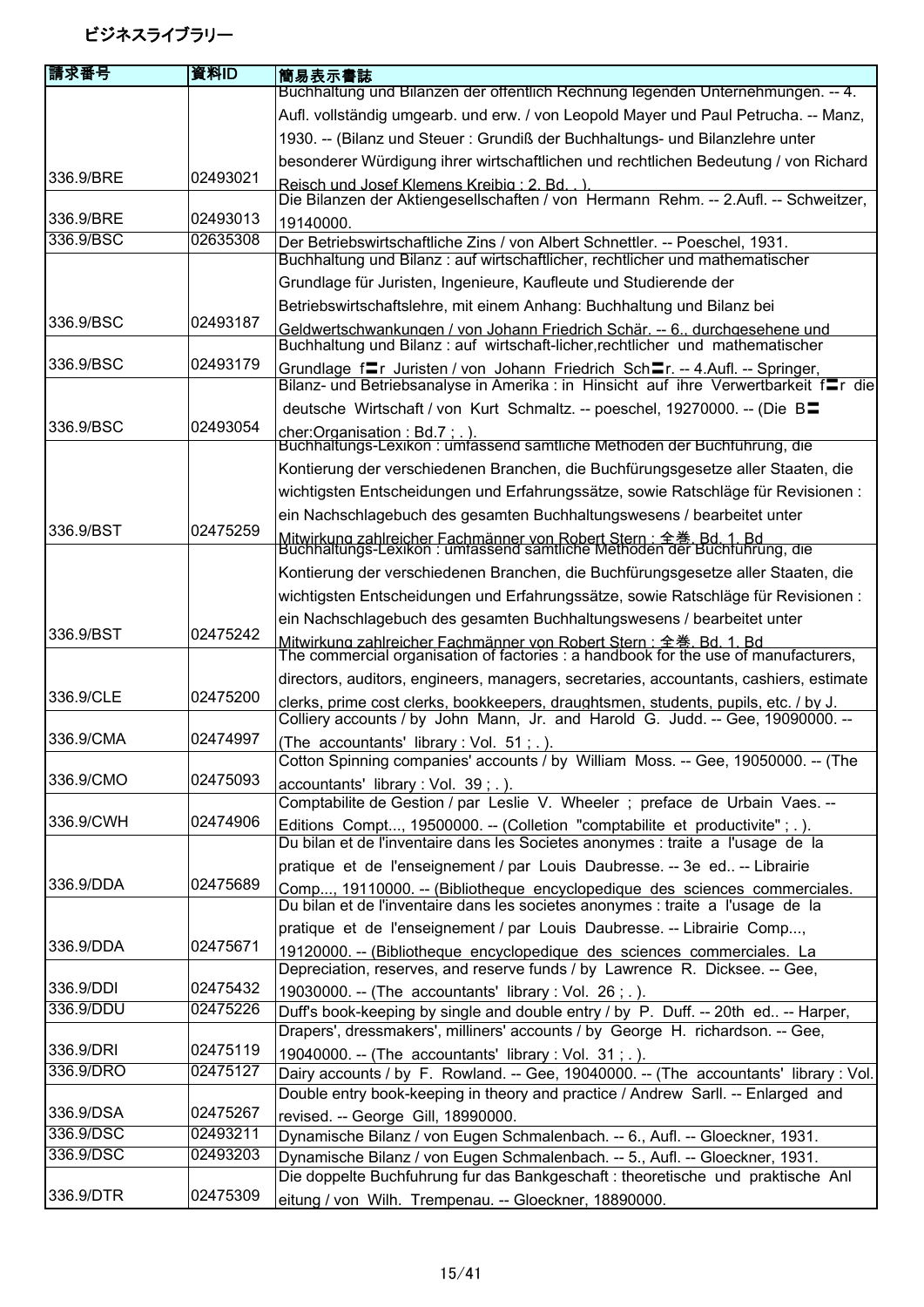| 請求番号      | 資料ID     | 簡易表示書誌                                                                                                                                                                  |
|-----------|----------|-------------------------------------------------------------------------------------------------------------------------------------------------------------------------|
|           |          | Engineers' & shipbuilders' accounts / by Francis G. Burton. -- Gee, 1902. -- (The                                                                                       |
| 336.9/EBU | 02475390 |                                                                                                                                                                         |
|           |          | accountants library; vol. 14.).<br>Elementary book-keeping : a text-book for beginners / L. Cuthbert Cropper. -- 13rd ed.,                                              |
| 336.9/ECR | 02475457 |                                                                                                                                                                         |
|           |          | (reset and rev.). -- Macdonald and E, 1928.<br>Exercices pratiques de tenue des livres / par MIIe M. H. Malmanche. -- 9e ed --                                          |
| 336.9/EMA | 02474989 |                                                                                                                                                                         |
|           |          | Hachette, 19210000.<br>An epitome of book-keeping by double entry : delineated on a scale suited to the                                                                 |
|           |          |                                                                                                                                                                         |
| 336.9/ETU | 02475796 | faculties and comprehension of senior school boys and youth, designed for the                                                                                           |
|           |          | mercantile line / by Thomas Turner. -- printed by Jenk, 1804.<br>Friendly Societies' Trade Unions' accounts / E. Furnival Jones. -- Gee, 19040000. --                   |
| 336.9/FJO | 02475564 |                                                                                                                                                                         |
|           |          | (The accountants' library : Vol. 28; .).<br>Fishing industry accounts / by Charles Williamson. -- Gee, 1903. -- (The Accountants'                                       |
| 336.9/FWI | 02474914 | library; vol. $20$ .).<br>Die geschichtlich Begr <sup>=</sup> ndete Kontentheorie : ein Beitrag zur Geschichte der                                                      |
|           |          | doppelten Buchhanltung / von Herbert Buhl. -- Poeschel, 19290000. -- (Beihefte der                                                                                      |
| 336.9/GBU | 02493260 | Zeitschrift fur Handelswissenschaft und Handelspraxis: Heft 2; .).                                                                                                      |
|           |          | Grundlagen und Technik der kaufm Innischen Buchf Ihrung / von Wilhelm                                                                                                   |
| 336.9/GHA | 02493344 | Hasenack. -- Gloeckner, 19350000. -- (Gloeckners Handels- Blicherei: Bd.125;.).                                                                                         |
|           |          | Grain, Flour, Hay, and seed merchants' accounts / by George Johnson. -- Gee,                                                                                            |
| 336.9/GJO | 02475515 | 19020000. -- (The accountants' library : Vol. 10; .).                                                                                                                   |
|           |          | Grunds Ltze Ordnungsm Lssiger Bilanzierung fLr Pensionsverpflichtungen / von                                                                                            |
|           |          | Arnold Krause. -- Gloeckner, 19350000. -- (Ver■ffentlichungen der Schmalenbach-                                                                                         |
| 336.9/GKR | 02493385 | Vereinigung: Bd.3;.).                                                                                                                                                   |
|           |          | Grundsätze ordnungsmässiger Bilanzierung für Rückstellungen / von Erich Streit. -- 2.                                                                                   |
| 336.9/GST | 02635324 | Aufl -- Meiner, 1936. -- (Veröffentlichungen der Schmalenbach-Vereinigung ; Bd. 2.)                                                                                     |
|           |          | Grundsätze ordnungsmässiger Bilanzierung für Rückstellungen / von Erich Streit. --                                                                                      |
| 336.9/GST | 02493088 | G.A. Gloeckner, 1934. -- (Veröffentlichungen der Schmalenbach-Vereinigung ; Bd. 2.<br>Grundsätze der Bilanzierung von Pensions-verpflichtungen : bei privaten Unterneh- |
|           |          | mungen, inshesendere Aktiengesellschaften / bearbeitet von Carl Wirtz. -- Springer,                                                                                     |
|           |          |                                                                                                                                                                         |
| 336.9/GWI | 02493138 | 1938. -- (Der Wirtschaftsprüfer : schriften aus dem Bereiche des deutschen                                                                                              |
|           |          | Wirtschaftsprüfungswesens : Neue Folge . )(Heft 4 : . ).<br>Das genossenschaftliche Prüfungswesen : Grundzüge des genossenschaftlichen                                  |
|           |          | Prüfungs- und Berufsrechts / von R. Zirwas und P. Buchholz. -- Springer, 1938. -- (Der                                                                                  |
|           |          | Wirtschaftsprüfer : schriften aus dem Bereiche des deutschen                                                                                                            |
| 336.9/GZI | 02493153 | Wirtschaftsprüfungswesens ; Neue Folge . ) (Heft 3 : . ).                                                                                                               |
|           |          | Grundriss der Buchhaltungslehre / von Gustav Zinndorf. -- 3. Aufl -- Kohlhammer,                                                                                        |
| 336.9/GZI | 02474955 | 19410000. -- (Neugestaltung von Recht und Wirtschaft: 18. Heft 3; .).                                                                                                   |
|           |          | Gewinnquotenbemessung und Gemeinschaftsgewinn bei Interessengemeinschaften /                                                                                            |
|           |          | von Kurt Züge. -- Spaeth & Linde, 1925. -- (Betriebs- und finanzwirtschaftliche                                                                                         |
| 336.9/GZU | 02493161 | Forschungen; 2. Serie Heft 19.).<br>A history of accounting and accountants / edited and partly written by Richard Brown. -                                             |
| 336.9/HBR | 02485977 | - T.C. & E.C. Jac, 1905.                                                                                                                                                |
|           |          | Hotel accounts / by Lawrence R. Dicksee. -- Gee, 19050000. -- (The accountants'                                                                                         |
| 336.9/HDI | 02475440 | library: Vol. $37$ ; .).                                                                                                                                                |
|           |          | Der handelsrechtliche / von Valentin Gerhard. -- Spaeth & Linde, 1928. -- (Betriebs-                                                                                    |
| 336.9/HGE | 02493302 | und finanzwirtschaftliche Forschungen; serie 2, Heft 31.).                                                                                                              |
|           |          | Historical accounting literature : a catalogue of the collection of early works on book-                                                                                |
|           |          | keeping and accounting in the Library of the Institute of Chartered Accountants in                                                                                      |
|           |          | England and Wales, together with a bibliography of literature on the subject published                                                                                  |
| 336.9/HIS | 02475655 |                                                                                                                                                                         |
|           |          | before 1750 and not in the Institute Library. -- Mansell Informa, 1975.<br>Handbuch der gesamten Handelswissenschaften : fur jungere und altere Kaufleute               |
|           |          | sowie fur Industrielle, Gewerbetreibende, Anwalte und Richter / hrsg. von Johann                                                                                        |
| 336.9/HMA | 02474948 | Friedrich Schar; 2. Band. -- Simon, 19190000.                                                                                                                           |
|           |          | Handbuch der gesamten Handelswissenschaften : fur jungere und altere Kaufleute                                                                                          |
| 336.9/HMA | 02474930 | sowie fur Industrielle, Gewerbetreibende, Anwalte und Richter; 2. Band. -- Simon,                                                                                       |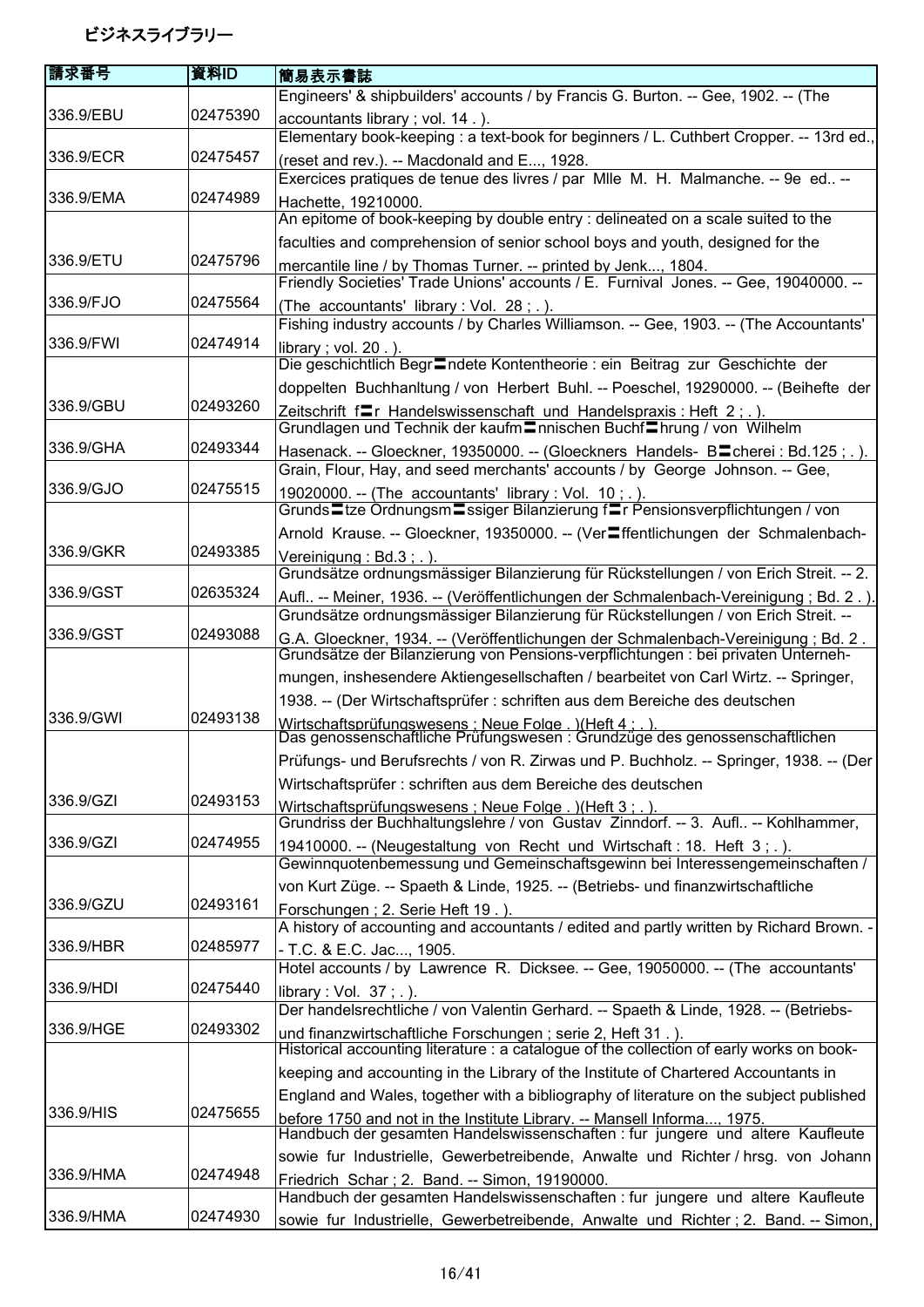| 請求番号      | 資料ID     | 簡易表示書誌                                                                                                                                    |
|-----------|----------|-------------------------------------------------------------------------------------------------------------------------------------------|
|           |          | Handbuch der gesamten Handelswissenschaften : fur jungere und altere Kaufleute                                                            |
|           |          | sowie fur Industrielle, Gewerbetreibende, Anwalte und Richter / hrsg. von Johann                                                          |
| 336.9/HMA | 02474922 | Friedrich Schar; 1. Band. -- Simon, 19190000.                                                                                             |
|           |          | Insurance companies' accounts / by Edgar A. Tyler. -- Gee, 19050000. -- (The                                                              |
| 336.9/ITY | 02474880 | accountants' library : Vol. 36 ; . ).                                                                                                     |
|           |          | Kalkulation in Handel und Industrie : ein Lehrbuch für Hochschulen und für die Praxis /                                                   |
| 336.9/KHE | 02493351 | von Josef Hellauer. -- Spaeth & Linde, 1931.                                                                                              |
|           |          | Die Konzern-Bilanz / von A. Hoffmann. -- A. Deichertsche, 1930. -- (Betrieb und                                                           |
| 336.9/KHO | 02493369 | Unternehmung; 11.).                                                                                                                       |
| 336.9/KIR | 02475754 | Key to the elements of book-keeping : for the use of schools. -- Printed by Al,                                                           |
|           |          | Die Kontrolle in kaufmännischen Unternehmungen / von Friedrich Leitner. -- J. D.                                                          |
| 336.9/KLE | 02493427 | Sauerlän, 1917.                                                                                                                           |
|           |          | Die Kontrolle in kaufmännischen Unternehmungen / von Friedrich Leitner. -- 2. stark                                                       |
| 336.9/KLE | 02493419 | verm. Aufl. -- J.D. Sauerländ, 1920.                                                                                                      |
|           |          | Die Kontrolle in kaufmännischen Unternehmungen unter besonderer Berücksichtigung                                                          |
|           |          | der Bilanz- und Wirtschaftsprüfungen / von Friedrich Leitner. -- 4., neubearb. Aufl --                                                    |
| 336.9/KLE | 02493401 | Sauerländer, 1934.                                                                                                                        |
|           |          | Die kaufmannische Bilanz und der steuerbare Gewerbeertrag / von R. Maatz. -- 5.,                                                          |
| 336.9/KMA | 02493443 | Aufl. -- Heymann, 1914.                                                                                                                   |
| 336.9/KSC | 02493195 | Der Kontenrahmen / von E. Schmalenbach. -- 4., neubearbeitete Aufl. -- G.A.                                                               |
| 336.9/LBE | 02492932 | Lehrbuch der Buchführungs- und Bilanz- Revision / R. Beigel. -- 2., Aufl. -- Kühtmann,                                                    |
|           |          | La lecture du bilan : a l'usage des actionnaires de Societes anonymes et des                                                              |
| 336.9/LDE | 02475770 | Eleves des Ecoles superieures et / par Rene Delaporte. -- Syndicat des ,                                                                  |
|           |          | Laundry accounts / by F. J. Livesey. -- Gee, 19050000. -- (The accountants' library                                                       |
| 336.9/LLI | 02475523 | : Vol. 38; .).                                                                                                                            |
|           |          | Municipal accounts / by John Allcock. -- Gee, 19030000. -- (The accountants' library                                                      |
| 336.9/MAL | 02475325 | : Vol. 21; .).                                                                                                                            |
|           |          | Multiple-shop accounts / by J. Hazelip. -- Gee, 19030000. -- (The accountants'                                                            |
| 336.9/MHA | 02475580 | library: Vol. $24$ ; .).                                                                                                                  |
|           |          | Mayhew's practical book-keeping, embracing single and double entry, commercial                                                            |
| 336.9/MMA | 02475028 | calculations and the philosophy and morals of business / by Ira Mayhew. -- Nichols                                                        |
| 336.9/MMA | 02474971 | Manuel pratique de tenue des livres : cours complet d'etudes / par Mile M. H.                                                             |
|           |          | Malmanche. -- 14e ed -- Hachette, 19210000.<br>Meservey's book-keeping : single and double entry / by A. B. Meservey. --                  |
| 336.9/MME | 02475069 |                                                                                                                                           |
|           |          | Thompson, 18820000.<br>Manuel pratique de Comptabilite des Societes : avec notions juridiques et fiscales /                               |
| 336.9/MRO | 02475143 |                                                                                                                                           |
|           |          | par Edgard Roge. -- 5e ed -- Societe Royale, 19410000.<br>Moderne Fabrikbuchhaltung: mit besonderer Berücksichtigung der kalkulatorischen |
| 336.9/MWE | 02493120 | (Betriebs-) Buchhaltung und der Aktienrechtsreform / von Walter Weigmann. -- 2., Aufl.                                                    |
| 336.9/NEN | 02493278 | Nominale und reale Bilanz / von Elise Enderlen. -- Kohlhammer, 1936.                                                                      |
|           |          | The new Bryant and Stratton common school book-keeping : embracing single and                                                             |
|           |          | double entry, and adapted to individual and class instruction in schools and academies                                                    |
| 336.9/NPA | 02475374 | / by S. S. Packard and H. B. Bryant. -- Ivison, Blakema, c1878.                                                                           |
|           |          | Organisation comptable : notions à l'usage de la pratique et de l'enseignement / par                                                      |
|           |          | Louis Daubresse. -- Librairie Compt, [19--]. -- (Bibliothèque encyclopédique des                                                          |
| 336.9/ODA | 02475697 | sciences commerciales : .).                                                                                                               |
|           |          | Des principaux documents commerciaux : dans leurs rapports avec la comptabilite                                                           |
| 336.9/PCA | 02475416 | / par Fernand Carpentier ; avec une preface de Pierre Huybrechts. -- [s.n.],                                                              |
|           |          | A practical system of book-keeping by single and double entry : containing forms of                                                       |
|           |          | books and practical exercises / by Levi S. Fulton and Geo. W. Eastman. -- 7th                                                             |
| 336.9/PFU | 02475184 | ed., rev -- Rollo, 18590000.                                                                                                              |
| 336.9/PHO | 02475614 | Pitman's college course in book-keeping / R. W. Holland. -- Pitman, 19300000.                                                             |
|           |          | Die Platzkostenrechnung im Dienste der Betriebskontrolle und Preiskalkulation : an                                                        |
|           |          | Hand eines Beispieles aus der Praxis erläutert / von Gottfried Kritzler. -- J. Springer,                                                  |
| 336.9/PKR | 02493435 | 1928. -- (Betriebswirtschaftliche Zeitfragen; 9. Heft.).                                                                                  |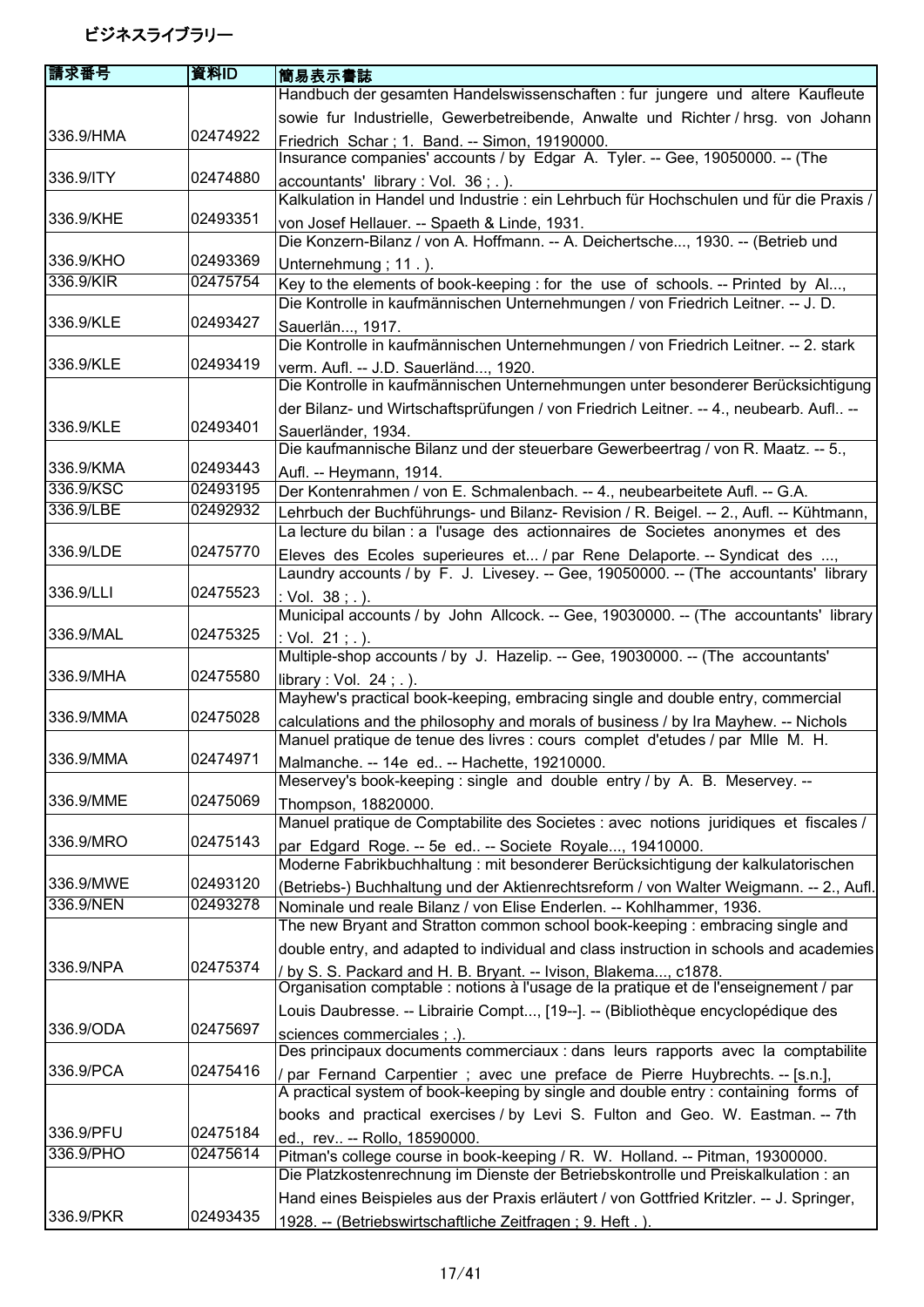| 請求番号                   | 資料ID                 | 簡易表示書誌                                                                                                                                                               |
|------------------------|----------------------|----------------------------------------------------------------------------------------------------------------------------------------------------------------------|
|                        |                      | Printers' accounts / by H. Lakin-Smith. -- Gee, 19030000. -- (The accountants'                                                                                       |
| 336.9/PLA              | 02475549             | library: Vol. $17$ ; .).<br>Polytechnic accounts / by H. Calder Marshall. -- Gee, 1902. -- (The Accountants'                                                         |
| 336.9/PMA              | 02475010             | library; Vol. 11.).                                                                                                                                                  |
| 336.9/PMA              | 02475002             | Principes de comptabilite / Georges Mariman. -- Imprimerie-Pape, 19330000.<br>Le parfait negociant : ou instruction generale pour ce qui regarde le commerce des     |
| 336.9/PSA              | 02475622             | marchandises de France, & des pays etrangers  / par Jacques Savary. -- 2. éd -- J.                                                                                   |
|                        |                      | Guignard, 1679.<br>Pawnbrokers' accounts / by Fred Thornton and J. Henry May. -- Gee, 19020000. --                                                                   |
| 336.9/PTH              | 02475291             | (The accountants' library : Vol. 13; .).<br>A course of easy exercises in book-keeping : a companion and supplement to the                                           |
| 336.9/PTH              | 02475234             | primer of book-keeping / by J. Thornton. -- [2nd ed.]. -- Macmillan, 1900.                                                                                           |
| 336.9/PWA              | 02493104             | Das Problem der Scheingewinne / von Ernst Walb. -- Momber, 19210000.                                                                                                 |
| 336.9/PWA              | 02475788             | The pocket guide to commercial book-keeping : a practical treatise on merchants<br>accounts / by professor Wallace. -- W. R. M'Phun, 18490000.                       |
|                        |                      | Quarry and stone merchants' accounts / by J. G. P. Ibotson. -- Gee, 1904. -- (The                                                                                    |
| 336.9/QIB              | 02475572             | Accountants' library; vol. 27.).<br>Rechnungslegung und Pr <sup>=</sup> fung der Aktien-gesellschaft : Handkommentar f=r die                                         |
|                        |                      | Bilanzierungs- und PrEfungspraxis / von Hans Adler, Walther DEring, und Kurt                                                                                         |
| 336.9/RAD              | 02492940             | Schmaltz. -- Poeschel, 19380000.<br>Recueil de monographies comptables : commerciales, industrielles et financieres ; 2.                                             |
| 336.9/REC              | 02475358             | -- Revue Belge d, 19250000.                                                                                                                                          |
|                        |                      | Recueil de monographies comptables : commerciales, industrielles et financieres ; 1.                                                                                 |
| 336.9/REC              | 02475341             | -- Revue Belge d, 19250000.                                                                                                                                          |
|                        |                      | Stockbrokers' accounts / by W. D. Callaway. -- Gee, 19020000. -- (The accountants'                                                                                   |
| 336.9/SCA              | 02475408             | library : Vol. $9$ ; .).<br>Shipping accounts / by R. R. Daly. -- Gee, 19050000. -- (The accountants' library:                                                       |
| 336.9/SDA              | 02475465             | Vol. 40; .).                                                                                                                                                         |
|                        |                      | Solicitors' accounts / by Lawrence R. Dicksee. -- Gee, 19020000. -- (The                                                                                             |
| 336.9/SDI              | 02475481             | accountants' library : Vol. 12 ; . ).                                                                                                                                |
|                        |                      | The student's advanced commercial book-keeping : accounting and banking / Arthur                                                                                     |
| 336.9/SFI              | 02475192             | Fieldhouse and E.Ewart Fieldhouse. -- 36th ed -- Simpkin, 19270000.<br>The student's elementary commercial book-keeping : accounting and banking                     |
|                        |                      | comprising the principles and practice of double entry as applied to modern business,                                                                                |
|                        |                      | and including a course of training for junior examinations / by Arthur Fieldhouse and E.                                                                             |
| 336.9/SFI              | 02475176             | Ewart Fieldhou. -- 31th ed. -- Fieldhouse ; Lo, 1924.                                                                                                                |
|                        |                      | Summa de arithmetica, geometria, proportioni et proportionalita / [Luca Pacioli]. --                                                                                 |
| 336.9/SPA<br>336.9/TCH | 02401404<br>02475424 | Yushodo, 1989.                                                                                                                                                       |
|                        |                      | Theatre accounts / by W.H. Chantrey. -- Gee & Co., 1902. -- (The Accountants' library<br>La tenue des livres rendue facile : ou nouvelle methode denseignement / par |
| 336.9/TDE              | 02475762             |                                                                                                                                                                      |
|                        |                      | Edmond Degrange. -- 19e ed -- de Mat, 18330000.<br>Tramway bookkeeping and accounts / by Donald McColl. -- Gee, 19020000. -- (The                                    |
| 336.9/TMA              | 02475507             | accountants' library : Vol. $15$ ; .).                                                                                                                               |
|                        |                      | Tramway bookkeeping and accounts simplified / by Donald McColl. -- Gee,                                                                                              |
| 336.9/TMA              | 02475499             | 19070000. -- (The accountants' library : Vol. 48 ; . ).                                                                                                              |
|                        |                      | Traite pratique de comptabilite commerciale et industrielle : comptabilite des Societes                                                                              |
| 336.9/TMA              | 02474963             | Commerciales / par L. Mal et P. Manfroy. -- 4e ed -- Societe Belge ,                                                                                                 |
|                        |                      | Textile manufacturers' book-keeping : for the counting house, mill and warehouse /                                                                                   |
| 336.9/TNO              | 02475101             | by George Pepler Norton. -- 2nd ed -- Hamilton, 18910000.                                                                                                            |
|                        |                      | Timber merchants' accounts / by Ernest E. Smith; assisted by E. de Montagnac.                                                                                        |
| 336.9/TSM              | 02475275             | -- Gee, 19040000. -- (The accountants' library : Vol. 35; .).                                                                                                        |
|                        |                      | A treatise on practical arithmetic with book-keeping by single entry / by the late                                                                                   |
| 336.9/TTI              | 02475713             | William Tinwell. -- 14th ed -- [printed by T, 18380000.                                                                                                              |
| 336.9/TWA              | 02474898             | Traite de mecanographie comptable : suivi d'une etude sur les fonctions de la                                                                                        |
|                        |                      | comptabilite dans l'organisation budgetaire / par L. Walravens. -- Societe Royale,                                                                                   |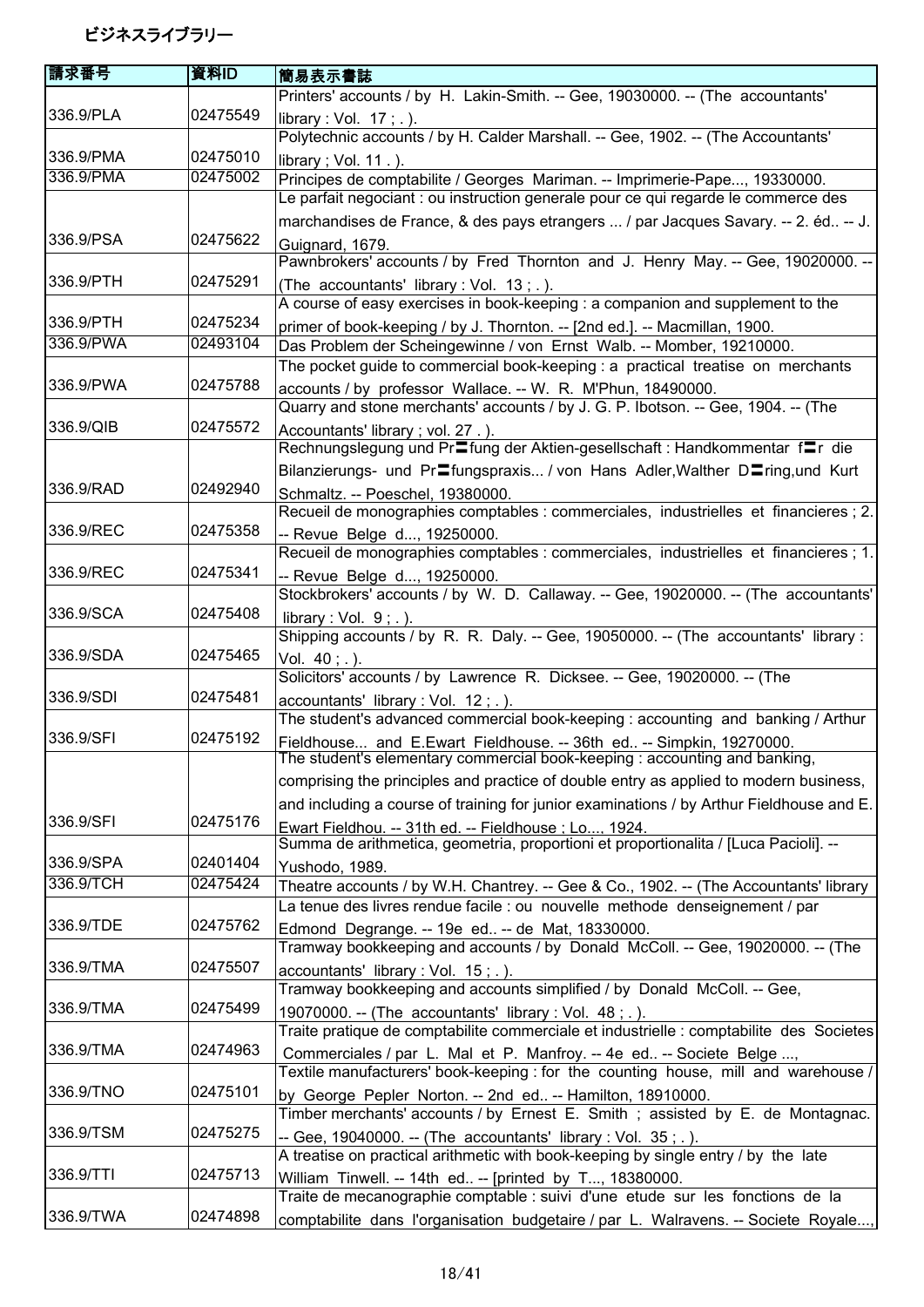| 請求番号                     | 資料ID     | 簡易表示書誌                                                                                                                                                                       |
|--------------------------|----------|------------------------------------------------------------------------------------------------------------------------------------------------------------------------------|
|                          |          | Der Eberseehandel: Organisation, Betrieb und Rechnungswesen des E                                                                                                            |
|                          |          | berseeischen Export- und Importgesch lites nebst Buch-ha / von Heinrich                                                                                                      |
| 336.9/UBI                | 02493229 | Biedermann; unter Mitwirkung von J.Fr. Sch=r. -- Langenscheidt, 19060000. --                                                                                                 |
|                          |          | Urban district councils' accounts / by Fred S. Eckersley. -- Gee, 19060000. -- (The                                                                                          |
| 336.9/UEC                | 02475606 | accountants' library : Vol. 45 ; . ).                                                                                                                                        |
|                          |          | Underwriters' accounts / by Ernest Evan Spicer and Ernest C. Pegler. -- Gee,                                                                                                 |
| 336.9/USP                | 02475283 | 19030000. -- (The accountants' library : Vol. 22; .).                                                                                                                        |
|                          |          | Wirtschaftspr <sup>-</sup> fung: ein Handbuch f <sup>-</sup> r das Revisions- und Treuhandwesen /                                                                            |
| 336.9/WER                | 02493286 | hrsg.und geleitet von Hermann Anatol Ertel. -- Oesterreichisch, 19330000.                                                                                                    |
|                          |          | Water companies' accounts / by Frank Key. -- Gee, 19030000. -- (The accountants'                                                                                             |
| 336.9/WKE                | 02475556 | library: Vol. $19$ ; .).                                                                                                                                                     |
|                          |          | Wine and spirit merchants' accounts / by A. Sabin. -- Gee, 1904. -- (The Accountants'                                                                                        |
| 336.9/WSA                | 02475135 | library; vol. 32.).<br>Zum Bewertungsproblem in der Jahresbilanz der Unternehmung : eine kritische Studie                                                                    |
|                          |          |                                                                                                                                                                              |
| 336.9/ZHO                | 02647816 | / von Max Horn. -- Spaeth & Linde, 1935. -- (Veröffentlichungen des Steuer-Instituts an                                                                                      |
|                          |          | der Handels-Hochschule Leipzig; Nr. 17.).<br>Der Zweck der Buchhaltung : Unterrichtsanleitung zum Gebrauch in Lehrkursen für                                                 |
| 336.9/ZMA                | 02492957 | Betriebsräte, Juristen und Steuerbeamte / von Walter Mahlberg. -- G.A. Gloeckner,                                                                                            |
| 336.92/197/(5B)          | 03830924 | Accounting principles / by James O. McKinsey. -- South-Western, c1931.                                                                                                       |
| 336.92/KRI               | 02635357 | Kostenrechnung und Preisbildung / von Artur Richter. -- Deutscher Betr,                                                                                                      |
|                          |          | Einkommen und Ertrag / von Friedrich Leitner. -- O. Elsner, 1922. -- (Elsners Betriebs-                                                                                      |
| 336.93/ELE               | 02493450 | Bücherei ; Bd. 19.).                                                                                                                                                         |
| 336.94/68/(5B)           | 03508702 | Industrial psychology / by Joseph Tiffin. -- 2nd ed. -- Prentice-Hall, 1947.                                                                                                 |
|                          |          | Begriff,Formen und Ausweis der Beteiligungen nach den Grunds Etzen ordnungsm E                                                                                               |
| 336.94/BFU               | 02647840 | ■iger Bilanzierung im Jahresabschlu■ / von Hermann Fuchs. -- Triltsch, 19390000.                                                                                             |
|                          |          | Sonderbilanzen und Bilanzrevision / herausgegeben von Karl Meithner. -- C.                                                                                                   |
| 336.94/BIL               | 02647790 | Heymanns, [1933]. -- (Die Bilanzen der Unternehmungen / ed. by Karl Meithner ; Bd. 2                                                                                         |
|                          |          | Grundlegung: Aufbau und Problemkreise der Bilanzen / herausgegeben von Karl                                                                                                  |
| 336.94/BIL               | 02647782 | Meithner. -- C. Heymanns, [1933]. -- (Die Bilanzen der Unternehmungen / ed. by Karl<br>L'inventaire et la formation du Bilan : a l'usage de l'enseignement et de la pratique |
|                          |          | / par Raoul Rey Alvarez. -- 2e ed -- Comptables, Co, 19470000. -- (Bibliotheque                                                                                              |
| 336.94/IAL               | 02475333 | generale des sciences economiques ; . ).                                                                                                                                     |
| 336.96/GRU               | 02493039 | Grundlagen der Selbstkostenrechnung / von Kurt Rummel. -- Stahleisen, 1934.                                                                                                  |
|                          |          | Die industrielle Kalkulation / von M.R. Lehmann. -- Spaeth & Linde, 1925. -- (Bücherei                                                                                       |
| 336.96/ILE               | 02480598 | für Industrie und Handel; Bd. 7.).                                                                                                                                           |
| 336.96/KGR               | 02493336 | Die Kalkulation in der Industrie / Julius Greifzu. -- Hans, 19330000.                                                                                                        |
| 336.96/KMO               | 02480549 | Kalkulation, Absatzpolitik und Preisbildung : die Lehre von der Absatzpolitik der                                                                                            |
| 336.96/KSE               | 02493062 | Betriebe auf preistheoretischer und betriebswirtschaftlicher / von Hans Moller. --                                                                                           |
|                          |          | Kalkulation und Preispolitik / von Hans Seischab. -- Verlag von Feli, 1944.<br>Das Selbstkostenwesen auf Eisenhüttenwerken : mit besonderer Berücksichtigung                 |
|                          |          | des Standpunktes des Ingenieurs : auf der Grundlage der Arbeiten des Selbstkosten =                                                                                          |
|                          |          | Ausschusses des Vereins deutscher Eisenhüttenleute / gemeinfaßlich dargestellt von                                                                                           |
| 336.96/SRU               | 02493468 | <u>K. Rummel : 全巻. Text Bd., Tafel Bd -- Verlag Stahleis, 1927.</u>                                                                                                          |
|                          |          | Selbstkostenrechnung und Preispolitik / von E. Schmalenbach. -- 6., erw. Aufl. -- G.A.                                                                                       |
| 336.96/SSC               | 02635290 | Gloeckner, 1934.                                                                                                                                                             |
|                          |          | Die Verrechnungspreise in der Selbstkostenrechnung industrieller Betriebe / Theodor                                                                                          |
| 336.96/VBE               | 02492924 | Beste. -- J. Springer, 1924 -- (Betriebswirtschaftliche Zeitfragen; Heft. 5.).                                                                                               |
|                          |          | Auditing theory and practice / by Robert H. Montgomery; v. 1, v. 2. -- 3rd ed. revised                                                                                       |
| 336.97/48/1(5B)          | 03894185 | and enlarged. -- Ronald Press, c1922.                                                                                                                                        |
|                          |          | Auditing theory and practice / by Robert H. Montgomery ; v. 1, v. 2. -- 3rd ed. revised                                                                                      |
| 336.97/48/2(5B)          | 03652468 | and enlarged. -- Ronald Press, c1922.                                                                                                                                        |
|                          |          | Auditing theory and practice / by Robert H. Montgomery. -- 4th ed. revised and                                                                                               |
| 336.97/AMO<br>336.97/AMO | 02673077 | enlarged. -- Ronald Press, c1927.                                                                                                                                            |
|                          | 02655876 | Auditing theory and practice / by Robert H. Montgomery. -- Ronald Press, c1912.                                                                                              |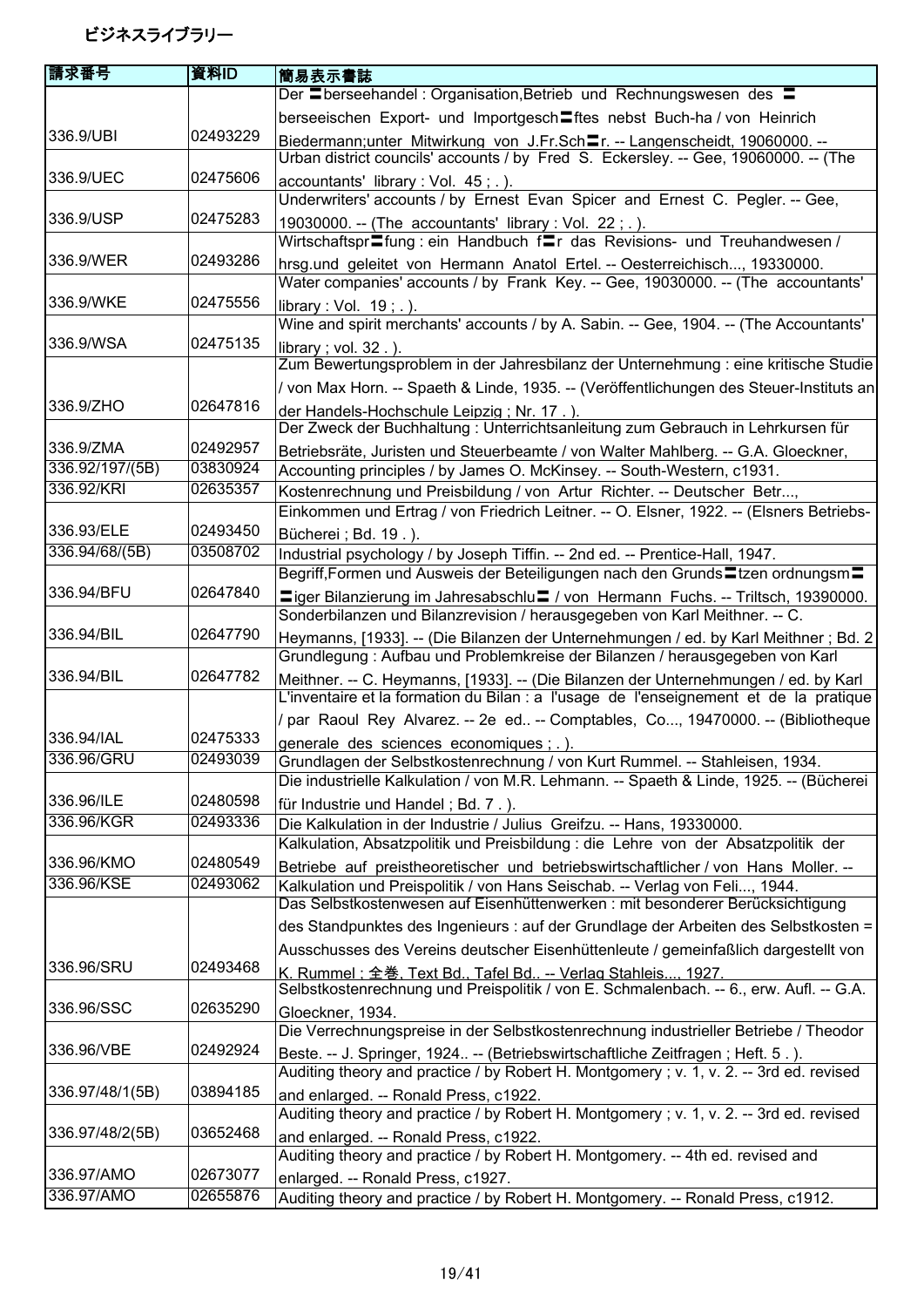| 請求番号            | 資料ID     | 簡易表示書誌                                                                                                                                                                   |
|-----------------|----------|--------------------------------------------------------------------------------------------------------------------------------------------------------------------------|
|                 |          | Auditing theory and practice / by Robert H. Montgomery. -- 2nd ed. rev. and enlarged.                                                                                    |
| 336.97/AMO      | 02655793 | -- Ronald Press, c1916.                                                                                                                                                  |
| 336.97/AMO      | 02625457 | Auditing theory and practice / by Robert H. Montgomery. -- 6th ed. -- Ronald Press,                                                                                      |
|                 |          | Das kaufmännische Revisionswesen in Deutschland : Darstellung und Kritik / von                                                                                           |
| 336.97/KSP      | 02635316 | Julius Sponheimer. -- Weiss, 1925.                                                                                                                                       |
|                 |          | Montgomery's auditing / by Norman J. Lenhart and Philip L. Defliese; partners of                                                                                         |
| 336.97/MMO      | 02647808 | Lybrand, Ross Bros. & Montgomery. -- 8th ed. -- Ronald Press, c1957.                                                                                                     |
|                 |          | Montgomery's Auditing / Norman J. Lenhart, Alvin R. Jennings. -- 7th ed -- Ronald                                                                                        |
| 336.97/MMO      | 02578250 | Press Co, c1949.                                                                                                                                                         |
|                 |          | Revisions-Technik: Handbuch für kaufmännische und behördliche Buch-, Betriebs-                                                                                           |
|                 |          | und Bilanz-Prüfung / von Paul Gerstner ; unter Mitwirkubg von Hellmuth Herrmann. --                                                                                      |
| 336.97/RGE      | 02647832 | 6. Aufl -- Haude & Paschke, 1940.                                                                                                                                        |
|                 |          | Corporation finance : an exposition of the principles and methods governing the                                                                                          |
|                 |          | promotion, organization and management of modern corporations / by William H.                                                                                            |
| 336.98/103/(5B) | 03553906 |                                                                                                                                                                          |
|                 |          | Lough; with the collaboration of Fred W. Field. -- Alexander Hamil, c1915. --<br>Efficiency as a basis for operation and wages / by Harrington Emerson. -- 4th ed.,      |
| 336/17          | 02971679 |                                                                                                                                                                          |
|                 |          | revised and enlarged. -- Engineering Mag, c1914. -- (Works management library; .).<br>The principles of organization / James D. Mooney and Alan C. Reiley. -- 3rd ed. -- |
| 336/182/(5B)    | 03344199 |                                                                                                                                                                          |
|                 |          | Harper & Brothe, 1939.<br>Efficiency as a basis for operation and wages / by Harrington Emerson. -- 3th ed., rev.                                                        |
| 336/184/(5B)    | 03366242 |                                                                                                                                                                          |
|                 |          | and enl -- Engineering Mag, 1912. -- (Works management library ; . ).                                                                                                    |
| 336/202/(5B)    | 03385259 | The art of administration / Ordway Tead; foreword by Lawrence A. Appley. --                                                                                              |
|                 |          | McGraw-Hill, c1951.                                                                                                                                                      |
| 336/203/(5B)    | 03385267 | Management : its nature and significance / by E.F.L. Brech. -- 3rd ed. -- I. Pitman,                                                                                     |
| 336/204/(5B)    | 03385275 | Democratic administration / Ordway Tead. -- Association Pre, c1945.                                                                                                      |
| 336/205/(5B)    | 03385291 | Industrial organization and management / by Ralph Currier Davis. -- Harper, [1940].                                                                                      |
|                 |          | Administrative action: the techniques of organisation and management / William H.                                                                                        |
| 336/206/(5B)    | 03385317 | Newman. -- Prentice-Hall, c1951.                                                                                                                                         |
|                 |          | The science of production organization / by E.H. Anderson and G.T. Schwenning. --                                                                                        |
| 336/218/(5B)    | 03400835 | Wiley, c1938.                                                                                                                                                            |
|                 |          | Principles of management : an analysis of managerial functions / by Harold Koontz &                                                                                      |
| 336/227/(5B)    | 03407251 | Cyril O'Donnell. -- McGraw-Hill, 1955.                                                                                                                                   |
|                 |          | The principles of factory organization and management / by Ralph Currier Davis. --                                                                                       |
| 336/230/(5B)    | 03415320 | Harper, 1928.                                                                                                                                                            |
|                 |          | An introduction to business / by Harold H. Maynard and Walter C. Weidler. -- Ronald                                                                                      |
| 336/282/(5B)    | 03508637 | Press, c1925.                                                                                                                                                            |
| 336/283/(5B)    | 03508660 | Business administration / by Leon Carrol Marshall. -- University of C, 1921.                                                                                             |
|                 |          | Education for business management : the case for the further development of                                                                                              |
| 336/288/(5B)    | 03509767 | educational facilities / James A. Bowie. -- Oxford Universi, 1930.                                                                                                       |
|                 |          | Onward industry! : the principles of organization and their significance to modern                                                                                       |
| 336/364/(5B)    | 03578135 | industry / by James D. Mooney and Alan C. Reiley. -- Harper, 1931.                                                                                                       |
| 336/385/(5B)    | 03625654 | Management : a study of industrial organization / John Lee. -- Sir Isaac Pitma, 1921.                                                                                    |
|                 |          | Time study and job analysis : as applied to standardization of methods and operations                                                                                    |
| 336/386/(5B)    | 03625688 | / by William O. Lichtner. -- Ronald Press, 1921.                                                                                                                         |
| 336/387/(5B)    | 03625787 | Cost-keeping for manufacturing plants / Sterling Haight Bunnell. -- D. Appleton, 1911.                                                                                   |
|                 |          | The psychology of management : the function of the mind in determining, teaching and                                                                                     |
| 336/436/(5B)    | 03706587 | installing methods of least waste / by L.M. Gilbreth. -- Macmillan, c1914.                                                                                               |
|                 |          | The psychology of management : the function of the mind in determining, teaching and                                                                                     |
| 336/436/(5B)    | 04150975 | installing methods of least waste / by L.M. Gilbreth. -- Macmillan, c1914.                                                                                               |
| 336/461/(5B)    | 03752979 | Notes on the theory of organization / by Lyndall Urwick. -- American Manage, c1952.                                                                                      |
|                 |          | A classified guide to the Frederick Winslow Taylor collection / arranged and compiled                                                                                    |
| 336/503/(5B)    | 03854684 | by Elizabeth Gardner Hayward. -- Stevens Institu, c1951.                                                                                                                 |
|                 |          | The management problem / Edward T. Elbourne. -- The Library Pre -- (The                                                                                                  |
| 336/517/(5B)    | 03867439 | manufacturing problem series).                                                                                                                                           |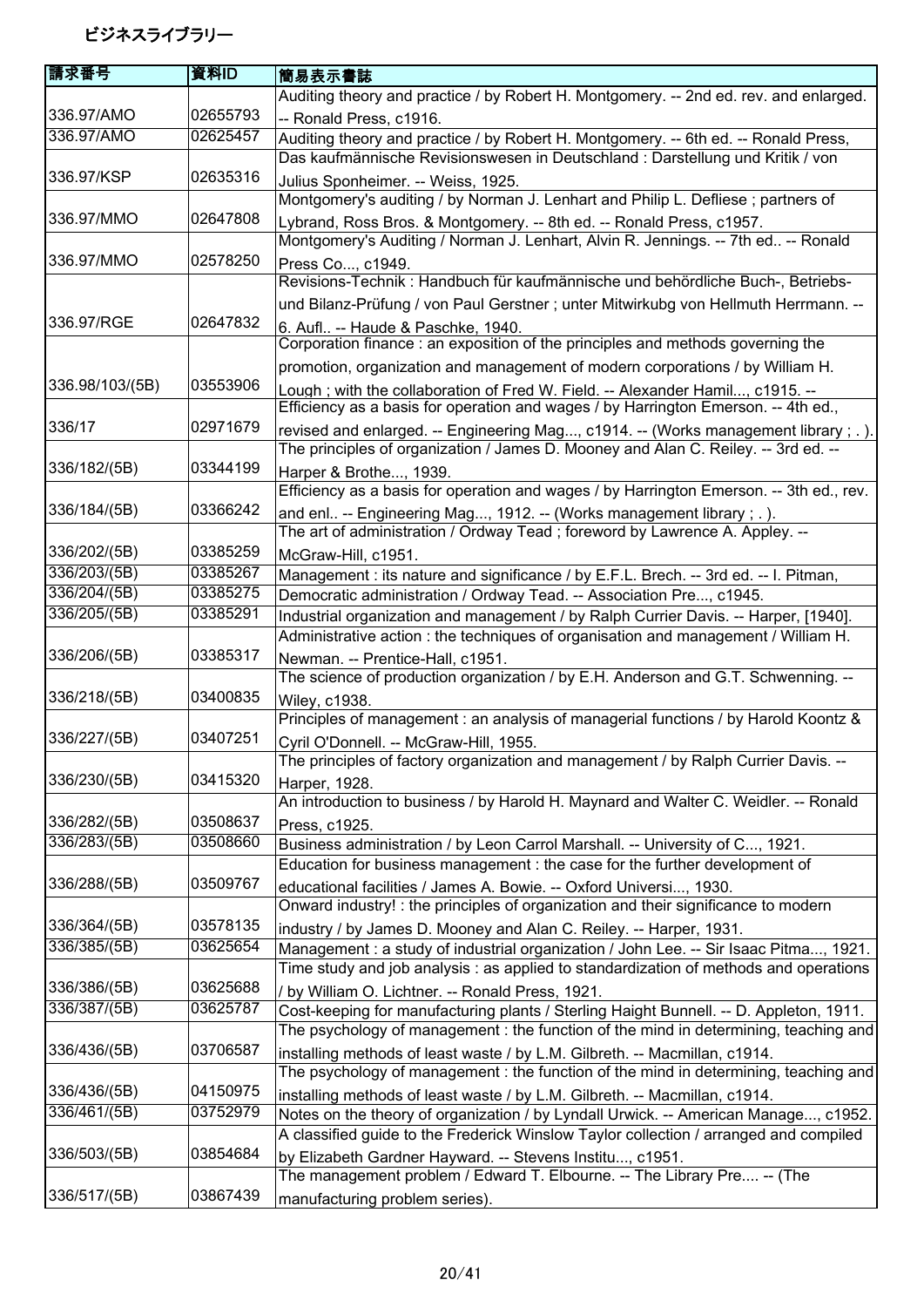| 請求番号           | 資料ID     | 簡易表示書誌                                                                                  |
|----------------|----------|-----------------------------------------------------------------------------------------|
|                |          | Administration industrielle et générale : prévoyance, organisation, commandement,       |
| 336/526/(5B)   | 03558715 | coordination, controle / par Henri Fayol. -- Dunod, 1941.                               |
|                |          | Administration industrielle et générale : prévoyance, organisation, commandement,       |
| 336/527/(5B)   | 03892445 | coordination, controle / par Henri Fayol. -- Dunod, 1920.                               |
|                |          | Credits and collections / T.J. Zimmerman  [et al.]. -- System Co., 1910, c1908. --      |
| 336/533/1(5B)  | 03915493 | (The business man's library; v. 1).                                                     |
|                |          | Accounting and office methods / Frank N. Doubleday, Marshall D. Wilber, William E.      |
| 336/533/10(5B) | 03915576 | Wilson. -- System Co., 1910, c1908. -- (The business man's library; v. 10).             |
|                |          | Business correspondence / P.W. Lennen  [et al.]. -- System Co., 1910, c1908. --         |
| 336/533/2(5B)  | 03915501 | (The business man's library; v. 2).                                                     |
|                |          | Cost of production / Alexander H. Revell  [et al.]. -- System Co., 1910, c1908. -- (The |
| 336/533/3(5B)  | 03915485 | business man's library; v. 3).                                                          |
|                |          | Book on selling / W.A. Waterbury  [et al.]. -- System Co., 1910, c1908. -- (The         |
| 336/533/4(5B)  | 03915519 | business man's library; v. 4).                                                          |
|                |          | Book on buying / H.T. Kett  [et al.]. -- System Co., 1910, c1908. -- (The business      |
| 336/533/5(5B)  | 03915527 | man's library; $v. 5$ ).                                                                |
|                |          | Organizing a factory / by C.E. Woods. -- System Co., 1910, c1908. -- (The business      |
| 336/533/6(5B)  | 03915535 | man's library; $v. 6$ ).                                                                |
|                |          | Book on advertising / by Truman A. DeWeese. -- System Co., 1910, c1908. -- (The         |
| 336/533/7(5B)  | 03915543 | business man's library; v. 7).                                                          |
|                |          | Employer and employee / Clarence M. Woolley  [et al.]. -- System Co., 1910, c1908.      |
| 336/533/8(5B)  | 03915550 | -- (The business man's library; v. 8).                                                  |
|                |          | Personality in business / Andrew Carnegie  [et al.]. -- System Co., 1910, c1908. --     |
| 336/533/9(5B)  | 03915568 | (The business man's library; v. 9).                                                     |
| 336/538/(5B)   | 03945193 | The validity of time study techniques / by William Gomberg. -- Science Researc,         |
|                |          | L'éveil de l'esprit public / Études publiées sous la direction de M. Henri Fayol. -- H. |
| 336/550/(5B)   | 03751104 | Dunod et E. , 1918.                                                                     |
|                |          | Administration industrielle et générale : prévoyance, organisation, commandement,       |
| 336/553/(5B)   | 04008769 | coordination, controle / par Henri Fayol. -- Dunod, 1917.                               |
|                |          | New phases of industrial management : an assembling of addresses given before           |
| 336/577/(5B)   | 04068946 | financial, industrial, and educational groups / by John F. Tinsley. -- [J.F. Tinsley?], |
|                |          | Management of an enterprise / by C. Canby Balderston, Victor S. Karabasz and            |
| 336/611/(5B)   | 04155545 | Robert P. Brecht. -- Prentice-Hall, 1935.                                               |
| 336/623/(5B)   | 04176384 | Standardization and management science / Hugo Diemer. -- LaSalle Extensi, c1938.        |
|                |          | The executive and his control of men : a study in personal efficiency / by Enoch Burton |
| 336/653/(5B)   | 04267548 | Gowin. -- Macmillan, 1915.                                                              |
| 336/794/(5B)   | 04642377 | Concrete system / by Frank B. Gilbreth. -- The Engineering, 1908.                       |
| 336/BBR        | 02656080 | Business-a profession / Louis D. Brandeis. -- Hale, Cushman &, 1933.                    |
|                |          | Dynamic administration: the collected papers of Mary Parker Follett / edited by Henry   |
| 336/DYN        | 02793628 | C. Metcalf and L. Urwick. -- Harper & Row, [1940?].                                     |
|                |          | Influencing men in business: the psychology of argument and suggestion / by Walter      |
| 336/ISC        | 02809341 | Dill Scott. -- Ronald Press, 1914.                                                      |
|                |          | Management's handbook for manufacturing industries / L. P. Alford, editer in chief. --  |
| 336/MAN        | 02849065 | Ronald Press, c1924.                                                                    |
| 337.8/2/(5B)   | 04151429 | Price maintenance / Thomas A. Fernley. -- Commerce Publis, 1912.                        |
|                |          | Business forecasting and its practical application / by William Wallace; with an        |
| 337.9/39/ (5B) | 03984788 | introduction by W.T. Layton. -- Sir Isaac Pitma, 1927.                                  |
|                |          | Academic and industrial efficiency : a report to the Carnegie Foundation for the        |
| 337/12/(5B)    | 04155040 | Adancement of Teaching / by Morris Llewellyn Cooke. -- [s.n.], [1910].                  |
|                |          | The ethical problems of modern finance : lectures delivered in 1929 on the William A.   |
|                |          | Vawter Foundation on Business Ethics, Northwestern University School of Commerce.       |
| 338.01/74/(5B) | 03923653 | -- Ronald Press, c1930.                                                                 |
|                |          | Financial engineering: a text for consulting, managing and designing engineers and      |
| 338.01/92/(5B) | 04158341 | for students / O. B. Goldman. -- John Wiley & So, 1920.                                 |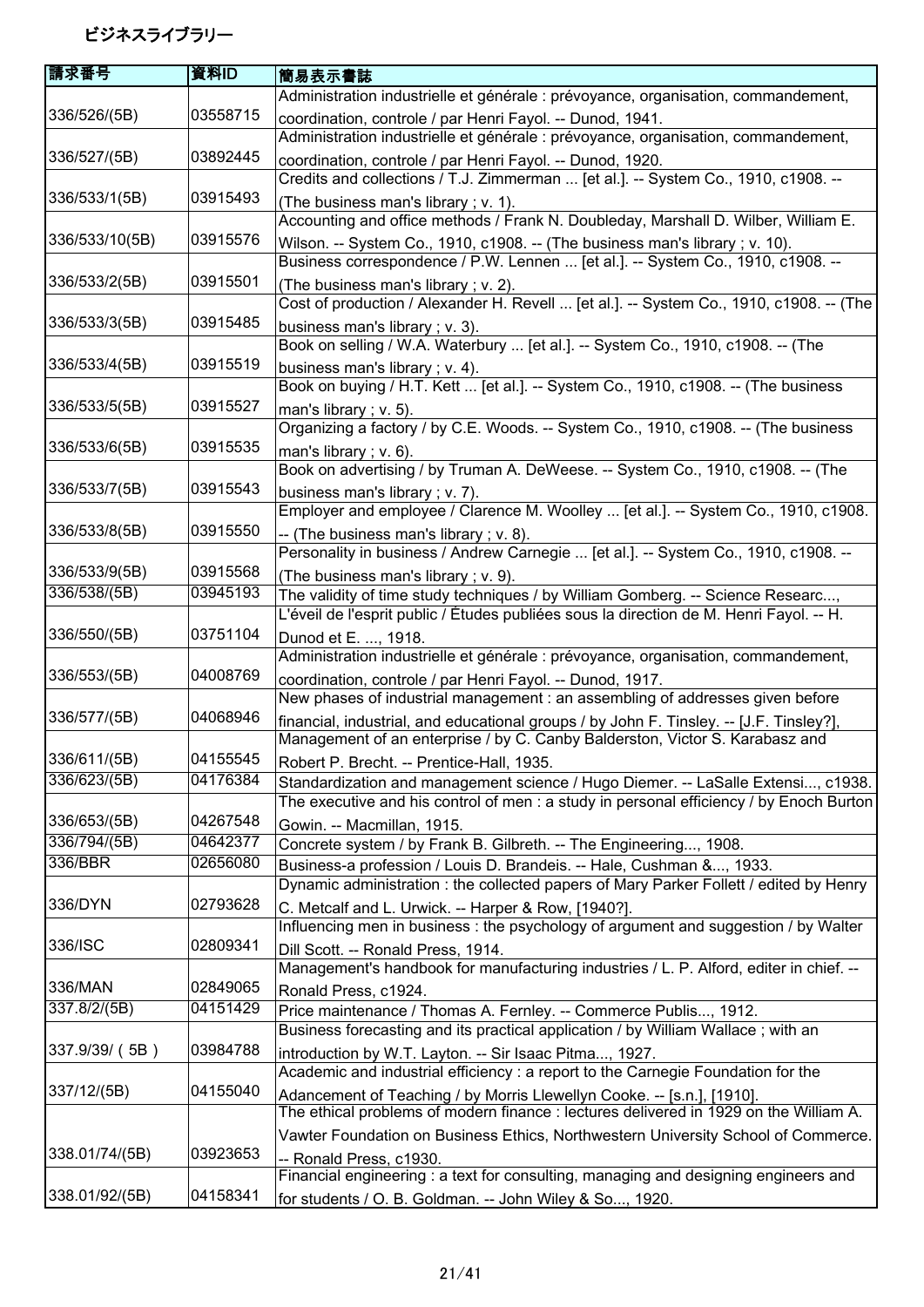| 請求番号                            | 資料ID     | 簡易表示書誌                                                                                                                                                                           |
|---------------------------------|----------|----------------------------------------------------------------------------------------------------------------------------------------------------------------------------------|
|                                 |          | Financial engineering: a text for consulting, managing and designing engineers and                                                                                               |
| 338.01/93/(5B)                  | 04158358 | for students / by O. B. Goldman. -- 2nd ed -- John Wiley & So, 1923.                                                                                                             |
| 338.01/BGA                      | 02718252 | Business organization credits / by Lee Galloway. -- Alexander Hamil, 1912.                                                                                                       |
|                                 |          | Credits and collections : in theory and practice / by Theodore N. Beckman. -- 3rd ed. --                                                                                         |
| 338.01/CBE                      | 02717858 | McGraw-Hill, 1938.                                                                                                                                                               |
| 338.01/CCH                      | 02718088 | Credit and collection: principles and practice / by Albert F. Chapin. -- McGraw-Hill,                                                                                            |
| 338.01/MHA                      | 02718526 | Mercantile credit / by James Edward Hagerty. -- Henry Holt, 1913.                                                                                                                |
| 338.01/SFO                      | 02718120 | The sinews of American commerce / Roy A. Foulke. -- Dun & Bradstree, 1941.                                                                                                       |
| 338.1/100/(5B)                  | 03884731 | Investment and speculation / Louis Guenther. -- La Salle Extens, 1916.<br>A history of modern banks of issue with an account of the economic crises of the                       |
| 338.2/1                         | 02966166 | present century / by Charles A. Conant. -- 4th impression. -- Putman's Sons, 1902.<br>American banking / H. Parker Willis. -- Rev. ed. -- La Salle Extens, c1921. --             |
| 338.25/24/(5B)                  | 03884723 | (Business administration : a library of business principles, practice, and experience;                                                                                           |
| 338.25/25/1(5B)                 | 03918810 | The molding of American banking : men and ideas / by Fritz Redlich; Pt. 1, Pt. 2. --<br>Hafner, 1947-1951. -- (History of American business leaders : a series of studies ; vol. |
|                                 |          | The molding of American banking : men and ideas / by Fritz Redlich; Pt. 1, Pt. 2. --                                                                                             |
| 338.25/25/2(5B)                 | 03918802 | Hafner, 1947-1951. -- (History of American business leaders : a series of studies ; vol.<br>Credits and collections / Edward M. Skinner, R.S. White, H.E. Kramer. -- La Salle    |
|                                 |          | Extens, c1916. -- (Business administration : a library of business principles, practice,                                                                                         |
| 338.5/51/(5B)                   | 03884780 | and experience ; Section 14).                                                                                                                                                    |
|                                 |          | Das Bankgeschaft : eine praktische Anleitung fur Bank- und Waarengeschafte /                                                                                                     |
| 338.5/BAN                       | 02480556 | hrsg. von Hans Hauptmann. -- 3. Aufl -- Springer, 18920000. -- (Otto Swoboda's                                                                                                   |
|                                 |          | comtoir-Wissenschaften: Bd. 2; .).<br>Mercantile credits : a practical study of the credit man's work / by Finley H. McAdow. --                                                  |
| 338.55/MMA                      | 02718039 |                                                                                                                                                                                  |
|                                 |          | Roland Press, 1922.<br>The practical application of investment management / by Dwight C. Rose; v. 2. --                                                                          |
| 338.8/12/2(5B)                  | 03625704 | Harper, c1933.                                                                                                                                                                   |
|                                 |          | Trust finance: a study of the genesis, organization, and management of industrial                                                                                                |
| 338.8/18/(5B)                   | 03918778 | combinations / by Edward Sherwood Meade. -- D. Appleton, c1903. -- (Appleton's                                                                                                   |
| 338/90/(5B)                     | 03815842 | Main Street and Wall Street / by William Z. Ripley. -- Little, Brown, c1927.                                                                                                     |
|                                 |          | The traffic field / J. W. Cobey  [et al.]. -- La Salle Extens, 1923, c1920. -- (Business                                                                                         |
| 338/99/(5B)                     | 03884798 | administration : a library of business principles, practice, and experience ; section 15).<br>Internationales Revisions- und Treuhand-wesen / von M.Raschenberger; mit einem     |
|                                 |          | geleitworte von Julius Ziegler. -- H∃lder-Pichle, 19290000. -- (Ver≡ffentlichungen                                                                                               |
| 338/IRA                         | 02493005 | des banktechnischen Institutes f $\equiv r$ Wissen-schaft und Praxis : Bd.6 ; . ).<br>National and local finance : a review of the relations between the central and local       |
|                                 |          | authorities in England, France, Belgium, and Prussia, during the nineteenth century / J.                                                                                         |
|                                 |          | Watson Grice; with a preface by Sidney Webb. -- P. S. King, 1910. -- (Studies in                                                                                                 |
| 342/4/(5B)                      | 03984580 | economics and political science; no. 20).<br>The shifting and incidence of taxation / by Edwin R.A. Seligman. -- 4th ed., rev. --                                                |
| 345/SSE                         | 02750768 | Columbia Univer, 1921.                                                                                                                                                           |
|                                 |          | Graphic methods for presenting facts / by Willard C. Brinton. -- Engineering Mag,                                                                                                |
| 350.1/22/(5B)                   | 04011847 | 1914. -- (Works management library).                                                                                                                                             |
|                                 |          | Public opinion and the individual : a psychological study of student attitudes on public                                                                                         |
|                                 |          | questions, with a retest five years later / by Gardner Murphy and Rensis Likert. --                                                                                              |
| 361.4/109/(5B)                  | 03907250 | Harper & Bros., c1938.                                                                                                                                                           |
|                                 | 04317871 | A technique for the measurement of attitudes / by Rensis Likert. -- [Columbia Unive,                                                                                             |
| 361.4/175/(5B)<br>361.4/19/(5B) | 03099959 | 1932. -- (Archives of psychology; No. 140).                                                                                                                                      |
|                                 |          | Creative experience / by M. P. Follett. -- Longmans, Green, 1924.<br>Leadership in a free society : a study in human relations based on an analysis of                           |
| 361.43/7/(5B)                   | 03710423 |                                                                                                                                                                                  |
|                                 |          | present-day industrial civilization / by T.N. Whitehead. -- Harvard Univers, 1936.<br>In days to come / by Walther Rathenau ; translated from the German by Eden and             |
| 361.5/110/(5B)                  | 03639952 |                                                                                                                                                                                  |
|                                 |          | Cedar Paul. -- G.Allen & Unwin, 1921.<br>Class, status and power : a reader in social stratification / edited by Reinhard Bendix                                                 |
| 361.8/23/(5B)                   | 03396165 | and Seymour Martin Lipset. -- Free Press, c1953.                                                                                                                                 |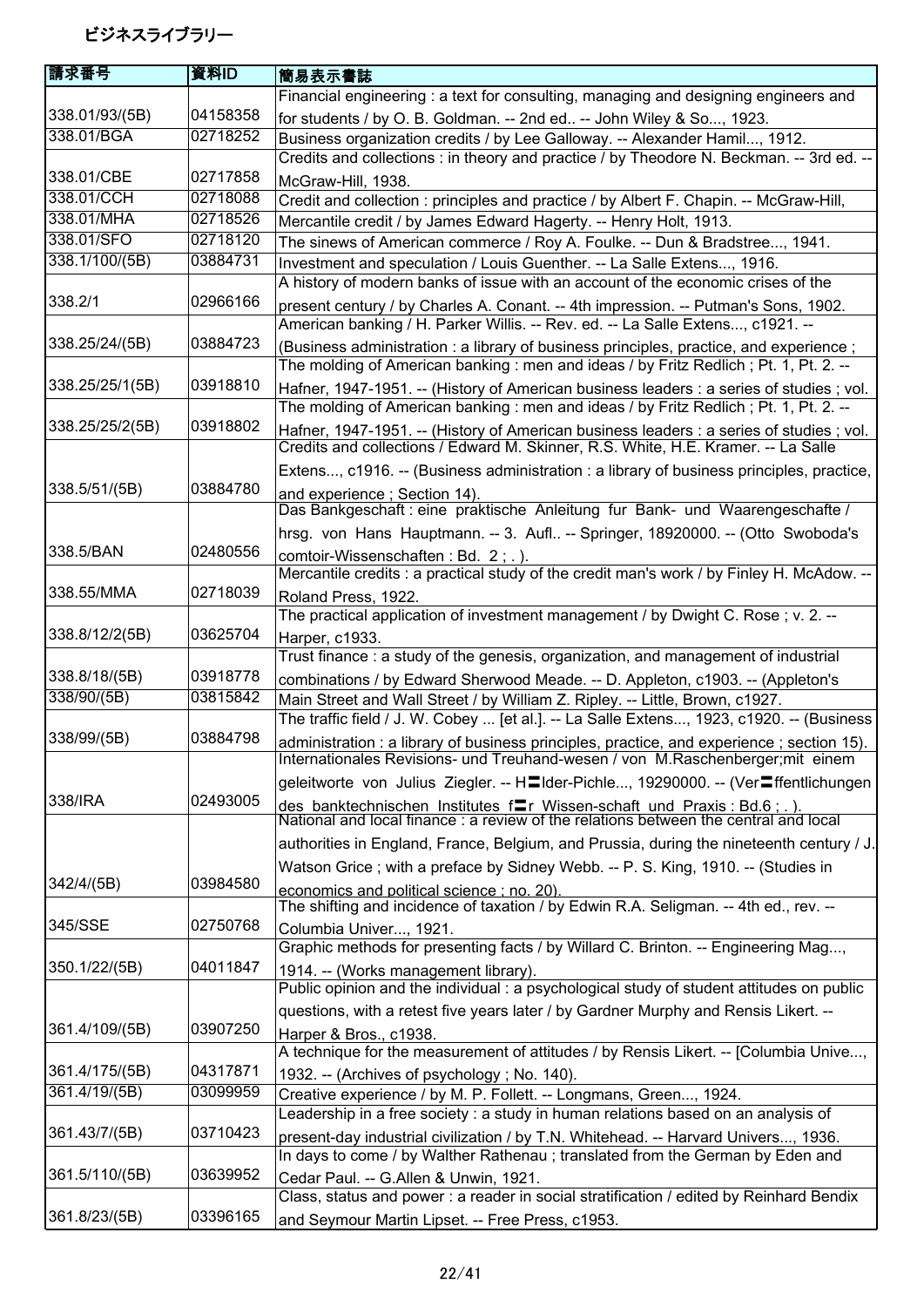| 請求番号           | 資料ID                 | 簡易表示書誌                                                                                                          |
|----------------|----------------------|-----------------------------------------------------------------------------------------------------------------|
|                |                      | Public administration / Herbert A. Simon, Donald W. Smithburg, Victor A. Thompson. --                           |
| 361/65/(5B)    | 03535986             | [1st. ed]. -- Alfred A. Knopf, 1950.                                                                            |
|                |                      | Industrial pension systems : in the United States and Canada / by Murray Webb                                   |
| 364.6/26/1(5B) | 03640018             | Latimer; 全巻, [v. 1], v. 2. -- Industrial Rela, 1932.                                                            |
|                |                      | Industrial pension systems : in the United States and Canada / by Murray Webb                                   |
| 364.6/26/2(5B) | 03640026             | Latimer; 全巻, [v. 1], v. 2. -- Industrial Rela, 1932.                                                            |
|                |                      | An historical basis for unemployment insurance : a report prepared for the                                      |
|                |                      | Employment Stabilization Research Institute, University of Minnesota / by Industrial                            |
| 364.7/8/(5B)   | 03915477             | Relations Counselors, Inc. of New York. -- University of M, 1934.                                               |
|                |                      | Planning and administration of unemployment compensation in the United States : a                               |
| 364.7/9/(5B)   | 03923638             | sampling of beginnings / Bryce M. Stewart. -- Industrial Rela, 1938.                                            |
| 365.01/1/(5B)  | 03706652             | The Home-Maker and her Job / by Lillian M. Gilberth. -- D.Appleton, 1927.                                       |
|                |                      | The human needs of labour / by B. Seebohm Rowntree. -- New ed., rev. and re-                                    |
| 365/36/(5B)    | 03380029             |                                                                                                                 |
| 365/HRO        | 02729960             | written. -- Longmans, Green, 1937.<br>The human needs of labour / by B. Seebohm Rowntree. -- T. Nelson, [1918]. |
|                |                      | Business policies and management / William H. Newman. -- 3rd ed. -- South-Western                               |
| 366.1/16/(5B)  | 03382173             |                                                                                                                 |
|                |                      | P, c1953.<br>Business policies and management / William H. Newman. -- 2nd ed. -- South-Western                  |
| 366.1/17/(5B)  | 03393287             |                                                                                                                 |
|                |                      | P, c1949.<br>Labor relations under the Recovery Act / by Ordway Tead and Henry C. Metcalf. --                   |
| 366.14/27/(5B) | 03382181             |                                                                                                                 |
| 366.2/33/(5B)  | 03508645             | Whittlesey Hous, 1933.                                                                                          |
|                |                      | Toward full employment / by Henry S. Dennison[et al.]. -- Whittley House, 1938.                                 |
|                |                      | Normal lives for the disabled / by Edna Yost; in collaboration with Lillian M. Gilbreth. --                     |
| 366.2/38/(5B)  | 03652484             | Macmillan, c1944.                                                                                               |
|                |                      | The regularization of employment : a study in the prevention of unemployment / by H.                            |
| 366.2/41/(5B)  | 03815719             | Feldman. -- Harper, 1925.                                                                                       |
|                |                      | Industrial cost-finding / by Nicholas Thiel Ficker. -- Industrial Exte, c1919. -- (Factory                      |
| 366.2/45/(5B)  | 04071452             | management course; vol. 5).                                                                                     |
|                |                      | Industrial cost-finding / by Nicholas Thiel Ficker. -- Industrial Exte, c1919. -- (Factory                      |
| 366.2/45/(5B)  | 04086328<br>02729986 | management course; vol. 5).                                                                                     |
| 366.25/CAN     |                      | Can business prevent unemployment / by Sam A. Lewisohn[et al.]. -- Knopf, 1925.                                 |
|                |                      | The unemployed worker: a study of the task of making a living without a job / by E.                             |
| 366.28/21/(5B) | 03344165             | Wight Bakke. -- Yale University, 1940.                                                                          |
|                |                      | Labor and compensation / by Meyer Bloomfield. -- Industrial exte, c1921. -- (Factory                            |
| 366.3/28/(5B)  | 04038402             | management course; v. 2).                                                                                       |
|                |                      | Labor and compensation / by Meyer Bloomfield. -- Industrial exte, c1921. -- (Factory                            |
| 366.3/28/(5B)  | 04086294             | management course; v. 2).<br>The case against nightwork for women : revised with new introduction to march 1,   |
|                |                      |                                                                                                                 |
|                |                      | 1918. : Court of Appeals, state of New York. : the people of the state of New York,                             |
|                |                      | respondent, against Charles Schweinler Press, a corporation, defendant-appellant : a                            |
|                |                      | summary of "Facts of Knowledge" submitted on behalf of the people / prepared by                                 |
| 366.38/75/(5B) | 04038410             | Louis D. Brandeis and Josephine Goldmark. -- National                                                           |
| 366.38/80/(5B) | 04069951             | Women in industry / by C.E. Knoeppel. -- C. E. Knoeppel , [1918].                                               |
|                |                      | Welfare work in industry : by members of the Institute of Industrial Welfare Workers /                          |
| 366.38/84/(5B) | 04153706             | ed. by Eleanor T. Kelly. -- Sir I. Pitman, 1925.                                                                |
|                |                      | Wage incentive methods : their selection, installation and operation / Charles Walter                           |
| 366.4/37/(5B)  | 03340460             | Lytle. -- Ronald Press, c1929.                                                                                  |
| 366.4/38/(5B)  | 03345790             | The human factor in business / by B. Seebohm Rowntree. -- Longmans, Green, 1921.                                |
|                |                      | The human factor in business: further experiments in industrial democracy / by B.                               |
| 366.4/39/(5B)  | 03393261             | Seebohm Rowntree. -- 3rd ed. -- Longmans, Green, 1938.                                                          |
| 366.4/40/(5B)  | 03393279             | The human factor in business / by B. Seebohm Rowntree. -- 2nd ed. -- Longmans,                                  |
|                |                      | The new industrial revolution and wages : a survey of the radical changes in American                           |
|                |                      | theory and practise which have come in since the World War and created the present                              |
| 366.4/48/(5B)  | 03815768             | era of prosperity / by W. Jett Lauck. -- Funk & Wagnalls, 1929.                                                 |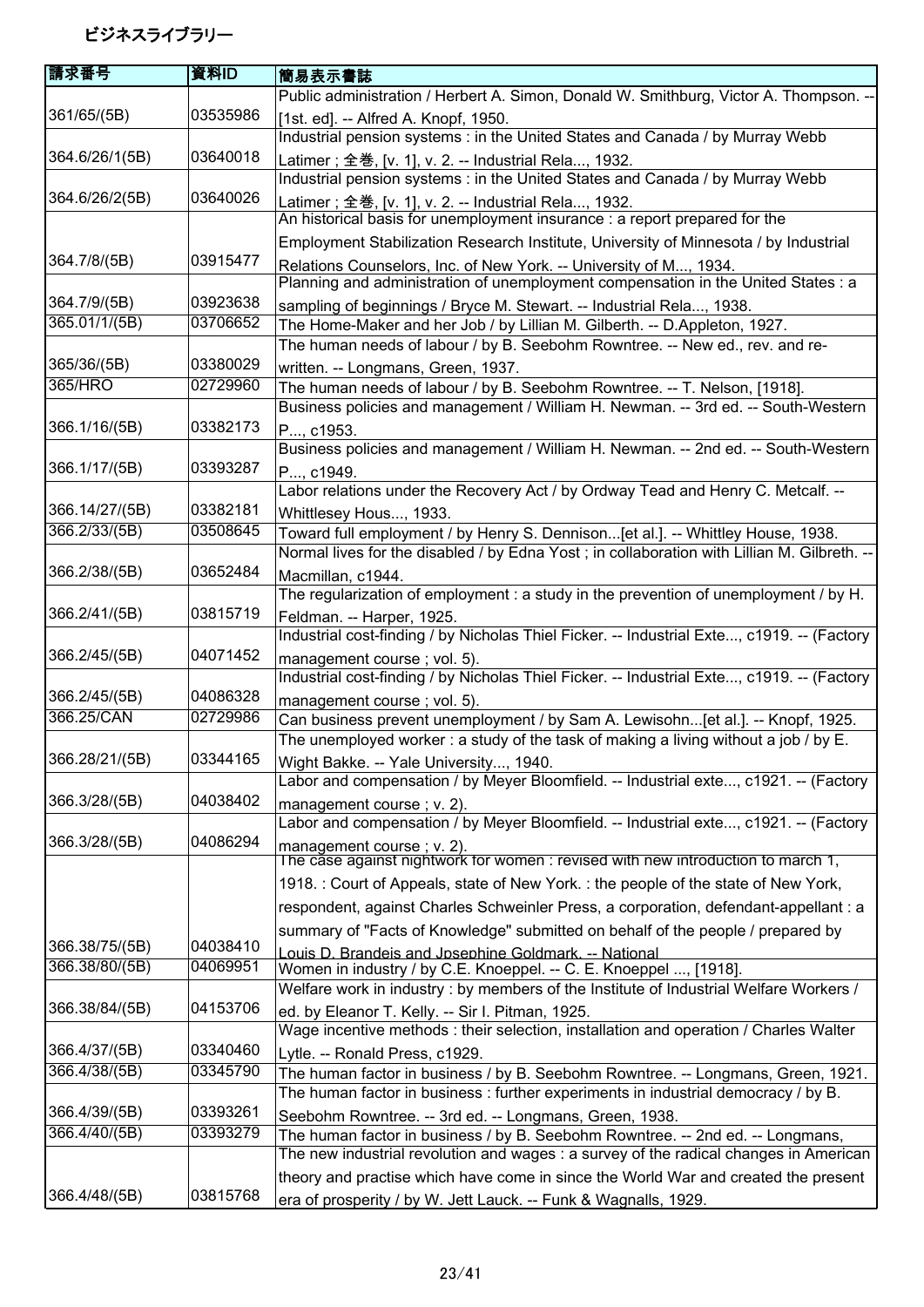| 請求番号            | 資料ID     | 簡易表示書誌                                                                                                                                                                           |
|-----------------|----------|----------------------------------------------------------------------------------------------------------------------------------------------------------------------------------|
|                 |          | Profit sharing between employer and employee : a study in the evolution of the wages                                                                                             |
| 366.4/49/(5B)   | 03870334 | system / by Nicholas Paine Gilman. -- H. Mifflin, 1889.                                                                                                                          |
| 366.4/50/(5B)   | 04059242 | Wages and the road ahead / by James D. Mooney. -- Longmans, Green, 1931.                                                                                                         |
|                 |          | Job evaluation and employee rating / by Richard C. Smyth and Matthew J. Murphy. --                                                                                               |
| 366.5/51/(5B)   | 03343407 | McGraw-Hill, 1946. -- (McGraw-Hill industrial organization and management series; .                                                                                              |
| 366.5/52/(5B)   | 03344181 | The personal relation in industry / by John D. Rockefeller, Jr -- Boni and Liveri,                                                                                               |
| 366.5/55/(5B)   | 03400843 | Personnel and labor relations / by Dale Yoder. -- Prentice-Hall, 1938.                                                                                                           |
|                 |          | The dynamics of industrial democracy / by Clinton S. Golden and Harold J.                                                                                                        |
| 366.5/69/(5B)   | 03815727 | Ruttenberg. -- Harper & brothe, 1942.                                                                                                                                            |
| 366.5/70/(5B)   | 03815776 | Political and industrial democracy, 1776-1926 / by W. Jett Lauck. -- Funk & Wagnalls,<br>Right and wrong in labor relations / by William M. Leiserson. -- University of C, 1942. |
| 366.5/74/(5B)   | 04150942 | -- (The Barbara Weinstock lectures on the morals of trade).<br>Executive guidance of industrial relations : an analysis of the experience of twenty-five                         |
|                 |          | companies / by C. Canby Balderston. -- University of P, 1935. -- (Research studies /                                                                                             |
|                 |          | Industrial Research Department, Wharton School of Finance and Commerce,                                                                                                          |
| 366.5/75/(5B)   | 04155537 | University of Pennsylvania ; 25).                                                                                                                                                |
| 366.5/EMP       | 02750842 | Employee industrial partner's book. -- Dennison Manufa, 1921.                                                                                                                    |
|                 |          | The frontier of control: a study in British workshop politics / by Carter L. Goodrich;                                                                                           |
| 366.56/7/(5B)   | 03484524 | with a foreword by R.H. Tawney. -- Harcourt, Brace, 1920.                                                                                                                        |
|                 |          | Managerial profit sharing : an examination of the technique of basing the extra                                                                                                  |
|                 |          | compensation of executives and managers on profits / by C. Canby Balderston; with                                                                                                |
| 366.57/3/(5B)   | 04155529 | foreword by Morris E. Leeds. -- J. Wiley, 1928.                                                                                                                                  |
|                 |          | Profit sharing and stock ownership for employees / by Gorton James, Henry S.                                                                                                     |
| 366.57/PRO      | 02729978 | Dennison  [et al.]. -- Harper, 1926.                                                                                                                                             |
|                 |          | Organized labor and production : next steps in industrial democracy / by Morris                                                                                                  |
| 366.6/30/(5B)   | 03830874 | Llewellyn Cooke and Philip Murray. -- Harper Brothers, c1940.                                                                                                                    |
|                 |          | A trade union analysis of time study / William Gomberg. -- 2nd ed. -- Prentice-Hall :,                                                                                           |
| 366.6/35/(5B)   | 03915428 | 1955. -- (Prentice-Hall industrial relations and personnel series).                                                                                                              |
|                 |          | A trade union analysis of time study /by William Gomberg; foreword by David                                                                                                      |
| 366.6/36/(5B)   | 03915436 | Dubinsky. -- Science Researc, 1948. -- (SRA industrial relations series).                                                                                                        |
|                 |          | The women's garment workers : a history of the International Ladies' Garment                                                                                                     |
| 366.62/112/(5B) | 03498292 | Workers' Union / Louis Levine (pseud. Louis Lorwin). -- B.W. Huebsch, 1924.                                                                                                      |
|                 |          | Trade unionism in the United States / by Robert Franklin Hoxie; with an introduction                                                                                             |
| 366.62/THO      | 02673150 | by E.H. Downey and a supplement by Mollie Ray Carroll. -- 2nd ed. -- D. Appleton,                                                                                                |
| 366.63/6/(5B)   | 03843158 | Collective bargaining for today and tomorrow: approach and method / ed. by Henry C.                                                                                              |
|                 |          | Metcalf. -- Harper, 1937.<br>What's past is prologue : reflections on my industrial experience / by Mary Barnett                                                                 |
| 366.7/6/(5B)    | 03923646 |                                                                                                                                                                                  |
|                 |          | Gilson. -- Harper, 1940.<br>The psychological foundations of management / edited by Henry C. Metcalf. -- A.W.                                                                    |
| 366.9/21/(5B)   | 03652450 |                                                                                                                                                                                  |
|                 |          | Shaw, 1927.<br>The human factor in industry / by Lee K. Frankel and Alexander Fleisher; with the                                                                                 |
| 366.9/23/(5B)   | 03830882 | cooperation of Laura S. Seymour. -- Macmillan, 1920.                                                                                                                             |
| 366.9/25/(5B)   | 03918760 | Profitable personnel practice / by Henry Bruère and Grace Pugh. -- Harper, 1929.                                                                                                 |
| 366.9/26/(5B)   | 03985959 | The psychology of industry / by James Drever. -- Methuen, 1921.                                                                                                                  |
| 366.94/10/(5B)  | 03320918 | Lectures on industrial psychology / by Bernard Muscio. -- 2nd ed., rev. -- G.                                                                                                    |
| 366.94/16/(5B)  | 03385242 | Instincts in industry : a study of working-class psychology / by Ordway Tead. -- H.                                                                                              |
| 366.94/18/(5B)  | 03427580 | Industrial psychology in Great Britain / Charles S. Myers. -- 2nd ed. -- J. Cape, [1933].                                                                                        |
| 366.94/21/(5B)  | 03433364 | Industrial psychology in Great Britain / by Charles S. Myers. -- J. Cape, 1926.                                                                                                  |
| 366.94/22/(5B)  | 03447562 | Industrial psychology / Morris S. Viteles. -- Norton, 1932.                                                                                                                      |
|                 |          | Ten years of industrial psychology : an account of the first decade of the National                                                                                              |
| 366.94/28/(5B)  | 03843174 | Institute of Industrial Psychology / by Henry J. Welch and Charles S. Myers. -- Sir                                                                                              |
| 366.94/35/(5B)  | 04038337 | Industrial psychology in practice / by Henry J. Welch and George H. Miles. -- I. Pitman,                                                                                         |
| 366.94/LMU      | 02809325 | Lectures on industrial psychology / by Bernard Muscio. -- Angus & Roberts, 1917.                                                                                                 |
|                 |          | Preventive management : mental hygiene in industry / edited by Henry B. Elkind ; with                                                                                            |
| 366.99/16/(5B)  | 04038360 | a foreword by Henry P. Kendall. -- B.C. Forbes, c1931.                                                                                                                           |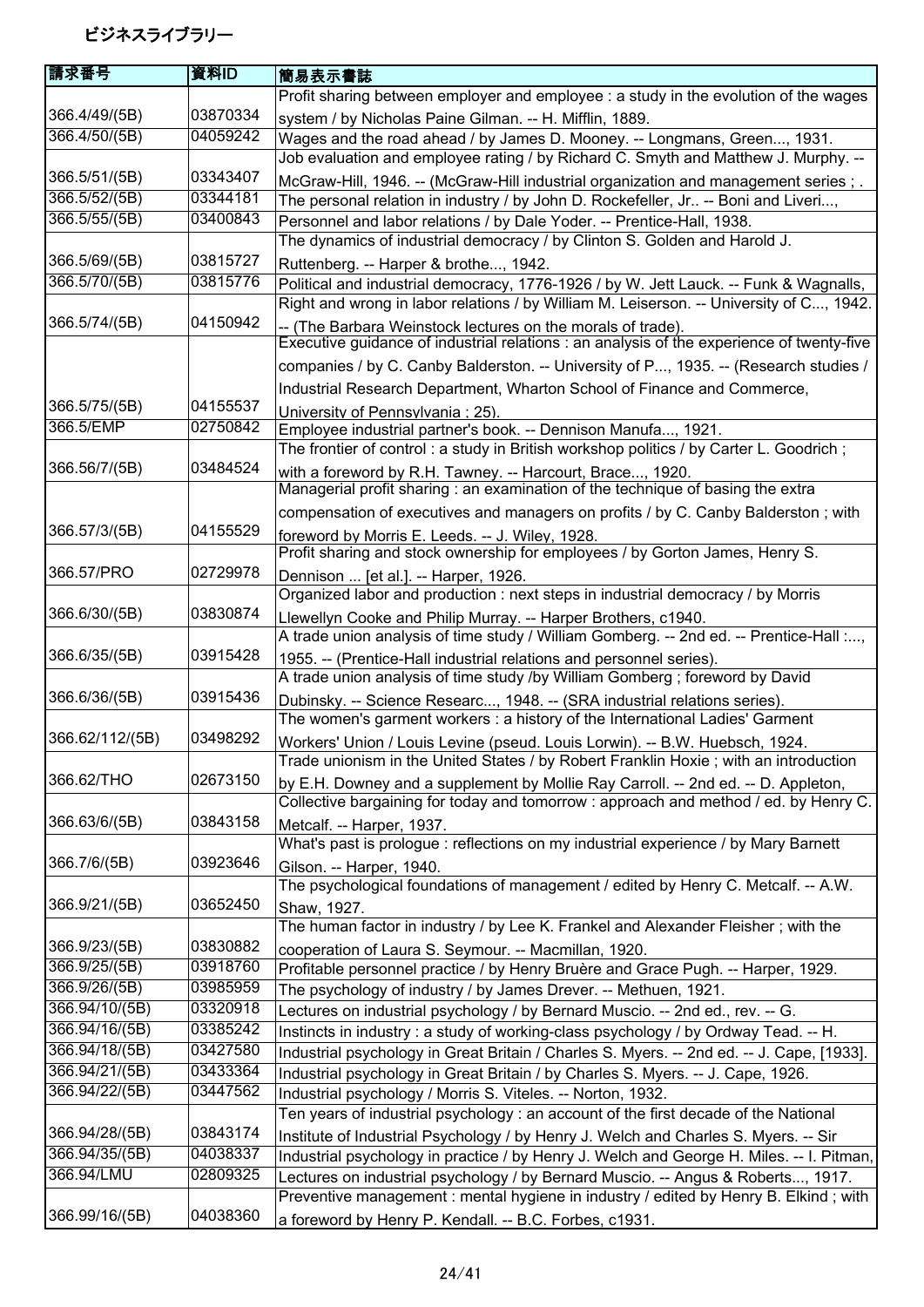| 請求番号            | 資料ID     | 簡易表示書誌                                                                                                                                                                 |
|-----------------|----------|------------------------------------------------------------------------------------------------------------------------------------------------------------------------|
|                 |          | Fatigue study : the elimination of humanity's greatest unnecessary waste a first step in                                                                               |
| 366.99/8/(5B)   | 03309168 | motion study / by Frank B. Gilbreth & Lillian M. Gilbreth. -- Sturgis & Walto, c1916.                                                                                  |
|                 |          | Business management : an introduction to business / Percival White. -- H. Holt, c1926.                                                                                 |
| 366/20/(5B)     | 03299971 | -- (American business series / general editor Roswell C. McCrea ; . ).                                                                                                 |
| 366/24/(5B)     | 03340478 | Labor economics and labor problems / by Dale Yoder. -- McGraw-Hill, 1933.                                                                                              |
|                 |          | Work and authority in industry : ideologies of management in the course of                                                                                             |
|                 |          | industrialization / Reinhard Bendix. -- Wiley, c1956. -- (University of California. Institute                                                                          |
| 366/27/(5B)     | 03393212 | of Industrial Relations. Research program series; .).                                                                                                                  |
| 366/30/(5B)     | 03520103 | The science of work / Morris S. Viteles; illustrated by Kinsley R. Smith. -- J. Cape,                                                                                  |
|                 |          | Selected articles on problems of labor / compiled and edited by Daniel Bloomfield;                                                                                     |
| 366/33/(5B)     | 03644986 | with an introduction by Meyer Bloomfield. -- H. W. Wilson, 1920. -- (The Handbook                                                                                      |
|                 |          | Poverty and progress : a second social survey of York / by B. Seebohm Rowntree. --                                                                                     |
| 368.2/14/(5B)   | 03380011 | Longmans, Green, 1941.                                                                                                                                                 |
| 368.2/15/(5B)   | 03385283 | Poverty: a study of town life / by B. Seebohm Rowntree. -- Macmillan, 1901.                                                                                            |
|                 |          | Harvard co-operative society : past and present 1882-1942 / by N.S.B. Gras. --                                                                                         |
| 377.1/23/(5B)   | 03379955 | Harvard Univ. P, 1942.                                                                                                                                                 |
|                 |          | The two hundred fifty associates of the Harvard Business School: proceedings of the                                                                                    |
| 377.25/14/(5B)  | 03884855 | first annual meeting December 6, 1930. -- [s.n.], 1931.                                                                                                                |
|                 |          | Roots of strategy : a collection of military classics / edited by Thomas R. Phillips. --                                                                               |
| 391.3/7/(5B)    | 04011870 | The Military Se, 1940.                                                                                                                                                 |
| 420/56/(5B)     | 03815677 | The logic of modern physics / by P.W. Bridgman. -- Macmillan, c1927.                                                                                                   |
|                 | 03706561 | Motion study for the handicapped / by Frank B. Gilbreth and Lillian Moller Gilbreth. --                                                                                |
| 494.78/3/(5B)   |          | G. Routledge, 1920. -- (Efficiency books).                                                                                                                             |
| 500/7/(5B)      | 04151437 | Des robots? ou des hommes? : l'œuvre et l'influence de l'ingénieur Taylor / Hyacinthe                                                                                  |
|                 |          | Dubreuil. -- Bernard Grasset, c1956.<br>Probability and its engineering uses / by Thornton C. Fry. -- Van Nostrand, 1928. --                                           |
| 501.1/21/(5B)   | 04011755 |                                                                                                                                                                        |
| 501.1/22/(5B)   | 04011854 | (The Bell Telephone Laboratories series).                                                                                                                              |
|                 |          | De la méthode dans les sciences expérimentales / par Henry Le Chatelier. -- Dunod,<br>Selected articles on modern industrial movements / compiled and edited by Daniel |
| 502/18/(5B)     | 03644994 | Bloomfield; with an introduction by Meyer Bloomfield. -- H.W. Wilson, 1919. -- (The                                                                                    |
| 506/1/(5B)      | 03870284 | Proceedings / Institution of mechanical engineers ; 2(1903). -- Institution of , [1903].                                                                               |
| 509.1/10/(5B)   | 03625647 | An introduction to industrial administration / by John Lee. -- Isaac Pitman & , 1925.                                                                                  |
|                 |          | America vs. Europe in industry : a comparison of industrial policies and methods of                                                                                    |
| 509.1/15/(5B)   | 04153698 | management / by Dwight T. Farnham. -- The Ronald Pres, 1921.                                                                                                           |
|                 |          | Fundamentals of industrial administration : an introduction to industrial organisation,                                                                                |
|                 |          | management and economics / by Edward Tregaskiss Elbourne  assisted by Kenneth                                                                                          |
| 509.1/FEL       | 02750792 | B. Elbourne  and P. J. Amer. -- Macdonald & Eva, 1934.                                                                                                                 |
|                 |          | Industrial standardization : its principles and application / John Gaillard. -- Wilson                                                                                 |
| 509.13/32/(5B)  | 03985934 | Company, 1934.                                                                                                                                                         |
|                 |          | Industrial price policies and economic progress / by Edwin G. Nourse and Horace B.                                                                                     |
|                 |          | Drury. -- The Brookings I, 1938. -- (The Institute of Economics of the Brookings                                                                                       |
| 509.2/13/(5B)   | 03639960 | Institution; Publication No. 76.).                                                                                                                                     |
| 509.2/17/(5B)   | 04151411 | Industrial purchasing / Howard T. Lewis. -- Prentice-Hall, 1933.                                                                                                       |
| 509.25/14/(5B)  | 03752813 | Banking and industry in Michigan / by Walter L. Dunham. -- Madeira, c1929.                                                                                             |
|                 |          | History of manufactures in the United States / by Victor S. Clark; v. 1, v. 2, v. 3. --                                                                                |
| 509.25/15/1(5B) | 03907268 | 1929 ed -- McGraw-Hill, 1929.                                                                                                                                          |
|                 |          | History of manufactures in the United States / by Victor S. Clark; v. 1, v. 2, v. 3. --                                                                                |
| 509.25/15/2(5B) | 03907276 | 1929 ed -- McGraw-Hill, 1929.                                                                                                                                          |
|                 |          | History of manufactures in the United States / by Victor S. Clark; v. 1, v. 2, v. 3. --                                                                                |
| 509.25/15/3(5B) | 03907284 | 1929 ed -- McGraw-Hill, 1929.                                                                                                                                          |
|                 |          | A history of American manufactures from 1608 to 1860 : the origin and growth of the                                                                                    |
|                 |          | principal mechanic art and manufactures, from the earliest colonial period  / by J.                                                                                    |
| 509.25/17/1(5B) | 04059598 | Leander Bishop ; v. 1, v. 2. -- Edward Young, 1866-.                                                                                                                   |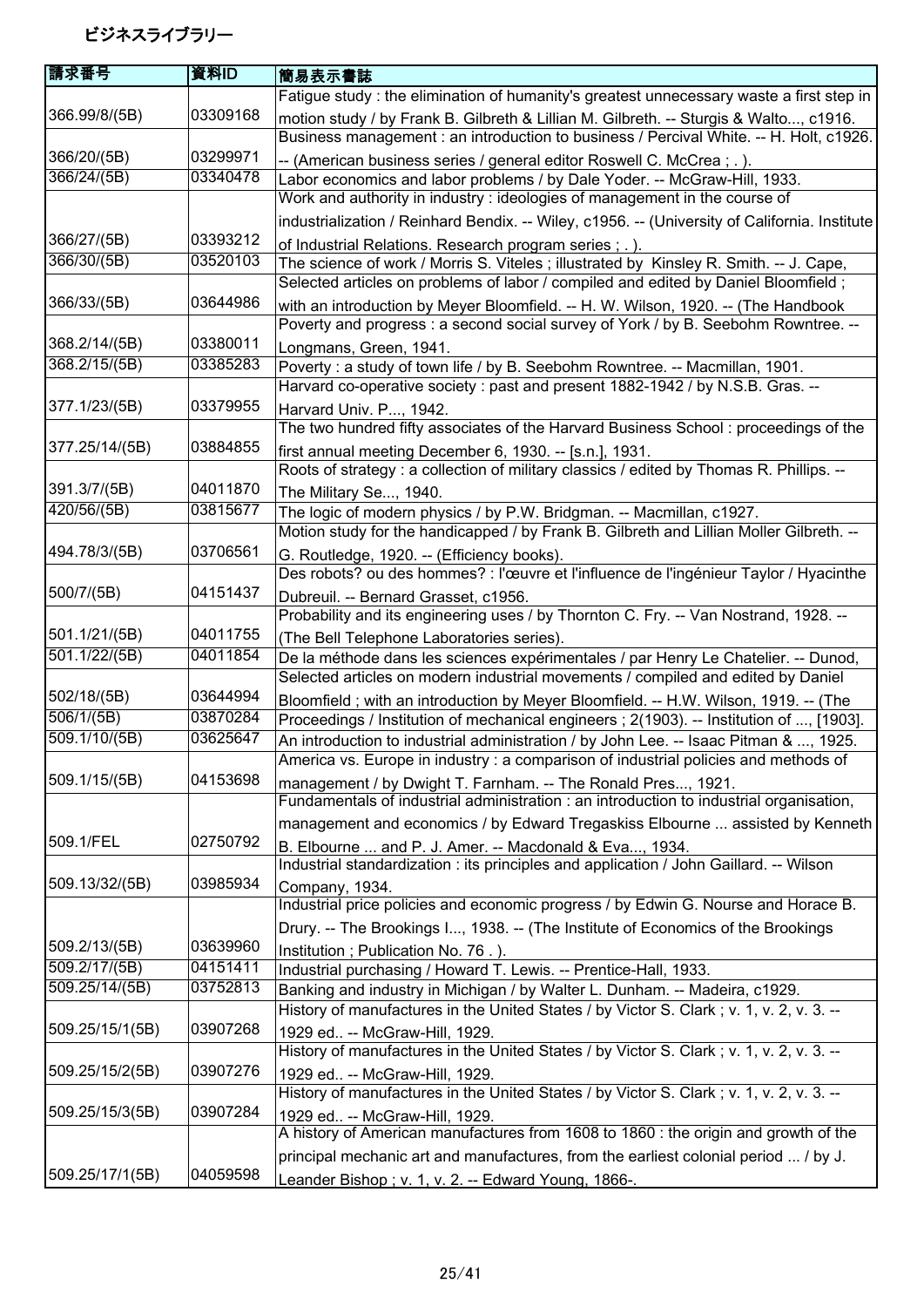| 請求番号                             | 資料ID                 | 簡易表示書誌                                                                                                                                                              |
|----------------------------------|----------------------|---------------------------------------------------------------------------------------------------------------------------------------------------------------------|
|                                  |                      | A history of American manufactures from 1608 to 1860 : the origin and growth of the                                                                                 |
|                                  |                      | principal mechanic art and manufactures, from the earliest colonial period  / by J.                                                                                 |
| 509.25/17/2(5B)                  | 04059606             | Leander Bishop; v. 1, v. 2. -- Edward Young, 1866-.                                                                                                                 |
|                                  |                      | Industrial supervision : controls / by Vernon G. Schaefer, Willis Wissler, and others. --                                                                           |
| 509.5/14/(5B)                    | 03415338             | McGraw-Hill, 1941. -- (Pennsylvania State College industrial series ; . ).                                                                                          |
|                                  |                      | Mind and work: the psychological factors in industry and commerce / by Charles S.                                                                                   |
| 509.5/15/(5B)<br>509.5/16/(5B)   | 03417201<br>03427606 | Myers. -- University of L, 1920.                                                                                                                                    |
|                                  |                      | Factory organization and administration / by Hugo Diemer. -- McGraw-Hill, 1910.<br>Shop management and systems : a treatise on the organization of machine building |
|                                  |                      | plants and the systematic methods that are essential to efficient administration / by                                                                               |
| 509.5/17/(5B)                    | 03486032             | Franklin D. Jones and Edward K. Hammond. -- Industrial Pres, 1918.                                                                                                  |
|                                  |                      | How scientific management is applied : how the one best way is found and put into                                                                                   |
|                                  |                      | practice, how standards are set, who carries them into effect, how men are trained and                                                                              |
|                                  |                      | paid, how production, wages and profits are increased / based on the experience-tried                                                                               |
| 509.5/18/(5B)                    | 03486040             | methods used in eight factories. -- 2nd rev. ed -- The System Comp 1911.                                                                                            |
| 509.5/25/(5B)                    | 03520095             | How to find factory costs / by C. Bertrand Thompson. -- A. W. Shaw, c1916.                                                                                          |
|                                  |                      | Industrial management / by Richard H. Lansburgh and William R. Spriegel. -- 3rd ed,                                                                                 |
| 509.5/27/(5B)                    | 03625662             | rewirtten and reset. -- Wiley, 1940.                                                                                                                                |
| 509.5/28/(5B)                    | 03625670             | Industrial management / Richard Hines Lansburgh. -- John Wiley, 1923.                                                                                               |
| 509.5/29/(5B)                    | 03625712             | Industrial organization: factory management problems of plant and equipment wage                                                                                    |
|                                  |                      | payment plans production and inspection. -- A.W. Shaw, c1914. -- (Shaw standard<br>Profit making in shop and factory management / by Charles U. Carpenter. --       |
| 509.5/30/(5B)                    | 03629722             |                                                                                                                                                                     |
| 509.5/31/(5B)                    | 03644952             | Engineering Mag, 1908. -- (Works management library ; . ).<br>Scientific factory management / by Arthur du pré Denning. -- Nisbet, 1919.                            |
|                                  |                      | The administration of industrial enterprises, with special reference to factory practice /                                                                          |
| 509.5/34/(5B)                    | 03706553             | by Edward D. Jones. -- Longmans, Green, 1916.                                                                                                                       |
|                                  |                      | Factory accounts : their principles and practice : a handbook for accountants and                                                                                   |
|                                  |                      | manufacturers / by Emile Garcke and J.M. Fells. -- 6th ed., rev. and considerably                                                                                   |
| 509.5/35/(5B)                    | 03856598             | extented. -- Crosby Lockwood, 1911.                                                                                                                                 |
| 509.5/36/(5B)                    | 03856606             | Principles of industrial engineering / by Charles Buxton Going. -- McGraw-Hill, 1911.                                                                               |
| 509.5/37/1(5B)                   | 03884871             | Buildings and upkeep. -- A.W. Shaw Co., c1915. -- (The library of factory management                                                                                |
|                                  |                      | Machinery and equipment. -- A.W. Shaw Co., c1915. -- (The library of factory                                                                                        |
| 509.5/37/2(5B)<br>509.5/37/3(5B) | 03884889<br>03884897 | management; v. 2).                                                                                                                                                  |
| 509.5/37/4(5B)                   | 03884905             | Materials and supplies. -- A.W. Shaw Co., c1915. -- (The library of factory<br>Labor. -- A.W. Shaw Co., c1915. -- (The library of factory management; v. 4).        |
| 509.5/37/5(5B)                   | 03884913             | Operation and costs. -- A.W. Shaw Co., c1915. -- (The library of factory management;                                                                                |
| 509.5/37/6(5B)                   | 03884921             | Executive control. -- A.W. Shaw Co., c1915. -- (The library of factory management; v.                                                                               |
| 509.5/40/(5B)                    | 03915394             | Industrial engineering and factory management / by Arthur G. Anderson. -- Ronald                                                                                    |
|                                  |                      | Factory administration and accounts : a book of reference with tables and specimen                                                                                  |
| 509.5/42/(5B)                    | 03991783             | forms, for managers, engineers and accountants / by Edward T. Elbourne. --                                                                                          |
| 509.5/43/(5B)                    | 04011862             | Industrial organization and management / William B. Cornell. -- The Ronald Pres,                                                                                    |
|                                  |                      | Management engineering: the design and organization of industrial plants / P. F.                                                                                    |
| 509.5/44/(5B)                    | 04027843             | Walker. -- McGraw-Hill, 1924.                                                                                                                                       |
|                                  |                      | Industrial engineering and management : problems and policies / by Ralph M. Barnes.                                                                                 |
| 509.5/45/(5B)                    | 04027850             | -- McGraw-Hill, 1931. -- (McGraw-Hill industrial management series).                                                                                                |
| 509.5/EPF                        | 02492981             | Die Erfolgsspaltung : ihre Problematik, dargestellt am Beispiel einer                                                                                               |
|                                  |                      | Werkzeugmaschinenfabrik / von Michael Pfauter. -- J. Springer, 1931. --<br>Principles of industrial organization / by Dexter S. Kimball. -- McGraw-Hill, c1913. --  |
| 509.5/PKI                        | 02625374             |                                                                                                                                                                     |
|                                  |                      | (Factory management; 1.).<br>Revision und Reorganisation industrieller Betriebe / von Felix Moral. -- 2. verbesserte                                                |
| 509.5/RMO                        | 02492973             | und vermehrte Aufl. -- Springer, 1924                                                                                                                               |
| 509.5/SPO                        | 02492999             | Die Statistik im Industriebetrieb / von Curt Porzig. -- 2.Aufl. -- Muth, 19230000.                                                                                  |
|                                  |                      | Profit engineering: applied economics in making business profitable / by C.E.                                                                                       |
|                                  |                      | Knoeppel; with foreword by Fred W. Shibley; and suplementary chapters by Arthur J.                                                                                  |
| 509.6/120/(5B)                   | 03385234             | Minor, E. St. Elmo Lewis. -- McGraw-Hill, 1933.                                                                                                                     |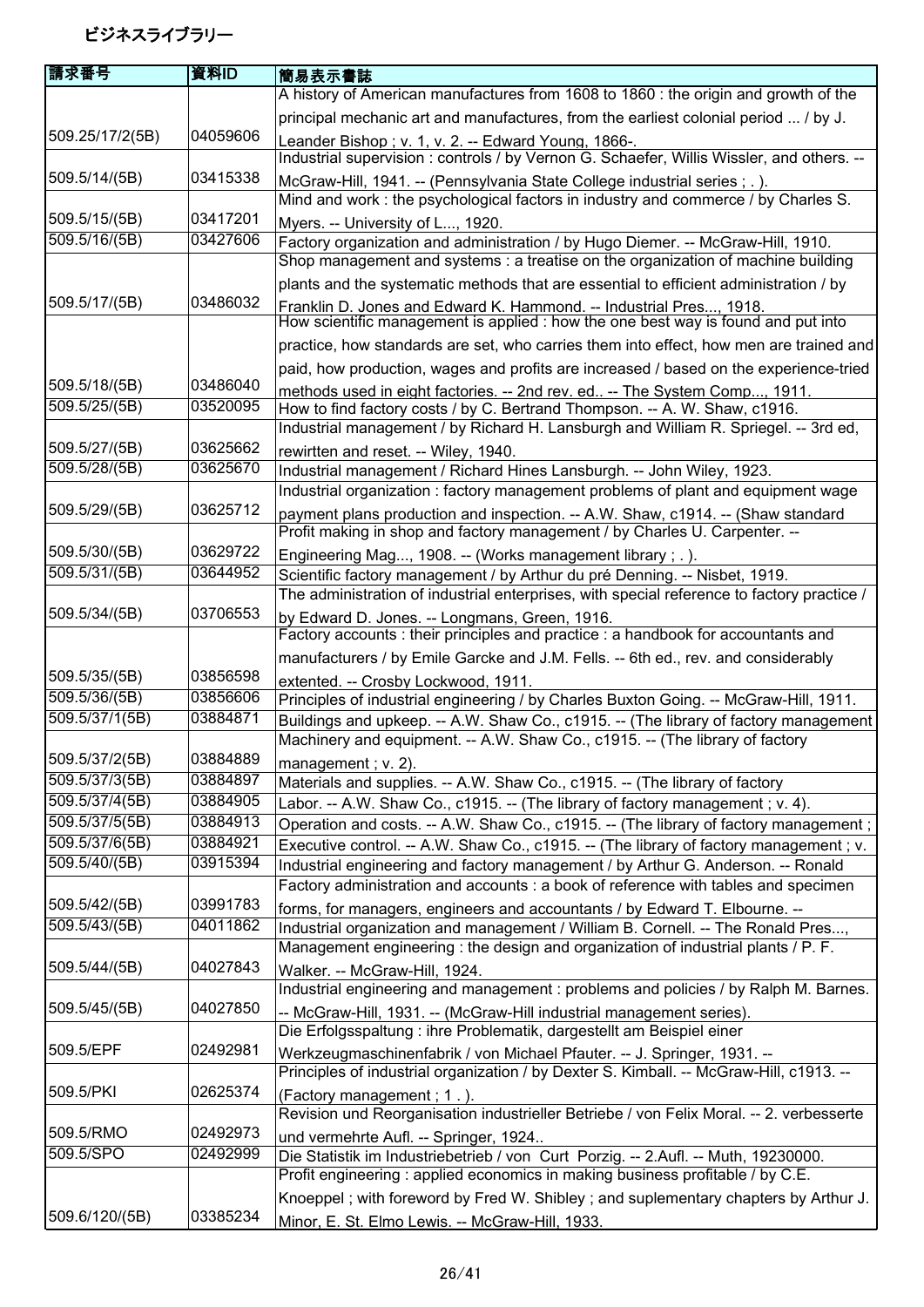| 請求番号           | 資料ID                 | 簡易表示書誌                                                                                                                                                     |
|----------------|----------------------|------------------------------------------------------------------------------------------------------------------------------------------------------------|
| 509.6/124/(5B) | 03393162             | Factory organization and administration / Hugo Diemer. -- 5th ed. -- McGraw-Hill,                                                                          |
|                |                      | Factory organization / by Clarence H. Northcott  [et al.]; with a foreword by J.H.                                                                         |
| 509.6/125/(5B) | 03393246             | Jones. -- I. Pitman, 1928. -- (Pitman's applied economics series ; . ).                                                                                    |
| 509.6/126/(5B) | 03393253             | Factory organization and administration / by Hugo Diemer. -- 3rd ed. -- McGraw-Hill,                                                                       |
|                |                      | Labor's road to plenty : the return to the American system of productivity / by Allen W.                                                                   |
| 509.6/145/(5B) | 03407277             | Rucker. -- Page, c1937.                                                                                                                                    |
|                |                      | How to set up production control for greater profits / edited by Hugo Diemer. --                                                                           |
| 509.6/148/(5B) | 03463445             | McGraw-Hill, 1930.                                                                                                                                         |
|                |                      | Bibliography of industrial efficiency and factory management  / edited by H.G.T.                                                                           |
| 509.6/154/(5B) | 03508736             | Cannons. -- G. Routledge, 1920.                                                                                                                            |
| 509.6/156/(5B) | 03520111             | The elements of industrial management / by J. Russell Smith. -- Lippincott, 1915.                                                                          |
| 509.6/157/(5B) | 03520152<br>03520186 | Shop and foundry management / by Stuart Dean. -- D. Williams, 1913.                                                                                        |
| 509.6/158/(5B) |                      | Manufacturer's instructors and advisers / by Frederic Meron. -- T. Audel, 1918.                                                                            |
| 509.6/167/(5B) | 03562329             | Installing efficiency methods / by C. E. Knoeppel. -- Engineering Mag, 1915. --                                                                            |
|                |                      | (Industrial management library; .).<br>Waste in industry / by the Committee on Elimination of Waste in Industry, of the                                    |
| 509.6/168/(5B) | 03564937             |                                                                                                                                                            |
| 509.6/185/(5B) | 03625746             | Federated American Engineering Societies. -- McGraw-Hill, 1921.<br>Production handbook / edited by L.P. Alford and John R. Bangs. -- Ronald Press,         |
|                |                      | Factory administration and cost accounts : a reference book of the principles and                                                                          |
|                |                      | practice of industrial administration and costing for present day requirements / by                                                                        |
| 509.6/187/(5B) | 03629631             |                                                                                                                                                            |
|                |                      | Edward T. Elbourne. -- Students' ed. -- Longmans, Green, 1934.<br>Overhead expense in relation to costs, sales and profits / by A. Hamilton Church. --     |
| 509.6/189/(5B) | 03639994             | McGraw-Hill, 1930.                                                                                                                                         |
| 509.6/190/(5B) | 03640075             | Planned control in manufacturing / by William O. Lichtner. -- Ronald, 1924.                                                                                |
|                |                      | Plant management / written for the Alexander Hamilton Institute by Dexter S. Kimball. -                                                                    |
| 509.6/218/(5B) | 03830908             | - Alexander Hamil, c1921. -- (Modern business; v. 4).                                                                                                      |
|                |                      | Factory costs : a work of reference for cost accountants and factory managers / Frank                                                                      |
| 509.6/219/(5B) | 03830957             | E. Webner. -- Ronald Press, 1911.                                                                                                                          |
| 509.6/223/(5B) | 03856564             | Scientific industrial efficiency / Dwight T. Farnham. -- Brick and Clay , 1917.                                                                            |
|                |                      | Scientific management : an aid to industrial control : an analysis of the management                                                                       |
|                |                      | practices of manufacturing plants in the Twin cities and Duluth / George Filipetti. --                                                                     |
|                |                      | University of M, 1933. -- (Additional publication / University of Minnesota,                                                                               |
| 509.6/228/(5B) | 03867413             | Employment Stabilization Research Institute ; no.16).                                                                                                      |
|                |                      | Industrial organization and management / Hugo Diemer. -- La Salle Extens, c1918. --                                                                        |
| 509.6/229/(5B) | 03867454             | (Business administration : a library of business principles, practice, and experience;                                                                     |
|                |                      | Industrial organization and management / Hugo Diemer. -- La Salle Extens, c1918. --                                                                        |
| 509.6/229/(5B) | 03884715             | (Business administration : a library of business principles, practice, and experience;                                                                     |
| 509.6/233/(5B) | 03884830             | Foremanship / by Glenn L. Gardiner. -- A. W. Shaw, 1927.                                                                                                   |
| 509.6/237/(5B) | 03918695             | Scientific management : a history and criticism / by Horace Bookwalter Drury. -- [s.n.],                                                                   |
|                |                      | An early experiment in industrial organisation, being a history of the firm of Boulton &                                                                   |
| 509.6/253/(5B) | 03984804             | Watt, 1775-1805 / by Erich Roll; with an introduction by J.G. Smith. -- Longmans,                                                                          |
|                |                      | The human factor in industrial preparedness: complete report of the proceedings of                                                                         |
| 509.6/257/(5B) | 03991809             | the national conference : under the auspices of the Western Efficiency Society. --                                                                         |
|                |                      | The application of efficiency principles / by George H. Shepard. -- Engineering Mag,                                                                       |
| 509.6/258/(5B) | 04011797             | 1917. -- (Industrial management library).                                                                                                                  |
|                |                      | Planning production for profit : tested and selected methods of planning production /                                                                      |
| 509.6/259/(5B) | 04011821             | edited by John H. Van Deventer. -- Engineering Mag, 1921.                                                                                                  |
|                |                      | The mechanical equipment / by Joseph W. Roe. -- Industrial exte, c1922. -- (Factory                                                                        |
| 509.6/266/(5B) | 04086369             | management course; v. 9).                                                                                                                                  |
| 509.6/267/(5B) | 04086377             | Tools and patterns / by Albert A. Dowd. -- Industrial exte, c1922. -- (Factory                                                                             |
| 509.6/268/(5B) | 04086419             | management course; v. 10).                                                                                                                                 |
|                |                      | Factory management / by Paul M. Atkins. -- Prentice-Hall, 1926.<br>Industrial plants : their arrangement and construction / by Charles Day. -- Engineering |
| 509.6/269/(5B) | 04086435             |                                                                                                                                                            |
|                |                      | Mag -- (Works management library).                                                                                                                         |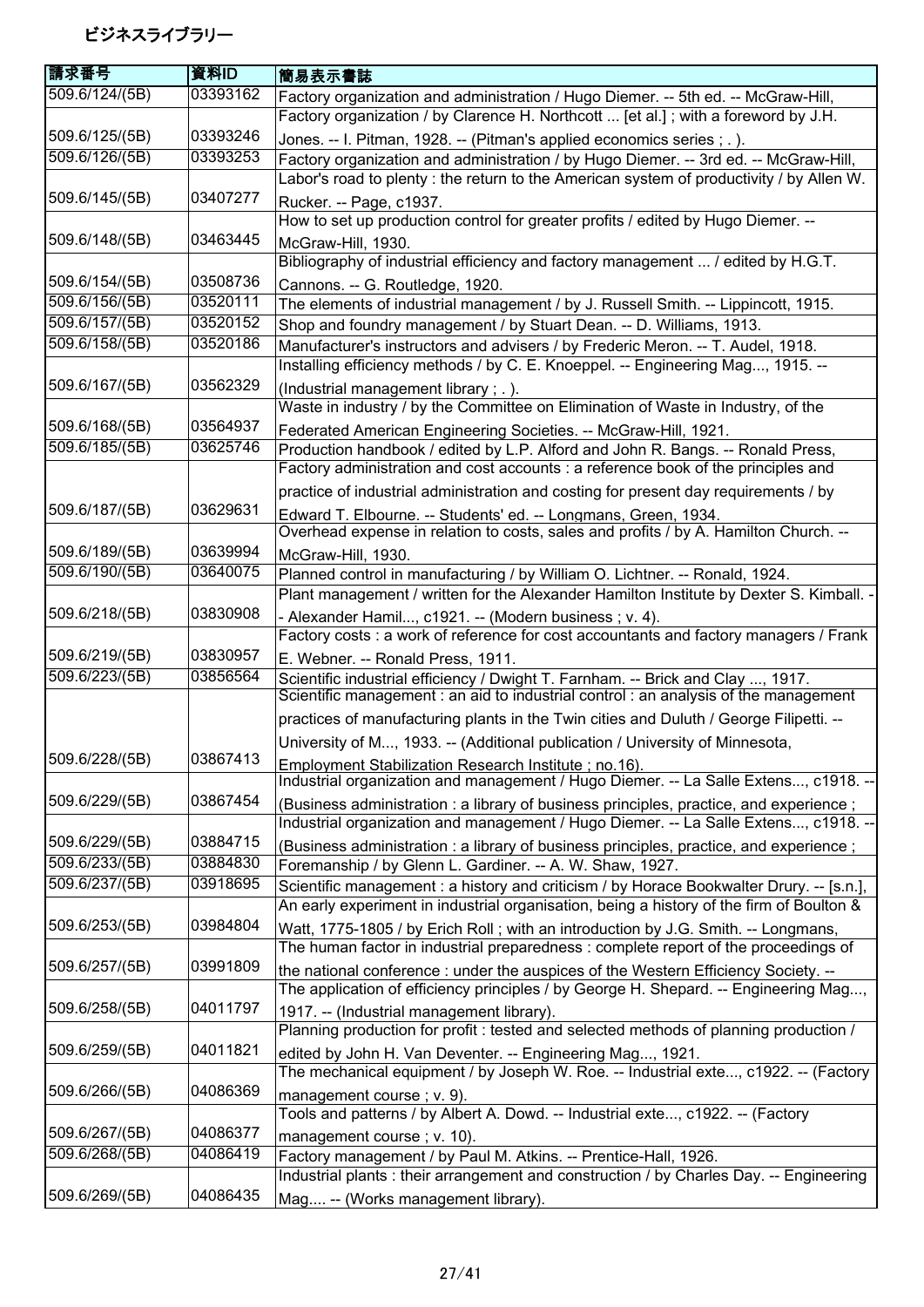| 請求番号           | 資料ID     | 簡易表示書誌                                                                                     |
|----------------|----------|--------------------------------------------------------------------------------------------|
|                |          | Stores and materials control : including procurement by manufacture and by purchase        |
| 509.6/300/(5B) | 04213880 | / by Madison Cartmell. -- Ronald, c1922.                                                   |
|                |          | What industrial engineering includes: for industrial executives: 101 things to do, 1001    |
| 509.6/321/(5B) | 04317855 | results others secured. -- C. E. Knoeppel, c1921. -- (Blue book series; no. 3).            |
| 509.6/96/(5B)  | 03280047 | Principles of industrial management for engineers / L. P. Alford. -- Ronald Press,         |
|                |          | Engineering of power plants / by Robert H. Fernald and George A. Orrok. -- McGraw-         |
| 509.6/EFE      | 02625424 | Hill, 1916. -- (Factory management; $6.$ ).                                                |
|                |          | Engineering of shops and factories / by Henry Grattan Tyrrell. -- McGraw-Hill, 1912. --    |
| 509.6/ETY      | 02625416 | (Factory management; 5.).                                                                  |
|                |          | Factory organization and administration / by Hugo Diemer. -- [2nd ed., rev., enl. and      |
| 509.6/FDI      | 02625382 | reset]. -- McGraw-Hill, 1914. -- (Factory management ; 2.).                                |
| 509.6/LEC      | 02809333 | Lectures on industrial administralion / ed. by B. Muscio. -- Pitman, [1920].               |
|                |          | Manufacturing costs and accounts / by A. Hamilton Church. -- McGraw-Hill, 1917. --         |
| 509.6/MCH      | 02625408 | (Factory management; 4.).                                                                  |
|                |          | Principles of industrial management / L. P. Alford ; rev. and rewitten by H. Russell       |
| 509.6/PAL      | 02730018 | Beatty. -- Ronald Press, c1951.                                                            |
| 509.6/PRI      | 02625390 | Purchasing / by C.S.Rindsfoos. -- McGraw-Hill, 19150000. -- (Factory management:           |
|                |          | Maximum production : in machine-shop and foundry / by C. E. Knoeppel. -- The               |
| 509.61/17/(5B) | 03843133 | Engineering, 1911. -- (Works management library).                                          |
|                |          | The Gantt chart: a working tool of management / by Wallace Clark; with appendices          |
| 509.61/18/(5B) | 03856531 | by Walter N. Polakov and Frank W. Trabold. -- Ronald Press, 1922.                          |
|                |          | My life & work / by Henry Ford ; in collaboration with Samuel Crowther. -- [New ed.]. --   |
| 509.61/24/(5B) | 04591061 | W. Heinemann, 1924.                                                                        |
|                |          | Edison as I know him / by Henry Ford ; in collaboration with Samuel Crowther. --           |
| 509.61/EFO     | 02427607 | Cosmopolitan Bo, 1930.                                                                     |
|                |          | My life and work / by Henry Ford in collaboration with Samuel Crowther. -- Doubleday,      |
| 509.61/MFO     | 02419992 | Page, 1922.                                                                                |
|                |          | Moving forward / by Henry Ford in collaboration with Samuel Crowther. -- Doubleday,        |
| 509.61/MFO     | 02427615 | Dora, 1930.                                                                                |
|                |          | Today and tomorrow / by Henry Ford; in collaboration with Samuel Crowther. -- W.           |
| 509.61/TFO     | 02427623 | Heinemann, 1926.                                                                           |
| 509.64/10/(5B) | 03498185 | Time study engineering / by William H. Shutt. -- McGraw-Hill, 1943.                        |
|                |          | Time and motion study and formulas for wage incentives / Stewart M. Lowry, Harold B.       |
|                |          | Maynard [and] G.J. Stegemerten. -- 3rd ed. -- McGraw-Hill, 1940. -- (McGraw-Hill           |
| 509.64/11/(5B) | 03498193 | industrial organization and management series; .).                                         |
|                |          | Time and motion study and formulas for wage incentives / Stewart M. Lowry, Harold B.       |
| 509.64/14/(5B) | 03509742 | Maynard & G.J. Stegenmerten. -- 1st ed. -- McGraw-Hill, 1927.                              |
|                |          | Time and motion study and formulas for wage incentives / Stewart M. Lowry, Harold B.       |
| 509.64/15/(5B) | 03509759 | Maynard & G.J. Stegenmerten. -- 2nd ed. -- McGraw-Hill, 1932.                              |
|                |          | Frank and Lillian Gilbreth : partners for life / by Edna Yost; with a foreword by A.A.     |
| 509.64/4/(5B)  | 03433372 | Potter. -- Rutgers Univers, 1949.                                                          |
| 509.64/5/(5B)  | 03433356 | The purpose & practice of motion study / Anne G. Shaw. -- Harlequin Press, 1952.           |
| 509.64/6/(5B)  | 03498144 | A primer of time study / by F. W. Shumard. -- McGraw-Hill, 1940.                           |
| 509.64/7/(5B)  | 03498151 | Motion and time study / by Ralph M. Barnes. -- 2nd ed -- Wiley, 1940.                      |
| 509.64/8/(5B)  | 03498169 | Systematic motion and time study / by Marvin E. Mundel. -- Prentice-Hall, c1947.           |
|                |          | Time study and motion economy: with procedures for methods improvement / by                |
| 509.64/9/(5B)  | 03498177 | Robert Lee Morrow. -- Ronald, c1946.                                                       |
|                |          | Motion study: a method for increasing the efficiency of the workman / by Frank B.          |
| 509.64/MGI     | 02655843 | Gilbreth; with an introduction by Robert Thurston Kent. -- D. Van Nostrand, 1911.          |
|                |          | The application of statistical methods to industrial standardisation and quality control / |
| 509.66/82/(5B) | 03894193 | by E. S. Pearson. -- The British Sta, 1935.                                                |
|                |          | Economic control of quality of manufactured product / by W.A. Shewhart. -- Van             |
| 509.66/87/(5B) | 03991791 | Nostrand, c1931. -- (The Bell Telephone Laboratories series).                              |
| 509.66/88/(5B) | 04011839 | The control of quality in manufacturing / G.S. Radford. -- Ronald, 1922.                   |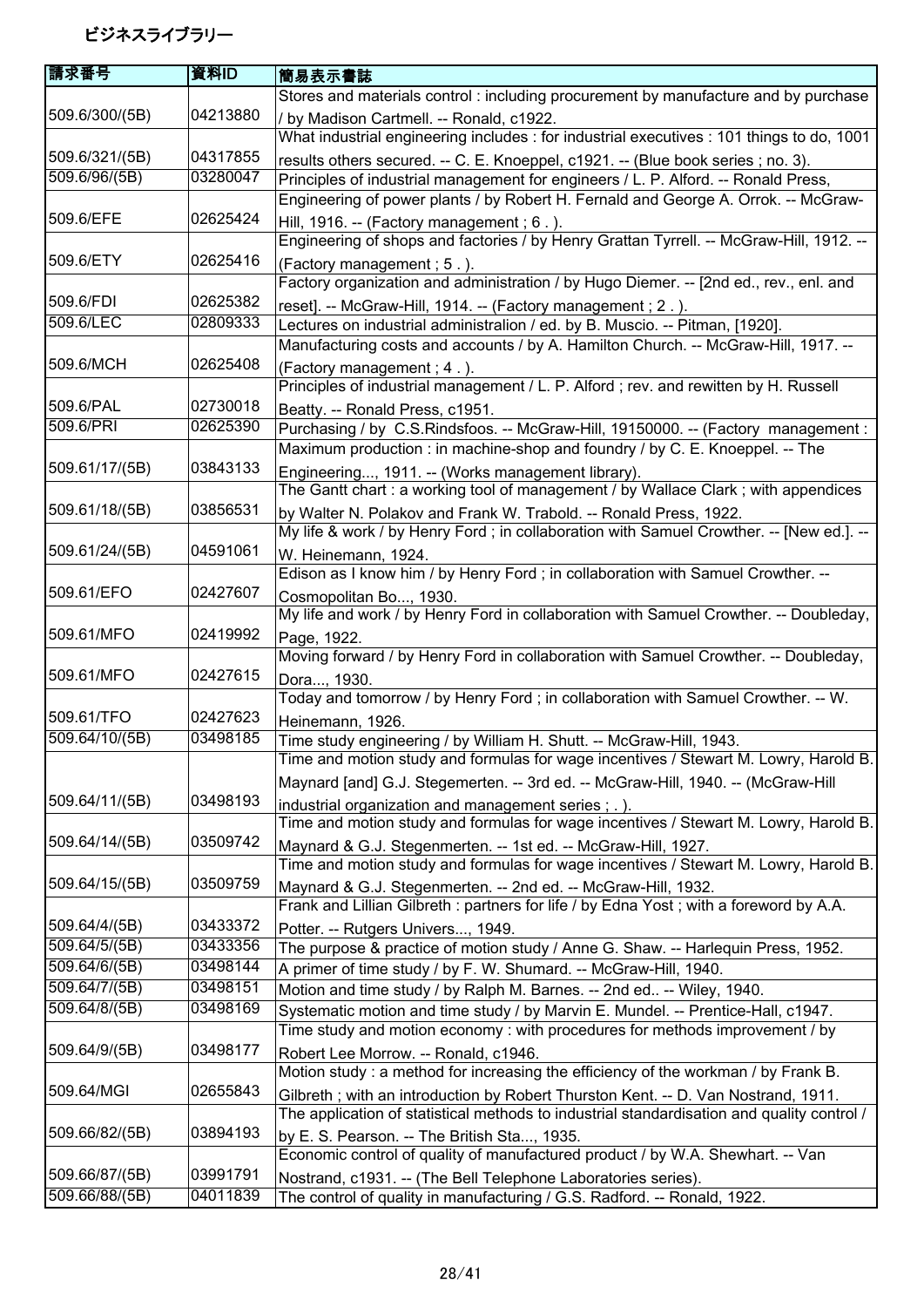| 請求番号                       | 資料ID     | 簡易表示書誌                                                                                                                                                                       |
|----------------------------|----------|------------------------------------------------------------------------------------------------------------------------------------------------------------------------------|
|                            |          | Factory storeskeeping : the control and storage of materials / by Henry H. Farquhar. --                                                                                      |
| 509.67/14/(5B)             | 03915402 | McGraw-Hill, 1922.                                                                                                                                                           |
| 509.67/MFI                 | 02655801 | The model stock plan / by Edward A. Filene. -- Mcgraw-Hill, 1930.                                                                                                            |
|                            |          | The industrial worker: a statistical study of human relations in a group of manual                                                                                           |
| 509.7/1/1(5B)              | 03870300 | workers / by T.N. Whitehead; drawings by Helen M. Mitchell; v. 1, v. 2. -- Harvard<br>The industrial worker: a statistical study of human relations in a group of manual     |
| 509.7/1/2(5B)              | 04086401 | workers / by T.N. Whitehead; drawings by Helen M. Mitchell; v. 1, v. 2. -- Harvard                                                                                           |
| 509/10/(5B)                | 03652443 | The principles of industrial management / by John C. Duncan. -- D. Appleton, 1911.                                                                                           |
| 509/11/(5B)                | 03706512 | Principles of engineering economy / by Eagene L. Grant. -- Ronald, c1930.                                                                                                    |
|                            |          | The output of manufacturing industries, 1899-1937 / by Solomon Fabricant with the                                                                                            |
|                            |          | assistance of Julius Shiskin. -- National Bureau, 1940. -- (Publications of the National                                                                                     |
| 509/16/(5B)                | 04059572 | Bureau of Economic Research, Incorporated; no. 39).                                                                                                                          |
|                            |          | Industrial economics / Dexter Simpson Kimball. -- 1st ed. -- McGraw-Hill, 1929. --                                                                                           |
| 509/17/(5B)                | 04153680 | (McGraw-Hill industrial management series).                                                                                                                                  |
| 509/4/(5B)                 | 03385218 | Principles of engineering economy / by Eagene L. Grant. -- Rev. ed. -- Ronald, c1938.                                                                                        |
| 509/5/(5B)                 | 03385226 | Principles of engineering economy / Eugene L. Grant. -- 3rd ed. -- Ronald Press, 1950.                                                                                       |
|                            |          | History of the canal system of the state of New York : together with brief histories of                                                                                      |
|                            |          | the canals of the United States and Canada / by Noble E. Whitford; vol. 1, vol. 2. --                                                                                        |
|                            |          | Brandow Printin, 1906. -- (Supplement to the Annual report of the state engineer and                                                                                         |
| 517.25/11/1(5B)            | 04267563 | surveyor of the state of New York for the fiscal year ending September 30, 1905).<br>History of the canal system of the state of New York : together with brief histories of |
|                            |          | the canals of the United States and Canada / by Noble E. Whitford; vol. 1, vol. 2. --                                                                                        |
|                            |          | Brandow Printin, 1906. -- (Supplement to the Annual report of the state engineer and                                                                                         |
| 517.25/11/2(5B)            | 04267571 | surveyor of the state of New York for the fiscal year ending September 30, 1905).                                                                                            |
| 520.92/3/(5B)              | 03639986 | Bricklaying system / Frank B. Gilbreth. -- Clark, 1909                                                                                                                       |
|                            |          | Stevens institute indicator: aquarterly journal of mechanical engineering; 17 (1900) -                                                                                       |
| 530.05/1/17(5B)            | 03867314 | 26 (1909). -- Hoboken, 1900-.                                                                                                                                                |
|                            |          | Stevens institute indicator: aquarterly journal of mechanical engineering; 17 (1900) -                                                                                       |
| 530.05/1/18(5B)            | 03867322 | 26 (1909). -- Hoboken, 1900-.                                                                                                                                                |
|                            |          | Stevens institute indicator: aquarterly journal of mechanical engineering; 17 (1900) -                                                                                       |
| 530.05/1/19(5B)            | 03867330 | 26 (1909). -- Hoboken, 1900-.                                                                                                                                                |
|                            |          | Stevens institute indicator: aquarterly journal of mechanical engineering; 17 (1900) -                                                                                       |
| 530.05/1/20(5B)            | 03867348 | 26 (1909). -- Hoboken, 1900-.                                                                                                                                                |
|                            |          | Stevens institute indicator: aquarterly journal of mechanical engineering; 17 (1900) -                                                                                       |
| 530.05/1/21(5B)            | 03867355 | 26 (1909). -- Hoboken, 1900-.                                                                                                                                                |
|                            |          | Stevens institute indicator: aquarterly journal of mechanical engineering; 17 (1900) -                                                                                       |
| 530.05/1/22(5B)            | 03867363 | 26 (1909). -- Hoboken, 1900-.                                                                                                                                                |
|                            |          | Stevens institute indicator: aquarterly journal of mechanical engineering; 17 (1900) -                                                                                       |
| 530.05/1/23(5B)            | 03867371 | 26 (1909). -- Hoboken, 1900-.                                                                                                                                                |
| 530.05/1/24(5B)            | 03867389 | Stevens institute indicator: aquarterly journal of mechanical engineering; 17 (1900) -                                                                                       |
|                            |          | 26 (1909). -- Hoboken, 1900-.<br>Stevens institute indicator: aquarterly journal of mechanical engineering; 17 (1900) -                                                      |
| 530.05/1/25(5B)            | 03867397 |                                                                                                                                                                              |
|                            |          | 26 (1909). -- Hoboken, 1900-.<br>Stevens institute indicator: aquarterly journal of mechanical engineering; 17 (1900) -                                                      |
| 530.05/1/26(5B)            | 03867405 |                                                                                                                                                                              |
| 530/42/1(5B)               | 04380051 | 26 (1909). -- Hoboken, 1900-.<br>Mechanic's Magazine ; Vol. 1: 1823-24 - Vol. 17: 1832. -- Knight & Lacey, [1824].                                                           |
| 530/42/10(5B)              | 04380143 | Mechanic's Magazine; Vol. 1: 1823-24 - Vol. 17: 1832. -- Knight & Lacey, [1824].                                                                                             |
| 530/42/11(5B)              | 04380150 | Mechanic's Magazine; Vol. 1: 1823-24 - Vol. 17: 1832. -- Knight & Lacey, [1824].                                                                                             |
| 530/42/12(5B)              | 04380168 | Mechanic's Magazine ; Vol. 1: 1823-24 - Vol. 17: 1832. -- Knight & Lacey, [1824].                                                                                            |
| 530/42/13(5B)              | 04380176 | Mechanic's Magazine ; Vol. 1: 1823-24 - Vol. 17: 1832. -- Knight & Lacey, [1824].                                                                                            |
| 530/42/14(5B)              | 04380184 | Mechanic's Magazine; Vol. 1: 1823-24 - Vol. 17: 1832. -- Knight & Lacey, [1824].                                                                                             |
| 530/42/15(5B)              | 04380192 | Mechanic's Magazine; Vol. 1: 1823-24 - Vol. 17: 1832. -- Knight & Lacey, [1824].                                                                                             |
| $\overline{530}/42/16(5B)$ | 04380200 | Mechanic's Magazine; Vol. 1: 1823-24 - Vol. 17: 1832. -- Knight & Lacey, [1824].                                                                                             |
| 530/42/17(5B)              | 04380218 | Mechanic's Magazine; Vol. 1: 1823-24 - Vol. 17: 1832. -- Knight & Lacey, [1824].                                                                                             |
| 530/42/2(5B)               | 04380069 | Mechanic's Magazine; Vol. 1: 1823-24 - Vol. 17: 1832. -- Knight & Lacey, [1824].                                                                                             |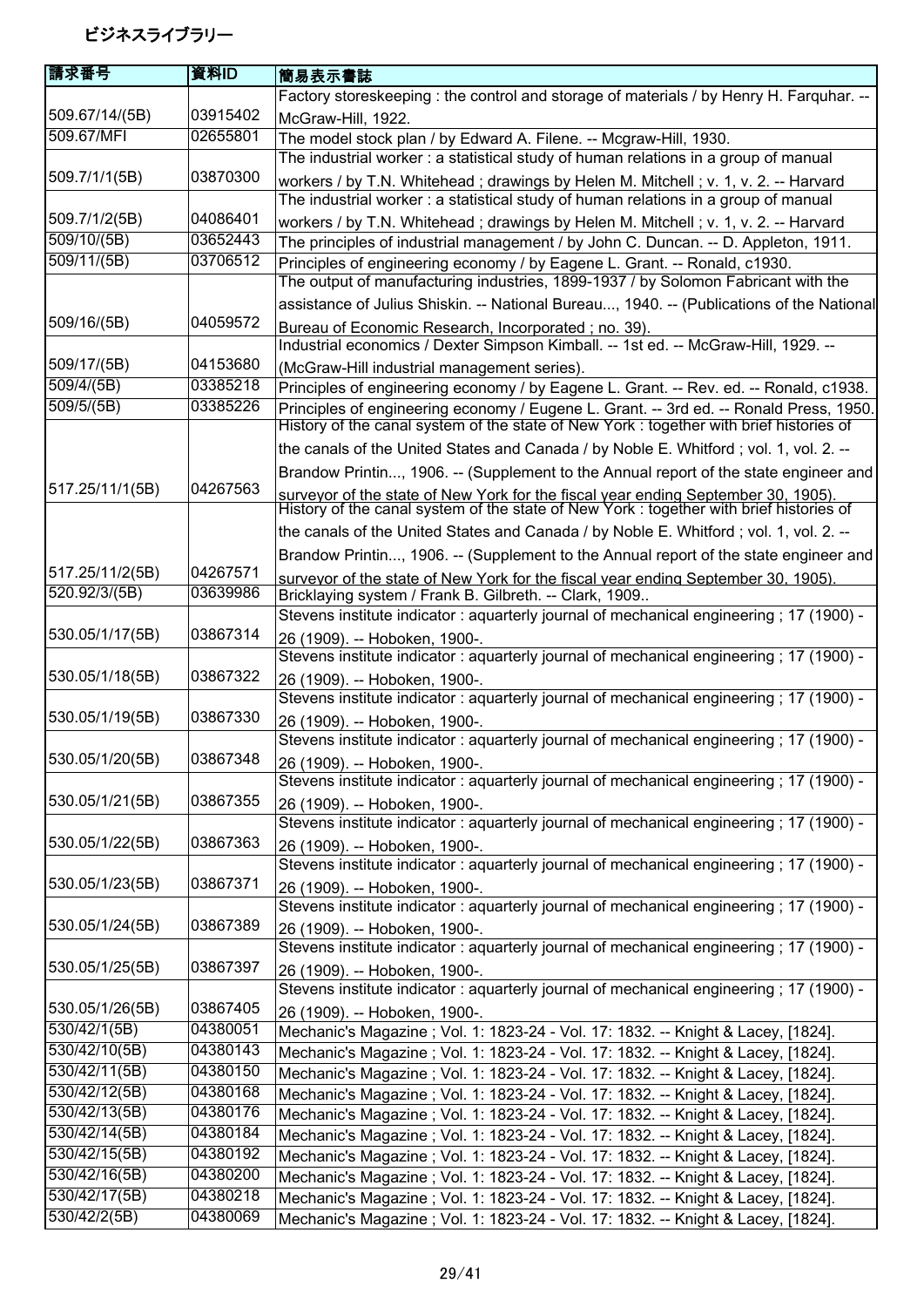| 請求番号                      | 資料ID     | 簡易表示書誌                                                                                                                                                                        |
|---------------------------|----------|-------------------------------------------------------------------------------------------------------------------------------------------------------------------------------|
| 530/42/3(5B)              | 04380077 | Mechanic's Magazine ; Vol. 1: 1823-24 - Vol. 17: 1832. -- Knight & Lacey, [1824].                                                                                             |
| 530/42/4(5B)              | 04380085 | Mechanic's Magazine ; Vol. 1: 1823-24 - Vol. 17: 1832. -- Knight & Lacey, [1824].                                                                                             |
| 530/42/5(5B)              | 04380093 | Mechanic's Magazine ; Vol. 1: 1823-24 - Vol. 17: 1832. -- Knight & Lacey, [1824].                                                                                             |
| $\overline{530/42/6(5B)}$ | 04380101 | Mechanic's Magazine ; Vol. 1: 1823-24 - Vol. 17: 1832. -- Knight & Lacey, [1824].                                                                                             |
| 530/42/7(5B)              | 04380119 | Mechanic's Magazine ; Vol. 1: 1823-24 - Vol. 17: 1832. -- Knight & Lacey, [1824].                                                                                             |
| 530/42/8(5B)              | 04380127 | Mechanic's Magazine ; Vol. 1: 1823-24 - Vol. 17: 1832. -- Knight & Lacey, [1824].                                                                                             |
| 530/42/9(5B)              | 04380135 | Mechanic's Magazine ; Vol. 1: 1823-24 - Vol. 17: 1832. -- Knight & Lacey, [1824].                                                                                             |
| 531.5/5/(5B)              | 03625621 | Bearings and their lubrication / by L. P. Alford. -- American machin, 1911.                                                                                                   |
| 532/33/(5B)               | 03478120 | Methods of machine shop work / Frederick A. Halsey. -- McGraw-Hill, 1914                                                                                                      |
|                           |          | Scientific papers and addresses of the Hon. Sir Charles A. Parsons : with a memoir by                                                                                         |
| 533.35/3/(5B)             | 04176434 | Lord Rayleigh and appendices / edited by the Hon. G.L. Parsons. -- Cambridge                                                                                                  |
| 536.72/1/(5B)             | 03706710 | A treatise on cranes / by Henry R. Towne. -- E.S. Dodge, Ste, Conn. : [s.n.].                                                                                                 |
|                           |          | America's first automobile : the first complete account by Mr. J. Frank Duryea of how                                                                                         |
|                           |          | he developed the first American automobile, 1892-1893 / by J. Frank Duryea. -- D.M.                                                                                           |
| 537.02/15/(5B)            | 03923661 |                                                                                                                                                                               |
|                           |          | Macaulay, 1942.<br>Automotive giants of America : men who are making our motor industry / by B.C.                                                                             |
| 537.02/9/(5B)             | 03752839 | Forbes and O.D. Foster. -- B.C. Forbes, 1926.                                                                                                                                 |
| 537.06/54/(5B)            | 03752821 | History of the Studebaker Corporation / by Albert Russel Erskine. -- Studebaker, 1924.                                                                                        |
|                           |          | Men, money, and motors : the drama of the automobile / by Theodore F. MacManus                                                                                                |
| 537.09/143/(5B)           | 03710316 |                                                                                                                                                                               |
|                           |          | and Norman Beasley. -- Harper, 1929.<br>A financial history of the American automobile industry : a study of the ways in which                                                |
|                           |          | the leading American producers of automobiles have met their capital requirements /                                                                                           |
| 537.09/234/(5B)           | 04150744 |                                                                                                                                                                               |
|                           |          | by Lawrence H. Seltzer. -- Houghton Miffli, 1928. -- (Hart, Schaffner & Marx prize<br>Britain's motor industry / by H.G. Castle; consulting editor, D.C. McLagan. -- Clerke & |
| 537.09/90/(5B)            | 03520129 | Cocker, 1950.                                                                                                                                                                 |
| 537/77/(5B)               | 03815875 | Who, me? : forty years of automobile history / Chris Sinsabaugh. -- Arnold-Powers,                                                                                            |
|                           |          | The automobile industry: the coming of age of capitalism's favorite child / E.D.                                                                                              |
| 537/78/(5B)               | 03815966 | Kennedy. -- Reynal & Hitchc, [c1941].                                                                                                                                         |
|                           |          | Story of the automobile : its history and the development from 1760 to 1917, with an                                                                                          |
| 537/79/(5B)               | 03815958 | analysis of the standing and prospects of the automobile industry / by H.L. Barber. --                                                                                        |
| 539.02/1/(5B)             | 03752847 | The triumph of an idea: the story of Henry Ford / Ralph H. Graves. -- Doubleday,                                                                                              |
|                           |          | General Electric's growth. -- [General Electr, 1953. -- (Professional management in                                                                                           |
| 540.92/14/1(5B)           | 03520236 | General Electric; book 1.).                                                                                                                                                   |
|                           |          | General Electric's organization. -- [General Electr, 1955. -- (Professional                                                                                                   |
| 540.92/14/2(5B)           | 03520202 | management in General Electric; book 2.).                                                                                                                                     |
|                           |          | The work of a professional manager. -- [General Electr, 1954. -- (Professional                                                                                                |
| 540.92/14/3(5B)           | 03520228 | management in General Electric; book 3.).                                                                                                                                     |
|                           |          | The work of a functional individual contributor. -- [General Electr, 1959. --                                                                                                 |
| 540.92/14/4(5B)           | 03520210 | (Professional management in General Electric; book 4.).                                                                                                                       |
| 546.8/4/(5B)              | 03986338 | 米国の鉄道と通信 / 小田達太郎著 ; [本体], 折込図面と表. -- 交友社, 1951.10.                                                                                                                            |
| 546.8/4/オリコミ(5B)          | 03986346 | 米国の鉄道と通信 / 小田達太郎著 ; [本体], 折込図面と表. -- 交友社, 1951.10.                                                                                                                            |
|                           |          | How to train workers for war industries : a manual of tested training procedures / ed.                                                                                        |
| 559.09/5/(5B)             | 03400850 |                                                                                                                                                                               |
| 559.09/6/(5B)             | 03625696 | by Alvin E. Dodd and James O. Rice; foreword by Channing R. Dolley and Walter<br>Manufacture of artillery ammunition / by L.P. Alford  [et al.]. -- McGraw-Hill, 1917.        |
|                           |          | The miner's freedom: a study of the working life in a changing industry / Carter                                                                                              |
| 560.92/11/(5B)            | 03706603 |                                                                                                                                                                               |
| 566.5/15/(5B)             | 03870292 | Goodrich. -- M. Jones, 1925. -- (The Amherst books; 2nd ser.).                                                                                                                |
|                           |          | Press-Working of metals / Oberlin Smith. -- John Wiley, 1896.<br>Coal distribution in the twin cities / by Roland S.Vaile and Victor G.Pickett. -- Univ.of                    |
|                           |          |                                                                                                                                                                               |
| 567.09/CVA                | 02616589 | Minnes, 19320000. -- (University of Minnesota.Studies in economics and                                                                                                        |
|                           |          | business: $No.2$ ; .)<br>Railroad competition and the oil trade, 1855-1873 / Rolland Harper Maybee. -- The                                                                    |
| 568.09/16/(5B)            | 03751013 |                                                                                                                                                                               |
| 575.5/3/(5B)              | 03343399 | Extension P, 1940.                                                                                                                                                            |
|                           |          | Random reminiscences of men and events / by John D. Rockefeller. -- Doubleday,                                                                                                |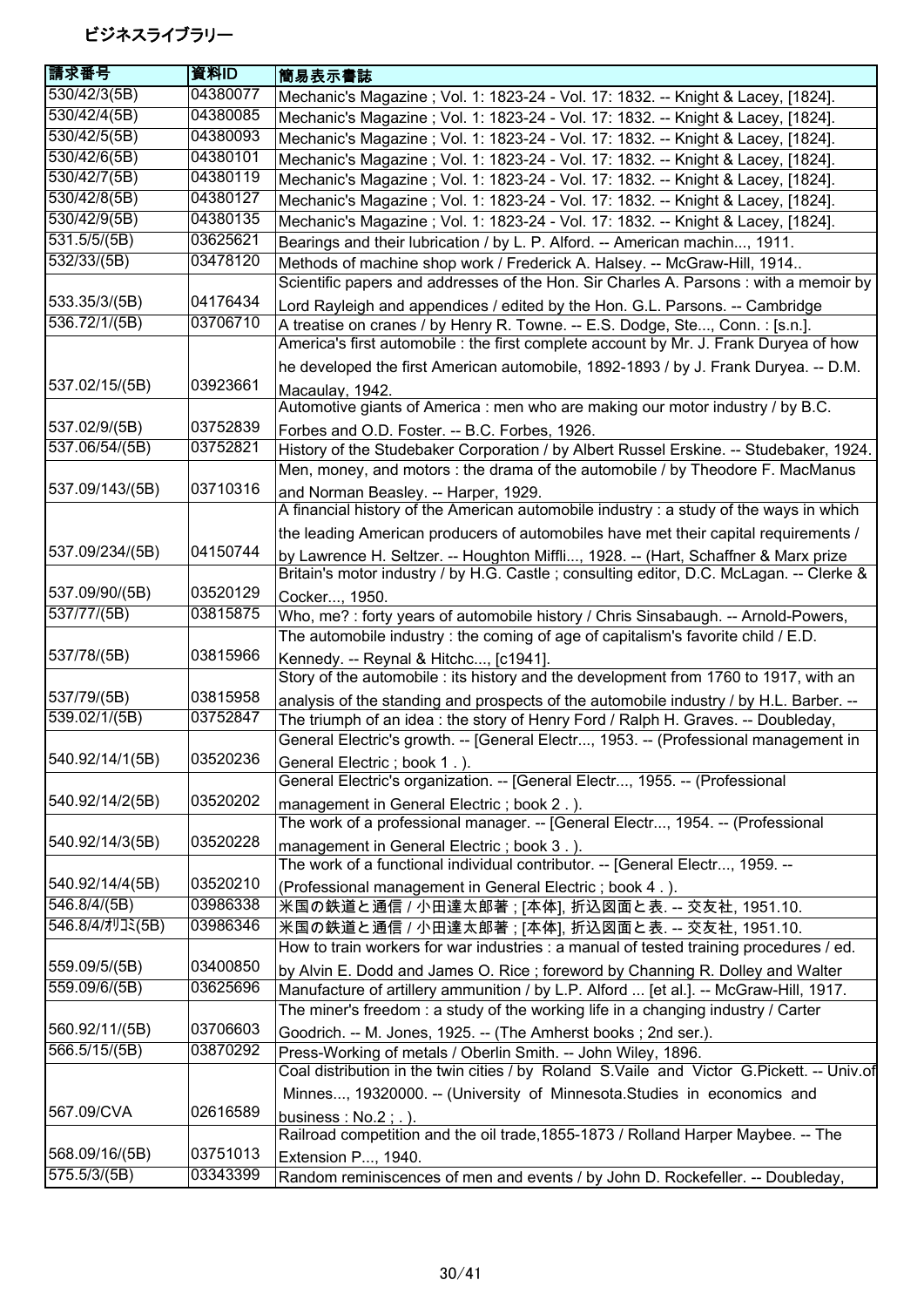| Gasoline distribution in the twin cities / by Roland S.Vaile, Alvin L.Nordstrom, and<br>Ralph E.Brewer. -- Univ.of Minnes, 19330000. -- (University of Minnesota.Studies<br>575.57/GVA<br>02616597<br>in economics and business : $No.6$ ; .).<br>History of the Dennison Manufacturing Company / by E.P. Hayes and Charlotte Heath.<br>585.7/2/(5B)<br>03915410<br>-- Published for t, 1929.<br>The economical and successful management of cotton mills / by Henry D. Martin. -- D.<br>586.2/5/(5B)<br>03520160<br>H. Martin, 1905.<br>586.42/2/(5B)<br>03498284<br>Silk manufacturing and its problems / by James Chittick. -- James Chittick, 1913.<br>Management in the home: happier living through saving time and energy / Lillian M.<br>03706702<br>591/10/(5B)<br>Gilbreth, Orpha Mae Thomas, Eleanor Clymer; drawings by Ingrid Fetz. -- Dodd,<br>Industry and humanity: a study in the principles underlying industrial reconstruction /<br>601/12/(5B)<br>03915469<br>by William Lyon Mackenzie King. -- Mifflin, 1918.<br>A history of the Institute of Industrial Administration, 1919-1951 / [compiled by T.G.<br>602.33/26/(5B)<br>04153292<br>Rose]. -- Institute of In, 1954.<br>Industrial history of the United States, from the earliest settlements to the present time<br>04176392<br>602.53/10/(5B)<br>being a complete survey of American industries  / by Albert S. Bolles. -- Henry Bill<br>The great industries of the United States: being an historical summary of the origin,<br>growth, and rerfection of the chief industrial arts of this country / by Horace Greeley<br>04176400<br>602.53/11/(5B)<br>[et al.]. -- Burr & Hyds, 1872.<br>Traité théorique et pratique des entreprises industrielles, commerciales & agricoles,<br>602/21/(5B)<br>03870276<br>ou, Manuel des affaires / par J.-G. Courcelle-Seneuil. -- Guillaumin, 1855.<br>602/26/(5B)<br>03991775<br>Profitable science in industry / by Dwight T. Farnham  [et al.]. -- Macmillan Co., 1925.<br>Chapters of Erie, and other essays / by Charles F. Adams, Jr., and Henry Adams. -- J.<br>604/4/(5B)<br>03625779<br>R. Osgood an<br>604/5/(5B)<br>04150751<br>Industry and progress / Norman Hapgood. -- Yale University, 1911.<br>604/5/(5B)<br>04150934<br>Industry and progress / Norman Hapgood. -- Yale University, 1911.<br>Industrial education : a system of training for men entering upon trade and commerce /<br>04038394<br>607/2/(5B)<br>by Harlow Stafford Person. -- Houghton Miffli, 1907. -- (Hart, Schaffner & Marx prize<br>Effects of the great war upon agriculture in the United States and Great Britain / by<br>03558707<br>611.3/48/(5B)<br>Benjamin H. Hibbard. -- Oxford Universi, 1919. -- (Preliminary economic studies of<br>Marketing agricultural products in the United States / by Fred E. Clark and L.D.H.<br>04147302<br>Weld. -- Macmillan, 1932.<br>Efficient marketing for agriculture : its services, methods, and agencies / by Theodore<br>03493905<br>Macklin. -- Macmillan, 1921. -- (Social science text-books; .).<br>Coöperative marketing : the golden rule in agriculture ; with an introduction by Samuel<br>02717890<br>611.4/CST<br>R. Guard / by Herman Steen. -- Doubleday, Page, 1923. -- (American Farm Bureau<br>611.4/MWE<br>02673184<br>The marketing of farm products / by L. D. H. Weld. -- Macmillan, 1921.<br>611/31/(5B)<br>03526019<br>Agricultural economics / Benjamin Horace Hibbard. -- McGraw-Hill, 1948<br>Agricultural commerce: the organization of American commerce in agricultural<br>04155560<br>611/45/(5B)<br>commodities / by Grover G. Huebner. -- D. Appleton, c1915.<br>Rechnungswesen und Wirtschaftlichkeit im Landbau / von Berthold Sagawe. -- Meiner,<br>611/RSA<br>02493047<br>1939. -- (Veröffentlichungen der Schmalenbach-Vereinigung; Bd. 14.).<br>Comptabilite industrielle : principes a l'usage de la pratique et de l'enseignement /<br>par Louis Daubresse. -- Librairie Comp, 19120000. -- (Bibliotheque<br>670.1/CDA<br>02475663<br>encyclopedique des sciences commerciales. La science comptable ; . ).<br>La science des negocians et teneurs de livres : ou instruction generale / par M. de<br>670.1/SLA<br>02475739<br>la Porte. -- Nouvelle ed -- David, 17480000.<br>La science des negocians et teneurs de livres : ou instruction generale / par M. de<br>670.1/SLA<br>02475721<br>la Porte. -- Nouvelle ed -- David, 17530000.<br>A treatise of commerce / by John Wheeler; edited with an introd. and notes by George<br>670.1/TWH<br>02656049<br>Burton Hotchkiss. -- New YOrk Univer, 1931.<br>Cheer up: and eight other thoughts for men who sell things / by Charles Austin<br>670.7/CBA<br>02655850<br>Bates. -- 2nd rev.ed -- Dartnell, Corp, 19280000.<br>The commonsense of municipal trading / by Bernard Shaw, with new 8-page preface.<br>671/6/(5B)<br>03984572<br>- A.C. Fifield, 1908. -- (Fabian socialist series ; no. 5). | 請求番号          | 資料ID | 簡易表示書誌 |
|------------------------------------------------------------------------------------------------------------------------------------------------------------------------------------------------------------------------------------------------------------------------------------------------------------------------------------------------------------------------------------------------------------------------------------------------------------------------------------------------------------------------------------------------------------------------------------------------------------------------------------------------------------------------------------------------------------------------------------------------------------------------------------------------------------------------------------------------------------------------------------------------------------------------------------------------------------------------------------------------------------------------------------------------------------------------------------------------------------------------------------------------------------------------------------------------------------------------------------------------------------------------------------------------------------------------------------------------------------------------------------------------------------------------------------------------------------------------------------------------------------------------------------------------------------------------------------------------------------------------------------------------------------------------------------------------------------------------------------------------------------------------------------------------------------------------------------------------------------------------------------------------------------------------------------------------------------------------------------------------------------------------------------------------------------------------------------------------------------------------------------------------------------------------------------------------------------------------------------------------------------------------------------------------------------------------------------------------------------------------------------------------------------------------------------------------------------------------------------------------------------------------------------------------------------------------------------------------------------------------------------------------------------------------------------------------------------------------------------------------------------------------------------------------------------------------------------------------------------------------------------------------------------------------------------------------------------------------------------------------------------------------------------------------------------------------------------------------------------------------------------------------------------------------------------------------------------------------------------------------------------------------------------------------------------------------------------------------------------------------------------------------------------------------------------------------------------------------------------------------------------------------------------------------------------------------------------------------------------------------------------------------------------------------------------------------------------------------------------------------------------------------------------------------------------------------------------------------------------------------------------------------------------------------------------------------------------------------------------------------------------------------------------------------------------------------------------------------------------------------------------------------------------------------------------------------------------------------------------------------------------------------------------------------------------------------------------------------------------------------------------------------------------------------------------------------------------------------------------------------------------------------------------------------------------------------------------------------------------------------------------------------------------------------------------------------------------------------------------------------------------------------------------------------------------------------------------------------------------------------------------------------------------------------------------------------------------------|---------------|------|--------|
|                                                                                                                                                                                                                                                                                                                                                                                                                                                                                                                                                                                                                                                                                                                                                                                                                                                                                                                                                                                                                                                                                                                                                                                                                                                                                                                                                                                                                                                                                                                                                                                                                                                                                                                                                                                                                                                                                                                                                                                                                                                                                                                                                                                                                                                                                                                                                                                                                                                                                                                                                                                                                                                                                                                                                                                                                                                                                                                                                                                                                                                                                                                                                                                                                                                                                                                                                                                                                                                                                                                                                                                                                                                                                                                                                                                                                                                                                                                                                                                                                                                                                                                                                                                                                                                                                                                                                                                                                                                                                                                                                                                                                                                                                                                                                                                                                                                                                                                                                                  |               |      |        |
|                                                                                                                                                                                                                                                                                                                                                                                                                                                                                                                                                                                                                                                                                                                                                                                                                                                                                                                                                                                                                                                                                                                                                                                                                                                                                                                                                                                                                                                                                                                                                                                                                                                                                                                                                                                                                                                                                                                                                                                                                                                                                                                                                                                                                                                                                                                                                                                                                                                                                                                                                                                                                                                                                                                                                                                                                                                                                                                                                                                                                                                                                                                                                                                                                                                                                                                                                                                                                                                                                                                                                                                                                                                                                                                                                                                                                                                                                                                                                                                                                                                                                                                                                                                                                                                                                                                                                                                                                                                                                                                                                                                                                                                                                                                                                                                                                                                                                                                                                                  |               |      |        |
|                                                                                                                                                                                                                                                                                                                                                                                                                                                                                                                                                                                                                                                                                                                                                                                                                                                                                                                                                                                                                                                                                                                                                                                                                                                                                                                                                                                                                                                                                                                                                                                                                                                                                                                                                                                                                                                                                                                                                                                                                                                                                                                                                                                                                                                                                                                                                                                                                                                                                                                                                                                                                                                                                                                                                                                                                                                                                                                                                                                                                                                                                                                                                                                                                                                                                                                                                                                                                                                                                                                                                                                                                                                                                                                                                                                                                                                                                                                                                                                                                                                                                                                                                                                                                                                                                                                                                                                                                                                                                                                                                                                                                                                                                                                                                                                                                                                                                                                                                                  |               |      |        |
|                                                                                                                                                                                                                                                                                                                                                                                                                                                                                                                                                                                                                                                                                                                                                                                                                                                                                                                                                                                                                                                                                                                                                                                                                                                                                                                                                                                                                                                                                                                                                                                                                                                                                                                                                                                                                                                                                                                                                                                                                                                                                                                                                                                                                                                                                                                                                                                                                                                                                                                                                                                                                                                                                                                                                                                                                                                                                                                                                                                                                                                                                                                                                                                                                                                                                                                                                                                                                                                                                                                                                                                                                                                                                                                                                                                                                                                                                                                                                                                                                                                                                                                                                                                                                                                                                                                                                                                                                                                                                                                                                                                                                                                                                                                                                                                                                                                                                                                                                                  |               |      |        |
|                                                                                                                                                                                                                                                                                                                                                                                                                                                                                                                                                                                                                                                                                                                                                                                                                                                                                                                                                                                                                                                                                                                                                                                                                                                                                                                                                                                                                                                                                                                                                                                                                                                                                                                                                                                                                                                                                                                                                                                                                                                                                                                                                                                                                                                                                                                                                                                                                                                                                                                                                                                                                                                                                                                                                                                                                                                                                                                                                                                                                                                                                                                                                                                                                                                                                                                                                                                                                                                                                                                                                                                                                                                                                                                                                                                                                                                                                                                                                                                                                                                                                                                                                                                                                                                                                                                                                                                                                                                                                                                                                                                                                                                                                                                                                                                                                                                                                                                                                                  |               |      |        |
|                                                                                                                                                                                                                                                                                                                                                                                                                                                                                                                                                                                                                                                                                                                                                                                                                                                                                                                                                                                                                                                                                                                                                                                                                                                                                                                                                                                                                                                                                                                                                                                                                                                                                                                                                                                                                                                                                                                                                                                                                                                                                                                                                                                                                                                                                                                                                                                                                                                                                                                                                                                                                                                                                                                                                                                                                                                                                                                                                                                                                                                                                                                                                                                                                                                                                                                                                                                                                                                                                                                                                                                                                                                                                                                                                                                                                                                                                                                                                                                                                                                                                                                                                                                                                                                                                                                                                                                                                                                                                                                                                                                                                                                                                                                                                                                                                                                                                                                                                                  |               |      |        |
|                                                                                                                                                                                                                                                                                                                                                                                                                                                                                                                                                                                                                                                                                                                                                                                                                                                                                                                                                                                                                                                                                                                                                                                                                                                                                                                                                                                                                                                                                                                                                                                                                                                                                                                                                                                                                                                                                                                                                                                                                                                                                                                                                                                                                                                                                                                                                                                                                                                                                                                                                                                                                                                                                                                                                                                                                                                                                                                                                                                                                                                                                                                                                                                                                                                                                                                                                                                                                                                                                                                                                                                                                                                                                                                                                                                                                                                                                                                                                                                                                                                                                                                                                                                                                                                                                                                                                                                                                                                                                                                                                                                                                                                                                                                                                                                                                                                                                                                                                                  |               |      |        |
|                                                                                                                                                                                                                                                                                                                                                                                                                                                                                                                                                                                                                                                                                                                                                                                                                                                                                                                                                                                                                                                                                                                                                                                                                                                                                                                                                                                                                                                                                                                                                                                                                                                                                                                                                                                                                                                                                                                                                                                                                                                                                                                                                                                                                                                                                                                                                                                                                                                                                                                                                                                                                                                                                                                                                                                                                                                                                                                                                                                                                                                                                                                                                                                                                                                                                                                                                                                                                                                                                                                                                                                                                                                                                                                                                                                                                                                                                                                                                                                                                                                                                                                                                                                                                                                                                                                                                                                                                                                                                                                                                                                                                                                                                                                                                                                                                                                                                                                                                                  |               |      |        |
|                                                                                                                                                                                                                                                                                                                                                                                                                                                                                                                                                                                                                                                                                                                                                                                                                                                                                                                                                                                                                                                                                                                                                                                                                                                                                                                                                                                                                                                                                                                                                                                                                                                                                                                                                                                                                                                                                                                                                                                                                                                                                                                                                                                                                                                                                                                                                                                                                                                                                                                                                                                                                                                                                                                                                                                                                                                                                                                                                                                                                                                                                                                                                                                                                                                                                                                                                                                                                                                                                                                                                                                                                                                                                                                                                                                                                                                                                                                                                                                                                                                                                                                                                                                                                                                                                                                                                                                                                                                                                                                                                                                                                                                                                                                                                                                                                                                                                                                                                                  |               |      |        |
|                                                                                                                                                                                                                                                                                                                                                                                                                                                                                                                                                                                                                                                                                                                                                                                                                                                                                                                                                                                                                                                                                                                                                                                                                                                                                                                                                                                                                                                                                                                                                                                                                                                                                                                                                                                                                                                                                                                                                                                                                                                                                                                                                                                                                                                                                                                                                                                                                                                                                                                                                                                                                                                                                                                                                                                                                                                                                                                                                                                                                                                                                                                                                                                                                                                                                                                                                                                                                                                                                                                                                                                                                                                                                                                                                                                                                                                                                                                                                                                                                                                                                                                                                                                                                                                                                                                                                                                                                                                                                                                                                                                                                                                                                                                                                                                                                                                                                                                                                                  |               |      |        |
|                                                                                                                                                                                                                                                                                                                                                                                                                                                                                                                                                                                                                                                                                                                                                                                                                                                                                                                                                                                                                                                                                                                                                                                                                                                                                                                                                                                                                                                                                                                                                                                                                                                                                                                                                                                                                                                                                                                                                                                                                                                                                                                                                                                                                                                                                                                                                                                                                                                                                                                                                                                                                                                                                                                                                                                                                                                                                                                                                                                                                                                                                                                                                                                                                                                                                                                                                                                                                                                                                                                                                                                                                                                                                                                                                                                                                                                                                                                                                                                                                                                                                                                                                                                                                                                                                                                                                                                                                                                                                                                                                                                                                                                                                                                                                                                                                                                                                                                                                                  |               |      |        |
|                                                                                                                                                                                                                                                                                                                                                                                                                                                                                                                                                                                                                                                                                                                                                                                                                                                                                                                                                                                                                                                                                                                                                                                                                                                                                                                                                                                                                                                                                                                                                                                                                                                                                                                                                                                                                                                                                                                                                                                                                                                                                                                                                                                                                                                                                                                                                                                                                                                                                                                                                                                                                                                                                                                                                                                                                                                                                                                                                                                                                                                                                                                                                                                                                                                                                                                                                                                                                                                                                                                                                                                                                                                                                                                                                                                                                                                                                                                                                                                                                                                                                                                                                                                                                                                                                                                                                                                                                                                                                                                                                                                                                                                                                                                                                                                                                                                                                                                                                                  |               |      |        |
|                                                                                                                                                                                                                                                                                                                                                                                                                                                                                                                                                                                                                                                                                                                                                                                                                                                                                                                                                                                                                                                                                                                                                                                                                                                                                                                                                                                                                                                                                                                                                                                                                                                                                                                                                                                                                                                                                                                                                                                                                                                                                                                                                                                                                                                                                                                                                                                                                                                                                                                                                                                                                                                                                                                                                                                                                                                                                                                                                                                                                                                                                                                                                                                                                                                                                                                                                                                                                                                                                                                                                                                                                                                                                                                                                                                                                                                                                                                                                                                                                                                                                                                                                                                                                                                                                                                                                                                                                                                                                                                                                                                                                                                                                                                                                                                                                                                                                                                                                                  |               |      |        |
|                                                                                                                                                                                                                                                                                                                                                                                                                                                                                                                                                                                                                                                                                                                                                                                                                                                                                                                                                                                                                                                                                                                                                                                                                                                                                                                                                                                                                                                                                                                                                                                                                                                                                                                                                                                                                                                                                                                                                                                                                                                                                                                                                                                                                                                                                                                                                                                                                                                                                                                                                                                                                                                                                                                                                                                                                                                                                                                                                                                                                                                                                                                                                                                                                                                                                                                                                                                                                                                                                                                                                                                                                                                                                                                                                                                                                                                                                                                                                                                                                                                                                                                                                                                                                                                                                                                                                                                                                                                                                                                                                                                                                                                                                                                                                                                                                                                                                                                                                                  |               |      |        |
|                                                                                                                                                                                                                                                                                                                                                                                                                                                                                                                                                                                                                                                                                                                                                                                                                                                                                                                                                                                                                                                                                                                                                                                                                                                                                                                                                                                                                                                                                                                                                                                                                                                                                                                                                                                                                                                                                                                                                                                                                                                                                                                                                                                                                                                                                                                                                                                                                                                                                                                                                                                                                                                                                                                                                                                                                                                                                                                                                                                                                                                                                                                                                                                                                                                                                                                                                                                                                                                                                                                                                                                                                                                                                                                                                                                                                                                                                                                                                                                                                                                                                                                                                                                                                                                                                                                                                                                                                                                                                                                                                                                                                                                                                                                                                                                                                                                                                                                                                                  |               |      |        |
|                                                                                                                                                                                                                                                                                                                                                                                                                                                                                                                                                                                                                                                                                                                                                                                                                                                                                                                                                                                                                                                                                                                                                                                                                                                                                                                                                                                                                                                                                                                                                                                                                                                                                                                                                                                                                                                                                                                                                                                                                                                                                                                                                                                                                                                                                                                                                                                                                                                                                                                                                                                                                                                                                                                                                                                                                                                                                                                                                                                                                                                                                                                                                                                                                                                                                                                                                                                                                                                                                                                                                                                                                                                                                                                                                                                                                                                                                                                                                                                                                                                                                                                                                                                                                                                                                                                                                                                                                                                                                                                                                                                                                                                                                                                                                                                                                                                                                                                                                                  |               |      |        |
|                                                                                                                                                                                                                                                                                                                                                                                                                                                                                                                                                                                                                                                                                                                                                                                                                                                                                                                                                                                                                                                                                                                                                                                                                                                                                                                                                                                                                                                                                                                                                                                                                                                                                                                                                                                                                                                                                                                                                                                                                                                                                                                                                                                                                                                                                                                                                                                                                                                                                                                                                                                                                                                                                                                                                                                                                                                                                                                                                                                                                                                                                                                                                                                                                                                                                                                                                                                                                                                                                                                                                                                                                                                                                                                                                                                                                                                                                                                                                                                                                                                                                                                                                                                                                                                                                                                                                                                                                                                                                                                                                                                                                                                                                                                                                                                                                                                                                                                                                                  |               |      |        |
|                                                                                                                                                                                                                                                                                                                                                                                                                                                                                                                                                                                                                                                                                                                                                                                                                                                                                                                                                                                                                                                                                                                                                                                                                                                                                                                                                                                                                                                                                                                                                                                                                                                                                                                                                                                                                                                                                                                                                                                                                                                                                                                                                                                                                                                                                                                                                                                                                                                                                                                                                                                                                                                                                                                                                                                                                                                                                                                                                                                                                                                                                                                                                                                                                                                                                                                                                                                                                                                                                                                                                                                                                                                                                                                                                                                                                                                                                                                                                                                                                                                                                                                                                                                                                                                                                                                                                                                                                                                                                                                                                                                                                                                                                                                                                                                                                                                                                                                                                                  |               |      |        |
|                                                                                                                                                                                                                                                                                                                                                                                                                                                                                                                                                                                                                                                                                                                                                                                                                                                                                                                                                                                                                                                                                                                                                                                                                                                                                                                                                                                                                                                                                                                                                                                                                                                                                                                                                                                                                                                                                                                                                                                                                                                                                                                                                                                                                                                                                                                                                                                                                                                                                                                                                                                                                                                                                                                                                                                                                                                                                                                                                                                                                                                                                                                                                                                                                                                                                                                                                                                                                                                                                                                                                                                                                                                                                                                                                                                                                                                                                                                                                                                                                                                                                                                                                                                                                                                                                                                                                                                                                                                                                                                                                                                                                                                                                                                                                                                                                                                                                                                                                                  |               |      |        |
|                                                                                                                                                                                                                                                                                                                                                                                                                                                                                                                                                                                                                                                                                                                                                                                                                                                                                                                                                                                                                                                                                                                                                                                                                                                                                                                                                                                                                                                                                                                                                                                                                                                                                                                                                                                                                                                                                                                                                                                                                                                                                                                                                                                                                                                                                                                                                                                                                                                                                                                                                                                                                                                                                                                                                                                                                                                                                                                                                                                                                                                                                                                                                                                                                                                                                                                                                                                                                                                                                                                                                                                                                                                                                                                                                                                                                                                                                                                                                                                                                                                                                                                                                                                                                                                                                                                                                                                                                                                                                                                                                                                                                                                                                                                                                                                                                                                                                                                                                                  |               |      |        |
|                                                                                                                                                                                                                                                                                                                                                                                                                                                                                                                                                                                                                                                                                                                                                                                                                                                                                                                                                                                                                                                                                                                                                                                                                                                                                                                                                                                                                                                                                                                                                                                                                                                                                                                                                                                                                                                                                                                                                                                                                                                                                                                                                                                                                                                                                                                                                                                                                                                                                                                                                                                                                                                                                                                                                                                                                                                                                                                                                                                                                                                                                                                                                                                                                                                                                                                                                                                                                                                                                                                                                                                                                                                                                                                                                                                                                                                                                                                                                                                                                                                                                                                                                                                                                                                                                                                                                                                                                                                                                                                                                                                                                                                                                                                                                                                                                                                                                                                                                                  |               |      |        |
|                                                                                                                                                                                                                                                                                                                                                                                                                                                                                                                                                                                                                                                                                                                                                                                                                                                                                                                                                                                                                                                                                                                                                                                                                                                                                                                                                                                                                                                                                                                                                                                                                                                                                                                                                                                                                                                                                                                                                                                                                                                                                                                                                                                                                                                                                                                                                                                                                                                                                                                                                                                                                                                                                                                                                                                                                                                                                                                                                                                                                                                                                                                                                                                                                                                                                                                                                                                                                                                                                                                                                                                                                                                                                                                                                                                                                                                                                                                                                                                                                                                                                                                                                                                                                                                                                                                                                                                                                                                                                                                                                                                                                                                                                                                                                                                                                                                                                                                                                                  |               |      |        |
|                                                                                                                                                                                                                                                                                                                                                                                                                                                                                                                                                                                                                                                                                                                                                                                                                                                                                                                                                                                                                                                                                                                                                                                                                                                                                                                                                                                                                                                                                                                                                                                                                                                                                                                                                                                                                                                                                                                                                                                                                                                                                                                                                                                                                                                                                                                                                                                                                                                                                                                                                                                                                                                                                                                                                                                                                                                                                                                                                                                                                                                                                                                                                                                                                                                                                                                                                                                                                                                                                                                                                                                                                                                                                                                                                                                                                                                                                                                                                                                                                                                                                                                                                                                                                                                                                                                                                                                                                                                                                                                                                                                                                                                                                                                                                                                                                                                                                                                                                                  |               |      |        |
|                                                                                                                                                                                                                                                                                                                                                                                                                                                                                                                                                                                                                                                                                                                                                                                                                                                                                                                                                                                                                                                                                                                                                                                                                                                                                                                                                                                                                                                                                                                                                                                                                                                                                                                                                                                                                                                                                                                                                                                                                                                                                                                                                                                                                                                                                                                                                                                                                                                                                                                                                                                                                                                                                                                                                                                                                                                                                                                                                                                                                                                                                                                                                                                                                                                                                                                                                                                                                                                                                                                                                                                                                                                                                                                                                                                                                                                                                                                                                                                                                                                                                                                                                                                                                                                                                                                                                                                                                                                                                                                                                                                                                                                                                                                                                                                                                                                                                                                                                                  |               |      |        |
|                                                                                                                                                                                                                                                                                                                                                                                                                                                                                                                                                                                                                                                                                                                                                                                                                                                                                                                                                                                                                                                                                                                                                                                                                                                                                                                                                                                                                                                                                                                                                                                                                                                                                                                                                                                                                                                                                                                                                                                                                                                                                                                                                                                                                                                                                                                                                                                                                                                                                                                                                                                                                                                                                                                                                                                                                                                                                                                                                                                                                                                                                                                                                                                                                                                                                                                                                                                                                                                                                                                                                                                                                                                                                                                                                                                                                                                                                                                                                                                                                                                                                                                                                                                                                                                                                                                                                                                                                                                                                                                                                                                                                                                                                                                                                                                                                                                                                                                                                                  |               |      |        |
|                                                                                                                                                                                                                                                                                                                                                                                                                                                                                                                                                                                                                                                                                                                                                                                                                                                                                                                                                                                                                                                                                                                                                                                                                                                                                                                                                                                                                                                                                                                                                                                                                                                                                                                                                                                                                                                                                                                                                                                                                                                                                                                                                                                                                                                                                                                                                                                                                                                                                                                                                                                                                                                                                                                                                                                                                                                                                                                                                                                                                                                                                                                                                                                                                                                                                                                                                                                                                                                                                                                                                                                                                                                                                                                                                                                                                                                                                                                                                                                                                                                                                                                                                                                                                                                                                                                                                                                                                                                                                                                                                                                                                                                                                                                                                                                                                                                                                                                                                                  |               |      |        |
|                                                                                                                                                                                                                                                                                                                                                                                                                                                                                                                                                                                                                                                                                                                                                                                                                                                                                                                                                                                                                                                                                                                                                                                                                                                                                                                                                                                                                                                                                                                                                                                                                                                                                                                                                                                                                                                                                                                                                                                                                                                                                                                                                                                                                                                                                                                                                                                                                                                                                                                                                                                                                                                                                                                                                                                                                                                                                                                                                                                                                                                                                                                                                                                                                                                                                                                                                                                                                                                                                                                                                                                                                                                                                                                                                                                                                                                                                                                                                                                                                                                                                                                                                                                                                                                                                                                                                                                                                                                                                                                                                                                                                                                                                                                                                                                                                                                                                                                                                                  |               |      |        |
|                                                                                                                                                                                                                                                                                                                                                                                                                                                                                                                                                                                                                                                                                                                                                                                                                                                                                                                                                                                                                                                                                                                                                                                                                                                                                                                                                                                                                                                                                                                                                                                                                                                                                                                                                                                                                                                                                                                                                                                                                                                                                                                                                                                                                                                                                                                                                                                                                                                                                                                                                                                                                                                                                                                                                                                                                                                                                                                                                                                                                                                                                                                                                                                                                                                                                                                                                                                                                                                                                                                                                                                                                                                                                                                                                                                                                                                                                                                                                                                                                                                                                                                                                                                                                                                                                                                                                                                                                                                                                                                                                                                                                                                                                                                                                                                                                                                                                                                                                                  |               |      |        |
|                                                                                                                                                                                                                                                                                                                                                                                                                                                                                                                                                                                                                                                                                                                                                                                                                                                                                                                                                                                                                                                                                                                                                                                                                                                                                                                                                                                                                                                                                                                                                                                                                                                                                                                                                                                                                                                                                                                                                                                                                                                                                                                                                                                                                                                                                                                                                                                                                                                                                                                                                                                                                                                                                                                                                                                                                                                                                                                                                                                                                                                                                                                                                                                                                                                                                                                                                                                                                                                                                                                                                                                                                                                                                                                                                                                                                                                                                                                                                                                                                                                                                                                                                                                                                                                                                                                                                                                                                                                                                                                                                                                                                                                                                                                                                                                                                                                                                                                                                                  |               |      |        |
|                                                                                                                                                                                                                                                                                                                                                                                                                                                                                                                                                                                                                                                                                                                                                                                                                                                                                                                                                                                                                                                                                                                                                                                                                                                                                                                                                                                                                                                                                                                                                                                                                                                                                                                                                                                                                                                                                                                                                                                                                                                                                                                                                                                                                                                                                                                                                                                                                                                                                                                                                                                                                                                                                                                                                                                                                                                                                                                                                                                                                                                                                                                                                                                                                                                                                                                                                                                                                                                                                                                                                                                                                                                                                                                                                                                                                                                                                                                                                                                                                                                                                                                                                                                                                                                                                                                                                                                                                                                                                                                                                                                                                                                                                                                                                                                                                                                                                                                                                                  |               |      |        |
|                                                                                                                                                                                                                                                                                                                                                                                                                                                                                                                                                                                                                                                                                                                                                                                                                                                                                                                                                                                                                                                                                                                                                                                                                                                                                                                                                                                                                                                                                                                                                                                                                                                                                                                                                                                                                                                                                                                                                                                                                                                                                                                                                                                                                                                                                                                                                                                                                                                                                                                                                                                                                                                                                                                                                                                                                                                                                                                                                                                                                                                                                                                                                                                                                                                                                                                                                                                                                                                                                                                                                                                                                                                                                                                                                                                                                                                                                                                                                                                                                                                                                                                                                                                                                                                                                                                                                                                                                                                                                                                                                                                                                                                                                                                                                                                                                                                                                                                                                                  | 611.4/19/(5B) |      |        |
|                                                                                                                                                                                                                                                                                                                                                                                                                                                                                                                                                                                                                                                                                                                                                                                                                                                                                                                                                                                                                                                                                                                                                                                                                                                                                                                                                                                                                                                                                                                                                                                                                                                                                                                                                                                                                                                                                                                                                                                                                                                                                                                                                                                                                                                                                                                                                                                                                                                                                                                                                                                                                                                                                                                                                                                                                                                                                                                                                                                                                                                                                                                                                                                                                                                                                                                                                                                                                                                                                                                                                                                                                                                                                                                                                                                                                                                                                                                                                                                                                                                                                                                                                                                                                                                                                                                                                                                                                                                                                                                                                                                                                                                                                                                                                                                                                                                                                                                                                                  |               |      |        |
|                                                                                                                                                                                                                                                                                                                                                                                                                                                                                                                                                                                                                                                                                                                                                                                                                                                                                                                                                                                                                                                                                                                                                                                                                                                                                                                                                                                                                                                                                                                                                                                                                                                                                                                                                                                                                                                                                                                                                                                                                                                                                                                                                                                                                                                                                                                                                                                                                                                                                                                                                                                                                                                                                                                                                                                                                                                                                                                                                                                                                                                                                                                                                                                                                                                                                                                                                                                                                                                                                                                                                                                                                                                                                                                                                                                                                                                                                                                                                                                                                                                                                                                                                                                                                                                                                                                                                                                                                                                                                                                                                                                                                                                                                                                                                                                                                                                                                                                                                                  | 611.4/9/(5B)  |      |        |
|                                                                                                                                                                                                                                                                                                                                                                                                                                                                                                                                                                                                                                                                                                                                                                                                                                                                                                                                                                                                                                                                                                                                                                                                                                                                                                                                                                                                                                                                                                                                                                                                                                                                                                                                                                                                                                                                                                                                                                                                                                                                                                                                                                                                                                                                                                                                                                                                                                                                                                                                                                                                                                                                                                                                                                                                                                                                                                                                                                                                                                                                                                                                                                                                                                                                                                                                                                                                                                                                                                                                                                                                                                                                                                                                                                                                                                                                                                                                                                                                                                                                                                                                                                                                                                                                                                                                                                                                                                                                                                                                                                                                                                                                                                                                                                                                                                                                                                                                                                  |               |      |        |
|                                                                                                                                                                                                                                                                                                                                                                                                                                                                                                                                                                                                                                                                                                                                                                                                                                                                                                                                                                                                                                                                                                                                                                                                                                                                                                                                                                                                                                                                                                                                                                                                                                                                                                                                                                                                                                                                                                                                                                                                                                                                                                                                                                                                                                                                                                                                                                                                                                                                                                                                                                                                                                                                                                                                                                                                                                                                                                                                                                                                                                                                                                                                                                                                                                                                                                                                                                                                                                                                                                                                                                                                                                                                                                                                                                                                                                                                                                                                                                                                                                                                                                                                                                                                                                                                                                                                                                                                                                                                                                                                                                                                                                                                                                                                                                                                                                                                                                                                                                  |               |      |        |
|                                                                                                                                                                                                                                                                                                                                                                                                                                                                                                                                                                                                                                                                                                                                                                                                                                                                                                                                                                                                                                                                                                                                                                                                                                                                                                                                                                                                                                                                                                                                                                                                                                                                                                                                                                                                                                                                                                                                                                                                                                                                                                                                                                                                                                                                                                                                                                                                                                                                                                                                                                                                                                                                                                                                                                                                                                                                                                                                                                                                                                                                                                                                                                                                                                                                                                                                                                                                                                                                                                                                                                                                                                                                                                                                                                                                                                                                                                                                                                                                                                                                                                                                                                                                                                                                                                                                                                                                                                                                                                                                                                                                                                                                                                                                                                                                                                                                                                                                                                  |               |      |        |
|                                                                                                                                                                                                                                                                                                                                                                                                                                                                                                                                                                                                                                                                                                                                                                                                                                                                                                                                                                                                                                                                                                                                                                                                                                                                                                                                                                                                                                                                                                                                                                                                                                                                                                                                                                                                                                                                                                                                                                                                                                                                                                                                                                                                                                                                                                                                                                                                                                                                                                                                                                                                                                                                                                                                                                                                                                                                                                                                                                                                                                                                                                                                                                                                                                                                                                                                                                                                                                                                                                                                                                                                                                                                                                                                                                                                                                                                                                                                                                                                                                                                                                                                                                                                                                                                                                                                                                                                                                                                                                                                                                                                                                                                                                                                                                                                                                                                                                                                                                  |               |      |        |
|                                                                                                                                                                                                                                                                                                                                                                                                                                                                                                                                                                                                                                                                                                                                                                                                                                                                                                                                                                                                                                                                                                                                                                                                                                                                                                                                                                                                                                                                                                                                                                                                                                                                                                                                                                                                                                                                                                                                                                                                                                                                                                                                                                                                                                                                                                                                                                                                                                                                                                                                                                                                                                                                                                                                                                                                                                                                                                                                                                                                                                                                                                                                                                                                                                                                                                                                                                                                                                                                                                                                                                                                                                                                                                                                                                                                                                                                                                                                                                                                                                                                                                                                                                                                                                                                                                                                                                                                                                                                                                                                                                                                                                                                                                                                                                                                                                                                                                                                                                  |               |      |        |
|                                                                                                                                                                                                                                                                                                                                                                                                                                                                                                                                                                                                                                                                                                                                                                                                                                                                                                                                                                                                                                                                                                                                                                                                                                                                                                                                                                                                                                                                                                                                                                                                                                                                                                                                                                                                                                                                                                                                                                                                                                                                                                                                                                                                                                                                                                                                                                                                                                                                                                                                                                                                                                                                                                                                                                                                                                                                                                                                                                                                                                                                                                                                                                                                                                                                                                                                                                                                                                                                                                                                                                                                                                                                                                                                                                                                                                                                                                                                                                                                                                                                                                                                                                                                                                                                                                                                                                                                                                                                                                                                                                                                                                                                                                                                                                                                                                                                                                                                                                  |               |      |        |
|                                                                                                                                                                                                                                                                                                                                                                                                                                                                                                                                                                                                                                                                                                                                                                                                                                                                                                                                                                                                                                                                                                                                                                                                                                                                                                                                                                                                                                                                                                                                                                                                                                                                                                                                                                                                                                                                                                                                                                                                                                                                                                                                                                                                                                                                                                                                                                                                                                                                                                                                                                                                                                                                                                                                                                                                                                                                                                                                                                                                                                                                                                                                                                                                                                                                                                                                                                                                                                                                                                                                                                                                                                                                                                                                                                                                                                                                                                                                                                                                                                                                                                                                                                                                                                                                                                                                                                                                                                                                                                                                                                                                                                                                                                                                                                                                                                                                                                                                                                  |               |      |        |
|                                                                                                                                                                                                                                                                                                                                                                                                                                                                                                                                                                                                                                                                                                                                                                                                                                                                                                                                                                                                                                                                                                                                                                                                                                                                                                                                                                                                                                                                                                                                                                                                                                                                                                                                                                                                                                                                                                                                                                                                                                                                                                                                                                                                                                                                                                                                                                                                                                                                                                                                                                                                                                                                                                                                                                                                                                                                                                                                                                                                                                                                                                                                                                                                                                                                                                                                                                                                                                                                                                                                                                                                                                                                                                                                                                                                                                                                                                                                                                                                                                                                                                                                                                                                                                                                                                                                                                                                                                                                                                                                                                                                                                                                                                                                                                                                                                                                                                                                                                  |               |      |        |
|                                                                                                                                                                                                                                                                                                                                                                                                                                                                                                                                                                                                                                                                                                                                                                                                                                                                                                                                                                                                                                                                                                                                                                                                                                                                                                                                                                                                                                                                                                                                                                                                                                                                                                                                                                                                                                                                                                                                                                                                                                                                                                                                                                                                                                                                                                                                                                                                                                                                                                                                                                                                                                                                                                                                                                                                                                                                                                                                                                                                                                                                                                                                                                                                                                                                                                                                                                                                                                                                                                                                                                                                                                                                                                                                                                                                                                                                                                                                                                                                                                                                                                                                                                                                                                                                                                                                                                                                                                                                                                                                                                                                                                                                                                                                                                                                                                                                                                                                                                  |               |      |        |
|                                                                                                                                                                                                                                                                                                                                                                                                                                                                                                                                                                                                                                                                                                                                                                                                                                                                                                                                                                                                                                                                                                                                                                                                                                                                                                                                                                                                                                                                                                                                                                                                                                                                                                                                                                                                                                                                                                                                                                                                                                                                                                                                                                                                                                                                                                                                                                                                                                                                                                                                                                                                                                                                                                                                                                                                                                                                                                                                                                                                                                                                                                                                                                                                                                                                                                                                                                                                                                                                                                                                                                                                                                                                                                                                                                                                                                                                                                                                                                                                                                                                                                                                                                                                                                                                                                                                                                                                                                                                                                                                                                                                                                                                                                                                                                                                                                                                                                                                                                  |               |      |        |
|                                                                                                                                                                                                                                                                                                                                                                                                                                                                                                                                                                                                                                                                                                                                                                                                                                                                                                                                                                                                                                                                                                                                                                                                                                                                                                                                                                                                                                                                                                                                                                                                                                                                                                                                                                                                                                                                                                                                                                                                                                                                                                                                                                                                                                                                                                                                                                                                                                                                                                                                                                                                                                                                                                                                                                                                                                                                                                                                                                                                                                                                                                                                                                                                                                                                                                                                                                                                                                                                                                                                                                                                                                                                                                                                                                                                                                                                                                                                                                                                                                                                                                                                                                                                                                                                                                                                                                                                                                                                                                                                                                                                                                                                                                                                                                                                                                                                                                                                                                  |               |      |        |
|                                                                                                                                                                                                                                                                                                                                                                                                                                                                                                                                                                                                                                                                                                                                                                                                                                                                                                                                                                                                                                                                                                                                                                                                                                                                                                                                                                                                                                                                                                                                                                                                                                                                                                                                                                                                                                                                                                                                                                                                                                                                                                                                                                                                                                                                                                                                                                                                                                                                                                                                                                                                                                                                                                                                                                                                                                                                                                                                                                                                                                                                                                                                                                                                                                                                                                                                                                                                                                                                                                                                                                                                                                                                                                                                                                                                                                                                                                                                                                                                                                                                                                                                                                                                                                                                                                                                                                                                                                                                                                                                                                                                                                                                                                                                                                                                                                                                                                                                                                  |               |      |        |
|                                                                                                                                                                                                                                                                                                                                                                                                                                                                                                                                                                                                                                                                                                                                                                                                                                                                                                                                                                                                                                                                                                                                                                                                                                                                                                                                                                                                                                                                                                                                                                                                                                                                                                                                                                                                                                                                                                                                                                                                                                                                                                                                                                                                                                                                                                                                                                                                                                                                                                                                                                                                                                                                                                                                                                                                                                                                                                                                                                                                                                                                                                                                                                                                                                                                                                                                                                                                                                                                                                                                                                                                                                                                                                                                                                                                                                                                                                                                                                                                                                                                                                                                                                                                                                                                                                                                                                                                                                                                                                                                                                                                                                                                                                                                                                                                                                                                                                                                                                  |               |      |        |
|                                                                                                                                                                                                                                                                                                                                                                                                                                                                                                                                                                                                                                                                                                                                                                                                                                                                                                                                                                                                                                                                                                                                                                                                                                                                                                                                                                                                                                                                                                                                                                                                                                                                                                                                                                                                                                                                                                                                                                                                                                                                                                                                                                                                                                                                                                                                                                                                                                                                                                                                                                                                                                                                                                                                                                                                                                                                                                                                                                                                                                                                                                                                                                                                                                                                                                                                                                                                                                                                                                                                                                                                                                                                                                                                                                                                                                                                                                                                                                                                                                                                                                                                                                                                                                                                                                                                                                                                                                                                                                                                                                                                                                                                                                                                                                                                                                                                                                                                                                  |               |      |        |
|                                                                                                                                                                                                                                                                                                                                                                                                                                                                                                                                                                                                                                                                                                                                                                                                                                                                                                                                                                                                                                                                                                                                                                                                                                                                                                                                                                                                                                                                                                                                                                                                                                                                                                                                                                                                                                                                                                                                                                                                                                                                                                                                                                                                                                                                                                                                                                                                                                                                                                                                                                                                                                                                                                                                                                                                                                                                                                                                                                                                                                                                                                                                                                                                                                                                                                                                                                                                                                                                                                                                                                                                                                                                                                                                                                                                                                                                                                                                                                                                                                                                                                                                                                                                                                                                                                                                                                                                                                                                                                                                                                                                                                                                                                                                                                                                                                                                                                                                                                  |               |      |        |
|                                                                                                                                                                                                                                                                                                                                                                                                                                                                                                                                                                                                                                                                                                                                                                                                                                                                                                                                                                                                                                                                                                                                                                                                                                                                                                                                                                                                                                                                                                                                                                                                                                                                                                                                                                                                                                                                                                                                                                                                                                                                                                                                                                                                                                                                                                                                                                                                                                                                                                                                                                                                                                                                                                                                                                                                                                                                                                                                                                                                                                                                                                                                                                                                                                                                                                                                                                                                                                                                                                                                                                                                                                                                                                                                                                                                                                                                                                                                                                                                                                                                                                                                                                                                                                                                                                                                                                                                                                                                                                                                                                                                                                                                                                                                                                                                                                                                                                                                                                  |               |      |        |
|                                                                                                                                                                                                                                                                                                                                                                                                                                                                                                                                                                                                                                                                                                                                                                                                                                                                                                                                                                                                                                                                                                                                                                                                                                                                                                                                                                                                                                                                                                                                                                                                                                                                                                                                                                                                                                                                                                                                                                                                                                                                                                                                                                                                                                                                                                                                                                                                                                                                                                                                                                                                                                                                                                                                                                                                                                                                                                                                                                                                                                                                                                                                                                                                                                                                                                                                                                                                                                                                                                                                                                                                                                                                                                                                                                                                                                                                                                                                                                                                                                                                                                                                                                                                                                                                                                                                                                                                                                                                                                                                                                                                                                                                                                                                                                                                                                                                                                                                                                  |               |      |        |
|                                                                                                                                                                                                                                                                                                                                                                                                                                                                                                                                                                                                                                                                                                                                                                                                                                                                                                                                                                                                                                                                                                                                                                                                                                                                                                                                                                                                                                                                                                                                                                                                                                                                                                                                                                                                                                                                                                                                                                                                                                                                                                                                                                                                                                                                                                                                                                                                                                                                                                                                                                                                                                                                                                                                                                                                                                                                                                                                                                                                                                                                                                                                                                                                                                                                                                                                                                                                                                                                                                                                                                                                                                                                                                                                                                                                                                                                                                                                                                                                                                                                                                                                                                                                                                                                                                                                                                                                                                                                                                                                                                                                                                                                                                                                                                                                                                                                                                                                                                  |               |      |        |
|                                                                                                                                                                                                                                                                                                                                                                                                                                                                                                                                                                                                                                                                                                                                                                                                                                                                                                                                                                                                                                                                                                                                                                                                                                                                                                                                                                                                                                                                                                                                                                                                                                                                                                                                                                                                                                                                                                                                                                                                                                                                                                                                                                                                                                                                                                                                                                                                                                                                                                                                                                                                                                                                                                                                                                                                                                                                                                                                                                                                                                                                                                                                                                                                                                                                                                                                                                                                                                                                                                                                                                                                                                                                                                                                                                                                                                                                                                                                                                                                                                                                                                                                                                                                                                                                                                                                                                                                                                                                                                                                                                                                                                                                                                                                                                                                                                                                                                                                                                  |               |      |        |
|                                                                                                                                                                                                                                                                                                                                                                                                                                                                                                                                                                                                                                                                                                                                                                                                                                                                                                                                                                                                                                                                                                                                                                                                                                                                                                                                                                                                                                                                                                                                                                                                                                                                                                                                                                                                                                                                                                                                                                                                                                                                                                                                                                                                                                                                                                                                                                                                                                                                                                                                                                                                                                                                                                                                                                                                                                                                                                                                                                                                                                                                                                                                                                                                                                                                                                                                                                                                                                                                                                                                                                                                                                                                                                                                                                                                                                                                                                                                                                                                                                                                                                                                                                                                                                                                                                                                                                                                                                                                                                                                                                                                                                                                                                                                                                                                                                                                                                                                                                  |               |      |        |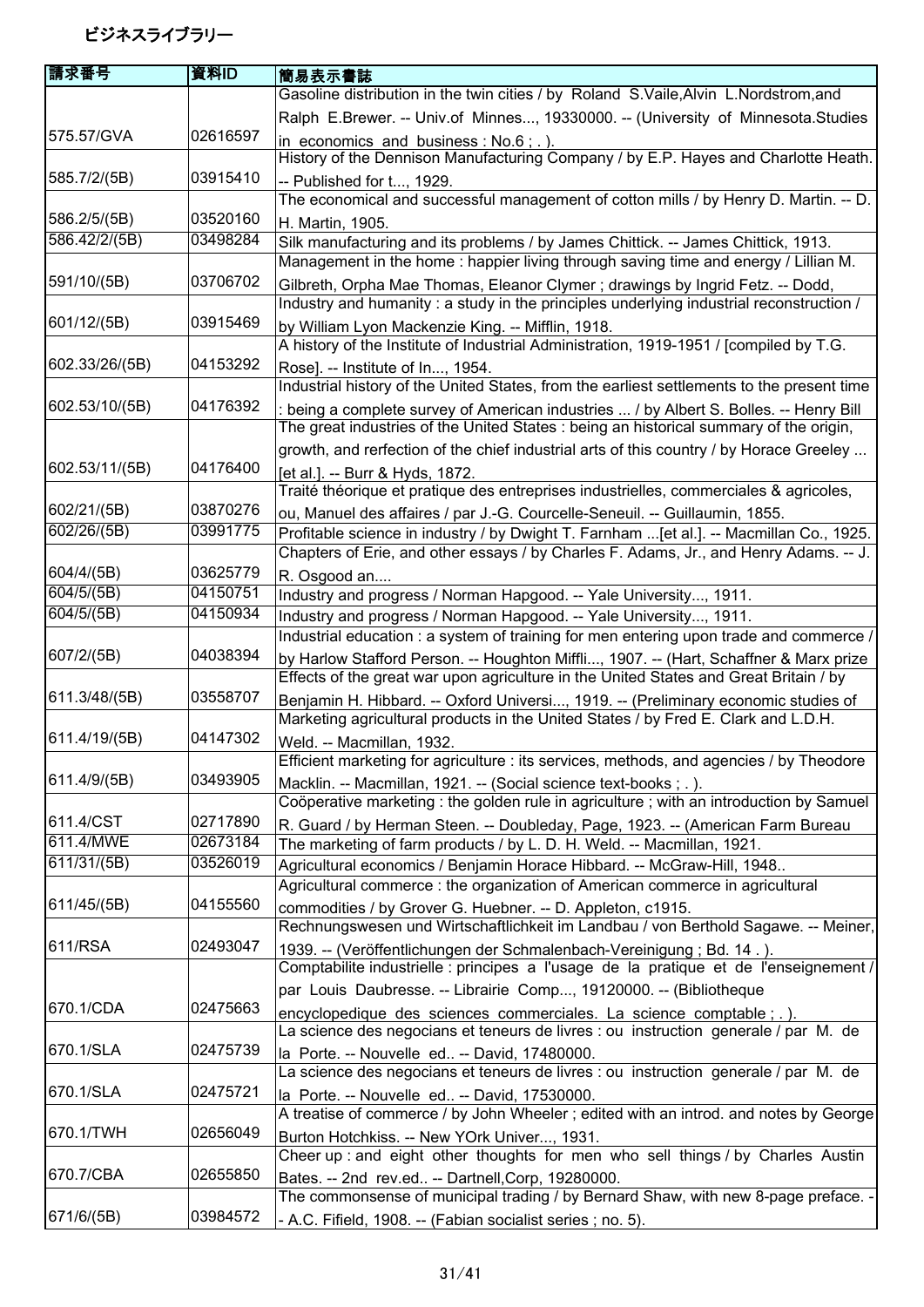| 請求番号           | 資料ID     | 簡易表示書誌                                                                                                                                                                            |
|----------------|----------|-----------------------------------------------------------------------------------------------------------------------------------------------------------------------------------|
|                |          | Hand-to-mouth buying : a study in the organization, planning, and stabilization of trade                                                                                          |
| 672.53/HLY     | 02616712 | / by Leverett S. Lyon. -- Brookings Insti, 1929.                                                                                                                                  |
|                |          | Purchasing : its economic aspects and proper methods / by H. B. Twyford. -- 2nd. ed. -                                                                                            |
| 673.2/2/(5B)   | 03629755 | - D. van Nostrand, 1924.                                                                                                                                                          |
|                |          | Purchasing : its economic aspects and proper methods / by H. B. Twyford. -- 2nd. ed. -                                                                                            |
| 673.2/2/(5B)   | 04249488 | - D. van Nostrand, 1924.                                                                                                                                                          |
|                |          | Principles of scientific purchasing / Norman F. Harriman. -- McGraw-Hill, 1928. --                                                                                                |
| 673.2/4/(5B)   | 03830890 | (McGraw-Hill industrial management series).                                                                                                                                       |
| 673.3/104/(5B) | 04367983 | Selling policies / by Paul D. Converse. -- Prentice-Hall, 1927.                                                                                                                   |
| 673.3/44/(5B)  | 03345782 | More profits from merchandising / Edward A. Filene. -- A. W. Shaw, 1925.                                                                                                          |
|                |          | Salesmanship and sales management / by John G. Jones. -- Alexander Hamil, 1917.                                                                                                   |
| 673.3/49/(5B)  | 03484557 | -- (Modern business; v. 7.).                                                                                                                                                      |
| 673.3/52/(5B)  | 03508728 | Sales management / by Harold H. Maynard & Herman C. Nolen. -- Ronald, 1940.                                                                                                       |
|                |          | The distribution of products, or, The mechanism and the metaphysics of exchange :                                                                                                 |
| 673.3/78/(5B)  | 03830858 | three essays / by Edward Atkinson. -- G.P. Putnam, 1885.                                                                                                                          |
|                | 03884657 | Personal efficiency, applied salesmanship, and sales administration / Irving R. Allen. --                                                                                         |
| 673.3/81/(5B)  |          | La Salle Extens, 1915.<br>Modern salesmanagement : a practical handbook and guide / by J. George Frederick.                                                                       |
| 673.3/93/(5B)  | 04152880 |                                                                                                                                                                                   |
| 673.3/BTO      | 02718351 | -- D. Appleton, 1926, c1919.<br>Bond salesmanship / by William W. Townsend. -- Henry Holt, 1924.                                                                                  |
|                |          | Constructive merchandising: effective plans for increasing sales / by Robert E.                                                                                                   |
| 673.3/CRA      | 02616787 | Ramsay. -- Appleton, 1925.                                                                                                                                                        |
|                |          | Scientific sales management : a practical application of the principles of scientific                                                                                             |
| 673.3/SHO      | 02616795 | management to selling / by Charles Wilson Hoyt. -- Woolson, 1913.                                                                                                                 |
|                |          | The selling end of the business : being short articles of inspiration for the printing                                                                                            |
| 673.3/SWE      | 02697993 | selesman / by Fred Webster. -- American Writin, 1914.                                                                                                                             |
|                |          | Textbook of salesmanship / by Frederic A. Russell and Frank Herman Beach. -- 3rd                                                                                                  |
| 673.3/TRU      | 02673622 | ed -- McGraw-Hill, 1941.                                                                                                                                                          |
|                |          | Retail store management / Paul H. Nystrom. -- La Salle Extens, c1917. -- (Business                                                                                                |
| 673.7/138/(5B) | 03884772 | administration : a library of business principles, practice, and experience ; Section 13).<br>Establishing and operating a drug store : based on drug store management / by       |
|                |          | Herman C. Nolen and Harold H. Maynard. -- Published for t, c1945. -- (War                                                                                                         |
| 673.7/139/(5B) | 03889250 | Department education manual; EM 984).                                                                                                                                             |
|                |          | Retail buying / by Norris A. Brisco and John W. Wingate. -- Prentice-Hall, c1925. --                                                                                              |
| 673.7/164/(5B) | 04147310 | (Retailing series).                                                                                                                                                               |
| 673.7/165/(5B) | 04149399 | Retail store operation / by Paul H. Nystrom. -- 4th ed., rev. and enl. -- Ronald, c1937.                                                                                          |
|                |          | Retail selling and store management : prepared in the Extension Division of the                                                                                                   |
| 673.7/166/(5B) | 04149415 | University of Wisconsin / by Paul H. Nystrom. -- D. Appleton, c1914. -- (Commercial<br>Principles of retail store operation : retail methods discribed and appraised / by Paul H. |
|                |          | Nystrom. -- 3rd ed., rev. and enl. -- Ronald Press, c1930. -- (Merchandising and                                                                                                  |
| 673.7/167/(5B) | 04153730 | distribution series; Economic of retailing; v. 2).<br>Success in retailing : the variety business : a text book on merchandising. -- Butler                                       |
| 673.7/171/(5B) | 04213898 | brothers, c1920.                                                                                                                                                                  |
| 673.7/25/(5B)  | 03640083 | How to run a store at a profit. -- Shaw, 1913.                                                                                                                                    |
| 673.7/90/(5B)  | 03321205 | The law of retail gravitation / by William J. Reilly. -- 2nd ed -- Pilsbury, 1953.                                                                                                |
| 673.7/ENY      | 02673564 | The economics of retailing / by Paul H. Nystrom. -- [2nd ed.]. -- Ronald Press, c1919.                                                                                            |
|                |          | Next steps forward in retailing / by Edward A.Filene; with the collaboratin of Werner                                                                                             |
| 673.7/NFI      | 02672608 | K.Gabler and Percy S.Brown. -- Edward A.Filen, 19370000.<br>Problems in retail distribution / by Malcolm P.McNair and Charles I.Gragg. --                                         |
| 673.7/PMA      | 02673606 | McGraw-Hill, 19300000.                                                                                                                                                            |
|                |          | The retailer's manual: embodying the coclusion of thirty years' experience in                                                                                                     |
| 673.7/RTE      | 02718369 | merchandizing / by Samuel H. Terry. -- Jennings, 1869.                                                                                                                            |
|                |          | The business biography of John Wanamaker: founder and builder: America's                                                                                                          |
|                |          | merchant pioneer from 1861 to 1922 : with glimpses of Rodman Wanamaker and                                                                                                        |
| 673.8/BAP      | 02697845 | Thomas B. Wanamaker / by Joseph H. Appel. -- Macmillan Compa, c1930.                                                                                                              |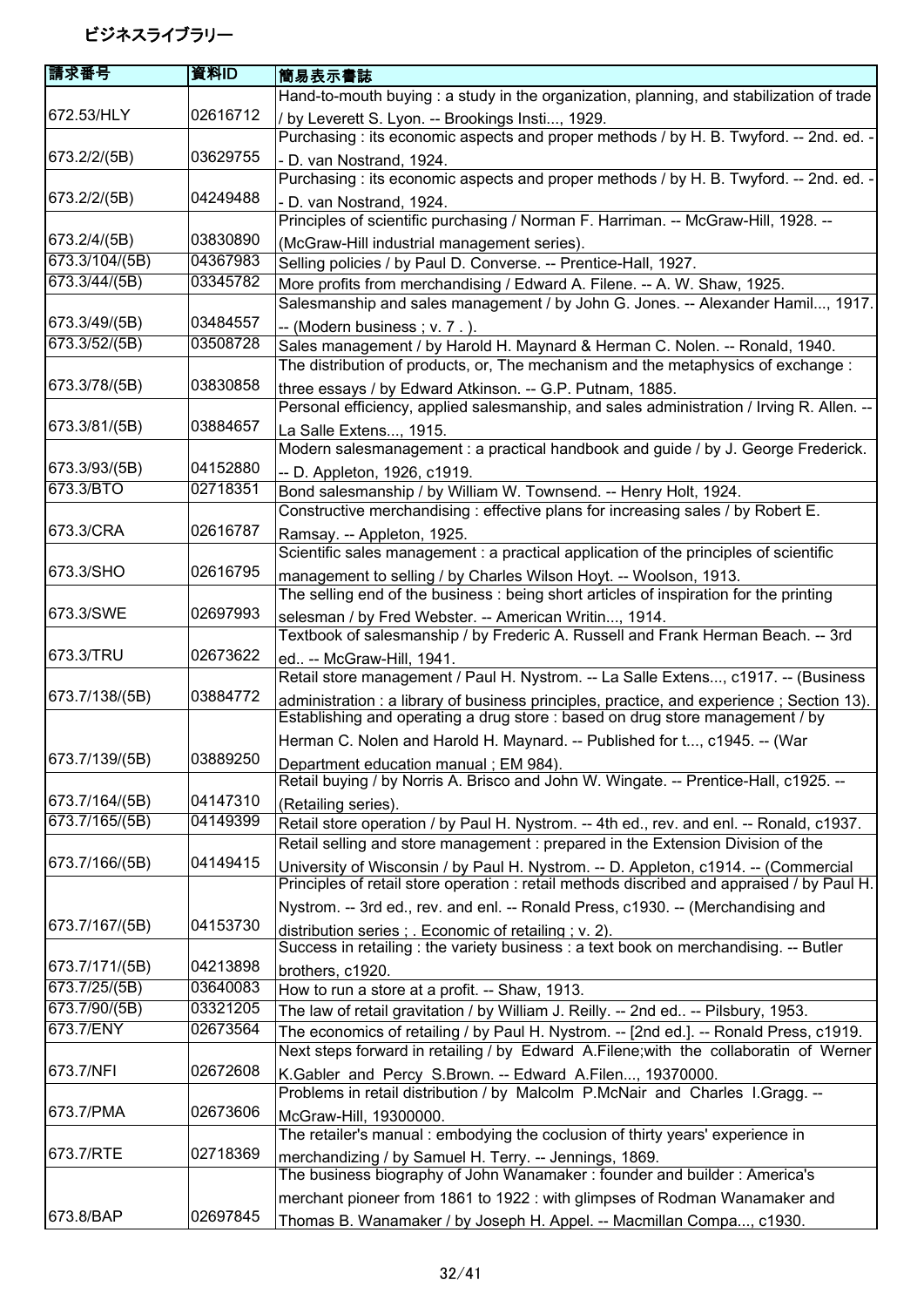| 請求番号         | 資料ID     | 簡易表示書誌                                                                                                                                                   |
|--------------|----------|----------------------------------------------------------------------------------------------------------------------------------------------------------|
|              |          | Chain stores: their management and operation / by Walter S. Hayward and Percival                                                                         |
| 673.8/CHA    | 02673549 | White; with chapters by John S. Fleek and H. MacIntyre. -- 2nd ed -- McGraw-Hill,                                                                        |
|              |          | Chain stores : their management and operation / by Walter S. Hayward and Percival                                                                        |
| 673.8/CHA    | 02673531 | White; with chapters by John S. Fleek and H. MacIntyre. -- McGraw-Hill, 1922.                                                                            |
|              |          | History of Macy's of New York : chapters on the evolution of the department store / by                                                                   |
| 673.8/HHO    | 02717924 | Ralph M. Hower. -- Harvard Univ. P, 1943. -- (Harvard studies in business history; 7                                                                     |
| 673.8/JGI    | 02697837 | John Wanamaker / by Herbert Adams Gibbons; 全巻, v. 1, v. 2. -- Harper, 1926.                                                                              |
| 673.8/JGI    | 02697829 | John Wanamaker / by Herbert Adams Gibbons; 全巻, v. 1, v. 2. -- Harper, 1926.                                                                              |
| 673/37/(5B)  | 03640042 | Shop and office forms: their desigh and use / by Wallace Clark. -- McGraw-Hill, 1925.                                                                    |
| 673/KSA      | 02616720 | Keeping up with rising costs / by Wheeler Sammons. -- A.W. Shaw, 1915.                                                                                   |
| 673/SDE      | 02718062 | Store management for profit / by Willis O. Derby. -- Harper, 1929.                                                                                       |
|              |          | Advertising principles / by Hugh E.Agnew and George Burton Hotchkiss. --                                                                                 |
| 674.01/AAG   | 02656007 | Alexander Hami, 19300000. -- (Modern Business; .).                                                                                                       |
|              |          | Advertising: principles and practice / by Warren B.Dygert. -- Longmans, Green,                                                                           |
| 674.01/ADY   | 02616571 | 19360000. -- (American business fundamentals; .).                                                                                                        |
|              |          | Advertising / by George Burton Hotchkiss and William L.Doremus. -- Alexander                                                                             |
| 674.01/AHO   | 02656023 | Hami, 19540000. -- (Modern Business; .).                                                                                                                 |
|              |          | Advertising: theory and practice / by C. H. Sandage and Chief, transportation and                                                                        |
| 674.01/ASA   | 02616647 | Communications division, Bureau of Census, United States Department of Commerce.                                                                         |
| 674.01/EBL   | 02616746 | -- Business Public, 1936.                                                                                                                                |
|              |          | The essentials of advertising / by Frank Leroy Blanchard. -- McGraw-Hill, 19210000.                                                                      |
| 674.01/FRO   | 02616605 | Fundamentals of advertising / by Edward J. Rowse and Louis J. Fish. -- 3rd ed --                                                                         |
| 674.01/PNI   | 02616621 | South-Western, 1937.                                                                                                                                     |
| 674.01/PPO   | 02616704 | Principles of advertising / H.K.Nixon. -- McGraw-Hill, 19370000.                                                                                         |
| 674.01/PRI   | 02718278 | Psychology in advertising / by Albert T. Poffenberger. -- A.W. Shaw, 1925.                                                                               |
| 674.01/PRI   | 02616688 | The Principles of advertising / by Harry Tipper[et al.]. -- 2nd ed -- Ronald Press,                                                                      |
| 674.01/PST   | 02616639 | The Principles of advertising / by Harry Tipper[et al.]. -- 2nd ed -- Ronald Press,<br>Principles of advertising / by Daniel Starch. -- A.W. Shaw, 1923. |
| 674.01/THA   | 02616761 | Theory and practice of advertising / by S.Ronald Hall. -- McGraw-Hill, 19260000.                                                                         |
| 674.02/ACA   | 02673655 | Annals of an adman "And hearing not--" / Earnest Elmo Calkins. -- Charles Scribne,                                                                       |
| 674.02/HSA   | 02718435 | A history of advertising from the earliest times / Henry Sampson. -- Chatto and Wind                                                                     |
| 674.06/AHA   | 02697852 | Advertising fields and agencies / by S. Roland Hall and Otto Kleppner. -- International                                                                  |
|              |          | The advertising agency : procedure and practice / Floyd Y. Keeler and Albert E.                                                                          |
| 674.06/AKE   | 02717825 | Haase. -- Harper, 1927.                                                                                                                                  |
|              |          | Forty years an advertising agent 1865-1905 / by George Presbury Rowell. -- Printers'                                                                     |
| 674.06/FRO   | 02718286 | Ink P, 1906.                                                                                                                                             |
|              |          | The psychology of advertising: a simple exposition of the principles of psychology in                                                                    |
| 674.1/4/(5B) | 03178563 | their relation to successful advertising / by Walter Dill Scott. -- Small, Maynard, 1908.                                                                |
|              |          | The psychology of advertising in theory and practice : a simple exposition of the                                                                        |
| 674.1/8/(5B) | 03830973 | principles of psychology in their relation to successful advertising / Walter Dill Scott. --                                                             |
|              |          | Ads and sales: a study of advertising and selling from the standpoint of the new                                                                         |
| 674.1/9/(5B) | 03984622 | principles of scientific management / by Herbert N. Casson. -- A.C.McClurg, 1911.                                                                        |
|              |          | Advertisement layout and mediums / by Charles Ellison and N. W. Ayer and Son. --                                                                         |
| 674.1/AEL    | 02697860 | International T, 1938.                                                                                                                                   |
| 674.1/AWH    | 02673119 | Advertising research / by Percival White. -- D. Appleton, 1927.                                                                                          |
|              |          | Printing plates and papers : advertising course A / by S.Roland Hall. -- Published                                                                       |
| 674.2/PHA    | 02673630 | for , 19200000.                                                                                                                                          |
| 674.7/AHO    | 02673325 | Advertising copy / by George Burton Hotchkiss. -- Rev. ed -- Harper, 1936.                                                                               |
| 674.8/OAG    | 02673572 | Outdoor advertising / by Hugh E. Agnew. -- McGraw-Hill, 1938.                                                                                            |
|              |          | The theory and practice of advertising : a simple exposition of the principles of                                                                        |
| 674.9/2/(5B) | 03652492 | psychology in their relation to successful advertising / by Walter Dill Scott. -- Small,                                                                 |
| 674.9/5/(5B) | 04150520 | The economic effects of advertising / Neil H. Borden. -- R.D. Irwin, 1944.                                                                               |
| 674.9/6/(5B) | 04213906 | 20th century advertising / by George French. -- D. Van Nostrand, 1926.                                                                                   |
|              |          | Advertising as a business force : a compilation of experience records / Paul Terry                                                                       |
| 674/3        | 02981710 | Cherington. -- Doubleday, Page, 1913.                                                                                                                    |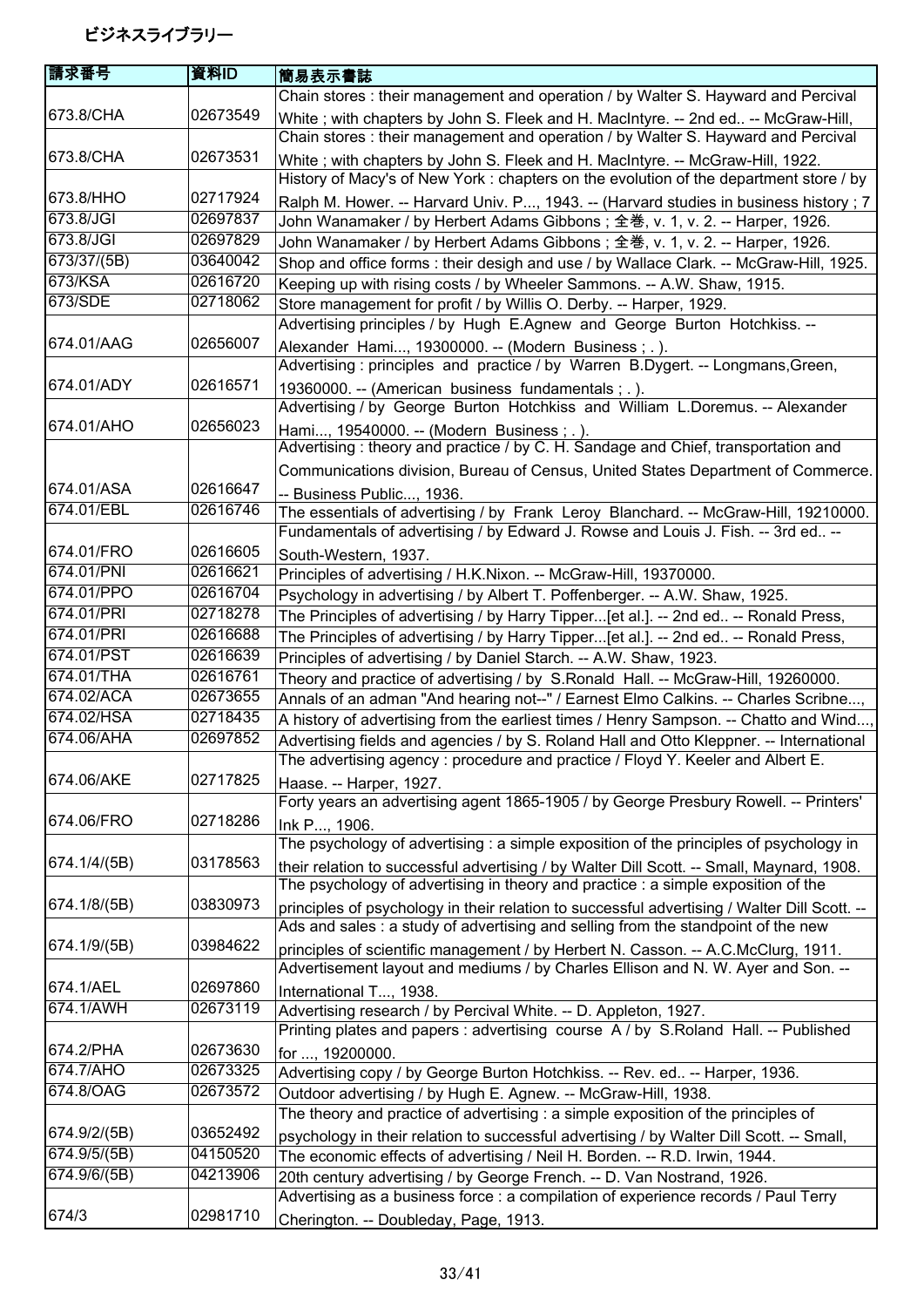| 請求番号           | 資料ID     | 簡易表示書誌                                                                                                                                                               |
|----------------|----------|----------------------------------------------------------------------------------------------------------------------------------------------------------------------|
|                |          | Advertising principles / by Hugh E. Agnew and George Burton Hotchkiss. -- Alexander                                                                                  |
| 674/39/(5B)    | 03498268 | Hamil, 1943. -- (Modern business; .).                                                                                                                                |
| 674/62/(5B)    | 03884764 | Advertising / E.H. Kastor. -- La Salle Extens, 1918.                                                                                                                 |
| 674/AAD        | 02673374 | Advertising and its mental laws / by Henry Foster Adams. -- Macmillan, 1916.                                                                                         |
|                |          | Advertising as a business force : a compilation of experience records / Paul Terry                                                                                   |
| 674/ACH        | 02718443 | Cherington. -- Doubleday, Page, 1913.                                                                                                                                |
| 674/ACH        | 02655819 | The advertising book / by Paul Terry Cherington; 1916. -- Published by ,                                                                                             |
|                |          | The advertising handbook: a reference work covering the principles and practice                                                                                      |
| 674/AHA        | 02673580 | of advertising / by S.Roland Hall. -- McGraw-Hill, 19210000.                                                                                                         |
|                |          | Advertising and selling : principles of appeal and response / by Harry L. Hollingworth. -                                                                            |
| 674/AHO        | 02673366 |                                                                                                                                                                      |
|                |          | Published for t, 1913.<br>Advertising campaigns / by Bernard Lichtenberg ; in collaboration with Bruce Barton. --                                                    |
| 674/ALI        | 02655975 |                                                                                                                                                                      |
| 674/APA        | 02616738 | Alexander Hamil, 1930. -- (Modern business; .).                                                                                                                      |
|                |          | The art appeal in display advertising / by Frank Alvah Parsons. -- Harper, 19210000.<br>Advertising : its principles, practice, and technique / by Daniel Starch. -- |
| 674/AST        | 02673382 |                                                                                                                                                                      |
| 674/BCA        | 02616779 | Scott, Foresman, 19140000.                                                                                                                                           |
|                |          | The business of advertising / Earnest Elmo Calkins. -- Appleton, 1915.                                                                                               |
|                |          | The consumer looks at advertising / by Paul T. Cherington; with an introduction by                                                                                   |
| 674/CCH        | 02718682 | Stanley Resor. -- Harper, 1928.                                                                                                                                      |
| 674/EVA        | 02718708 | Economics of advertising / by Roland S. Vaile. -- Ronald Press, 1927.                                                                                                |
| <b>674/FNE</b> | 02616654 | First principles of advertising / by Wilbur D.Nesbit. -- Gregg, 19220000.                                                                                            |
|                |          | Masters of advertising copy : principles and practice of copy writing according to its                                                                               |
| 674/MAS        | 02718229 | leading practitioners / ed. by J. George Frederick. -- Frank-Maurice, 1925.                                                                                          |
|                |          | Modern advertising / by Earnest Elmo Calkins and Ralph Holden. -- D. Appleton, 1905.                                                                                 |
| 674/MCA        | 02673499 | -- (Appletons' business series; .).                                                                                                                                  |
|                |          | An outline of advertising : its philosophy, science, art, and strategy / by George Burton                                                                            |
| 674/OHO        | 02673358 | Hotchkiss. -- 3rd ed. -- Macmillan, 1950.                                                                                                                            |
|                |          | An outline of advertising : its philosophy, science, art, and strategy / by George Burton                                                                            |
| 674/OHO        | 02673341 | Hotchkiss. -- Rev. ed -- Macmillan, 1940. -- (Social science text-books; .).                                                                                         |
|                |          | An outline of advertising : its philosophy, science, art, and strategy / by George Burton                                                                            |
| 674/OHO        | 02673333 | Hotchkiss. -- Macmillan, 1933. -- (Social science text-books ; . ).                                                                                                  |
| 674/PBO        | 02656114 | Problems in advertising / by Neil H. Borden. -- 2nd ed -- McGraw-Hill Boo, 1932.                                                                                     |
| 674/RCO        | 02673648 | The road to good advertising / by Kenneth Collins. -- Greenberg, 19320000.                                                                                           |
|                |          | Writing an advertisement / by S.Roland Hall; with an introduction by Oscar                                                                                           |
| 674/WHA        | 02616753 | C.Gallagher. -- School ed -- Mifflin, 19150000.                                                                                                                      |
|                |          | Roadside marketing / by Gilbert S. Watts. -- O. Judd, 1928. -- (Farm and garden library                                                                              |
| 675.2/31/(5B)  | 03486057 | ; .) (Vegetable garden series / edited by R.L. Watts ; .).                                                                                                           |
|                |          | Introduction to marketing : principles of wholesale and retail distribution / Paul D.                                                                                |
| 675.2/56/(5B)  | 03856523 | Converse and Fred M. Jones. -- Prentice-Hall, 1948.                                                                                                                  |
| 675.2/CDU      | 02717908 | Commercial research : an outline of working principles / by C. S. Duncan. --                                                                                         |
| 675.2/ECH      | 02655959 | The elements of marketing / by Paul T.Cherington. -- Macmillan, 19280000.                                                                                            |
|                |          | The elements of marketing / by Paul D. Converse and Harvey W. Huegy. -- 3rd rev.                                                                                     |
| 675.2/ECO      | 02750917 | ed. -- Prentice-Hall, c1946.                                                                                                                                         |
|                |          | Elements of marketing / by Paul D. Converse and Harvey W. Huegy; with the                                                                                            |
| 675.2/ECO      | 02750891 | collaboration of Robert V. Mitchell. -- 5th ed. -- Prentice-Hall, 1957.                                                                                              |
|                |          | The elements of marketing / by Paul D. Converse and Harvey W. Huegy. -- 2nd rev.                                                                                     |
| 675.2/ECO      | 02750867 | ed -- Prentice-Hall, 1940.                                                                                                                                           |
| 675.2/EMO      | 02718179 | The economics of marketing and advertising / by W. D. Moriarty. -- Harper, 1923.                                                                                     |
|                |          | Marketing / by Ralph S. Alexander, Frank M. Surface and Wroe Alderson. -- Rev. ed. --                                                                                |
| 675.2/MAL      | 02750784 | Ginn, 1949.                                                                                                                                                          |
|                |          | Marketing / by Ralph S. Alexander, Frank M. Surface and Wroe Alderson. -- 3rd ed. --                                                                                 |
| 675.2/MAL      | 02673226 | Ginn, c1953.                                                                                                                                                         |
|                |          | Marketing and merchandising / by the editors in collaboration with Ralph Starr Butler                                                                                |
| 675.2/MAR      | 02793610 | and John B. Swinney. -- Alexander Hamil, 1918. -- (Modern business texts; Vol. 5.                                                                                    |
|                |          |                                                                                                                                                                      |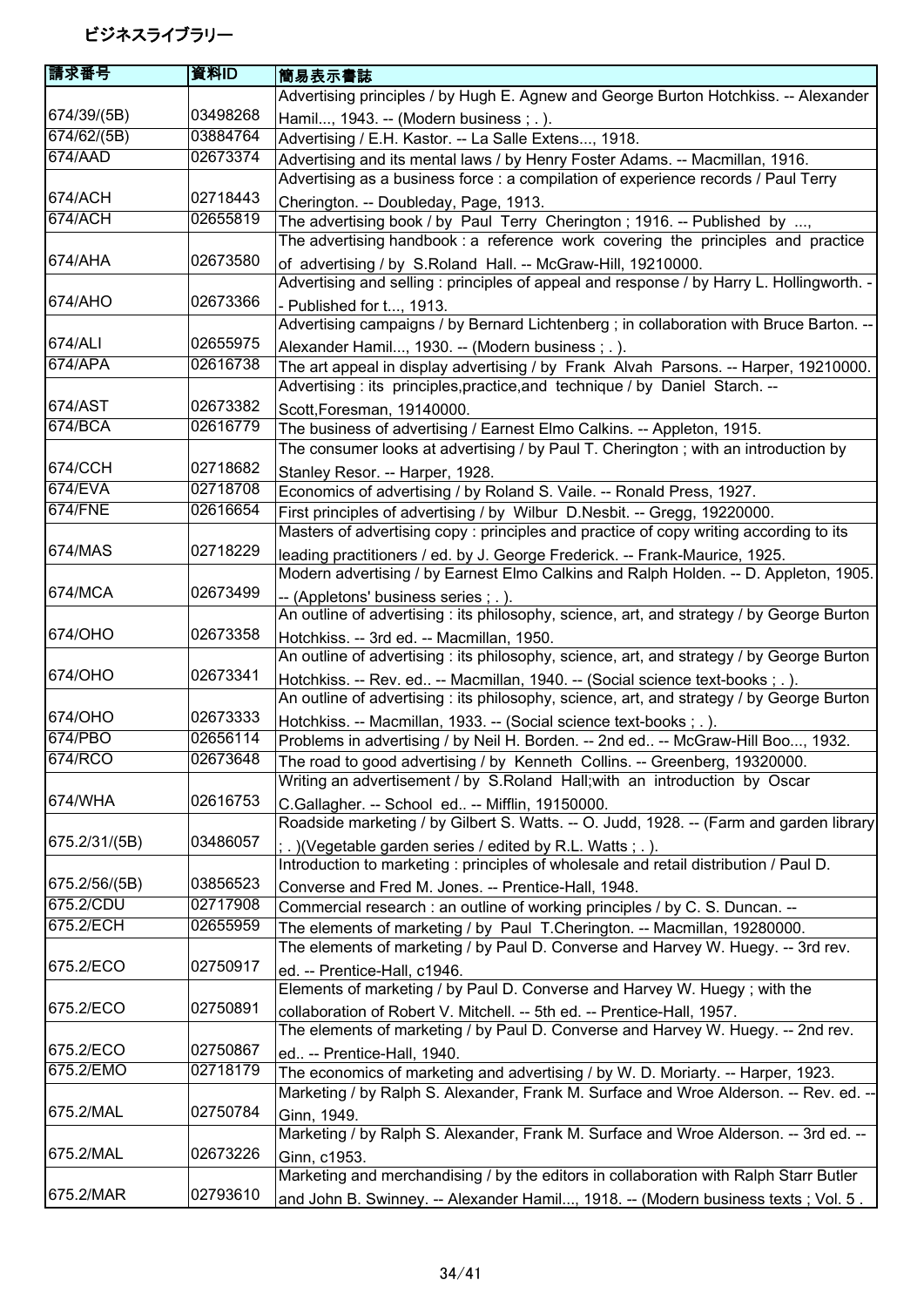| 請求番号         | 資料ID     | 簡易表示書誌                                                                                                                                                      |
|--------------|----------|-------------------------------------------------------------------------------------------------------------------------------------------------------------|
|              |          | Marketing handbook / edited by Paul H. Nystrom; staff editor, Albert W. Frey. --                                                                            |
| 675.2/MAR    | 02673556 | Ronald Press Co, 1951, c1948.                                                                                                                               |
| 675.2/MBR    | 02673234 | The marketing institution / by Ralph F. Breyer. -- McGraw-Hill, 1934.                                                                                       |
|              |          | Marketing and merchandising / by Ralph Starr Butler. -- Alexander Hamil, 1925,                                                                              |
| 675.2/MBU    | 02793602 | c1923. -- (Modern business texts; $v. 5.$ ).                                                                                                                |
|              |          | Marketing methods / by Ralph Starr Butler. -- A. Hamilton Ins, 1917, c1914. --                                                                              |
| 675.2/MBU    | 02729952 | (Modern business; v. 5.).                                                                                                                                   |
| 675.2/MCO    | 02698082 | Marketing / by George Rowland Collins. -- Alexander Hamil, 1948. -- (Modern                                                                                 |
| 675.2/MCO    | 02673135 | Marketing / by Paul D. Converse. -- 2nd ed., completely rev -- Prentice-Hall, 1924.                                                                         |
|              |          | Marketing / by George Rowland Collins. -- Alexander Hami, 19300000. -- (Modern                                                                              |
| 675.2/MCO    | 02655983 | Business; .).                                                                                                                                               |
| 675.2/MDU    | 02673614 | Marketing : its problems and methods / by C.S.Duncan. -- D.Appleton, 19220000.                                                                              |
|              |          | Marketing: an institutional approach / by Edward A. Duddy and David A. Revzan. --                                                                           |
| 675.2/MDU    | 02673473 | McGraw-Hill, 1947. -- (Business and economics publications series ; . ).                                                                                    |
| 675.2/MDU    | 02656056 | Marketing : its problems and methods / by C.S.Duncan. -- D.Appleton, 19220000.                                                                              |
|              |          | Marketing: an institutional approach / by Edward A. Duddy and David A. Revzan. --                                                                           |
| 675.2/MDU    | 02655900 | McGraw-Hill, 1947. -- (Business and economics publications series ; . ).                                                                                    |
|              |          | Marketing geography / by R.O.Eastman;in collaboraition with Julius Klein. --                                                                                |
| 675.2/MEA    | 02656015 | Alexander Hami, 19300000. -- (Modern Business;.).                                                                                                           |
|              |          | Milestones of marketing : a brief history of the evolution of market distribution / George                                                                  |
| 675.2/MHO    | 02697977 | Burton Hotchkiss. -- Macmillan, 1938.                                                                                                                       |
| 675.2/MLA    | 02655991 | Marketing / by Hector Lazo. -- Alexander Hami, 19630000. -- (Modern Business;                                                                               |
|              |          | Market organization: an introductory course / by Roland S. Vaile and Peter L.                                                                               |
| 675.2/MVA    | 02673523 | Slagsvold; with a foreword by Dean R.A. Stevenson. -- Rondald Press, 1930.                                                                                  |
|              |          | Marketing and advertising : an economic appraisal / by Floyd L. Vaughan. --                                                                                 |
| 675.2/MVA    | 02673267 | Princeton Univ, 19280000.                                                                                                                                   |
|              |          | Marketing in the American economy / by Roland S.Vaile, E.T. Grether, Reavis Cox. --                                                                         |
| 675.2/MVA    | 02673127 | Ronald Press, 19520000.                                                                                                                                     |
| 675.2/MWH    | 02673671 | Marketing practice / by Percival White and Walter S. Hayward. -- Doubleday, Page,                                                                           |
| 675.2/MWH    | 02673598 | Market analysis : Its principles and methods / by Percival White. -- 2nd ed -- McGraw-                                                                      |
| 675.2/MWH    | 02673093 | Hill Boo, 1925.                                                                                                                                             |
| 675.2/MWH    | 02673085 | Market analysis : its principles and methods / by Percival White. -- McGraw-Hill Boo,<br>Marketing research technique / by Percival White. -- Harper, 1931. |
| 675.2/PCL    | 02697969 | Principles of marketing / by Fred E. Clark. -- Rev. ed -- Macmillan, 1932.                                                                                  |
|              |          | Problems in marketing / by Melvin Thomas Copeland. -- 4th ed. -- McGraw-Hill, 1931. -                                                                       |
| 675.2/PCO    | 02656072 |                                                                                                                                                             |
| 675.2/PCO    | 02655892 | - (Harvard problem books; .).<br>Principles of merchandising / by Melvin Thomas Copeland. -- A. W. Shaw Co., 1927.                                          |
| 675.2/RCL    | 02673069 | Readings in marketing / by Fred E. Clark. -- Rev. ed -- Macmillan, 1933.                                                                                    |
| 675.2/SSH    | 02673259 | Some problems in market distribution / by Arch Wilkinson Shaw. -- Harvard Univ. P,                                                                          |
| 675/101/(5B) | 03131364 | The elements of marketing / by Paul D. Converse. -- Rev. ed -- Prentice-Hall, 1936.                                                                         |
| 675/152/(5B) | 03280054 | Principles of marketing / by Fred E. Clark. -- Macmillan, 1924.                                                                                             |
| 675/188/(5B) | 03324175 | Principles of marketing / by Fred E. Clark and Carrie Patton Clark. -- 3rd ed. --                                                                           |
| 675/235/(5B) | 03393329 | Marketing / Charles F. Phillips. -- Houghton Miffli, c1938.                                                                                                 |
| 675/26       | 02981736 | Problems in marketing / by Melvin Thomas Copeland. -- 2nd ed -- A.W. Shaw, 1925,                                                                            |
| 675/27       | 02981744 | Marketing problems / by Melvin Thomas Copeland. -- A. W. Shaw, 1920.                                                                                        |
|              |          | Marketing: an institutional approach / Edward A. Duddy, David A. Revzan. -- 2nd ed. -                                                                       |
| 675/272/(5B) | 03484516 | - McGraw-Hill, 1953. -- (Business and economics publications series ; . ).                                                                                  |
| 675/314/(5B) | 03508678 | Marketing northwestern apples / by Harold H. Maynard. -- Ronald Press, 1923.                                                                                |
|              |          | Principles of marketing / by Harold H. Maynard, Walter C. Weidler and Theodore N.                                                                           |
| 675/315/(5B) | 03508686 | Beckman. -- Ronald Press, c1927.                                                                                                                            |
| 675/375/(5B) | 03576634 | Marketing: methods and policies / by Paul D. Converse. -- Prentice-Hall, 1921.                                                                              |
|              |          | Commodity marketing: the marketing of a number of selected non-agricultural                                                                                 |
| 675/426/(5B) | 03652419 | products and public utility services / by Ralph F. Breyer. -- McGraw-Hill, 1931.                                                                            |
| 675/427/(5B) | 03652435 | Readings in marketing / by Fred E. Clark. -- Macmillan, 1924.                                                                                               |
| 675/428/(5B) | 03652500 | Theory of markets and marketing / by Henry H. Bakken. -- Mimir, 1953.                                                                                       |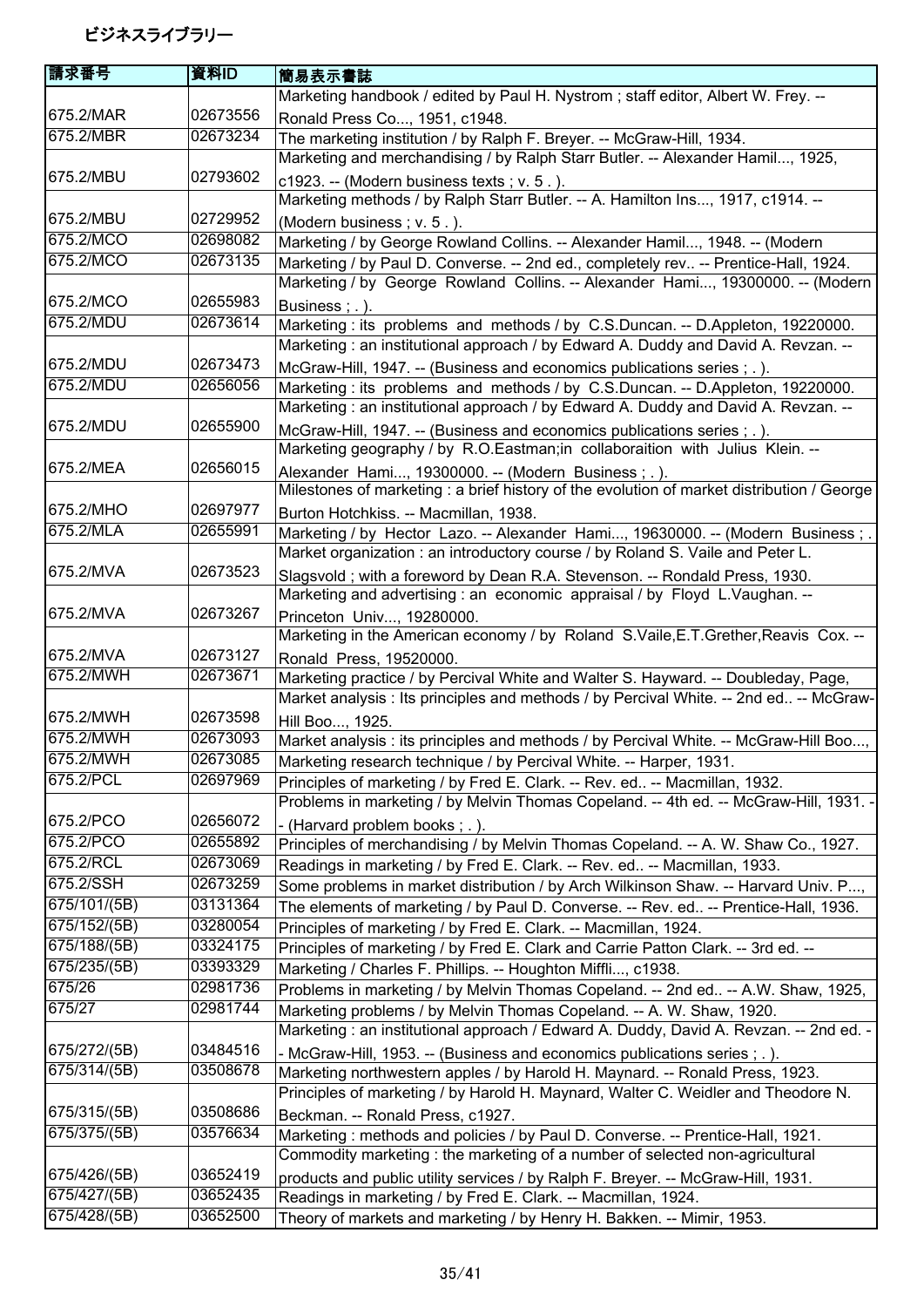| 請求番号                           | 資料ID                 | 簡易表示書誌                                                                                                                   |
|--------------------------------|----------------------|--------------------------------------------------------------------------------------------------------------------------|
|                                |                      | The marketing problem : how it is being tackled in U.S.A. / by Edward T. Elbourne;                                       |
| 675/45                         | 03044591             | with a forword by Sir Josiah Stamp. -- Longmans, Green, 1926.                                                            |
|                                |                      | Marketing: functions, mediums, practices, variations, and appraisal / Floyd L.                                           |
| 675/464/(5B)                   | 03706520             | Vaugham. -- Farrar & Rineha, c1942.                                                                                      |
|                                |                      | The theory of advertising: a simple exposition of the principles of psychology in their                                  |
| 675/498/(5B)                   | 03751096             | relation to successful advertising / by Walter Dill Scott. -- Small, 1903.                                               |
|                                |                      | Principles of marketing : a textbook for colleges and schools of business                                                |
| 675/548/(5B)                   | 03889268             | administration / by Paul Wesley Ivey. -- Ronald Press, 1921.                                                             |
| 675/568/(5B)                   | 03987229             | Problems in marketing / by Melvin Thomas Copeland. -- 3rd rev. ed. -- A.W. Shaw,                                         |
|                                |                      | Distribution cost analysis / Donald R. Longman; with a foreword by Frank M. Surface.                                     |
| 675/632/(5B)                   | 04147294             | -- Harper & Brothe, 1941.                                                                                                |
|                                |                      | Safeguarding the future of private business / by Wigginton E. Creed. -- H. Mifflin, 1923.                                |
| 678.12/5/(5B)                  | 03639846             | -- (Barbara Weinstock lectures on the morals of trade; .).                                                               |
|                                |                      | Exporting to the world : a manual of practical export for all who are interested or                                      |
| 678.4/EPR                      | 02717874             | engaged in foreign trade / by A. A. Preciado. -- James A. McCann, 1920.                                                  |
| 678.4/EWY                      | 02718187             | Export merchandising / by Walter F. Wyman. -- McGraw-Hill, 1922.                                                         |
|                                |                      | Mercantile morals : or, thoughts for young men entering mercantile life / by Wm.                                         |
| 678/35/(5B)                    | 03815909             | Howard van Doren. -- Charles Scribne, 1852.                                                                              |
| 678/IKI                        | 02673168             | International trade / by Hugh B. Killough. -- McGraw-Hill, 1938.                                                         |
|                                |                      | Elements of transportation : a discussion of steam railroad, electric railway, and ocean                                 |
| 680/32/(5B)                    | 03750965             | and inland water transportation / by Emory R. Johnson. -- D. Appleton, c1909.                                            |
| 681.1/NDU                      | 02655835             | A national transportation policy / by C.S. Duncan. -- D. Appleton-Cen, 1936.                                             |
|                                |                      | The history and economics of transport / by Adam W. Kirkaldy, Alfred Dudley Evans. -                                     |
| 681/41/(5B)                    | 03750973             | I. Pitman, [1915].                                                                                                       |
|                                |                      | The history and economics of transport / by Adam W. Kirkaldy, and Alfred Dudley                                          |
| 681/42/(5B)                    | 03750981             | Evans. -- 2nd ed. -- I. Pitman, 1920. -- (Pitman's economic library).                                                    |
|                                | 04011813             | Cheval et auto : ce que disent les agriculteurs qui s'en servent. -- [Michelin], [1925]. --                              |
| 682.35/1/(5B)                  |                      | (Prosperite automobile <> 3).                                                                                            |
| 682.53/21/(5B)                 | 04267589             | A history of transportation in the eastern Cotton Belt to 1860 / by Ulrich Bonnell                                       |
|                                |                      | Phillips. -- Columbia Univer, 1908.<br>Development of transportation systems in the United States / by J.L. Ringwalt. -- |
| 682.53/22                      | 04270302             |                                                                                                                          |
|                                |                      | Published by th, 1888.<br>Ocean traffic and trade / B. Olney Hough. -- La Salle Extens, 1918, c1915. --                  |
| 683/12/(5B)                    | 03884806             | (Business administration : a library of business principles, practice, and experience;                                   |
|                                |                      | Railroads and government : their relations in the United States, 1910-1921 / by Frank                                    |
| 686.1/10/(5B)                  | 03639705             | Haigh Dixon. -- C. Scribner's s, c1922.                                                                                  |
| 686.1/14/(5B)                  | 03750858             | Regulation of railways / Samuel O. Dunn. -- D. Appleton, 1919.                                                           |
| 686.1/15/(5B)                  | 03750866             | The truth about the railroads / by Howard Elliott. -- Mifflin, 1913                                                      |
| 686.1/16/(5B)                  | 03751005             | Railroad regulation since 1920 / by D. Philip Locklin. -- A.W. Shaw, 1928.                                               |
|                                |                      | The railroads, their employes and the public : a discourse upon the rights, duties and                                   |
| 686.1/17/(5B)                  | 03751021             | obligations of each toward the other / by John E. Miles. -- Memorial Press, 1906.                                        |
| 686.1/18/(5B)                  | 03753076             | Railroads: rates and regulation / by William Z. Ripley. -- Longmans, Green, c1912.                                       |
|                                |                      | Private freight cars and American railways / L.D.H. Weld. -- Columbia Univer, 1908. -                                    |
| 686.1/24/(5B)                  | 03823374             | - (Studies in history, economics and public law; Vol. 31, No. 1).                                                        |
| 686.1/9/(5B)                   | 03639648             | The railways and the republic / by James F. Hudson. -- Harper & Brothe, c1886.                                           |
|                                |                      | A state movement in railroad development : the story of North Carolina's first effort to                                 |
|                                |                      | establish an east and west trunk line railroad / Cecil Kenneth Brown. -- University of                                   |
| 686.2/11/(5B)                  | 03753084<br>04150561 | N, 1928. -- (The University of North Carolina social study series; .).                                                   |
| 686.2/49/(5B)<br>686.2/50/(5B) | 04153714             | The evolution of railways / by Charles E. Lee. -- The Railway gaz, 1937.                                                 |
|                                |                      | Commodore Vanderbilt : an epic of the steam age / Wheaton J. Lane. -- Alfred A.                                          |
| 686.2/51/(5B)                  | 04153748             | Life of Jay Gould : how he made his millions / by Murat Halstead and J. Frank Beale,                                     |
| 686.2/52/(5B)                  | 04153755             | Jr -- Edgewood Publis, c1892.<br>The book of Daniel Drew / by Bouck White. -- Doubleday, Dora, c1910.                    |
| 686.23/20/(5B)                 | 03823242             | The railways of England / W. M. Acworth. -- 3rd ed. -- J. Murrey, 1889.                                                  |
|                                |                      |                                                                                                                          |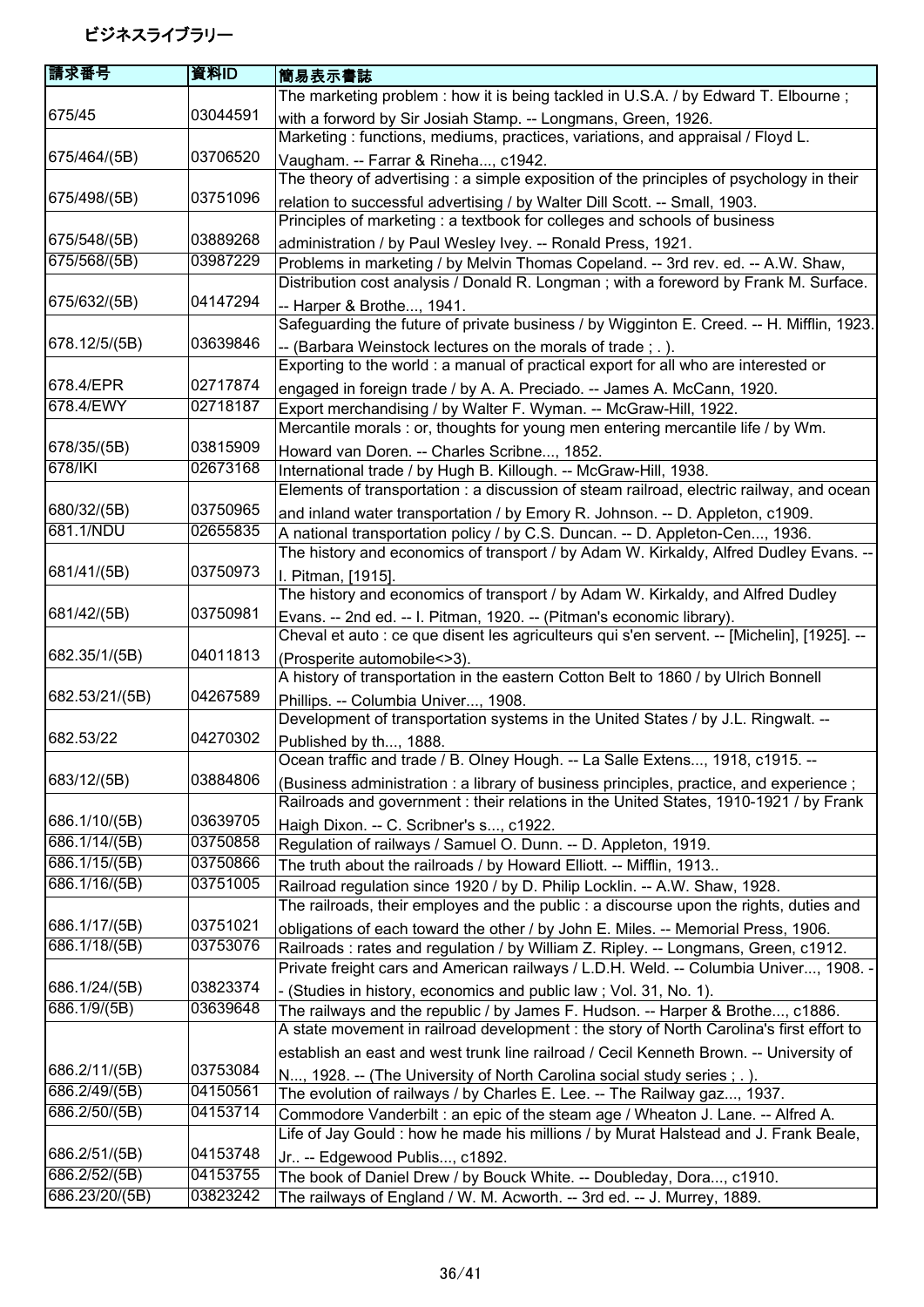| 請求番号              | 資料ID     | 簡易表示書誌                                                                                                                                                  |
|-------------------|----------|---------------------------------------------------------------------------------------------------------------------------------------------------------|
|                   |          | The railways of Scotland : their present position, with a glance at their past and a                                                                    |
| 686.23/21/(5B)    | 03823259 | forecast of their future / by W. M. Acworth. -- J. Murrey, 1890.                                                                                        |
|                   |          | History of the Great Western Railway / by E.T. MacDermot; v. 1, pt. 1, v. 1, pt. 2, v. 2.                                                               |
| 686.23/47/1-1(5B) | 04150595 | -- Great Western R, 1927-1931.                                                                                                                          |
|                   |          | History of the Great Western Railway / by E.T. MacDermot; v. 1, pt. 1, v. 1, pt. 2, v. 2.                                                               |
| 686.23/47/1-2(5B) | 04150603 | -- Great Western R, 1927-1931.                                                                                                                          |
|                   |          | History of the Great Western Railway / by E.T. MacDermot; v. 1, pt. 1, v. 1, pt. 2, v. 2.                                                               |
| 686.23/47/2(5B)   | 04150611 | -- Great Western R, 1927-1931.                                                                                                                          |
|                   |          | British railways and the great war: Organisation, efforts, difficulties and achievements                                                                |
| 686.23/48/1(5B)   | 04176442 |                                                                                                                                                         |
|                   |          | / Edwin A. Pratt; vol. 1, vol. 2. -- Selwyn and Blou, 1921.<br>British railways and the great war: Organisation, efforts, difficulties and achievements |
| 686.23/48/2(5B)   | 04176459 |                                                                                                                                                         |
|                   |          | / Edwin A. Pratt; vol. 1, vol. 2. -- Selwyn and Blou, 1921.                                                                                             |
|                   | 03751088 | The first railroad in America : a history of the origin and development of the granite                                                                  |
| 686.24/1/(5B)     |          | railway at Quincy, Massachusetts. -- Granite Railway, 1926.                                                                                             |
|                   |          | American railroad politics, 1914-1920 : rates, wages, and efficiency / by K. Austin Kerr.                                                               |
| 686.25/103/(5B)   | 04149381 | -- University of P, 1968.                                                                                                                               |
| 686.25/104/(5B)   | 03750874 | Principles of railway transportation / by Eliot Jones. -- Macmillan, c1924.                                                                             |
| 686.25/104/(5B)   | 04150587 | Principles of railway transportation / by Eliot Jones. -- Macmillan, c1924.                                                                             |
|                   |          | The big four: the story of Huntington, Stanford, Hopkins, and Crocker, and of the                                                                       |
| 686.25/105/(5B)   | 04150512 | Building of the Central Pacific / by Oscar Lewis. -- Alfred A. Knopf, 1938.                                                                             |
|                   |          | Daniel Willard rides the line : the story of a great railroad man / by Edward Hungerford.                                                               |
| 686.25/106/(5B)   | 04150546 | -- G.P. Putnam, 1938.                                                                                                                                   |
| 686.25/107/1(5B)  | 04150553 | The life of James J. Hill / by Joseph Gilpin Pyle ; v. 1, v. 2. -- Peter Smith, 1968,                                                                   |
| 686.25/107/2(5B)  | 04150736 | The life of James J. Hill / by Joseph Gilpin Pyle ; v. 1, v. 2. -- Peter Smith, 1968,                                                                   |
|                   |          | An American railroad builder, John Murray Forbes / by Henry Greenleaf Pearson. --                                                                       |
| 686.25/108/(5B)   | 04150769 | Houghton Miffli, 1911.                                                                                                                                  |
|                   |          | The story of the Great northern railway company--and James J. Hill / by Duncan J.                                                                       |
| 686.25/113/(5B)   | 04153722 | Kerr. -- Printed at the , 1939. -- (A Newcomen Address).                                                                                                |
|                   |          | Railway legislation in the United States / by Balthasar Henry Meyer. -- Macmillan,                                                                      |
| 686.25/19/(5B)    | 03625753 | c1903. -- (The Citizen's library of economics, politics, and sociology ; . ).                                                                           |
|                   |          | History of the Delaware and Hudson Company, 1823-1923 : a century of progress. --                                                                       |
| 686.25/20/(5B)    | 03629649 | Lyon, 1925.                                                                                                                                             |
|                   |          | Methods of the Santa Fe : efficiency in the manufacture of transportation / by Charles                                                                  |
| 686.25/21/(5B)    | 03629656 | Buxton Going. -- The Engineering, c1909.                                                                                                                |
|                   |          | A short history of American railways: covering ten decades / by Slason Thompson. --                                                                     |
| 686.25/22/(5B)    | 03629664 | Bureau of Railw, 1925.                                                                                                                                  |
|                   |          | The story of the Rome, Watertown & Ogdensburgh Railroad / by Edward Hungerford. -                                                                       |
| 686.25/23/(5B)    | 03629672 |                                                                                                                                                         |
|                   |          | - R.M. McBride, 1922.<br>Centennial history of South Carolina Railroad / by Samuel Melanchthon Derrick. --                                              |
| 686.25/24/(5B)    | 03629680 |                                                                                                                                                         |
|                   |          | State Co., 1930.<br>History of the Panama Railroad: and of the Pacific Mail Steamship Company, together                                                 |
|                   |          |                                                                                                                                                         |
|                   |          | with a traveller's guide and business man's hand-book for the Panama Railroad, and                                                                      |
|                   |          | the lines of steamships connecting it with Europe, the United States, the North and                                                                     |
| 686.25/25/(5B)    | 03629698 | South Atlantic and Pacific Coasts, China, Australia, and Japan / by F. N. Otis. --                                                                      |
|                   |          | History of the Union Pacific Railway / by Henry Kirke White. -- University of C, 1895.                                                                  |
| 686.25/26/(5B)    | 03629706 | -- (Economic studies of the University of Chicago; no. 2.).                                                                                             |
|                   |          | The story of a southern carrier : the Louisville & Nashville : an outline history / by John                                                             |
| 686.25/27/(5B)    | 03629714 | Leeds Kerr. -- Young & Ottley, 1933.                                                                                                                    |
|                   |          | State railroad control: with a history of its development in lowa / by Frank H. Dixon. --                                                               |
| 686.25/29/(5B)    | 03639655 | Crowell, c1896. -- (Library of economics and politics; .).                                                                                              |
|                   |          | The Union Pacific Railway: a study in railway politics, history, and economics/ by John                                                                 |
| 686.25/30/(5B)    | 03639663 | P. Davis. -- S.C. Griggs, 1894.                                                                                                                         |
|                   |          | Centennial history of the Pennsylvania Railroad Company, 1846-1946 / by George H.                                                                       |
| 686.25/31/(5B)    | 03639671 | Burgess and Miles C. Kennedy; with a foreword by Martin W. Clement. -- The                                                                              |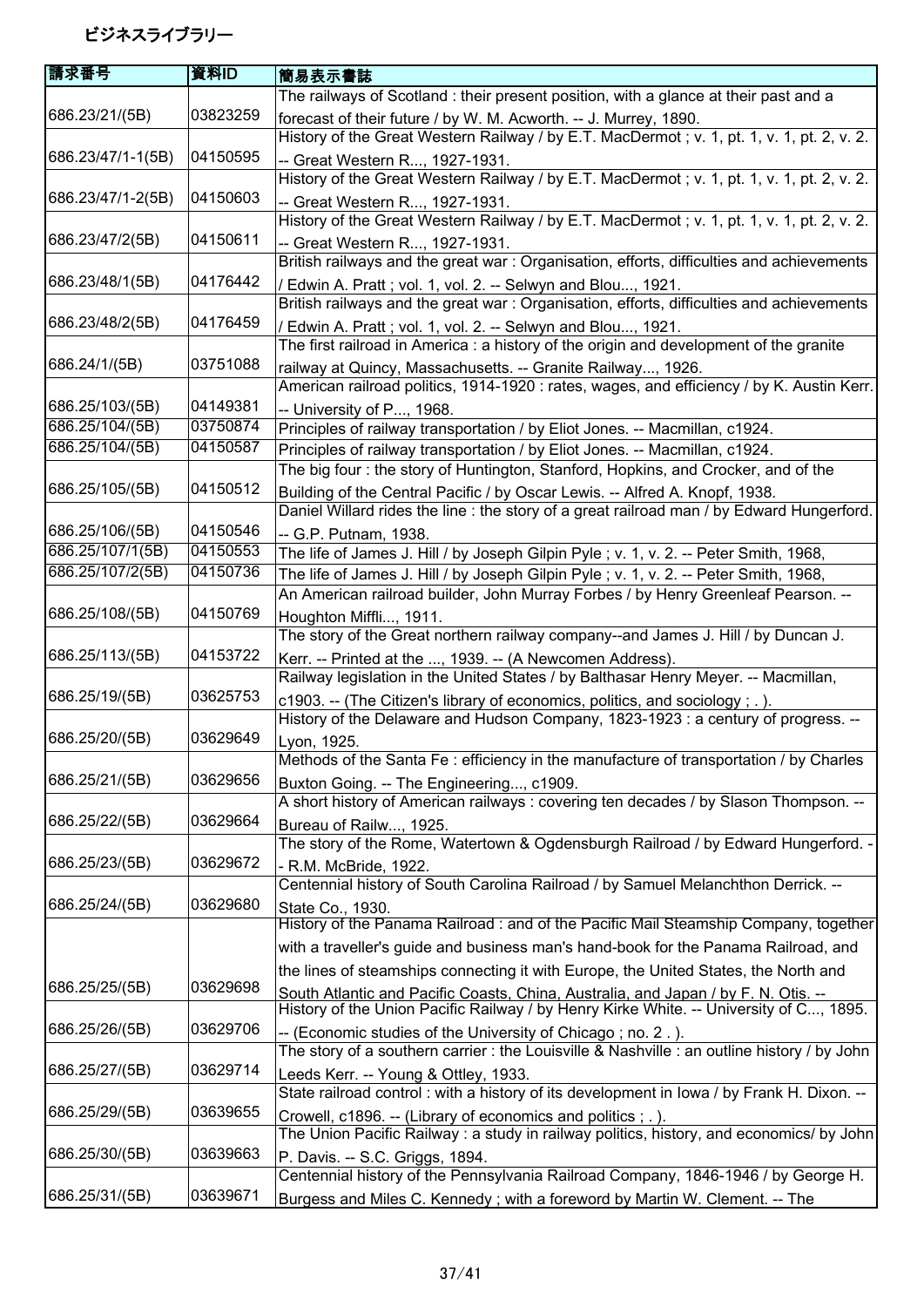| 請求番号           | 資料ID     | 簡易表示書誌                                                                                                                                                                |
|----------------|----------|-----------------------------------------------------------------------------------------------------------------------------------------------------------------------|
|                |          | Agreement entered into by and between The Pennsylvania Railroad Company,                                                                                              |
| 686.25/32/(5B) | 03639697 | Boltimore and Eastern Railroad Company / represented by Brotherhood fo Railroad                                                                                       |
| 686.25/33/(5B) | 03639754 | The story of the Santa Fe / by Glenn Danford Bradley. -- Badger, c1920.                                                                                               |
|                |          | History of the Union Pacific: a financial and economic survey / by Nelson Trottman. --                                                                                |
| 686.25/34/(5B) | 03639770 | Ronald Press, 1923.                                                                                                                                                   |
|                |          | From the hills to the Hudson: a history of the Paterson and Hudson River Rail Road                                                                                    |
|                |          | and its associates the Paterson and Ramapo, and the Union Railroads / by Walter                                                                                       |
| 686.25/35/(5B) | 03639788 | Arndt Lucas. -- [s.n.], c1944.                                                                                                                                        |
| 686.25/36/(5B) | 03639796 | The book of the great railway celebrations of 1857 / by Wm. Prescott Smith. --                                                                                        |
|                |          | American railway transportation / by Emory R. Johnson. -- D. Appleton, 1903. --                                                                                       |
| 686.25/37/(5B) | 03644937 | (Appleton's business series ; . ).                                                                                                                                    |
| 686.25/38/(5B) | 03645009 | The Little Miami railroad / by Robert L. Black. -- [s. n.], [1940].                                                                                                   |
| 686.25/40/(5B) | 03706678 | Historical Memoir of the Western Railroad / by George Bliss. -- Samuel Bowles &,                                                                                      |
|                |          | The economic history of the Baltimore and Ohio Railroad, 1827-1853 / by Milton                                                                                        |
|                |          | Reizenstein. -- Johns Hopkins P -- (The Johns Hopkins University studies in                                                                                           |
| 686.25/41/(5B) | 03706686 | historical and political science; 15th ser. . American economic history; 7-8).<br>The Cincinnati Southern Railroad and the struggle for southern commerce 1865-1872 / |
| 686.25/68/(5B) | 03750825 | by Ellis Merton Coulter. -- The American Hi, 1922.                                                                                                                    |
|                |          | Railroad reorganization / by Stuart Daggett. -- Houghton, Miffl, 1908. -- (Harvard                                                                                    |
| 686.25/69/(5B) | 03750833 | economic studies; v. 4).                                                                                                                                              |
| 686.25/70/(5B) | 03750908 | Restrictive railway legislation / by Henry S. Haines. -- Macmillan, 1905.                                                                                             |
|                |          | A congressional history of the railways in the United States to 1850 / by Lewis Henry                                                                                 |
|                |          | Haney. -- University of W, 1908. -- (Bulletin of the University of Wisconsin; no. 211.                                                                                |
| 686.25/71/(5B) | 03750916 | Economics and political science series; v. 3, no. 2).                                                                                                                 |
|                |          | A Pioneer Indiana Railroad : the origin and development of the Monon / by Frank F.                                                                                    |
| 686.25/72/(5B) | 03750932 | Hargrave. -- W.B. Burford Pr, c1932.                                                                                                                                  |
|                |          | High finance in the sixties : chapters from the early history of the Erie Railway / by                                                                                |
|                |          | Charles Francis Adams, Jr.  [et al.]; edited, with an introduction, by Frederick C.                                                                                   |
| 686.25/73/(5B) | 03750940 | Hicks. -- Yale University, 1929.                                                                                                                                      |
| 686.25/74/(5B) | 03750957 | War history of American railroads / by Walker D. Hines. -- Yale Uniersity , 1928. --                                                                                  |
| 686.25/75/(5B) | 03750999 | (Economic and social history of the World War / James T. Shotwell, general editor;                                                                                    |
|                |          | Bonanza railroads. -- Stanford Univ P, 1941.<br>Yesterday and today : a history of the Chicago and North Western railway system. --                                   |
| 686.25/76/(5B) | 03751054 |                                                                                                                                                                       |
|                |          | 3rd ed. rev. and enl. -- Chicago & North, 1910.<br>The beginnings of the New York Central Railroad: a history / by Frank Walker                                       |
| 686.25/77/(5B) | 03751062 | Stevens. -- Putnam, 1926.                                                                                                                                             |
|                |          | Railroads cases and selections / edited by Eliot Jones and Homer B. Vanderblue. --                                                                                    |
| 686.25/78/(5B) | 03751070 | Macmillan, 1925.                                                                                                                                                      |
|                |          | A congressional history of the railways in the United States, 1850-1887 / by Lewis                                                                                    |
|                |          | Henry Haney. -- University of W, 1910. -- (Bulletin of the University of Wisconsin; no.                                                                               |
| 686.25/79/(5B) | 03750924 | 342. Economics and political science series; v. 6, no. 1).                                                                                                            |
|                |          | Trails, rails, and war: the life of General G. M. Dodge / J. R. Perkins. -- Arno Press,                                                                               |
| 686.25/81/(5B) | 03815834 | 1981, c1929. -- (Railroads).                                                                                                                                          |
|                |          | American railroads; four phases of their history / by Winthrop M. Daniels -- Princeton                                                                                |
| 686.25/82/(5B) | 03823267 | Unive, 1932                                                                                                                                                           |
|                |          | The railroad question : a historical and practical treatise on railroads, and remedies for                                                                            |
| 686.25/83/(5B) | 03823333 | their abuses / by William Larrabee. -- 3rd ed. -- Schulte, 1893.                                                                                                      |
| 686.25/84/(5B) | 03823341 | Railway economics / by H. T. Newcomb. -- Railway World, 1898.                                                                                                         |
| 686.25/85/(5B) | 03823358 | The story of the western railroads / by Robert Edgar Riegel. -- Macmillian, 192                                                                                       |
|                |          | The great locomotive chase : a history of the Andrews Railroad Raid into Georgia in                                                                                   |
| 686.25/86/(5B) | 03823390 | 1862 / by William Pittenger. -- 4th ed. -- Jones and Stanl, c1893.                                                                                                    |
|                |          | Historical sketch of the Illinois-central railroad : together with a brief biographical                                                                               |
|                |          | record of its incorporators and some of its early officers / by William K. Ackerman. --                                                                               |
| 686.25/87/(5B) | 03823416 | Fergus Printing, 1890.                                                                                                                                                |
| 686.25/88/(5B) | 03823424 | The railway problem / by A.B. Stickney. -- D.D. Merrill, 1891.                                                                                                        |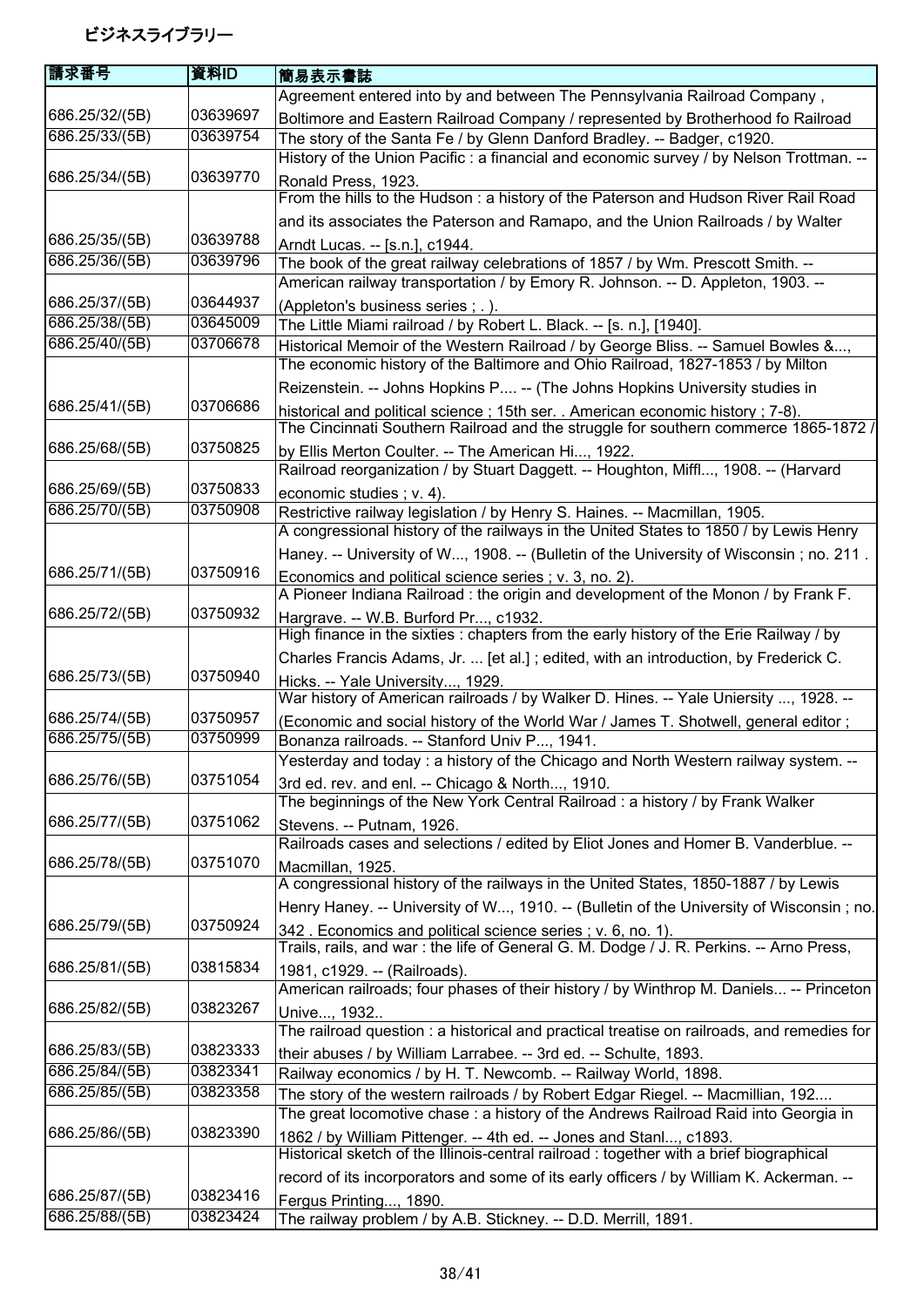| 請求番号            | 資料ID     | 簡易表示書誌                                                                                                                               |
|-----------------|----------|--------------------------------------------------------------------------------------------------------------------------------------|
|                 |          | Railway problems / edited, with an introduction by William Z. Ripley. -- Ginn and Co.,                                               |
| 686.25/90/(5B)  | 03918786 | c1907. -- (Selections and documents in economics / edited by William Z. Ripley).                                                     |
|                 |          | The Clinchfield Railroad: the story of a trade route across the Blue Ridge Mountains /                                               |
| 686.25/93/(5B)  | 04038428 | William Way. -- University of N, 1931. -- (The University of North Carolina social                                                   |
|                 |          | Henry Villard and the railways of the Northwest / by James Blaine Hedges. -- Yale                                                    |
| 686.25/94/(5B)  | 04059630 | University, 1930.                                                                                                                    |
|                 |          | Leland Stanford: war governor of California, railroad builder and founder of Stanford                                                |
| 686.25/98/(5B)  | 04147336 | University / by George T. Clark. -- Stanford Univer, 1931.                                                                           |
|                 |          | Col.J.M.Schoonmaker and the Pittsburgh & Lake Erie Railroad : a study of                                                             |
| 686.25/CEM      | 02625572 | personality and ideals / by Harrington Emerson. -- Engineering Ma, 19130000.                                                         |
|                 |          | The Union Pacific Railroad : a case in premature enterprise / by Robert William Fogel.                                               |
|                 |          | -- Johns Hopkins P, 1960. -- (The Johns Hopkins University studies in historical and                                                 |
| 686.25/UFO      | 02730026 | political science; Ser.78, no.2.).                                                                                                   |
| 686.3/14/(5B)   | 03639689 | Railroad finance / by Frederick A. Cleveland and Fred Wilbur Powell. -- D. Appleton,                                                 |
|                 |          | Union-management coöperation on the railroads / by Louis Aubrey Wood. -- Yale                                                        |
| 686.3/15/(5B)   | 03639721 | University, 1931. -- (Yale publications in economics, social science and government;                                                 |
|                 |          | American railroads as investments : a handbook for investors in American Railroad                                                    |
| 686.3/16/(5B)   | 03639929 | Securities / by S. F. van Oss. -- Putnam, 1893.                                                                                      |
|                 |          | Railway economy: a treatise on the new art of transport, its management, prospects                                                   |
|                 |          | and relations, commercial, financial and social, with an exposition of the practical                                                 |
|                 |          | results of the railways in operation in the United Kingdom, on the Continent & in                                                    |
| 686.3/19/(5B)   | 03706637 | America / by Dionysius Lardner. -- Harper, 1850.                                                                                     |
|                 |          | Organization and forces: with illustrations of the inception, growth and evolution of                                                |
|                 |          | primitive transportation / by Marshall M. Kirkman. -- The World Railw, 1894. -- (The                                                 |
| 686.3/20/1(5B)  | 03710183 | science of railways ; v. 1).                                                                                                         |
|                 |          | Fiscal affairs collection of revenue : with illustrations of the inception, growth and                                               |
|                 |          | evolution of primitive transportation / by Marshall M. Kirkman. -- The World Railw,                                                  |
| 686.3/20/10(5B) | 03710274 | 1894. -- (The science of railways ; v. 10).                                                                                          |
|                 |          | General fiscal affairs : with illustrations of the inception, growth and evolution of                                                |
|                 |          | primitive transportation / by Marshall M. Kirkman. -- The World Railw, 1894. -- (The                                                 |
| 686.3/20/11(5B) | 03710282 | science of railways; v. 11).                                                                                                         |
|                 |          | Fiscal duties of agents and conductors general index : with illustrations of the                                                     |
|                 |          | inception, growth and evolution of primitive transportation / by Marshall M. Kirkman. --                                             |
| 686.3/20/12(5B) | 03710290 | The World Railw, 1894. -- (The science of railways; v. 12).                                                                          |
|                 |          | Financing, building and maintaining : with illustrations of the inception, growth and                                                |
|                 | 03710191 | evolution of primitive transportation / by Marshall M. Kirkman. -- The World Railw,                                                  |
| 686.3/20/2(5B)  |          | 1894. -- (The science of railways; v. 2).                                                                                            |
|                 |          | Operation of trains: with illustrations of the inception, growth and evolution of primitive                                          |
| 686.3/20/3(5B)  | 03710209 | transportation / by Marshall M. Kirkman. -- The World Railw, 1894. -- (The science of                                                |
|                 |          | railways; v. 3).<br>Passenger business: with illustrations of the inception, growth and evolution of                                 |
|                 |          |                                                                                                                                      |
| 686.3/20/4(5B)  | 03710217 | primitive transportation / by Marshall M. Kirkman. -- The World Railw, 1894. -- (The                                                 |
|                 |          | science of railways; v. 4).<br>Freight business: with illustrations of the inception, growth and evolution of primitive              |
|                 |          | transportation / by Marshall M. Kirkman. -- The World Railw, 1894. -- (The science of                                                |
| 686.3/20/5(5B)  | 03710225 |                                                                                                                                      |
|                 |          | railways; v. 5).<br>Baggage, express and mail business : with illustrations of the inception, growth and                             |
|                 |          | evolution of primitive transportation / by Marshall M. Kirkman. -- The World Railw,                                                  |
| 686.3/20/6(5B)  | 03710233 | 1894. -- (The science of railways; v. 6).                                                                                            |
|                 |          | Economical purchase care and use of material : with illustrations of the inception,                                                  |
|                 |          | growth and evolution of primitive transportation / by Marshall M. Kirkman. -- The World                                              |
| 686.3/20/7(5B)  | 03710241 |                                                                                                                                      |
|                 |          | Railw, 1894. -- (The science of railways ; v. 7).<br>Economy of rates, private versus government control : with illustrations of the |
|                 |          | inception, growth and evolution of primitive transportation / by Marshall M. Kirkman. --                                             |
| 686.3/20/8(5B)  | 03710258 | The World Railw, 1894. -- (The science of railways ; v. 8).                                                                          |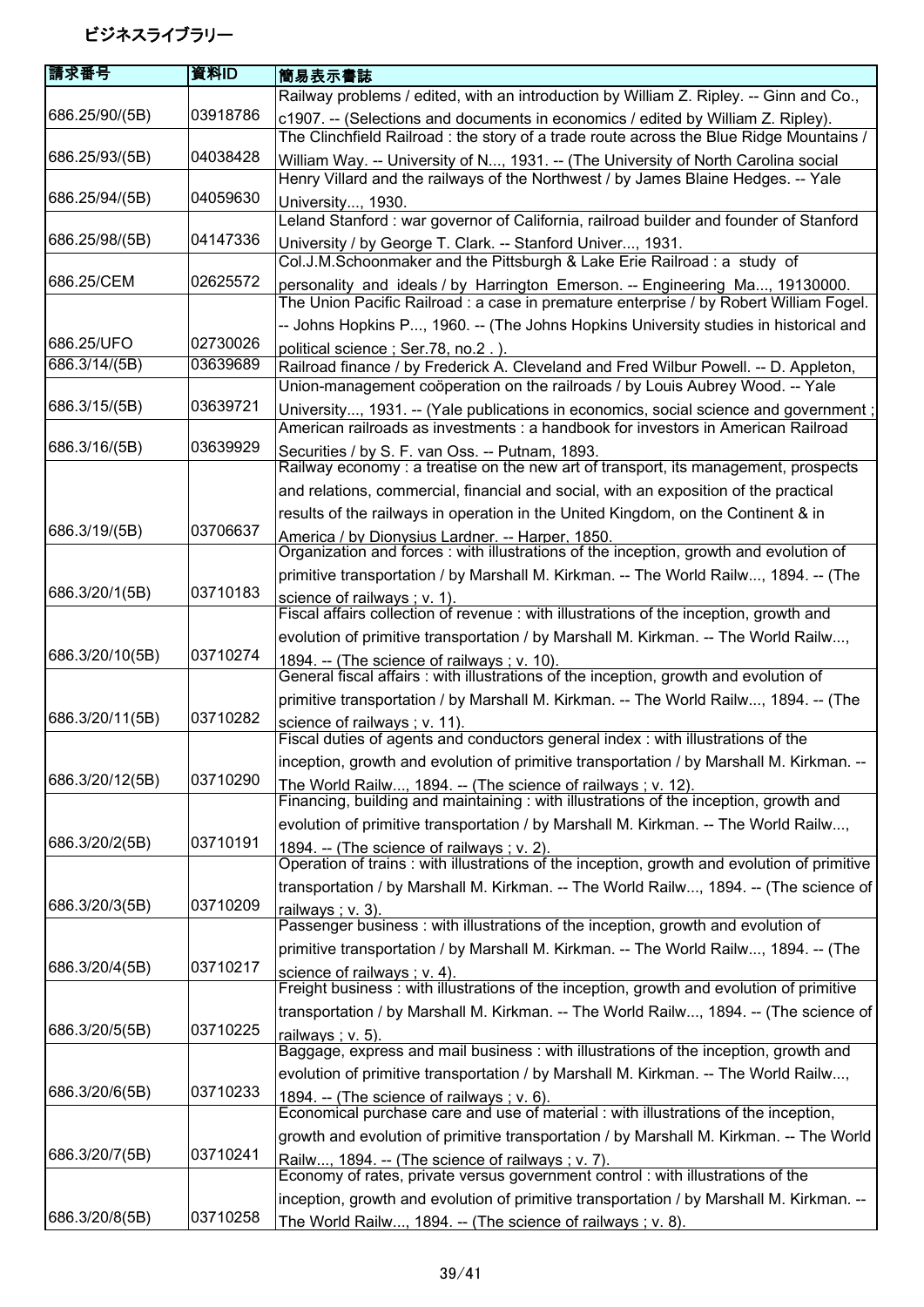|          | 簡易表示書誌                                                                                                                                                                                   |
|----------|------------------------------------------------------------------------------------------------------------------------------------------------------------------------------------------|
|          | Fiscal affairs disbursements : with illustrations of the inception, growth and evolution of                                                                                              |
|          | primitive transportation / by Marshall M. Kirkman. -- The World Railw, 1894. -- (The                                                                                                     |
| 03710266 | science of railways; v. 9).                                                                                                                                                              |
| 03710308 | The modern railroad / by Edward Hungerford. -- McClurg, 1911.                                                                                                                            |
| 03751039 | Railway operating statistics / Cyril Peele Mossop. -- Railway Gazette, 1911.                                                                                                             |
| 03751047 | Railroads in depression / by H.T. Newcomb. -- Press of Fremon, 1933.                                                                                                                     |
|          | English and American railroads compared/ by Edward Bates Dorsey; with discussion                                                                                                         |
| 03823275 | by W.W. Evans, Thomas C. Clarke, Edward P. North. -- J. Wiley, 1887                                                                                                                      |
|          | Railway accounts and finance : an exposition of the principles and practice of railway                                                                                                   |
| 03823283 | accounting in all its branches / by J. Alfred Fisher. -- 3rd ed. -- G. Allen, 1911.                                                                                                      |
| 03823366 | Railway and commercial information / by Samuel Salt. -- Smith, 1850.                                                                                                                     |
|          | Railway management : the proof! a third letter to George Carr Glyn / by John                                                                                                             |
| 03823408 | Whitehead. -- Elder, 1849.                                                                                                                                                               |
|          | Railway control by commissions / by Frank Hendrick. -- G. P. Putnam's , 1900. --                                                                                                         |
| 03915444 | (Questions of the day).                                                                                                                                                                  |
|          | Railroad capitalization : a study of the principles of regulation of railroad securities / by                                                                                            |
|          | James C. Bonbright. -- Columbia Univer, 1920. -- (Studies in history, economics and                                                                                                      |
| 04006904 | public law; v. 95, no. 1).                                                                                                                                                               |
|          | Express trains English and foreign : being a statistical account of all the express trains                                                                                               |
| 04267555 | of the world / by E. Foxwell and T. C. Farrer. -- S. Elder, 1889.                                                                                                                        |
|          | National consolidation of the railways of the United States / by George H. Lewis. --                                                                                                     |
| 04006938 | Dodd, Mead, 1893.                                                                                                                                                                        |
| 04006920 | Railway revenue : and its collection / by Marshall M. Kirkman. -- Railroad Gazett,                                                                                                       |
| 03623667 | American railway accounting : a commentary / by Henry C. Adams. -- H. Holt, 1918.                                                                                                        |
|          | Labor and the railroads / James O. Fagan. -- Houghton, Miffl, 1909.                                                                                                                      |
|          | The structure of transcontinental railroad rates / by Stuart Daggett and John P. Carter.                                                                                                 |
|          | -- University of C, 1947. -- (Publications of the Bureau of Business and Economic                                                                                                        |
| 03750841 | Research, University of California).                                                                                                                                                     |
|          | Regulation of railway rates on interstate freight traffic / Henry Fink. -- 2nd ed -- [s.n.],                                                                                             |
|          | History of the Pennsylvania railroad company with plan of organization, portraits of                                                                                                     |
|          | officials, and biographical sketches / by William Bender Wilson; vol.1, vol.2. -- Henry                                                                                                  |
|          | History of the Pennsylvania railroad company with plan of organization, portraits of                                                                                                     |
|          | officials, and biographical sketches / by William Bender Wilson; vol.1, vol.2. -- Henry                                                                                                  |
|          | Report on the location of the western portion of the Baltimore and Ohio Rail-Road to a                                                                                                   |
|          | Committee of the City Council of Wheeling / by Charles Ellet. -- [s.n.], 1850.                                                                                                           |
|          | Report of a select committee of the House of Delegates of Maryland, relative to                                                                                                          |
|          | charges of James E. Tyson, against the Baltimore and Ohio Railroad Company / by                                                                                                          |
|          | the House of Delegates. -- [s.n.], [1860].                                                                                                                                               |
|          | The railroads and public welfare: their problems and policies / Emory R. Johnson. --                                                                                                     |
|          | Simmons-Boardma, c1944.                                                                                                                                                                  |
|          | Efficient railway operation / by Henry S. Haines. -- Macmillan, 1919.                                                                                                                    |
|          | Problems in railway regulation / by Henry S. Haines. -- Macmillan, 1911.<br>Railway property : a treatise on the construction and management of railways,                                |
|          |                                                                                                                                                                                          |
|          | designed to afford useful knowledge, in a popular sytle, to the holders of this class of                                                                                                 |
|          | property as well as to railway managers, officers and agents / by John B. Jervis. --<br>Safeguarding railway expenditures / by Marshall M. Kirkman. -- World Railway P,                  |
|          |                                                                                                                                                                                          |
|          | 1907. -- (The science of railways).<br>The economic theory of the location of railways : an analysis of the conditions                                                                   |
|          |                                                                                                                                                                                          |
|          | controlling the laying out of railways to effect the most judicious expenditure of capital /                                                                                             |
|          | by Arthur Mellen Wellington. -- 5th, rev. and enl. ed. -- John Wiley, 1891, c1887.<br>An account of the Liverpool and Manchester railway / by Henry Booth. -- [s. n.], [1830].           |
|          | Storing: its economic aspects and proper methods / by H.B. Twyford. -- D. Van                                                                                                            |
|          | Nostrand, c1918.                                                                                                                                                                         |
|          | Twenty-five years / by Chester I. Barnard. -- Telephone Pione, [1936].                                                                                                                   |
|          | 資料ID<br>03750882<br>03750890<br>04158374<br>04158382<br>03706728<br>03639713<br>03644960<br>03823291<br>03823309<br>03823317<br>03823325<br>03823382<br>04150579<br>03625639<br>04175501 |